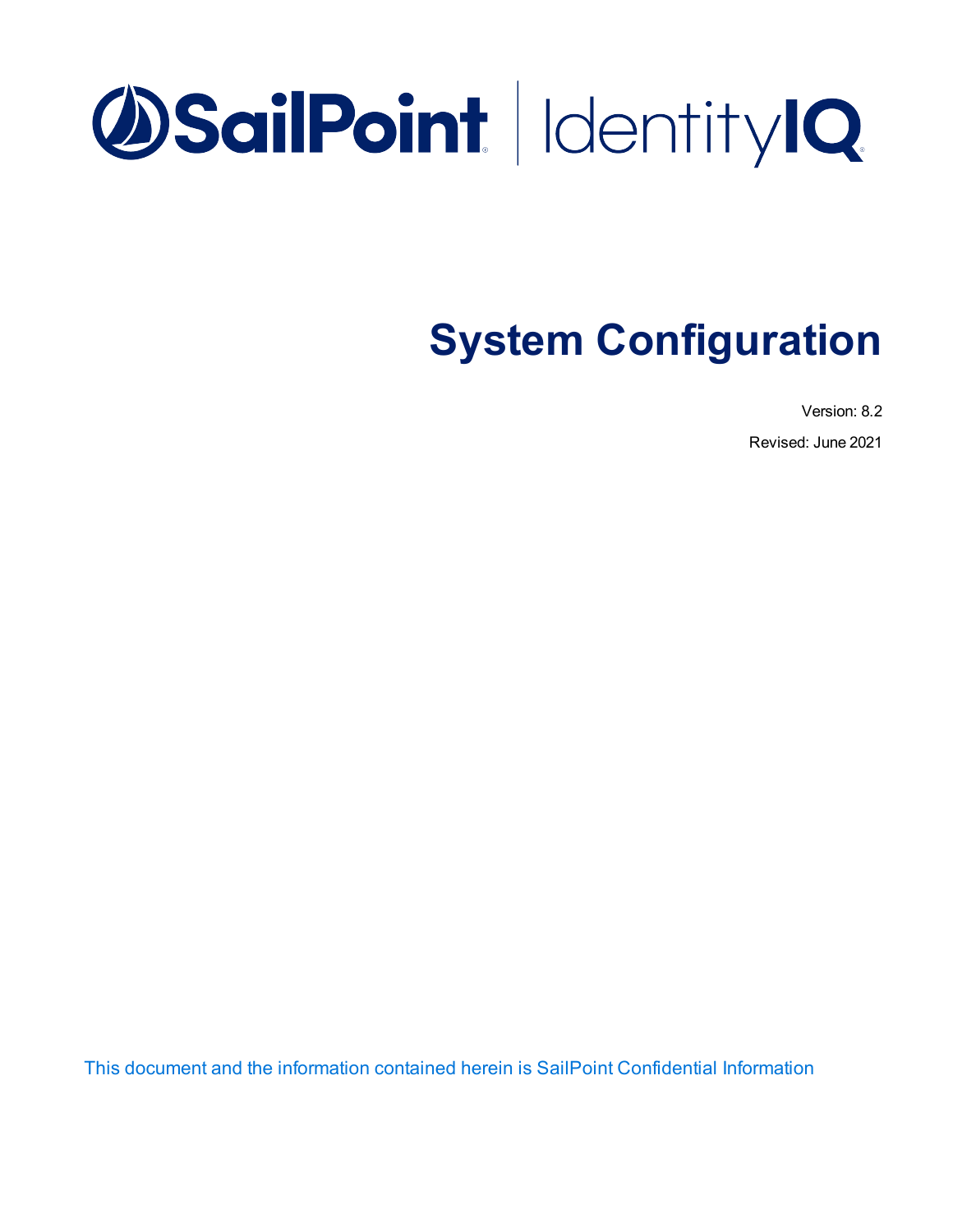## **Copyright and Trademark Notices**

### **Copyright © 2021 SailPoint Technologies, Inc. All Rights Reserved.**

All logos, text, content, including underlying HTML code, designs, and graphics used and/or depicted on these written materials or in this Internet website are protected under United States and international copyright and trademark laws and treaties, and may not be used or reproduced without the prior express written permission of SailPoint Technologies, Inc.

"SailPoint," "SailPoint & Design," "SailPoint Technologies & Design," "Identity Cube," "Identity IQ," "IdentityAI," "IdentityNow," "SailPoint Predictive Identity" and "SecurityIQ" are registered trademarks of SailPoint Technologies, Inc. None of the foregoing marks may be used without the prior express written permission of SailPoint Technologies, Inc. All other trademarks shown herein are owned by the respective companies or persons indicated.

SailPoint Technologies, Inc. makes no warranty of any kind with regard to this manual or the information included therein, including, but not limited to, the implied warranties of merchantability and fitness for a particular purpose. SailPoint Technologies shall not be liable for errors contained herein or direct, indirect, special, incidental or consequential damages in connection with the furnishing, performance, or use of this material.

Patents Notice. https://www.sailpoint.com/patents

Restricted Rights Legend. All rights are reserved. No part of this document may be published, distributed, reproduced, publicly displayed, used to create derivative works, or translated to another language, without the prior written consent of SailPoint Technologies. The information contained in this document is subject to change without notice.

Use, duplication or disclosure by the U.S. Government is subject to restrictions as set forth in subparagraph (c) (1) (ii) of the Rights in Technical Data and Computer Software clause at DFARS 252.227-7013 for DOD agencies, and subparagraphs (c)(1) and (c)(2) of the Commercial Computer Software Restricted Rights clause at FAR 52.227-19 for other agencies.

Regulatory/Export Compliance. The export and re-export of this software is controlled for export purposes by the U.S. Government. By accepting this software and/or documentation, licensee agrees to comply with all U.S. and foreign export laws and regulations as they relate to software and related documentation. Licensee will not export or re-export outside the United States software or documentation, whether directly or indirectly, to any Prohibited Party and will not cause, approve or otherwise intentionally facilitate others in so doing. A Prohibited Party includes: a party in a U.S. embargoed country or country the United States has named as a supporter of international terrorism; a party involved in proliferation; a party identified by the U.S. Government as a Denied Party; a party named on the U.S. Department of Commerce's Entity List in Supplement No. 4 to 15 C.F.R. § 744; a party prohibited from participation in export or reexport transactions by a U.S. Government General Order; a party listed by the U.S. Government's Office of Foreign Assets Control as ineligible to participate in transactions subject to U.S. jurisdiction; or any party that licensee knows or has reason to know has violated or plans to violate U.S. or foreign export laws or regulations. Licensee shall ensure that each of its software users complies with U.S. and foreign export laws and regulations as they relate to software and related documentation.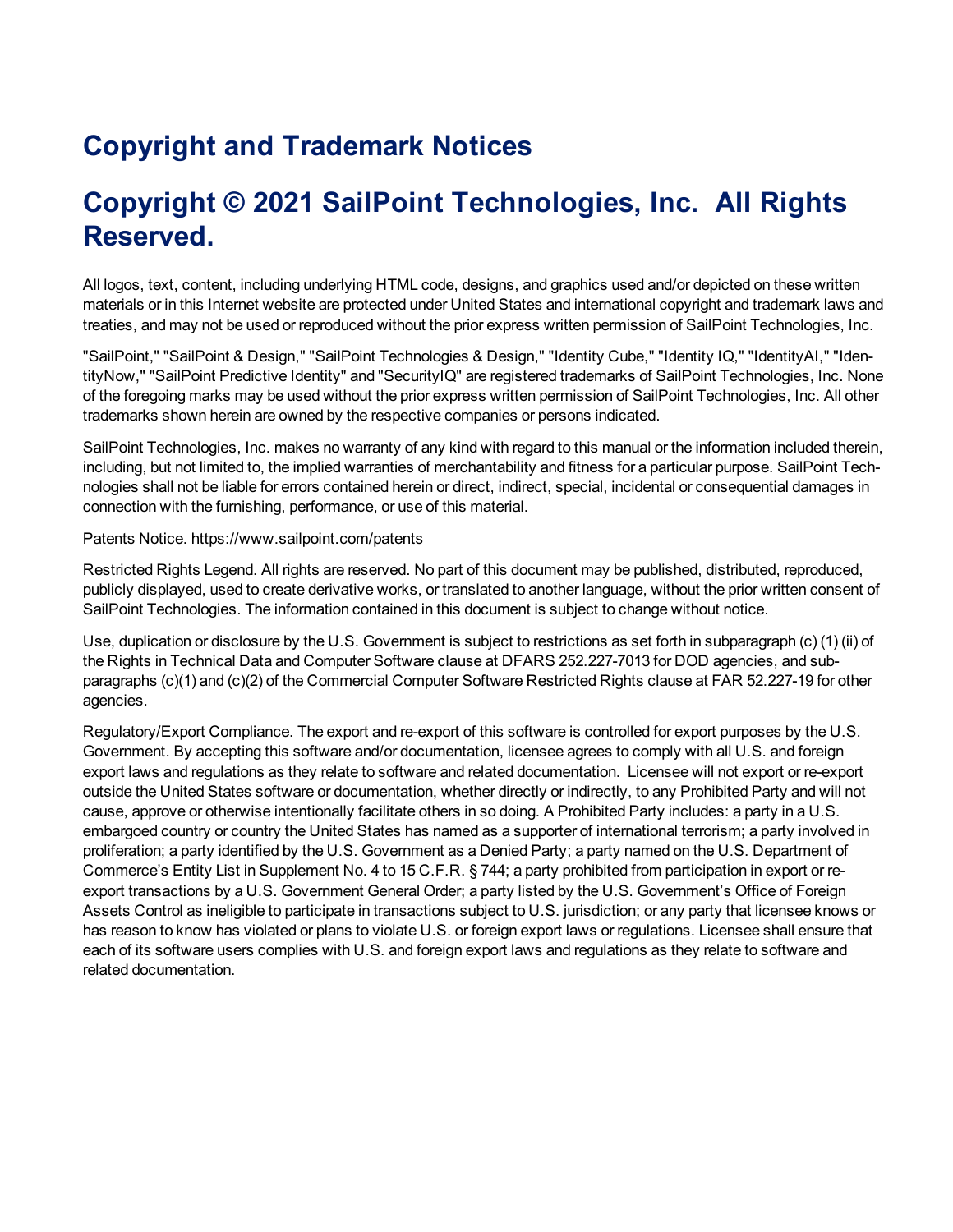## **Contents**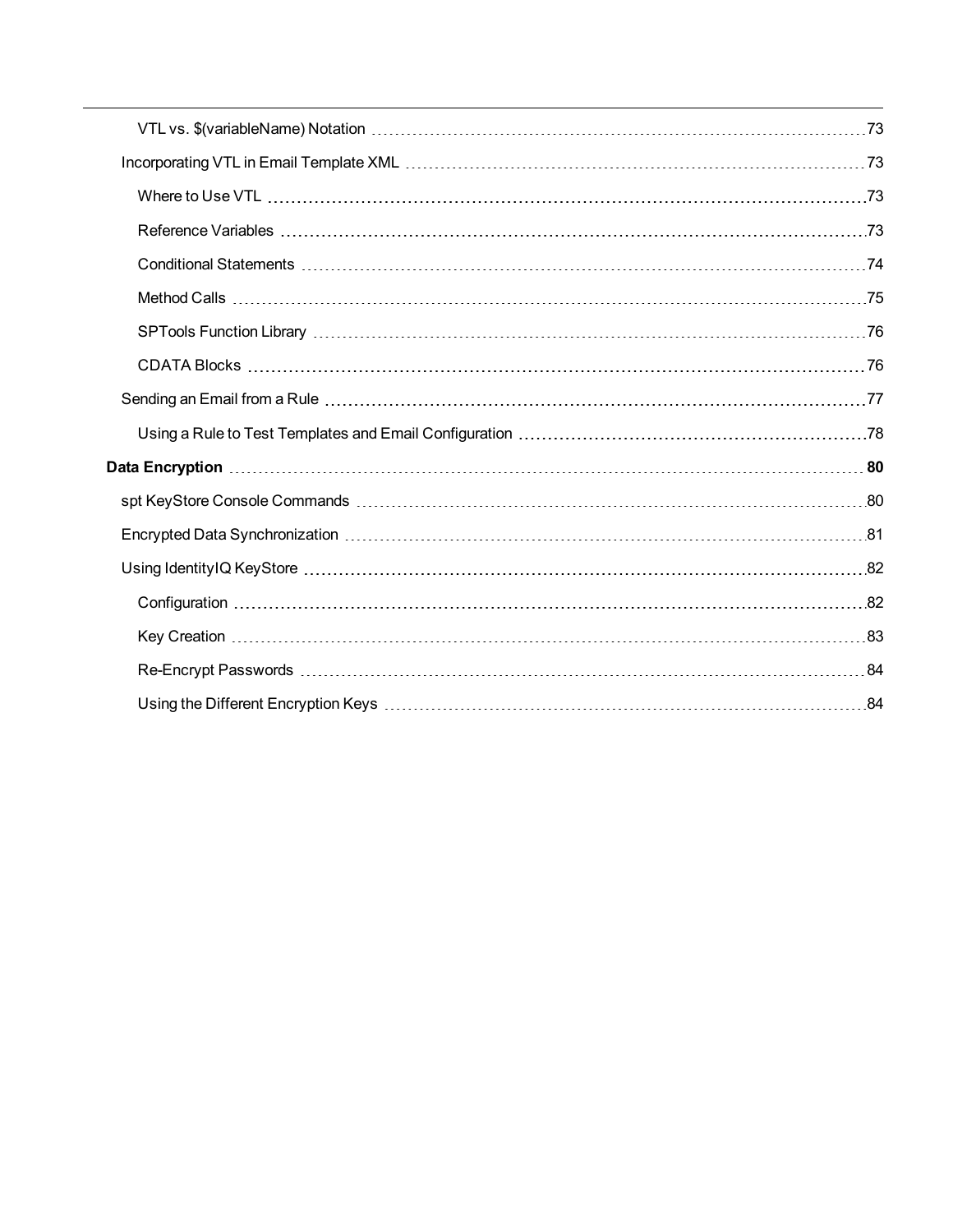## <span id="page-6-0"></span>**System Setup**

Use System Setup to configure the different options for IdentityIQ. To access System setup options, click the gear icon on the Navigation menu bar and select from the list of options that can include:

Do not open multiple tabs or browsers. Opening multiple tabs might overwrite changes made in the other.

Because configuration options are based on your deployment, your available options can be different.

- [IdentityIQ](#page-7-0) Global Settings
- **Example 2** Lifecycle Manager Setup in the Lifecycle documentation
- [Compliance](#page-61-0) Manager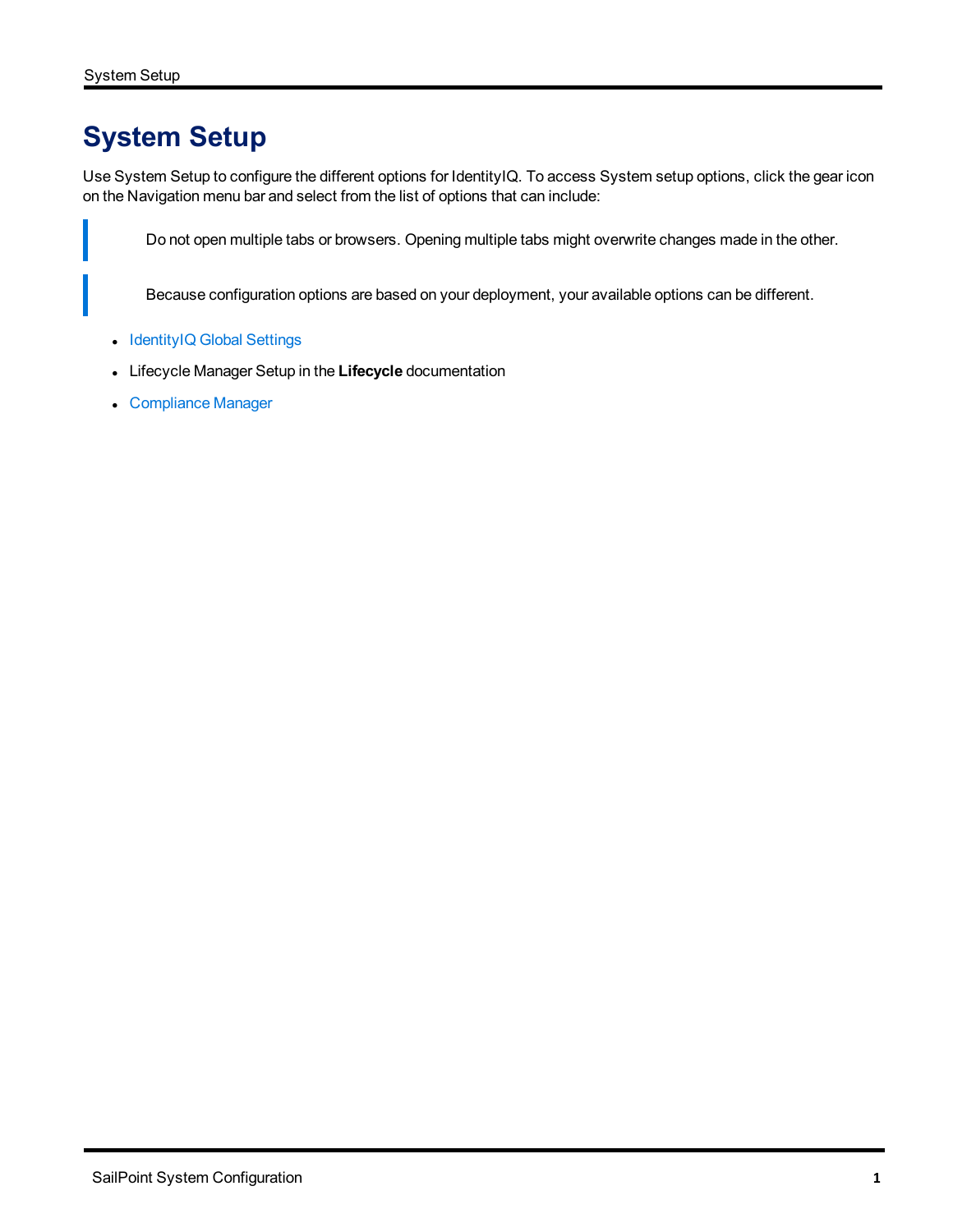#### <span id="page-7-0"></span>**IdentityIQ Global Settings**

From the Navigation bar, click the gear icon and then select **Global Settings**. Use the Global Setting index page to select the items you want to configure. The following table displays the available options.

You must be a System Administrator to access this page.

#### **IdentityIQ Configuration**

Set default values for use with notifications, work item policy, object expiration, user interface preferences, and identity history. See IdentityIQ [Configuration.](#page-8-0)

#### **Login Configuration**

Set an application other than IdentityIQ for authentication verification and select the automatic identity creation rule. See Login [Configuration](#page-24-0).

#### **Identity Mappings**

Specify the applications, and application attributes, from which the identity data, is derived. See [Identity](#page-33-0) Map[pings](#page-33-0).

#### **Account Mappings**

Specify the account attributes to be used in filters and searches throughout the application. See [Account](#page-37-1) Map[pings](#page-37-1).

#### **Application Attributes**

Define application attributes in addition to those provided by the connectors. See [Application](#page-42-0) Attributes.

#### **Entitlement Catalog Attributes**

Define custom extended entitlement attributes and role types. See [Entitlement](#page-44-1) Catalog Attributes.

#### **Quicklink Populations**

Configure the quicklink populations for IdentityIQ. See Quicklink [Populations](#page-46-1).

#### **Forms**

Configure forms for workflows, role provisioning policies, and application provisioning policies in IdentityIQ. See [Forms](#page-49-0).

#### **Role Configuration**

Define custom extended role attributes and role type. See Role [Configuration](#page-50-2).

#### **Scopes**

Define scopes for use throughout your enterprise. See [Scopes.](#page-54-1)

#### **Time Periods**

Define the time periods for use in activity searches. See Time [Periods](#page-56-0).

#### **Audit Configuration**

Specify the actions that are audited and stored in the audit logs. See Audit [Configuration.](#page-57-0)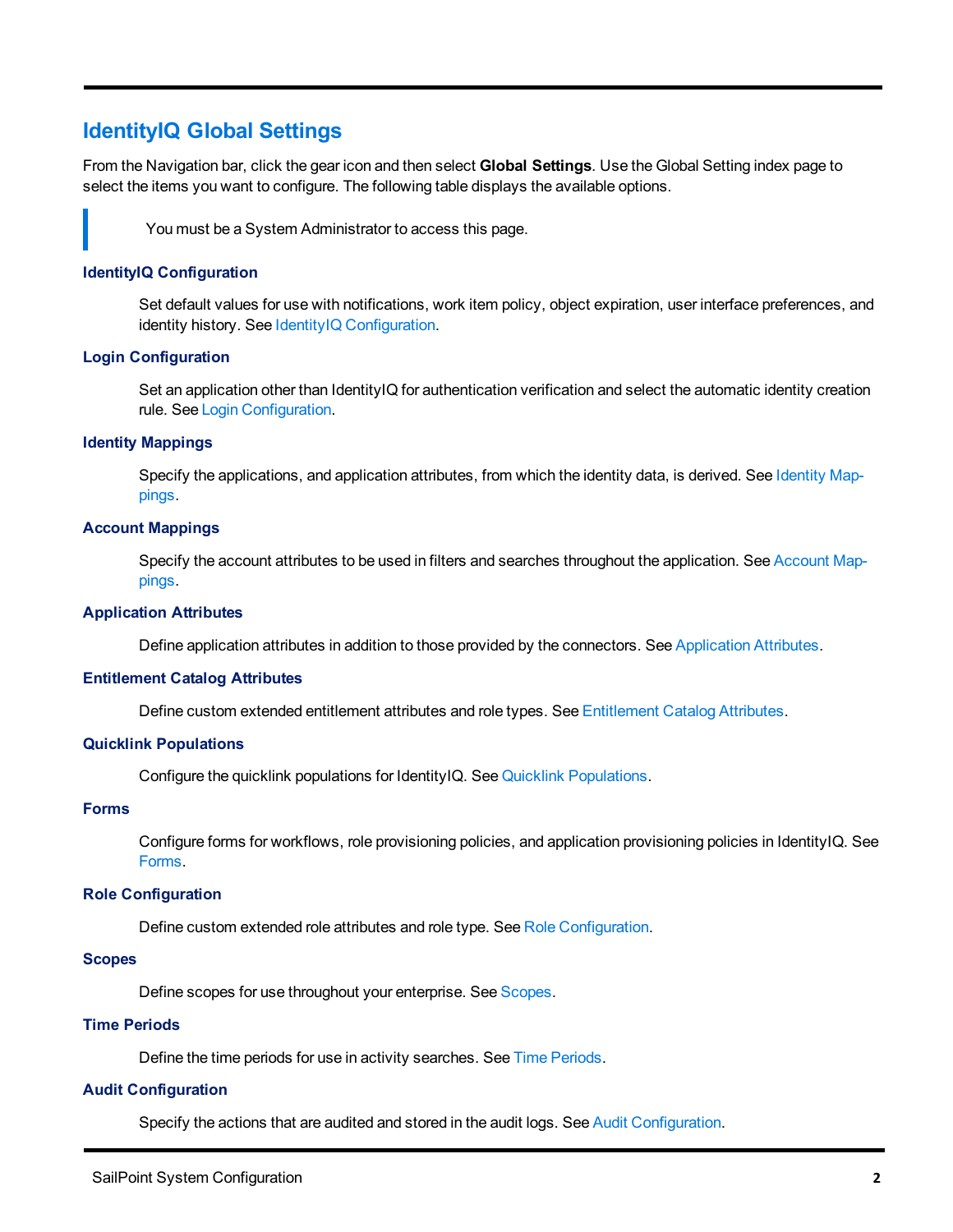#### **Electronic Signatures**

Configure electronic signatures and their displayed meanings. See Electronic [Signatures](#page-57-1).

#### **API Authentication**

Import files into IdentityIQ. See API [Authentication](#page-57-2).

#### **AI Services Configuration**

This link is present only if you have purchased the AI Services product.

Connect IdentityIQ to the AI Services product. See AI Services [Configuration](#page-58-0).

#### **File Access Manager Configuration**

This link is present only if you have imported the File Access Manager module.

Configure IdentityIQ to connect to File Access Manager. See File Access Manager [Configuration](#page-58-1).

#### **Import from File**

Import files into IdentityIQ. See [Import](#page-60-0) From File.

#### <span id="page-8-0"></span>**IdentityIQ Configuration**

Use this page to set default values for use with notifications, work item policy, object expiration, user interface preferences, and identity history. This page contains the following tabs:

- Mail [Settings](#page-11-0)
- Work [Items](#page-12-2)
- [Identities](#page-13-2)
- [Roles](#page-15-0)
- [Passwords](#page-17-0)
- [Miscellaneous](#page-19-0)
- Privileged Account [Management](#page-23-0)

#### <span id="page-8-1"></span>**Multi-language Description Files**

Some escaped HTML characters are not recognized and do not display in descriptions if they are formatted using those characters. You must ensure that all files are formatted correctly before importing them into IdentityIQ and referencing them from the product. Use the following examples to format the HTML correctly:

```
test (to appear in bold) - <b>test</b>
      <test> - &lt;test&qt;
      <test> (to appear in bold) - <br/>b>&lt; test&qt; <br/>b\>
       <<test>> - &lt; &lt; test&gt; &lt;
       "test" - " test"
       'test' - 'test'
       &test - &test
Using the Rule Editor
```
#### SailPoint System Configuration **3**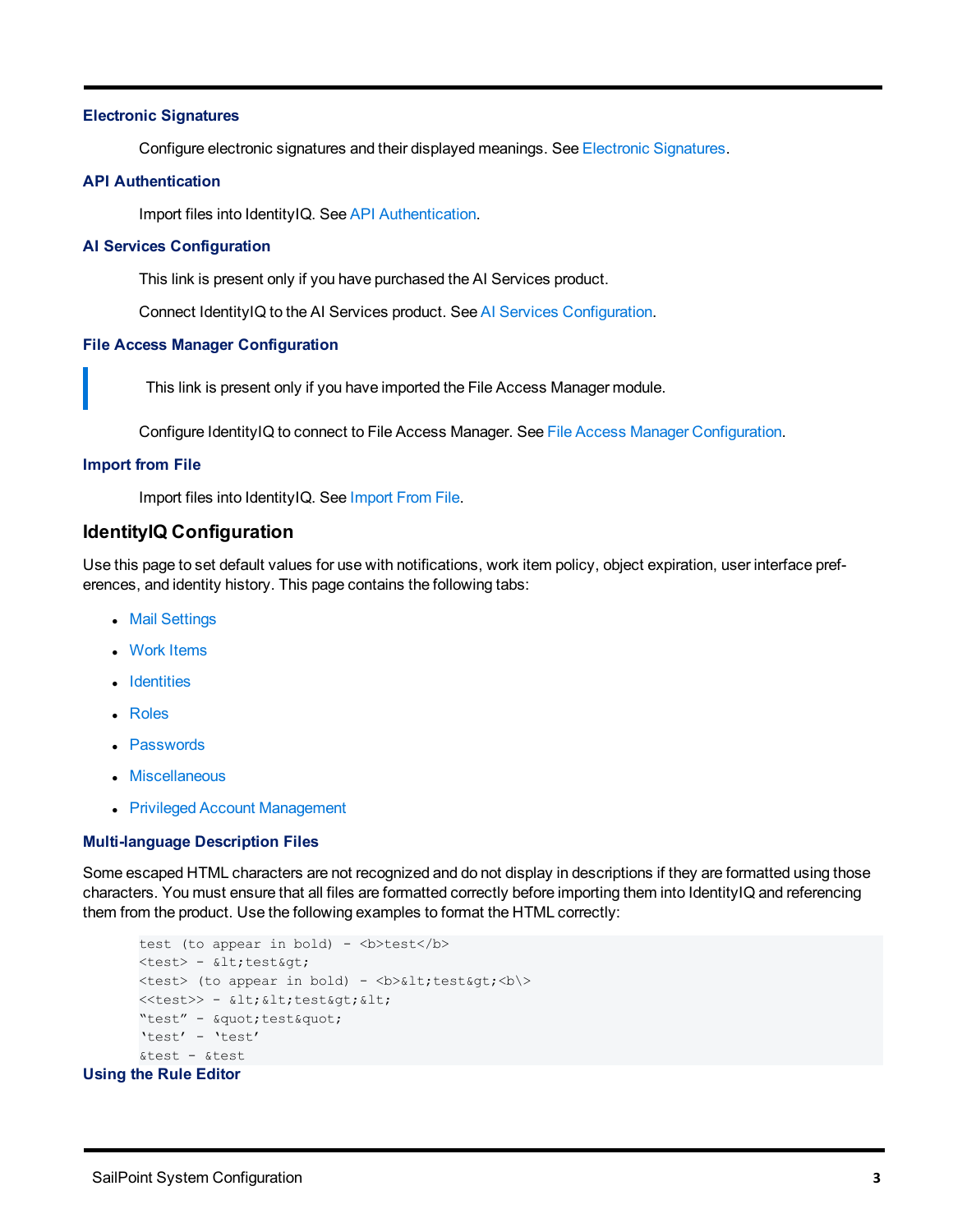The Rule Editor lets you to edit any existing rule to your specifications. Click the "**...**" icon next to a rule drop-down list to access the rule editor throughout IdentityIQ. Choose to either create a new rule, or edit an existing rule structure.

The Rule Editor panel includes the following items:

#### **Copy from an existing rule**

Select an existing rule from the drop-down list. This option is available if you did not select a rule from the dropdown list on the previous page.

#### **Code input area**

Field where code is input. IdentityIQ recognizes BeanShell programing language. You can edit code from an existing rule or create a new one from scratch.

#### **Description**

Enter the description of your new rule.

#### **Rule Name**

Enter the name of your rule.

#### **Rule Type**

Non-editable field which displays the type of rule (for example, Violation).

#### **Return Type**

Non-editable field which displays the type of return (for example, PolicyViolation).

#### **Arguments**

Non-editable field which displays the arguments used in the rule (for example, log, context, state, etc.).

#### **Returns**

Non-editable field which displays the type of return the rule executes (for example, Violation).

When you have completed your rule edits, click **Save** to return to the previous page. The new rule is now available from the drop-down list.

#### **Access Request Attachments**

IdentityIQ does not perform file content validation or verification on attachments. It is your responsibility to ensure that only files that do not violate security policies within your environment are included as attachments.

Attachments are only allowed on single-user requests.

Attachments are only available for manual access requests.

The attachments feature enables users to add attachments to single user access requests. For example, you could attach training certificates or a notarized document of authorization.

By enabling attachments on the **Global Settings > IdentityIQ Configuration > Miscellaneous** tab, you are enabling, but not requiring, any user to add an attachment to any single user access request. When the feature is enabled,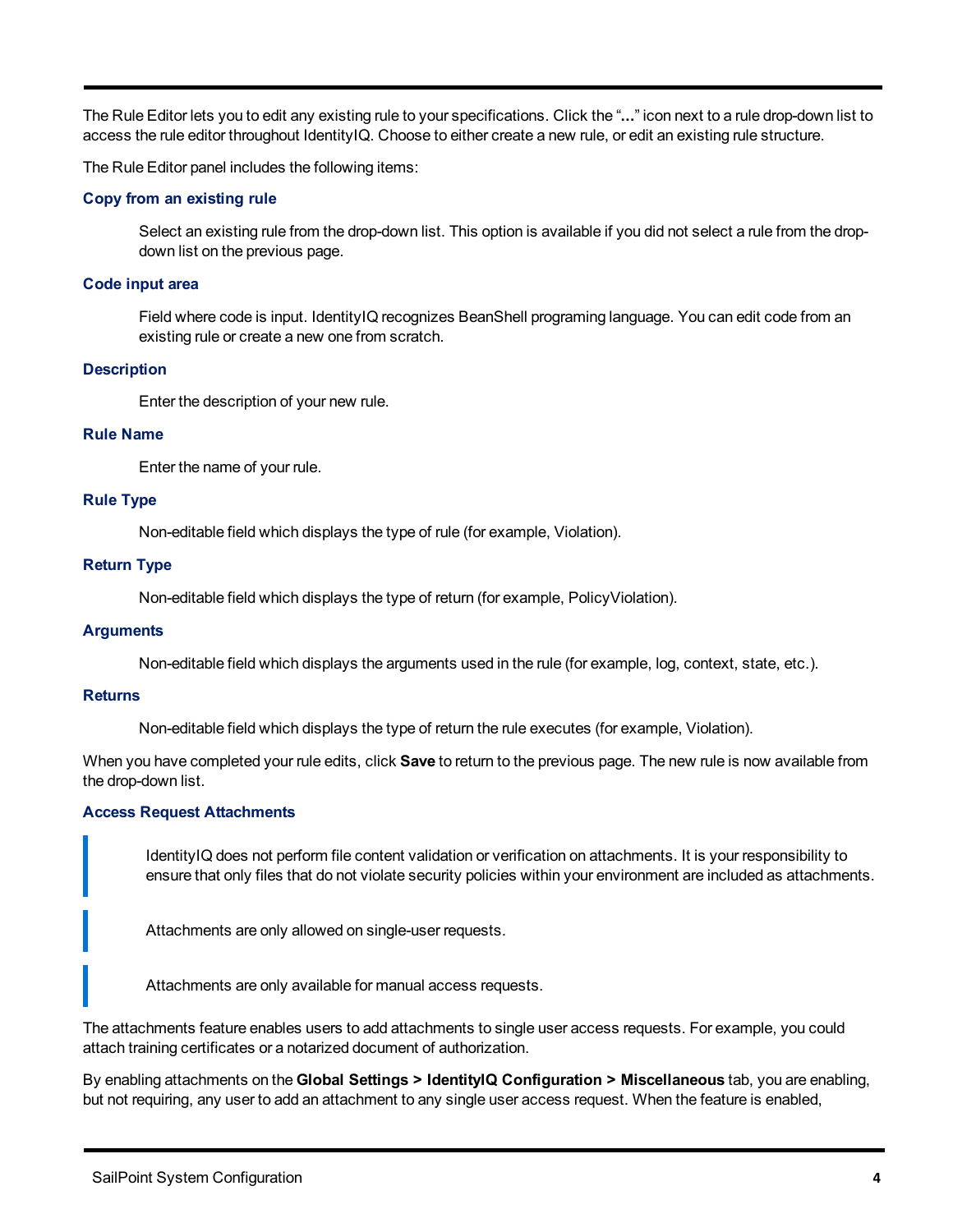requests display the attachment icon, paper clip, on each item in a request, but the icon is only active if an attachment is allowed for that item. When you click the icon, the attachment overlay is displayed and you can add an attachment by dragging and dropping or uploading a file.

Attachments are controlled through AttachmentConfig rules. If there are no AttachmentConfig rules for an item, or they all have null or empty prompts, the attachment overlay contains no additional information.

#### **Attachment Configuration**

File attachment settings such as the maximum file size, maximum number of attachments per request, and the type(s) of files that can be attached to a request are configured on the [Miscellaneous](#page-19-0) tab.

Attachments can be further configured through AttachmentConfig rules. When AttachmentConfig rules are set for file attachments, each of these rules is run with every request made. Use the AttachmentConfig rules to require attachments for specific access request scenarios and customize the prompts displayed on the attachment overlay. When an attachment is required, the word required is displayed with the attachment icon and an error is displayed if a request is submitted without an attachment.

Activate the attachment configuration rules to run with access requests by selecting them from the **Configuration Rules** list on the **Global Settings > IdentityIQ Configuration > Miscellaneous** tab under the gear icon.

You can import attachment configuration rules using the **System Settings > Import from File** page under the gear icon.

To remove an attachment configuration rule from IdentityIQ, first de-select that rule from the **Configuration Rules** list and then delete the rule object.

These rules can be as simple or complex as the needs of your organization require.

These rules contain the following inputs:

- $\bullet$  requestor the user making the request
- $\bullet$  requestee the user for whom the request is being made
- requestItem— the item being requested
- $\bullet$  action the request action (add or remove)

Each attachment configuration rule is run once for each item being requested and returns a list of configuration objects.

The fields of an attachment configuration object are:

- required boolean (true, false) where true means an attachment is required
- prompt string the prompt that is displayed in the attachment overlay when attaching files to this request item

Multiple attachment configuration objects can be associated with a single request item. In this case, the prompt strings are concatenated on the attachment overlay.

A file containing an example of attachment configuration rules is included in the IdentityIQ installation package. The examplerules.xmlfile is located in the *IdentityIQ HOME*/WEB-INF/confiq directory.

#### **Pruning Attachments**

In rare cases attachments that are not associated with an access request might end up getting loaded into the database. .The **System Maintenance** and **System Maintenance Object Pruner** tasks both include an option to prune those attachments and clean them out of your database. Use the Prune Attachments option in these tasks to delete any attachments that are more than 30 days old and and are not associated with an access request.

Files attached to abandoned access requests may also need to be cleared from your database. The **System Maintenance** and **System Maintenance Object Pruner** tasks both include an option to **Prune Pending Attachments**.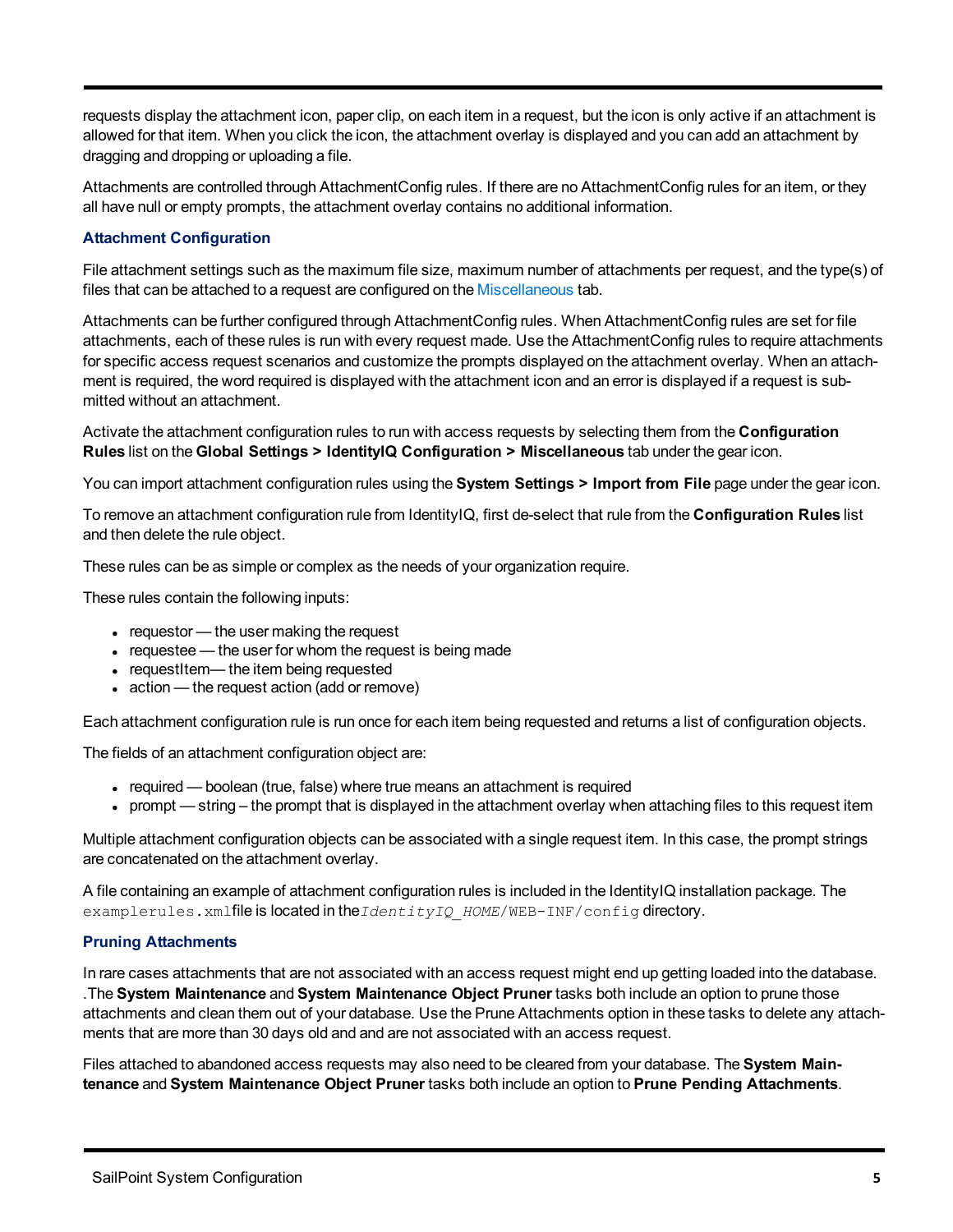When this option is selected, the task will delete any pending request attachments that are older than 12 hours. This timeframe can be overridden by adding an entry to the system configuration object called pendingAttachmentPruneAge with a value that represents a number of hours.

For auditing purposes, there is an audit event called **Prune Pending Attachments** which can be triggered during the cleanup in the System Maintenance Task. To enable auditing for attachment pruning, enable the **Prune Pending Attachments** option in IdentityIQ's Audit [Configuration](#page-57-0).

#### *Mail Settings*

<span id="page-11-0"></span>.

<span id="page-11-1"></span>Use this tab to set default values for use with notifications.

#### **Email Settings**

#### **Email Notification Type**

Specify whether to send email using SMTP or to use a redirection email address or file name.

#### **Redirection Email Address**

This setting is ignored if a Redirection File Name is set. This setting is primarily a test setting.

Specify the email address to which email is redirect if Redirecting is selected as the **Email Notification Type**.

#### **Redirection File Name**

This setting overrides the Redirection Email Address. This setting is primarily a test setting.

Specify the name of the file to which email is redirect if Redirecting is selected as the **Email Notification Type.**

#### **Encryption**

Select NONE, SSL, or TLS from the drop-down list.

#### **Default SMTP Host**

Specify a default mail host.

#### **Default SMTP Port**

Specify a default SMTP port.

#### **Default From Address**

Specify the address to be used as the From address for all notices automatically generated by IdentityIQ.

#### **Username and Password**

Enter the username and password required to access the SMTP host.

#### **Maximum Email Retries**

Specify the maximum number of times to retry sending emails if the SMTP server returns a temporary error. Set this to 0 to disable retries.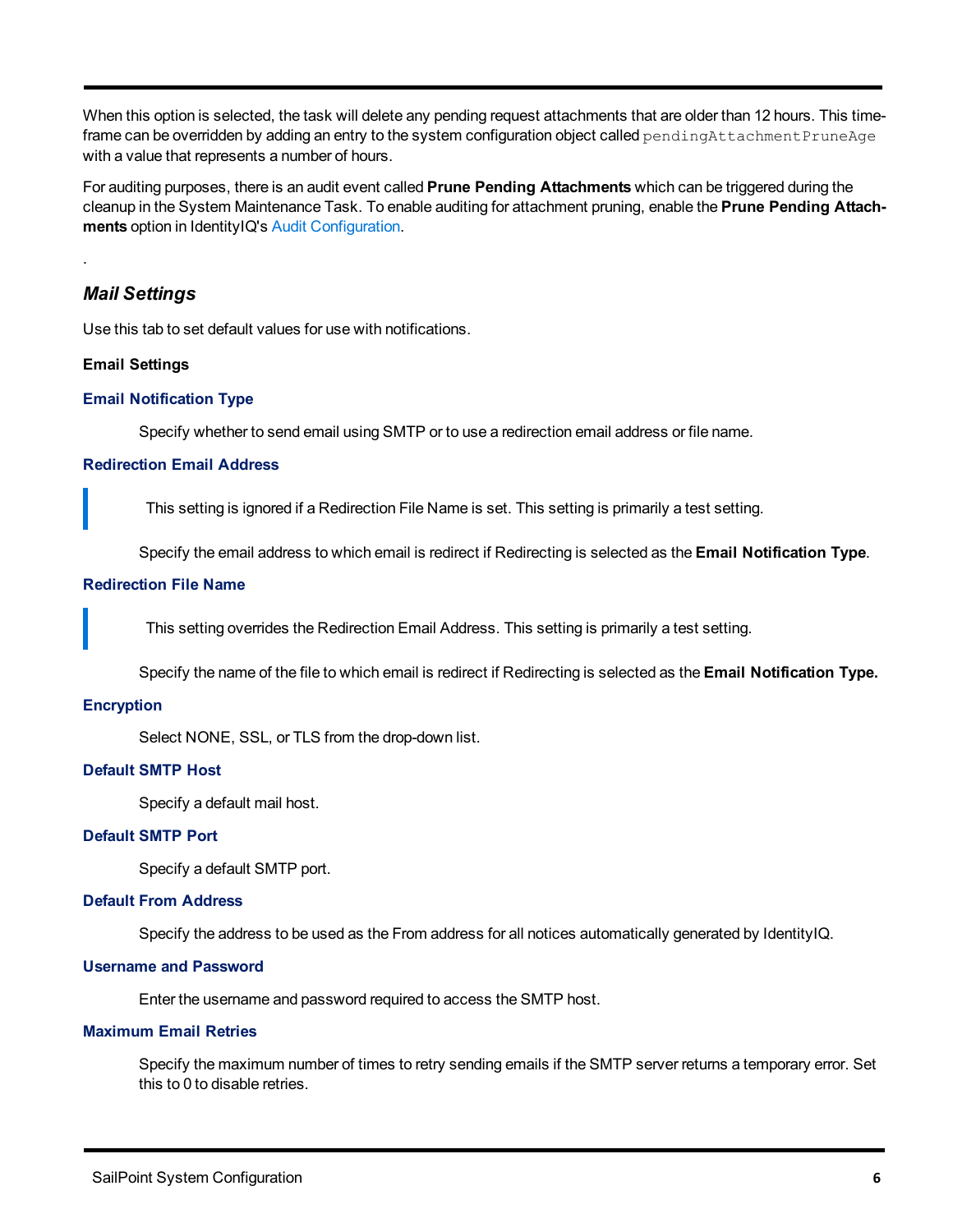#### **Suppress Duplicate Emails**

Prevent the sending of multiple emails of the same type to the same recipient at one time. For example, if five work item reminders are sent to the same person at one time, they only receive an email for the first one. This option is available only for certification-related emails, and is enabled by default.

#### <span id="page-12-0"></span>**Email Templates**

Specify the email template that corresponds with each notification type. Email templates are highly configurable. Detailed information about importing and using IdentityIQ email templates is in IdentityIQ Email [Templates](#page-70-0).

#### <span id="page-12-1"></span>**Email Task Alerts**

Specify the configuration parameters in order to receive the status of different tasks after completion. These setting would be applicable in case of the email notification configured at the task level is disabled.

#### **Email Notification**

Select a frequency for email notification to be sent upon task completion:

- **Disabled** no email notification sent on task completion
- **Warning** send an email notification if the task results in a warning
- **Failure** send an email notification if the task fails
- <sup>l</sup> **Always** always send an email notification upon task completion

#### **Email Notification Template**

Select a notification email template (Task Status) from the drop-down list. This option is disabled if **Email Notification** field is disabled.

#### **Email Recipients**

The list of users to receive the task completion notification. Use the drop-down arrow to display all identities, or type the first few letters of a name. select names from the list.

#### <span id="page-12-2"></span>*Work Items*

<span id="page-12-3"></span>Use this page to set default values for use with work item policy.

#### **Certification Related Work Item Policy**

#### **Days before expiration**

Specify the number of days after which a work item should expire.

#### **Days before expiration to send first reminder**

Specify the number of days, before a work item expires, that IdentityIQ should begin sending the owner of that work item reminder notices.

#### **Days between expiration reminders**

Specify the frequency with which reminder notices should be sent to the owners of certifications and work items.

#### **Number of notices before escalation**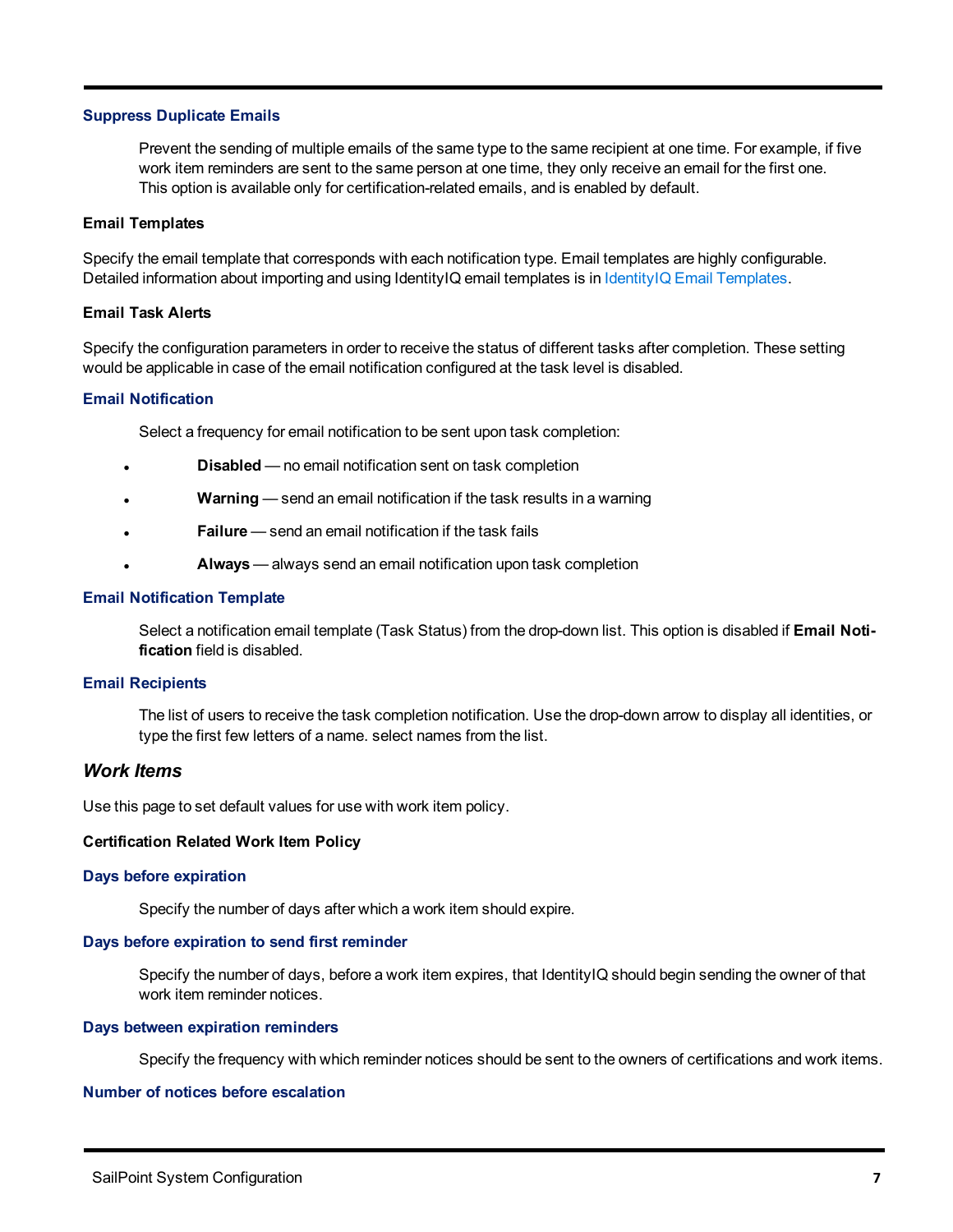Specify the number of reminder notices that should be sent before the first escalation notice is sent to the manager of the owner of the assess certification or work item.

#### **Send notification email on work item assignment**

Select this option to send an email notification when a work item is assigned.

#### **Send notification email on work item assignment removal**

Select this option to send an email notification when a work item assignment is removed.

#### **Allow priority editing on work items**

Select this option to give work item recipients the ability to adjust the priority level of work items.

#### <span id="page-13-0"></span>**Work Item Archives**

<span id="page-13-1"></span>Select one or more work item types to be archived. Press the **<Ctrl>** key to select multiple items.

#### **Work Item Rules**

You can use rules to customize work item processes and behavior. See **Using the Rule Editor** in [IdentityIQ](#page-8-0) Con[figuration](#page-8-0) for more information on how to edit rules.

#### **Inactive user work item escalation rule**

Select the rule from the drop-down list for determining a new owner for work items from an inactive user.

#### **Global work item forwarding rule**

Use the drop-down list to select the rule used to determine general work item forwarding.

#### **Self-certification work item forwarding rule**

Use the drop-down list to select the rule used to determine work item forwarding in special cases. Allows for the specification of a fallback forwarding user in the case that configured automatic forwarding would cause self-certification.

This rule only applies if a user has configured a forwarding rule, the rule does not apply when a pre-delegation rule causes self certification.

#### <span id="page-13-2"></span>*Identities*

Use this page to set configuration values for identities.

#### **Identity Risk**

Use this section to categorize your organization's risk scores.

#### *Number of Bands*

Specify the number of colored bands, from 2 to 6, to display on all score card charts, graphs, and tables.

These bands are used to indicate various levels of risk associated with ranges of Identity risk scores. Specify a number that best meets the needs of your enterprise.

#### *Label*

Select the default labels or create your own text label associated with the colored risk bank.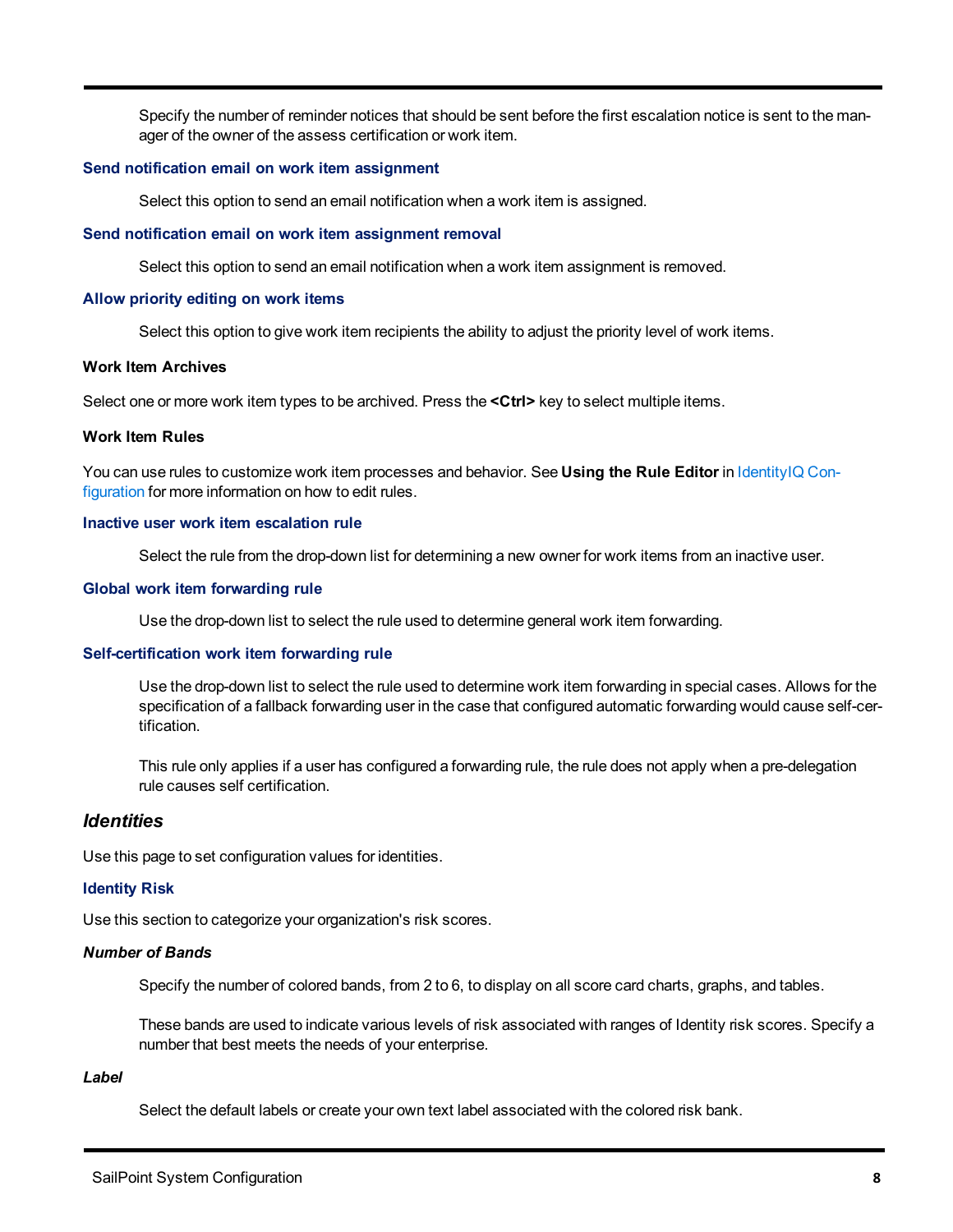#### *Range*

Input the numeric risk score range associated with each risk band. Risk scores are determined by multiple contributing factors defined on the Configure Risk Scoring page.

Refer to the system administration documentation for more information.

#### *Indicator*

The indication color associated with the risk level.

#### **Identity Attributes**

#### *Number of Searchable Attributes*

Specify the number of attributes that can be configured for use as searchable attributes on the Identity Attributes page. This can be any number between 1 and 20. The default is 10.

This number should match the number configured during the installation and deployment process. If no customization was performed during the installation and deployment process, the maximum number you can enter is 10.

#### *Always Sync using workflow*

Check this option if you want to always use the business process selected in the Business Processes section of this page for attribute synchronization. Leaving this option unchecked means that you can set the option to use the business process individually on each attribute in Identity Mappings. For more information see the **Provisioning** documentation.

#### **Index History Granularity**

Set the increments at which to store history for Identity History and Group History. For example, if the Identity history is set to 'Week', snapshots are preserved on a weekly basis. This means that when a snapshot is taken it overwrites any snapshots taken within the previous week (7 days). Any snapshot that is older than 7 days is saved.

#### **Identity Snapshots**

Set the frequency with which identity snapshot should be taken. Identity snapshots are used to build the risk score card history that can be used to track trends and patterns for individual users, groups, departments, and your entire organization

#### **Account Attributes**

Specify the number of attributes that can be configured for use as searchable attributes. This can be any number between 1 and 20. The default is 5.

This number should match the number configured during the installation and deployment process. If no customization was performed during the installation and deployment process, the maximum number you can enter is 5.

#### **Business Processes**

You can configure IdentityIQ to run business processes when actions are taken on identities. See the **Business Processe**s documentation for more information.

#### *Identity update*

Select which business process is executed when an identity is edited in IdentityIQ. This can perform role assignment approvals and send provisioning requests.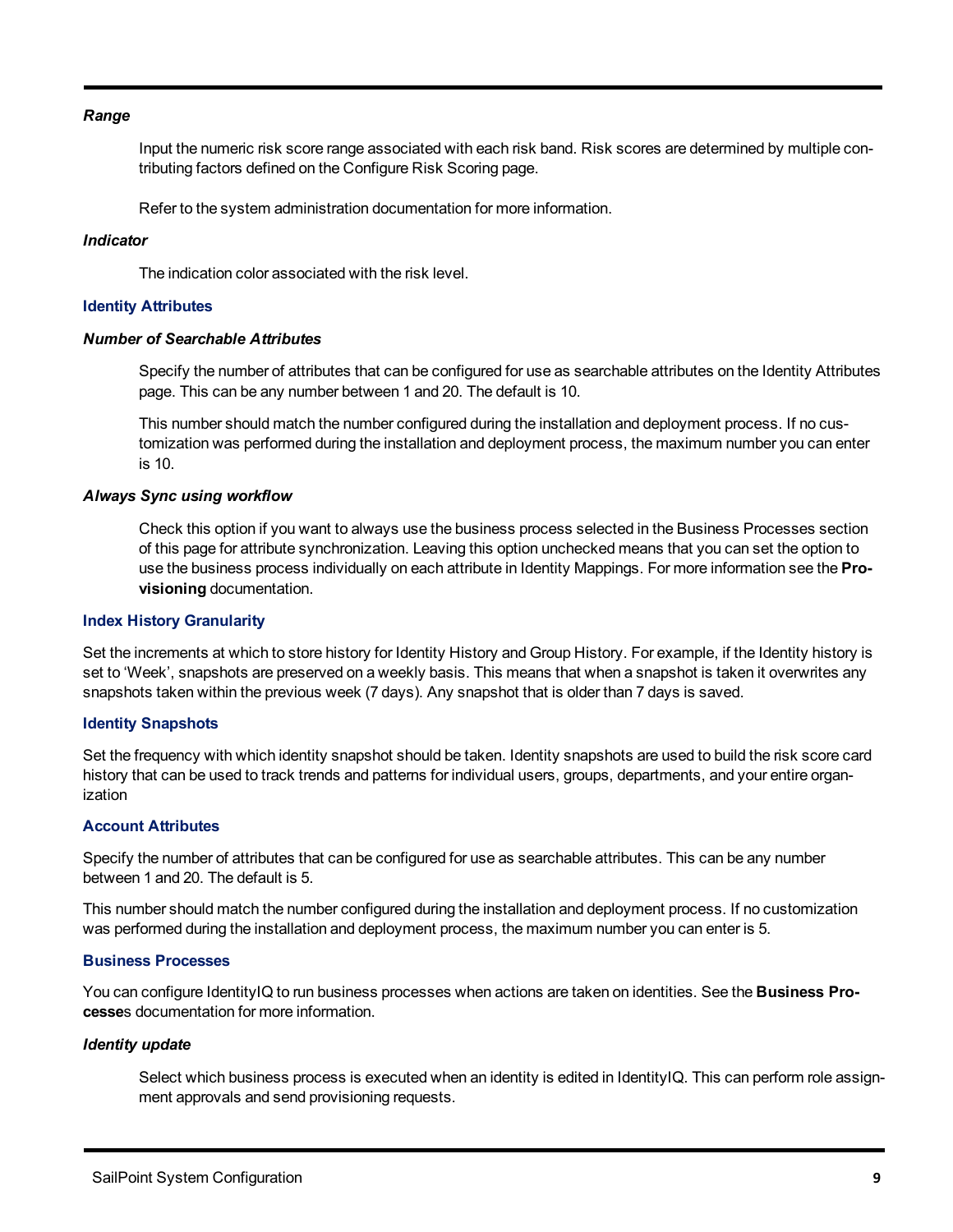#### *Identity refresh*

Select which business process is executed when an identity is refreshed in a background task. This might perform role assignment approvals and send provisioning requests.

#### *Identity Correlation*

Select which business process is executed when an manual correlation of accounts is done.

#### *Attribute Sync*

Using a business process with attribute synchronization lets you manage the synchronization of multiple attributes together, in a single request and approval process. To use this option, choose a business process to use for **Attribute Sync**. IdentityIQ provides a standard Attribute Sync business process that meets most use cases; you can edit this business process to tailor it to your needs, and you can also create and choose a custom business process if you prefer. See the **Business Processe**s documentation for more information.

#### <span id="page-15-0"></span>*Roles*

Use this page to set default behavior for roles. Additional role configuration options are in Role [Configuration.](#page-50-2)

#### **Role Sunrise/Sunset Dates**

Sunrise and sunset dates are used to make roles and entitlements temporary - they specify when a role (or an individual user's access to a role or an entitlement) becomes active, and when it becomes inactive. This feature offers an efficient, automated way to grant time-limited access to sensitive roles, roles that are seasonal or temporary, or access that for any reason is intended to have a limited duration, such as a short-term assignment to a different team or a special project.

IdentityIQ gives you two ways to use sunrise and sunset dates:

- On roles themselves, so that the role itself has a temporary duration.
- When a role or entitlement is granted to a specific user; in other words, the role itself may not have time limits, but a certain user's access to that role should have a limited duration.

#### **Enable Sunrise/Sunset Dates on Role Assignment**

Enable the ability to set activation and deactivation dates on roles when they are assigned. Activation and deactivation dates can be used to grant temporary access to sensitive roles.

A workflow to manage assignment and removal of roles or entitlements for this option can be set in **Scheduled role/entitlement assignment** in the Business Processes section below. A standard workflow ("Scheduled Assignment") is provided out of the box, but you can implement a custom workflow if your business needs require one.

#### **Enable Sunrise/Sunset Dates on Role Activation**

Enable the ability to insert activation and deactivation events into roles from the role modeler. Activation events are used to automatically activate or deactivate roles using business processes.

A workflow to manage activation/deactivation of roles or entitlements for this option can be set in **Scheduled role activation** in the Business Processes section below. A standard workflow ("Scheduled Role Activation") is provided out of the box, but you can implement a custom workflow if your business needs require one.

#### **Days before Sunset expiration to send notification**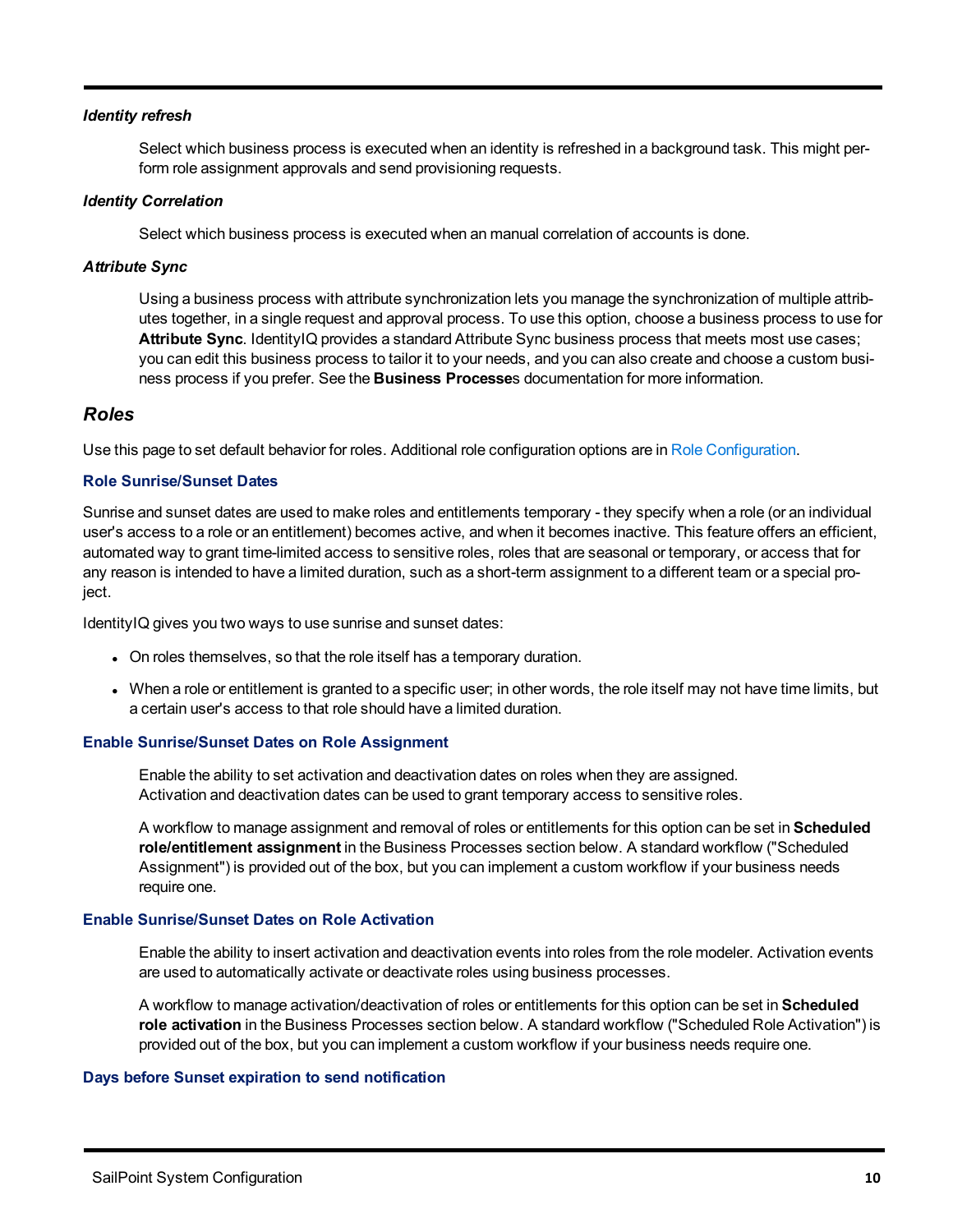Send a notification to both the requestor and the requestee of the role or entitlement, when access is about to expire. This value determines when the notification is sent. To disable notifications, enter 0. The email template to use for notifications is configured on the **Mail Settings** tab in the **For notice of deprovisioning of sunsetted roles and entitlements** field.

#### **Business Process Editor**

In this section you can set business processes to run with the sunrise and sunset options set in the previous section, and to run when roles are created, modified or deleted.

#### *Role create, update, and delete*

Select which business process is executed when roles are created, modified, or deleted in the role modeler.

#### *Schedule role activation*

Select which business process is executed when a scheduled role assignment becomes due. This assigns the role and can perform provisioning. Use this business process with **Enable Sunrise/Sunset Dates on Role Activation.**

#### *Schedule role/entitlement assignment*

Select which business process is executed when a scheduled role assignment or de-assignment becomes due. This de-assigns the role and can perform provisioning. Use this option with **Enable Sunrise/Sunset Dates on Role Assignment.**

#### **Additional Role Options Show user interface option to allow multiple application accounts**

If this option is not enabled, required roles are assigned to the same account as the top-level role.

Enables an option on the Role Management page that enables a role to specify its own target account, or create a new account, during a role request, even if it is required by another role and included in that roles required roles list.

#### **Show user interface option to allow multiple assignments**

This option is only available on assignable role types.

Enable an option on the Role Management page that enables a role to be assigned to the same identity multiple times.

#### **Allow multiple assignment for all assignable roles**

This setting supersedes the settings on the individual role definitions.

Make all assignable role types available for multiple assignment to the same identity.

#### **Allow propagation of role changes**

Enables a role change to propagate to all identities that have the role assigned.

#### **Retain assigned entitlements when detected roles are removed**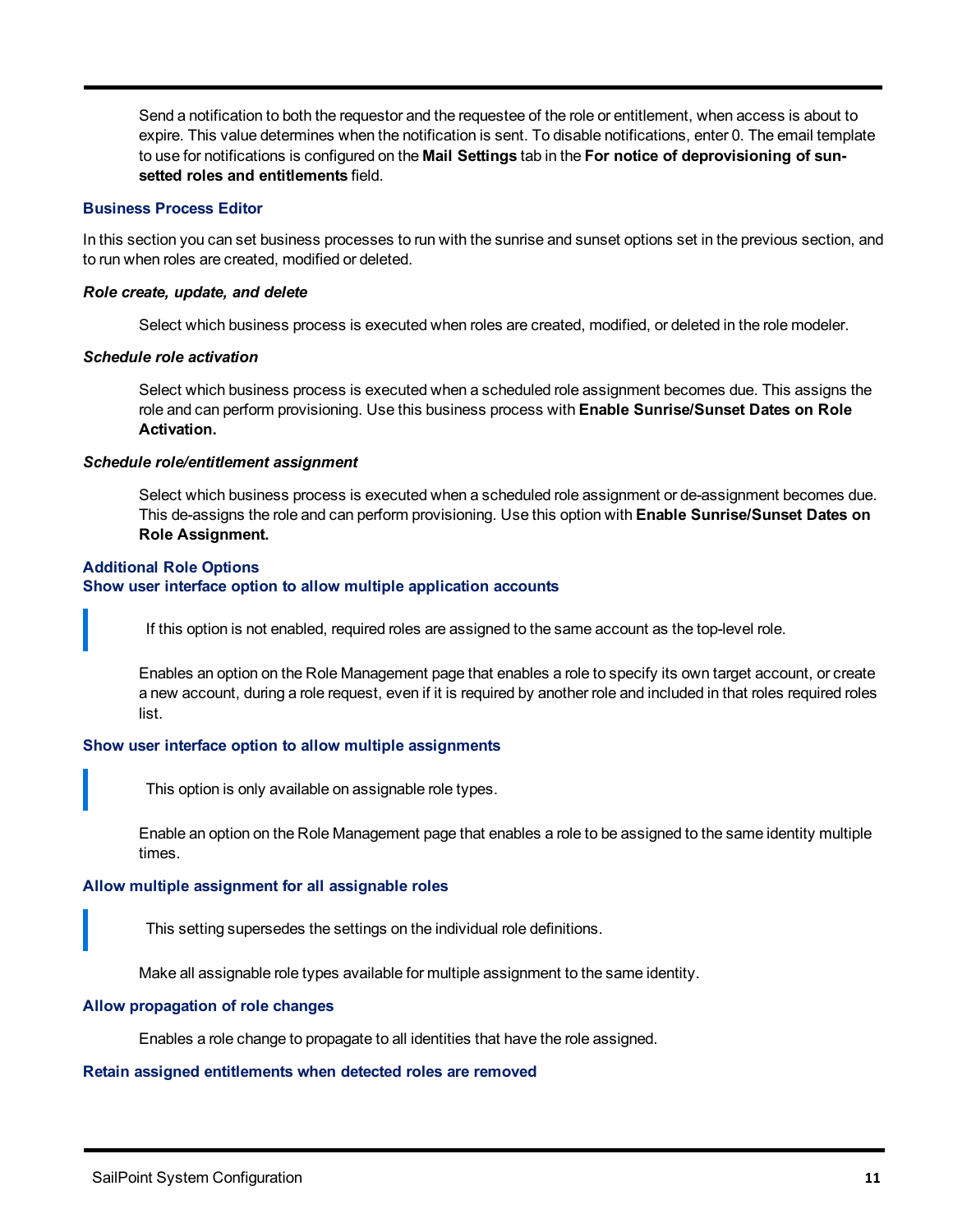Do not remove assigned entitlements from an identity when a detected role with which they are associated is removed from that identity.

#### **Retain assigned entitlements when assigned roles are removed**

Do not remove assigned entitlements from an identity when an assigned role with which they are associated is removed from that identity.

#### **Require comments for all access items**

Require comments in Access Requests. The comment requirement applies to both the addition and removal of roles and entitlements in the Access Requests UI.

#### <span id="page-17-0"></span>*Passwords*

Use this tab to define the password policy for IdentityIQ. All of the users must set up their passwords based on the policy created on this tab.

Use the Define Character Types dialog to define a custom set of character that are allowed in passwords. These can be used to match password requirements for specific application types. Click **Define Character Types** to open the dialog and enter character sets by category, such as **Digits**, **Uppercase Characters**, **Lowercase** or **Non-English Characters**, **Special Characters**. All characters are allowed if these fields are empty.

#### **Configuration:**

#### **Enable one-way hashing of secret values**

You must run the Encrypt Sensitive Data Task after selecting this option to convert any saved values from encrypted to hashed.

When this option is selected, all values are hashed instead of encrypted.

These values include passwords, password history, and authentication questions. When this option is enabled, specific password policy options are disabled.

For more information, see Data [Encryption.](#page-85-0)

#### **Number of hashing iterations**

The number of iterations performed in the hashing algorithm.

#### **Password Policy:**

#### **Minimum number of characters**

The minimum number of characters, letters or digits, required for a valid password.

#### **Maximum number of characters**

The maximum number of characters, letters or digits, allowed in a valid password.

#### **Minimum number of letters**

The minimum number of letters required for a valid password.

#### **Minimum number of character type constraints to meet**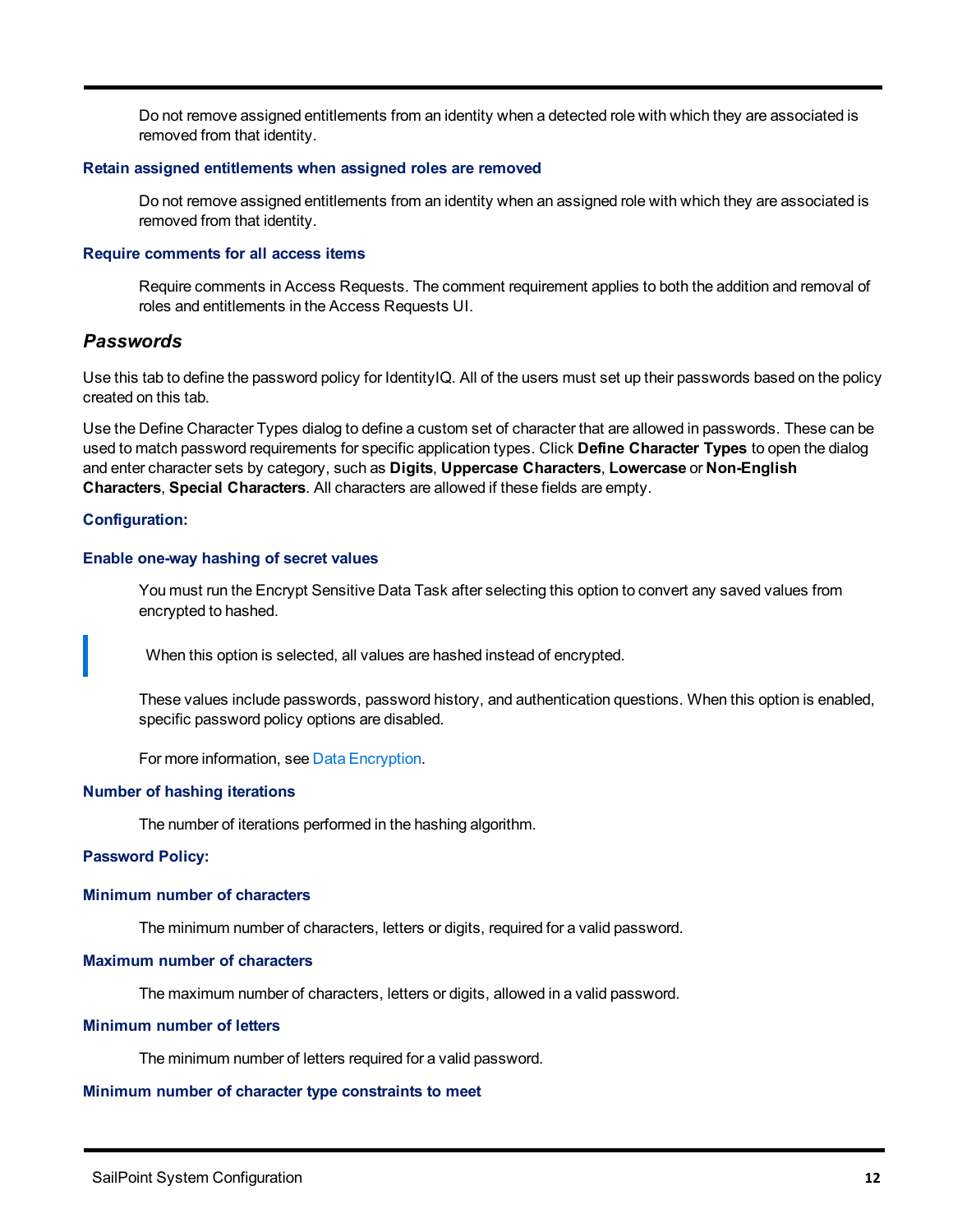The minimum number of character types required for a valid password. Applicable character types are upper case, lower case, digits, and special characters. If no value is set, all of the character type constraints must be met.

#### **Minimum number of digits**

The minimum number of digits required for a valid password.

#### **Minimum uppercase letters**

The minimum number of uppercase letters required for a valid password.

#### **Minimum lowercase letters**

The minimum number of lowercase letters required for a valid password.

#### **Minimum special characters**

The minimum number of special characters required.

#### **Number of repeated characters allowed**

The maximum number of consecutive repeated characters allowed in a valid password. For example, if this option is set to 2, "cloudd" and "cclooud" is valid, "clouddd", "cloooud" and "cccloud" are invalid.

For "cclooudd" invalid password, the following error message is displayed: Password should not contain more than 2 occurrence(s) of the repeated characters.

For "Clouddd" invalid password, the following error message is displayed: Password should not contain more than 2 consecutive repeated characters

The maximum number of occurrences of repeat characters allowed in a valid password. For example, if this option is set to 1, "happy123" is valid, however, "happy123dd" and "happpy123" are not.

#### **Password history length**

The number of previous passwords stored by IdentityIQ.

This number includes the current password so if the length is two, the history is the current password and one other. If the length is set to zero there is no history.

#### **Triviality check against old password**

Ensure that the shorter of the old and new password is not a substring of the other.

Both passwords are changed to upper case prior to the check.

#### **Minimum number of characters by position**

The minimum number of unique characters by position for the new password. Can be used to ensure that not just the first or last character is changed.

Select **Case sensitive check** to ensure that more than just the case is changing in the new password.

#### **Days until expiration for manually set passwords**

The number of days until a password set manually expires.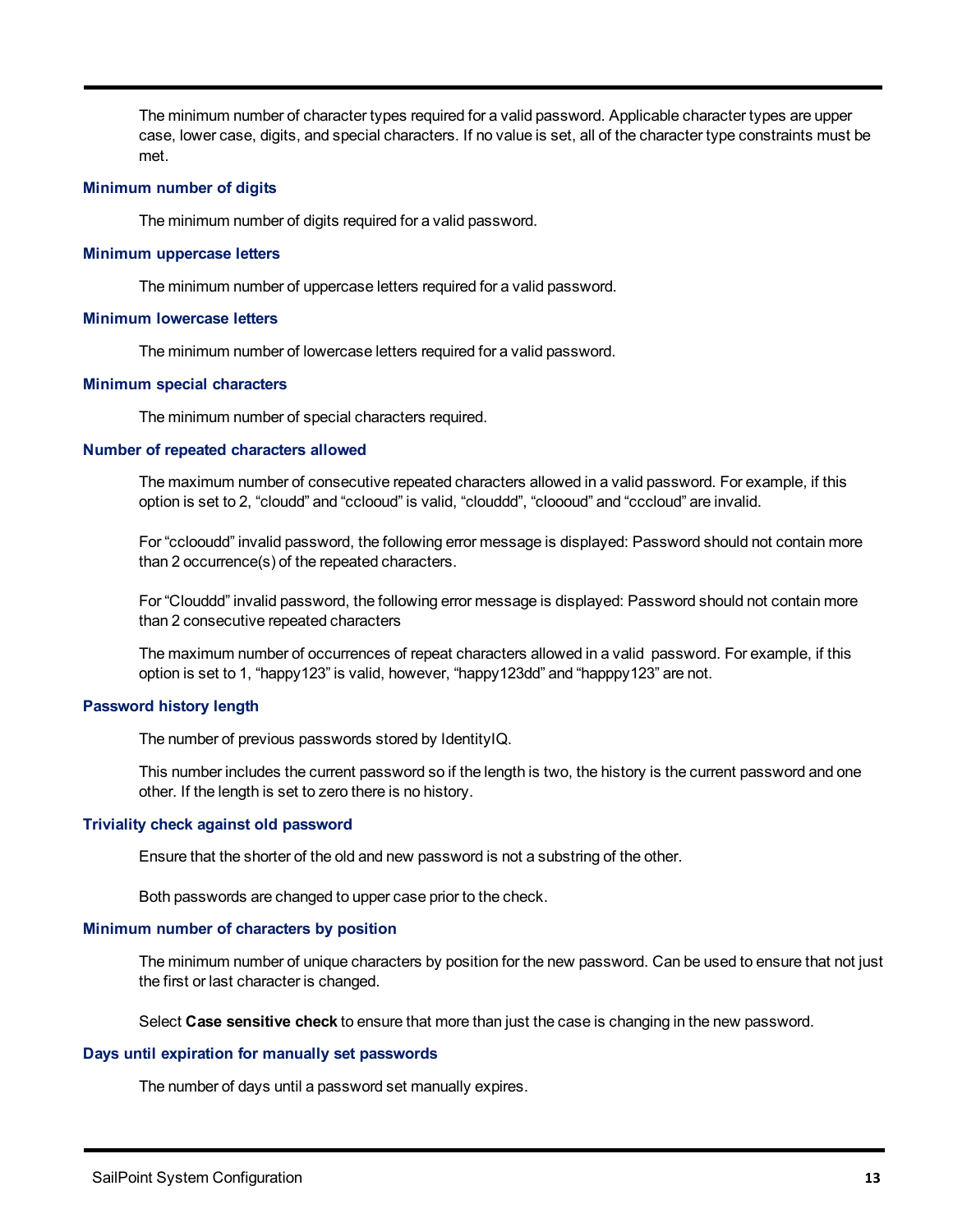If the days are zero passwords do not expire.

#### **Days until expiration for generated passwords**

The number of days until a password set by the identity create rule during aggregation expires.

If zero the days are zero passwords do not expire.

#### **Minimum Hours between password changes**

The minimum number of hours that must past before a user's password can be changed again.

#### **Validate passwords against the password dictionary**

Ensures that the password to be created is unique.

#### **Validate passwords against the identity's list of attributes**

Check the new password for validity against the attributes assigned to the identity.

#### **Require users to enter their current password when setting a new password**

Require users to enter there current password before creating a new password.

#### <span id="page-19-0"></span>*Miscellaneous*

Use this tab to set a variety of IdentityIQ configuration options.

#### **Other Object Expirations:**

#### *Days before snapshot deletion*

Specify the number of days to keep an identity snapshot in the system before it is deleted. Identity snapshots are used to build history.

#### *Days before task result deletion*

Specify the number of days to keep task results on the Task Results page before removing them from the system.

#### *Days before certifications are archived*

Specify the number of days after which to archive certifications. Leave the settings at zero (0) to never archive certifications.

Certification archives are not recommended. Certification reports should be used to preserve certification information.

#### *Days before certification archive deletion*

Specify the number of days to maintain the certification archive before deleting certifications records. Leave the settings at zero (0) to never delete certifications archives.

Certification archives are not recommended. Certification reports should be used to preserve certification information.

#### *Minutes before object locks are released*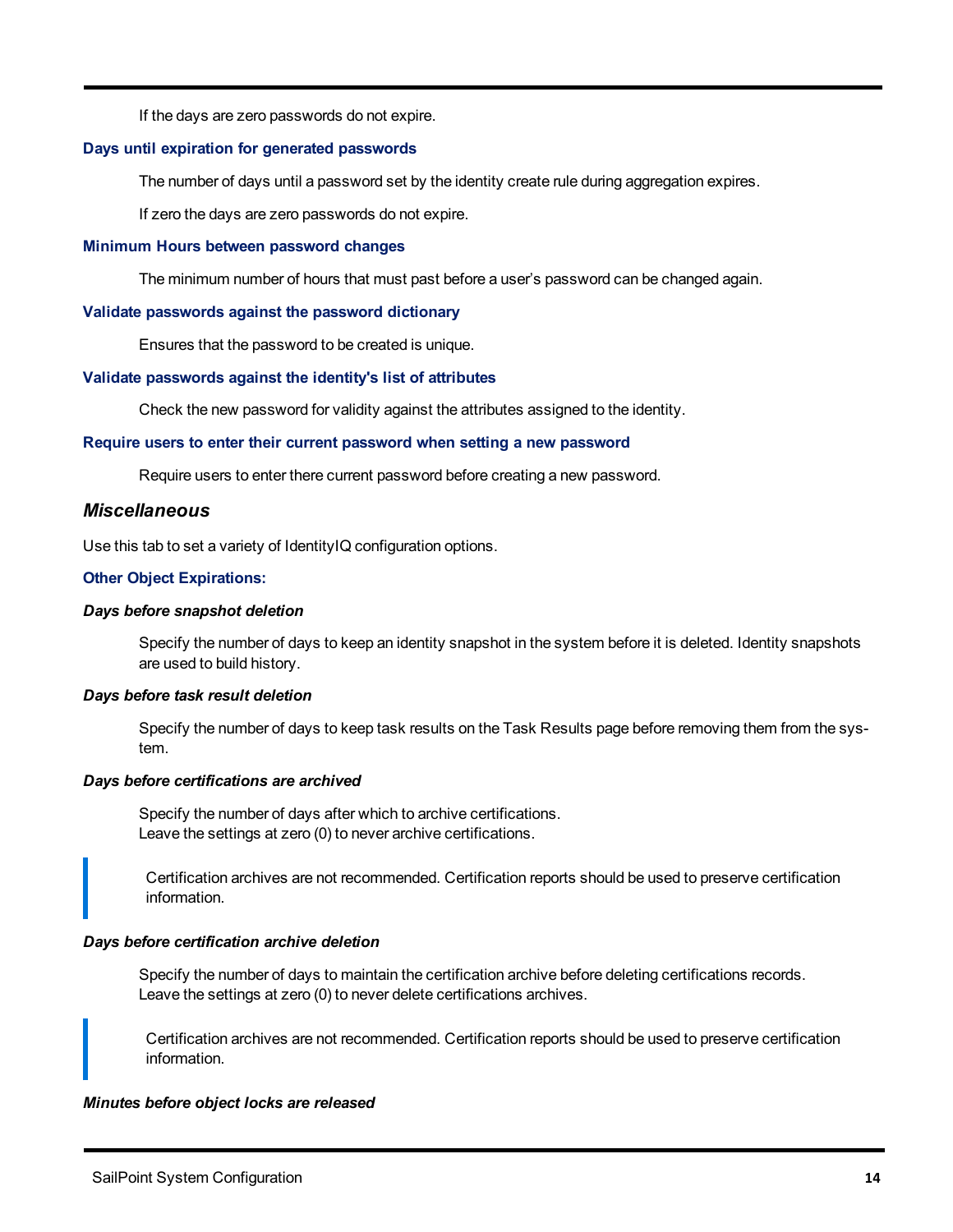Specify the number of minutes to elapse before releasing an object lock. Leave the settings at zero (0) to have no time delay when objects are released.

#### *Days before provisioning request logs expire*

Specify the number of days to maintain provisioning request logs before deleting them. Leave the settings at zero (0) to never delete provisioning request logs.

#### **UI Preferences:**

#### *Disable Role Modeler Tree View*

Disable the tree view on the Role Manager page. Disabling the tree view might enhance performance on that page.

#### *Maximum Roles Page Size*

The maximum number of roles to display per page on the **Role Management** page.

#### *Show unsupported browser message*

Display a message when an unsupported browser is used.

#### *Accessibility: Color Contrast*

Enable color contrast throughout the entire IdentityIQ instance.

#### **Syslog Settings:**

#### *Enable syslog*

Enable the syslog.

#### *Level at which syslog events will be stored*

Select the lowest level of even which is stored in the syslog. Choose from FATAL, ERROR, and WARN.

#### *Days before syslog event deletion*

Input the number of days an event in the syslog must remain before becoming eligible for purging.

#### **Provisioning Transaction Log Settings**

#### *Enable Provisioning Transaction Log*

Enable the Provisioning Transaction table and begging logging all, or some, of the provisioning action within IdentityIQ.

#### *Maximum Log Level*

The level at which transactions are logged based on their completion status. Success — all transaction are logged Retry — transactions that did not succeed and are in either the retry or failed state Failure — only log transaction that have failed and are setup for retry

#### *Days before provisioning transaction event deletion*

The number of days before a provisioning transaction is removed from the table.

#### **File Preferences:**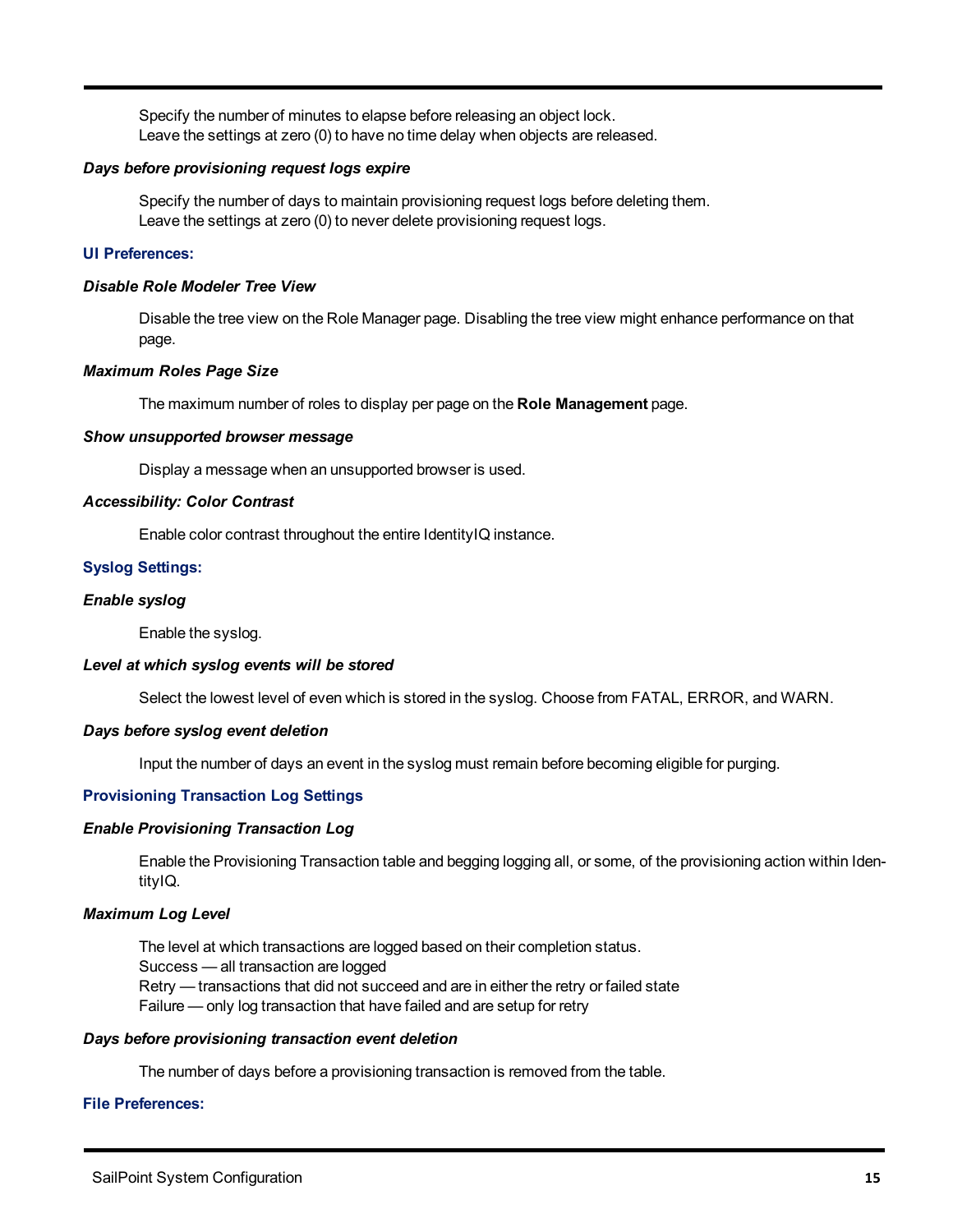#### *Temporary Directory*

Input the path to a default temporary director for use by IdentityIQ. This is the directory where IdentityIQ stores temporary files, such as log files, during processing.

#### *Maximum Upload Size (MB)*

Limit the size of the files uploaded using import objects, batch requests, and entitlement imports.

#### **System Help Settings:**

#### *Help Contact Email Address*

Input an email address of a user responsible for supporting IdentityIQ in your enterprise. The email account is accessible from an **Email Help** button displayed at the bottom of some pages.

#### **Localized Object Attributes:**

#### *Enable applications to be configured with multi-language descriptions*

Enable applications to be configured with multi-language descriptions. See [Multi-language](#page-8-1) Description Files.

#### *Enable roles to be configured with multi-language descriptions*

Enable roles to be configured with multi-language descriptions. See [Multi-language](#page-8-1) Description Files

#### *Enable policies to be configured with multi-language descriptions*

Enable policies to be configured with multi-language descriptions. See [Multi-language](#page-8-1) Description Files

#### *Enable entitlements to be configured with multi-language descriptions*

Enable entitlements to be configured with multi-language descriptions. See [Multi-language](#page-8-1) Description Files.

#### **Multi-Languages Descriptions:**

You must add all supported languages to the <locale-configure> section of the faces-config.xml file before the application properly recognizes the languages.

#### *Default Language*

Select the language to use as a default from the list of supported languages.

#### *Supported Languages*

Enter the languages that your instance of IdentityIQ supports.

#### **Business Processes:**

#### *Entitlement Update*

Select the business process to execute when a managed entitlement or group is created or edited.

#### *Password Intercept*

Select the business process to execute when a password change interception event is received.

#### **Caches:**

#### *Enable asynchronous policy and role cache refresh*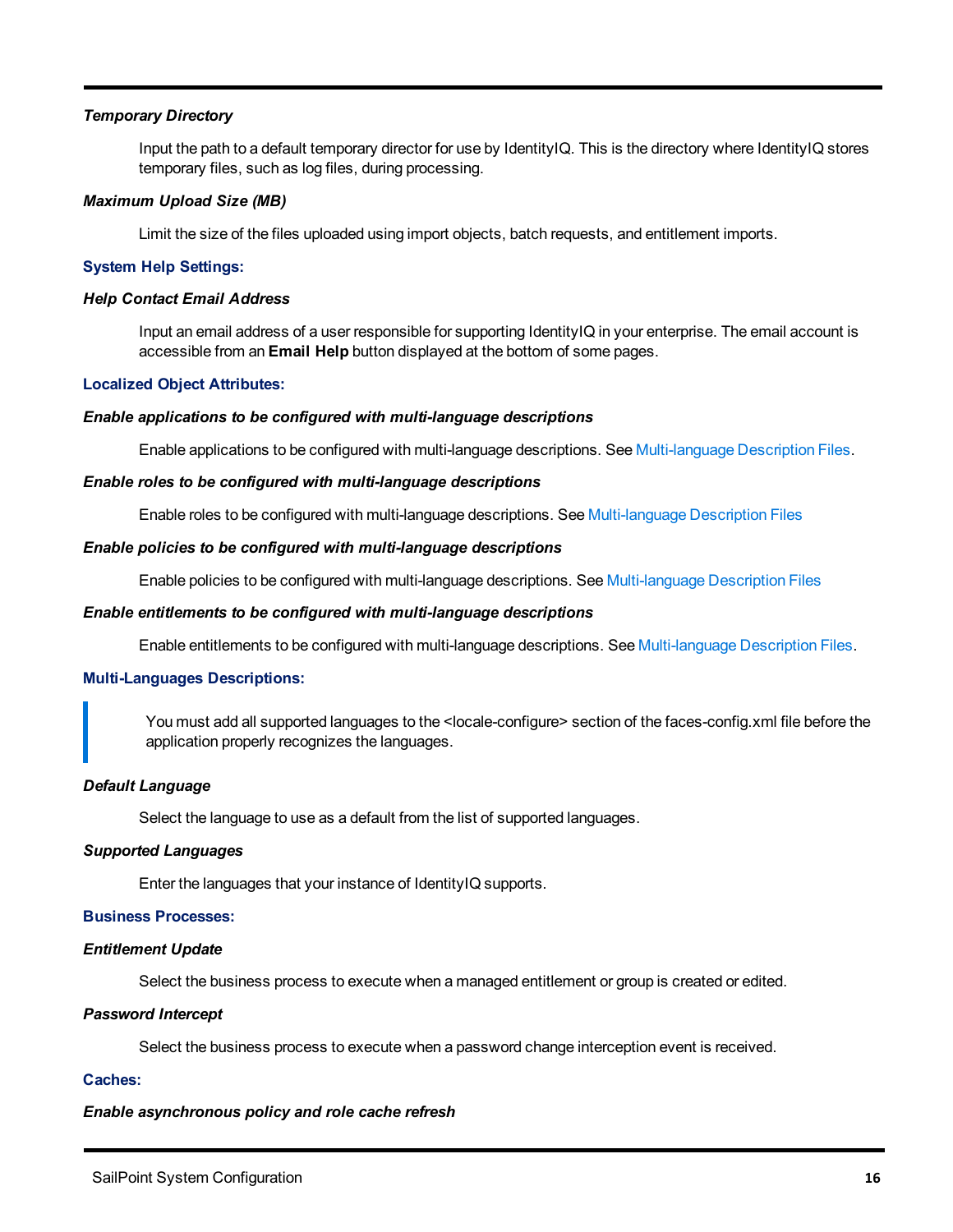Disable the immediate cache refresh with each Lifecycle Manger request.

When you enable this option, IdentityIQ does not check for changes to policy and role objects. When a Lifecycle Manager request is submitted, the cache is refreshed immediately. Using this option can speed the request process. However, the effects of a recent policy or role change might not display for a few minutes.

#### **Reports:**

#### *CSV Delimiter*

The character used as the CSV delimiter when exporting report results. Comma is used by default.

#### *Filter searches by*

Determines how users can search for report names in the Reports UI. Choose startsWith to let users find the input string only at the beginning of the report name, or contains to find the search string anywhere in the report name.

#### **Plugin Settings:**

#### *Prohibit scripts from accessing plugin-loaded classes*

All BeanShell executions are referred to as scripts.

Restrict the access to classes loaded by plugins. Without this restriction, all class are available in IdentityIQ.

#### *Relax strict declaration enforcement*

Enable IdentityIQ to work fully with plugins that were created without explicitly declaring classes for export.

By default, for a fresh installation of IdentityIQ this option is not selected. For an upgraded installation of IdentityIQ, this option is selected if plugins exist.

#### **Attachment Settings:**

For detailed information about configuring and using file attachments in access requests, see IdentityIQ [Configuration.](#page-8-0)

IdentityIQ does not perform file content validation or verification on attachments. It is your responsibility to ensure that only files that do not violate security policies within your environment are included as attachments.

Attachments are only allowed on single-user requests.

Attachments are only available for manual access requests.

#### *Enable Attachments*

Enable the attachments feature. Allow users to add attachments to access requests.

#### *Attachments Per Item*

The maximum number of attachments allowed for a request.

#### *Maximum file size (MB)*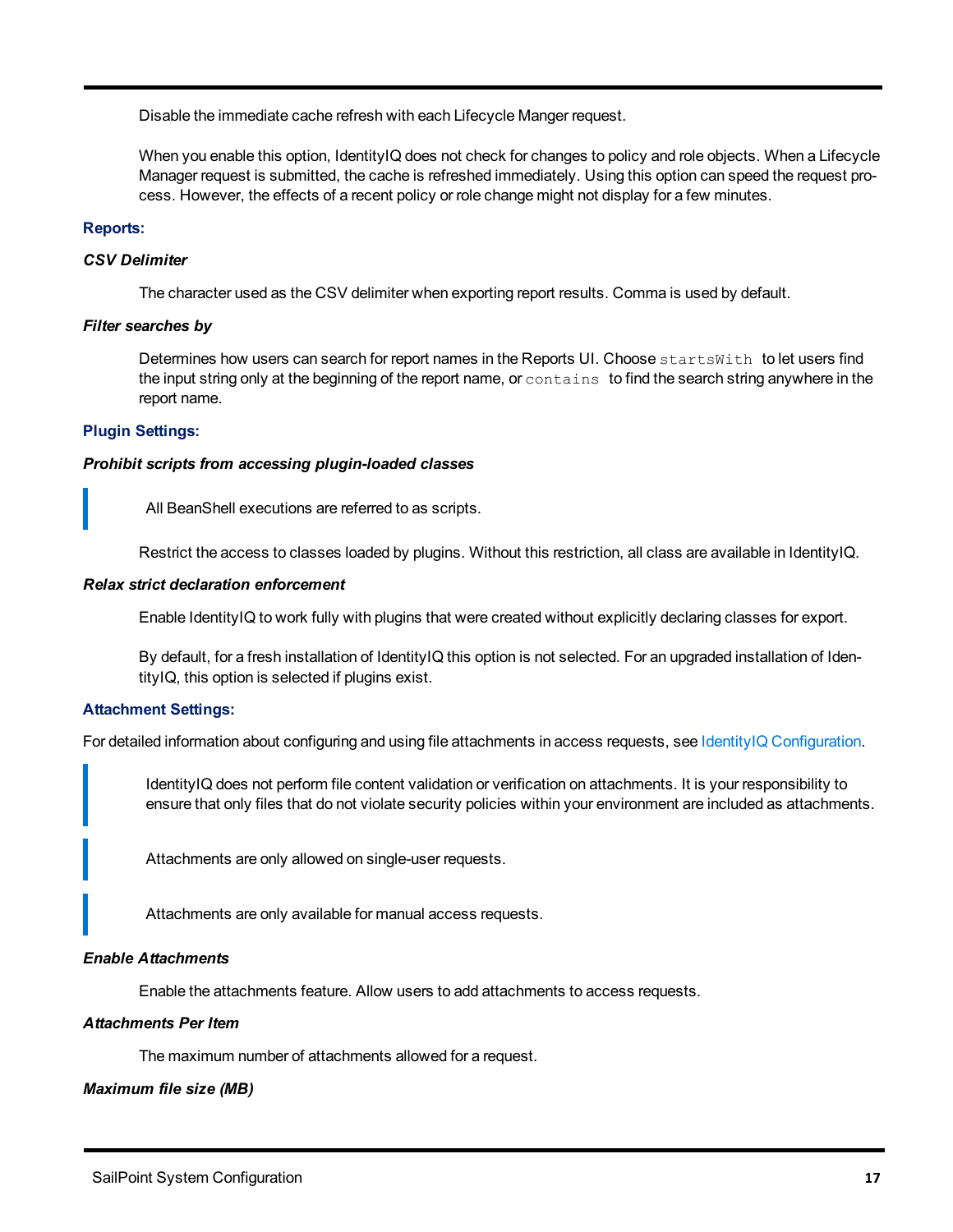Maximum file size for any single attachment. The default maximum value you can enter here is 20 MB, but the maximum attachment size limit can be adjusted by a system administrator using the attachmentsMaxFileSizeLimit key in the system configuration object.

#### *Supported file types*

Comma separated list of file types. The dot prefix is not required.

#### *Supported characters*

Special characters, in addition to Unicode alphanumeric characters, that are allowed in the filename.

#### *Configuration Rules*

Only the rules selected in this list are run during an access request.

This list contains all of the attachment configuration rules available in your installation of IdentityIQ. Use the Ctrl or Shift keys to select multiple rules.

#### **Edit Preferences Settings:**

#### *Enable edit for forwarding preferences*

Enable users to change their forwarding preferences from the Edit Preferences page. See the **Getting Started** documentation for more information.

#### *Enable change password*

Enable users to change their IdentityIQ password from the Edit Preferences page. See the **Getting Started** documentation for more information.

#### **Manage User Access Require Comments Settings:**

#### *Require comments for all access items*

Require comments on all Access Requests. The comment requirement applies to both the addition and removal of roles and entitlements in the Access Requests UI.

#### *Configuration Rules*

You can use rule logic to define specific requirements and behavior for requiring comments.

Select the rule(s) to run during access requests from this list. You can use the Ctrl or Shift keys to select multiple rules. Note that if the option to require comments for **all** access items is checked in the field above, the rules do not run.

A sample **Example Comment Config Rule** rule is included in the examplerules.xml file.

#### <span id="page-23-0"></span>*Privileged Account Management*

The SailPoint IdentityIQ Privileged Account Management Module (PAM) extends identity governance processes and controls to highly privileged access, enabling you to centrally manage access to privileged and non-privileged accounts.

This tab appears only if you have implemented the Privileged Account Management feature. Use this tab to configure the Privileged Account Management feature.

For more information, see the **Privileged Account Management** documentation.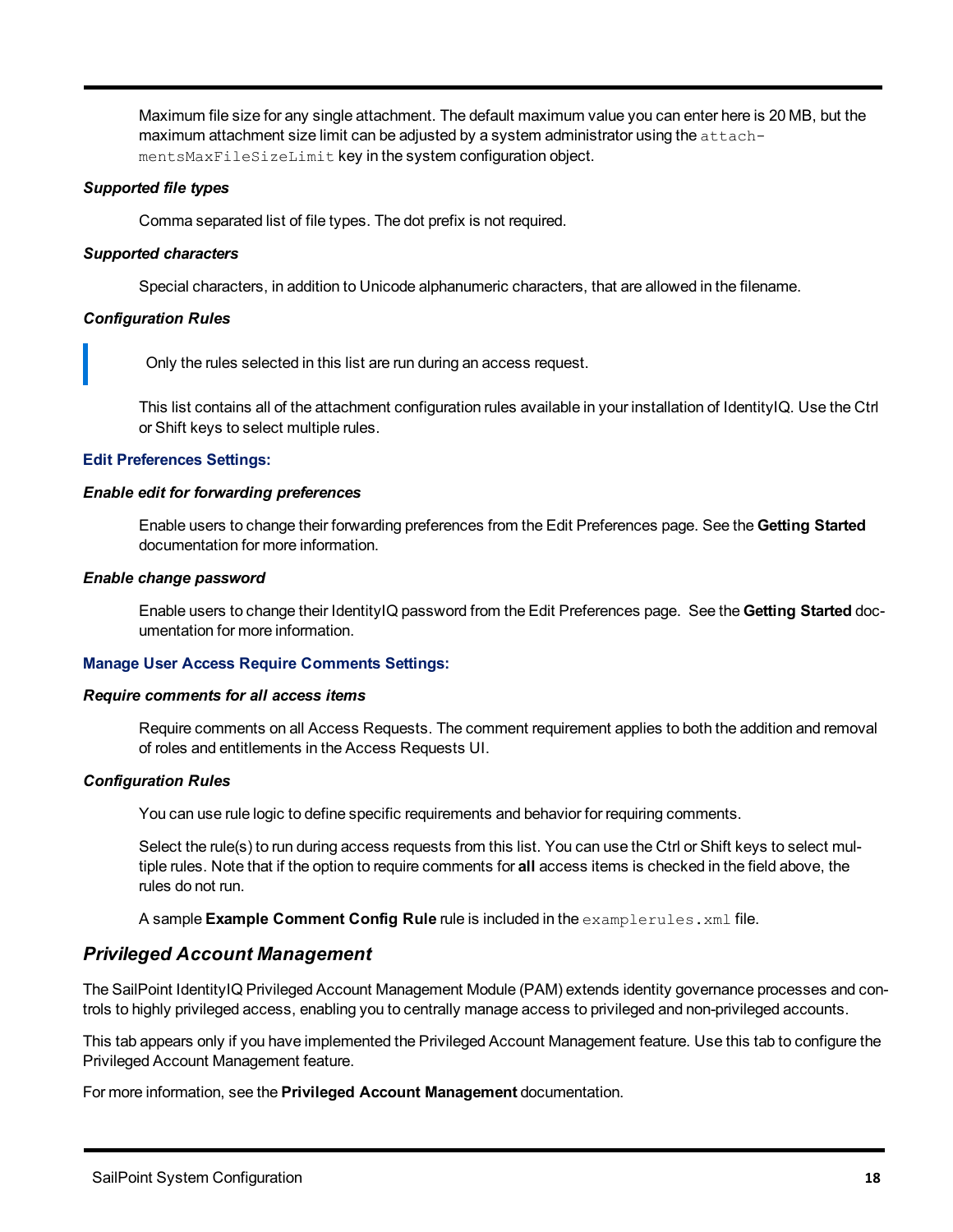#### <span id="page-24-0"></span>**Login Configuration**

Use the Login Configuration page to set an application for authentication verification. For example, if all of the users in your organization are set up with roles and authorization in an LDAP server, use that server to verify users logging into IdentityIQ. Login Configuration has the following tabs:

- Login [Settings](#page-24-2)
- **.** User [Reset](#page-25-0)
- Multi-Factor [Authentication](#page-27-0)
- SSO [Configuration](#page-30-0)

#### <span id="page-24-1"></span>**Authentication Method Processing Order**

IdentityIQ attempts to authenticate users by all enabled methods before reporting login failure. The methods are executed in this order, skipping any disabled methods:

If configured, Multi-Factor Authentication follows the initial user authentication through any of these means.

- 1. Single Sign On (Rule-based or SAML)
- 2. Pass-Through Authentication
- 3. Internal IdentityIQ Authentication

#### <span id="page-24-2"></span>*Login Settings*

Use the Login Settings tab to configure general settings for login criteria.

Any user discovered by an aggregation task displays in the identities lists and can be assigned work items. Before a user can access IdentityIQ and the work item, they must be validated by an authentication verification server.

Use Auto create user rules when adding users to the application. The first time a user logs into the application, and is verified by the pass-through server, the **Auto create user rules** creates an IdentityIQ user based on specifications defined in this rule. Those rules are applied each time the user accesses product.

The following table describes the login settings.

#### **Pass through application**

Specify an application to use as the authentication verification server for all users logging into IdentityIQ.

#### **Auto create user rule**

Specify an auto create user rule to use when creating IdentityIQ identities based on account attributes discovered during aggregations.

Click the "..." icon to launch the Rule Editor to make changes to your rules if needed. See [Using](#page-8-2) the Rule Editor

#### **Login error style**

If you select Simple and are using the Lockout feature, users that are locked out do not receive a message providing that information.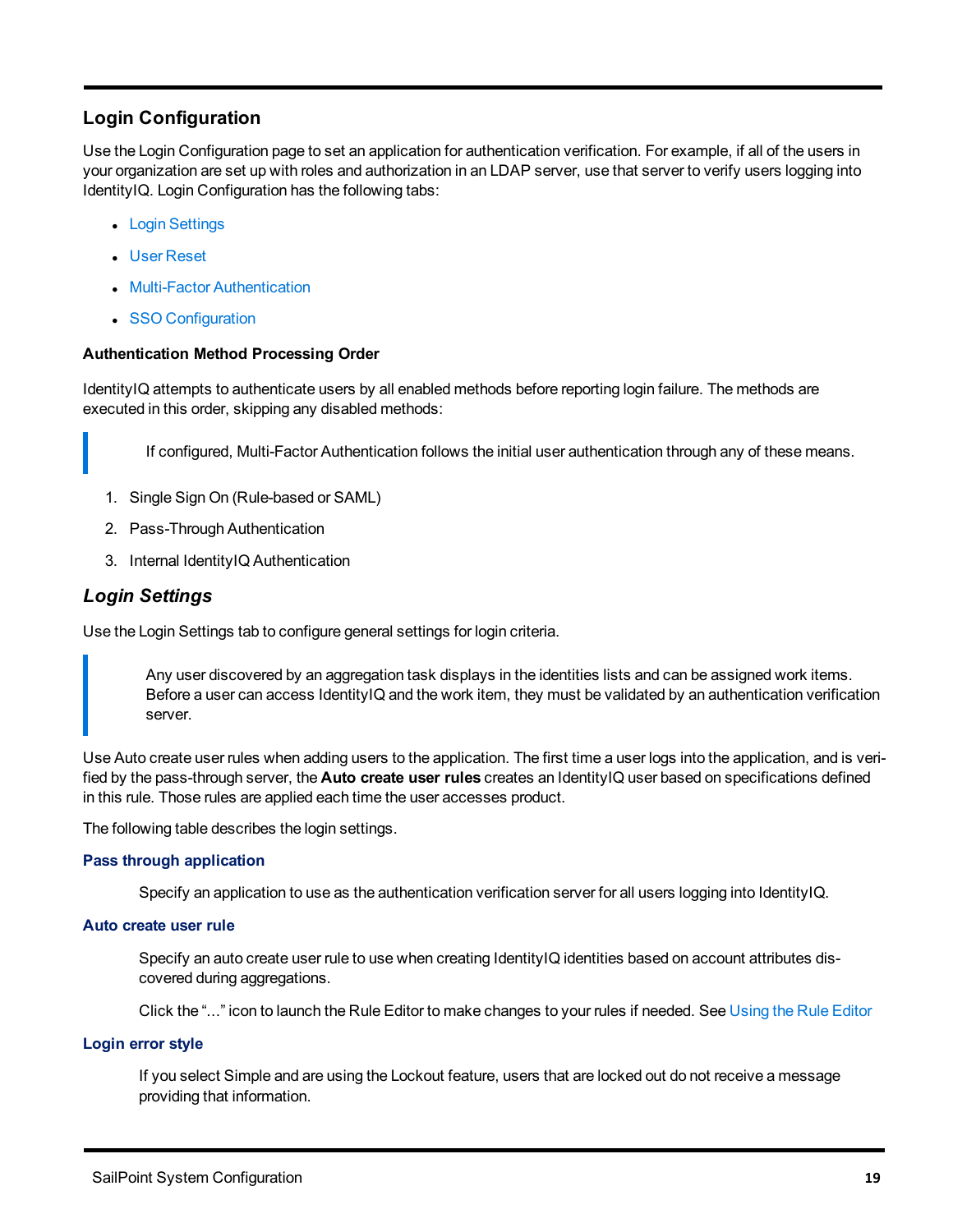Select a login error message style.

**Simple** — shows an error with no information about what is incorrect.

**Detailed** — provides information about the incorrect part of the login. For example, Invalid password for user admin.

#### **Login after timeout returns to**

Specify how navigation is handled after a session times out and you log back in to that session.

If checked, the Home page is displayed. If not, the session returns to the page that was viewed at the time of the timeout.

#### **Enable Authorization Lockout**

This option is only associated with the IdentityIQ password. It does not apply to the pass through authentication application. For example, if a user is locked out of directly logging into IdentityIQ, but they enter the correct information on the pass through authentication server, they are allowed into the application.

Enable a lockout period for users who enter the wrong authorization information.

Use the options that display to set the lockout parameters.

#### **Number of Unsuccessful Login Attempts before lockout**

Specify the number of login attempt failures allowed before the user is locked out of IdentityIQ.

#### **Number of minutes a user will be locked out due to unsuccessful login**

Specify the number of minutes a user is locked out of IdentityIQ before they can attempt to login again.

#### **Enable Protected User Lockout**

Select this if you want users marked as "Protected" (such as the default **spadmin** user) to be treated the same as other users in authorization lockout. Leave it unchecked if you do not want protected users to be subject to lockout.

By default, only the **spadmin** user is marked as protected; if there are other users you want to protect from lockout, you can make them protected by adding a protected="true" flag to the user's Identity object in the Debug Pages.

#### <span id="page-25-0"></span>*User Reset*

User Reset has the following options:

- <sup>l</sup> Enable Authentication Questions displays a **Forgot Password** link on the Login page and uses answers to predefined questions to authenticate a user's identity
- <sup>l</sup> Enable SMS Reset displays a **Forgot Password** link on the Login page and uses Short Message Service (SMS) to send the user a text message with a verification code

#### **Authentication Questions**

The Authentication questions and settings are associated with the password set on the password application. These are not associated with a direct logon to IdentityIQ.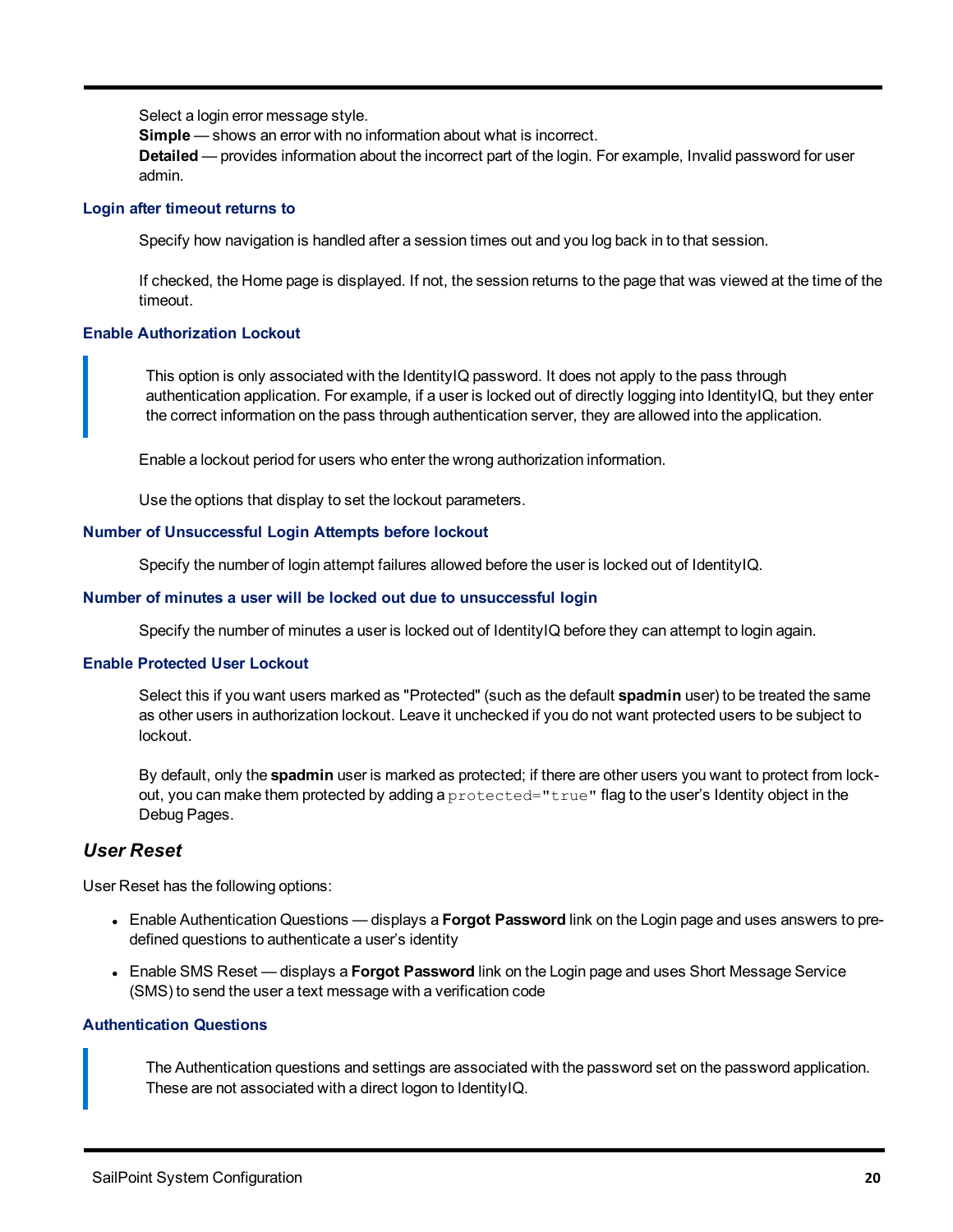Authentication questions confirm a user's identity if they have forgotten their IdentityIQ password and the environment is configured to enable the question authentication feature. Question authentication is enabled using **Enable Forgot Password** on the Login Settings tab.

These questions display when you click the **Forgot Password** link off of the Login page during the authentication process.

The Questions list can contain tags from the properties file configured when your IdentityIQ instance was deployed, text entered directly on this tab, or a combination of both. Mapping tags from a properties file is generally used for internationalization purposes.

Click the plus (**+**) icon to add a new question and the minus (**-**) icon to remove a question. You can enter as many questions as you deem necessary. A user who forgets their password must answer the designated number of the questions in the list. The number of questions a user must answer for authentication is defined in the Settings section below.

When a user clicks the **Forgot Password** link and then selects and answers the authentication questions, by default the user's answers are shown in plain text as they are typed in the user interface. If you want to obscure the users answers with asterisks as they are typed, use the debug page to add this entry key to IdentityIQ's **SystemConfiguration** object.

<entry key="obscureAuthAnswers" value="true"/>

Use the **Settings** section to configure behaviors for password attempts.

#### **SMS Reset**

Before you set up SMS Reset, you need the following items from twilio.com:

- an active Twilio account
- **Twilio ID**
- Twilio credentials (authentication token)
- From phone number configured on account

#### <span id="page-26-0"></span>**Password reset settings.**

#### **Authentication Question Configuration:**

#### *Number of questions asked to authenticate an identity*

Specify the number of questions that must be answered correctly in order to reset the password.

#### *Number of authentication answers a user must have defined in IdentityIQ*

Specify the number of authentications that must provide to set up password reset.

#### *Prompt users for answers to unanswered authentication questions upon successful login*

Adds an extra layer of security to logon screen. Select to have users prompted for answers until they define the required number, as defined in Edit Preferences page or if questions are added or changed.

When enabled, users are automatically redirected to the Answer Authentication Questions page upon successfully entering user name and password.

#### *Maximum number of unsuccessful authentication attempts before IdentityIQ lockout*

Specify the number of failed authentication answer attempts before the user is locked out of IdentityIQ.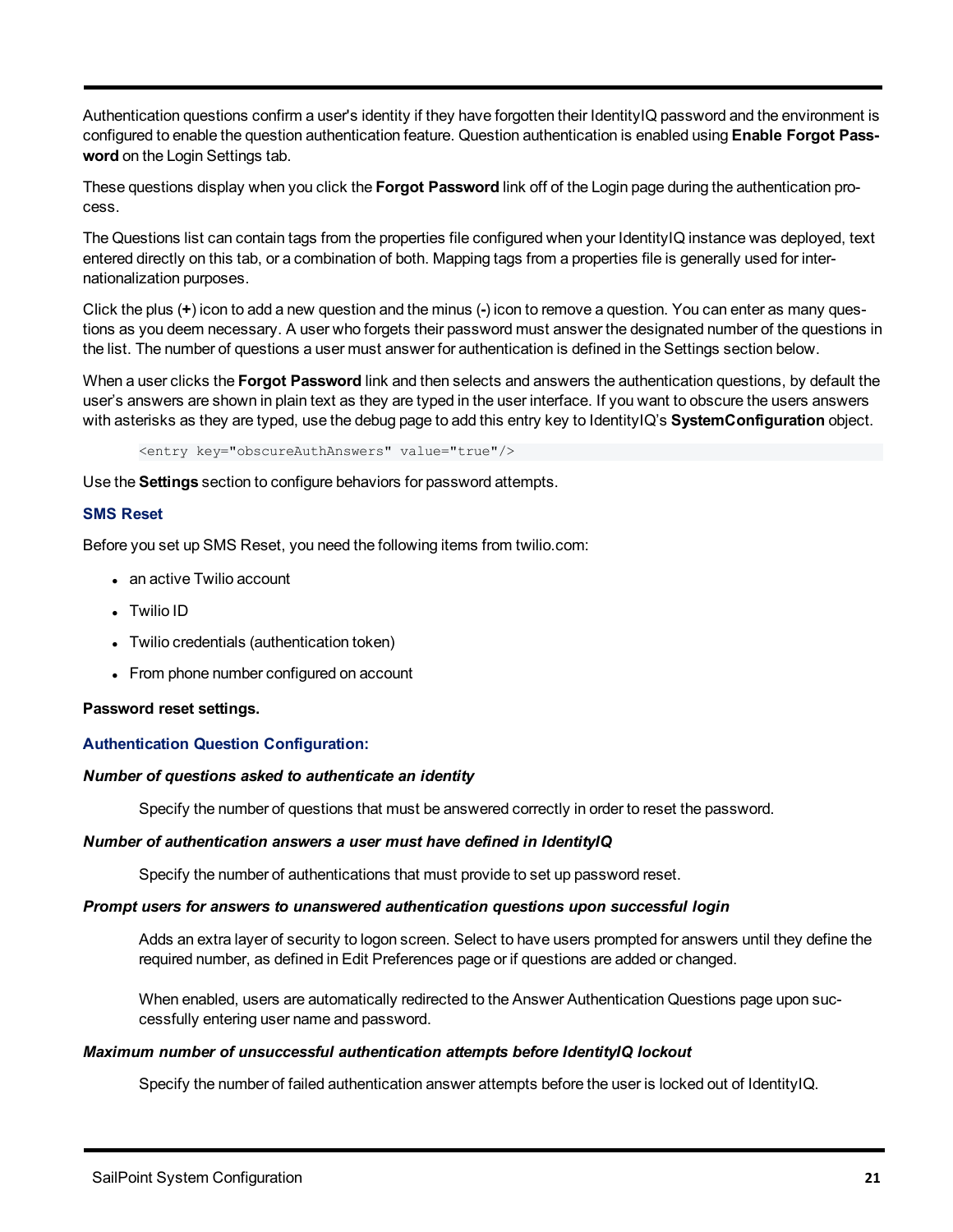After the maximum number of unsuccessful attempts, the SMS token is no longer accepted and the user must request a new code.

#### *Number of minutes a user will remain locked out due to unsuccessful authentication*

Specify how long a user is locked out after the specified number of failed authentication question answer attempts is exceeded.

A user with the proper capability can overwrite the lockout period.

#### **SMS Reset Configuration:**

#### *Twilio Account ID*

Enter the account ID you receive from Twilio when you set up your company Twilio account.

#### *Twilio Authentication Token*

Enter the authentication token you receive from Twilio when you set up your company Twilio account.

#### *'From' Phone Number*

Specify the phone number to use for sending the SMS message.

This phone number must be configured as the from number on your Twilio account.

#### *Phone Number Attribute on Identity*

Select the identity attribute that represents the mobile phone number. To define a new identity attribute, see Account [Mappings.](#page-37-1)

For a user to reset their password using the SMS Reset feature, the field associated with their mobile phone number must contain a complete number including the area code. Using E.164 number formatting for all phone numbers in the "To" and "From" fields is strongly encouraged.

For more information, see SSO [Configuration](#page-30-0).

#### *Verification Token Timeout (minutes)*

Specify how long the user's reset token is valid (in minutes).

#### *Throttle requests at a rate of 1 per N minute(s)*

Specify the limit of request that can be made in a certain amount of time. For example, limit the requests to 1 every N minutes.

#### *Maximum Failed Attempts*

After reaching the maximum failed attempts, a user cannot verify a reset token until that token expires and a new token is requested.

#### <span id="page-27-0"></span>*Multi-Factor Authentication*

Multi Factor Authentication (MFA) adds an additional layer of security by requiring users to use multiple methods to authenticate their identity before they can log in to IdentityIQ. IdentityIQ supports the following MFA options:

- RSA Workflow
- Duo Workflow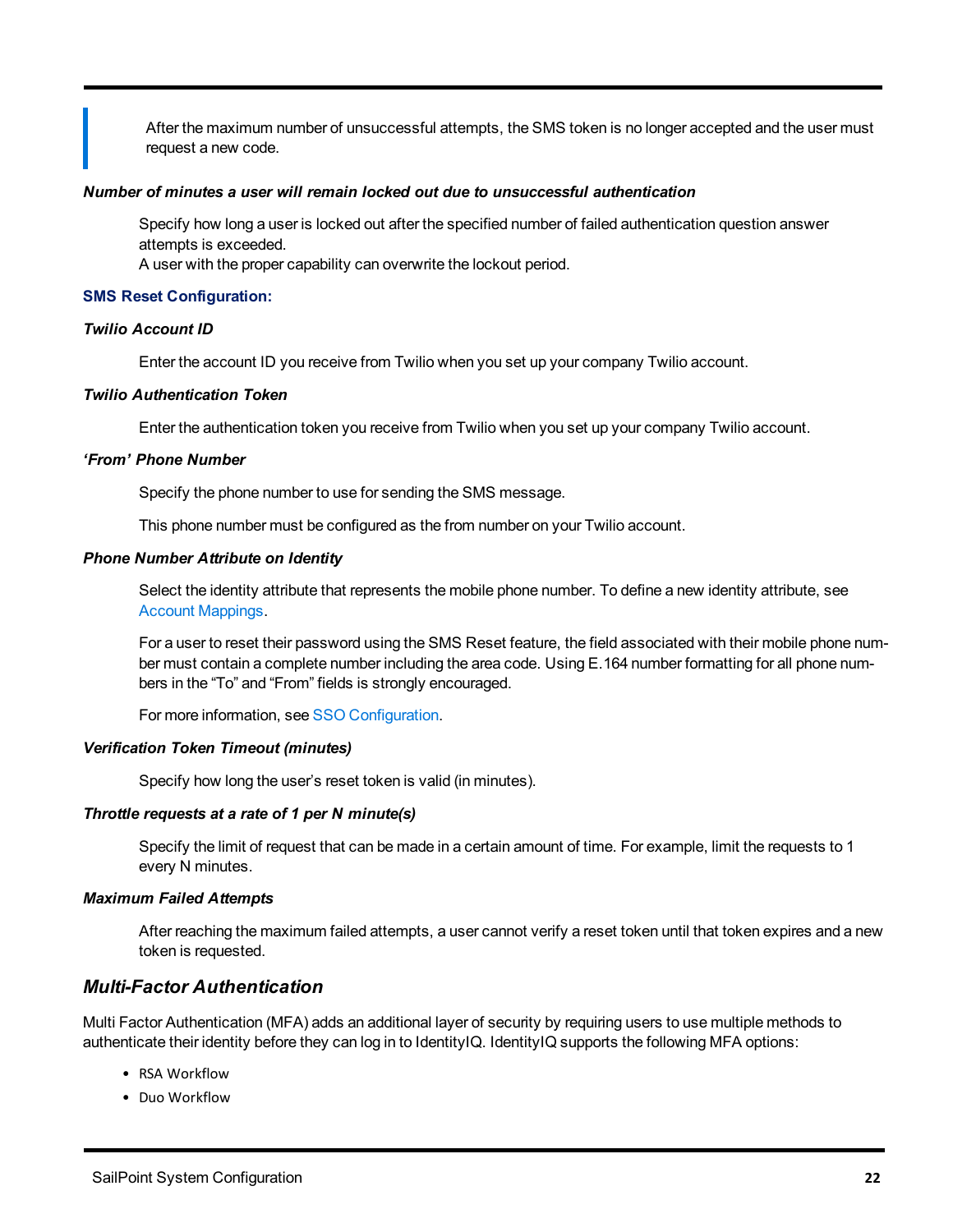To access MFA Login Configuration settings in IdentityIQ, click the **gear** icon in the menu bar and select **Global Settings > Login Configuration > Multi Factor Authentication** tab

<span id="page-28-1"></span>This section includes the following topics:

#### **MFA Prerequisites**

To use Duo, you must follow the Duo Auth API instruction to enable the AuthAPI in the Duo Admin Panel. To locate the Duo API documentation, go to https://duo.com, search for Auth API documentation and then follow the steps for adding Duo two-factor authentication.

#### **MFA User Process Flow Overview**

The basic process flow for using MFA to log in to IdentityIQ includes the following steps:

- 1. The user enters a valid username and password at the IdentityIQ login screen.
- 2. The IdentityIQ MFA workflow begins and displays the MFA provider's login page or process for login. If a user is assigned to multiple providers, the user must select a provider from the provider list before proceeding to the provider's login page.
- 3. The user completes the authentication process for their MFA provider.
- 4. The user is logged in to IdentityIQ and the Home page displays.

#### **MFA Configuration Process Flow Overview**

The basic process flow for configuring MFA for IdentityIQ includes the following steps:

- 1. Use a pre-defined MFA workflow or choose to create a custom workflow.
- 2. Install the workflow.
	- Import the workflow.
	- Configure the workflow as a business process.
	- Enable the populations to use with MFA.
- 3. Save your MFA configuration.

For more information, see How to Install a Multi-Factor [Authentication](#page-28-0) Workflow - DUO Example

#### **Multi-Factor Authentication Workflows**

Each MFA provider has its own flow and process. MFA Providers contain the populations and providers are configured from an existing list of DynamicScopes/Populations. Workflows of type **MultiFactorAuthentication** can enable Multi-Factor Authentication for a particular provider.

Pre-defined workflows are provided. These workflows use existing pre-configured applications to perform Multi-Factor Authentication

<span id="page-28-0"></span>You can choose to create a custom workflow. See Custom Multi-Factor [Authentication](#page-30-1) Workflows.

#### **How to Install a Multi-Factor Authentication Workflow - DUO Example**

The following workflows are provided, however they are not installed by default. These workflows use existing pre-configured applications to perform Multi-Factor Authentication. The provided workflows are located: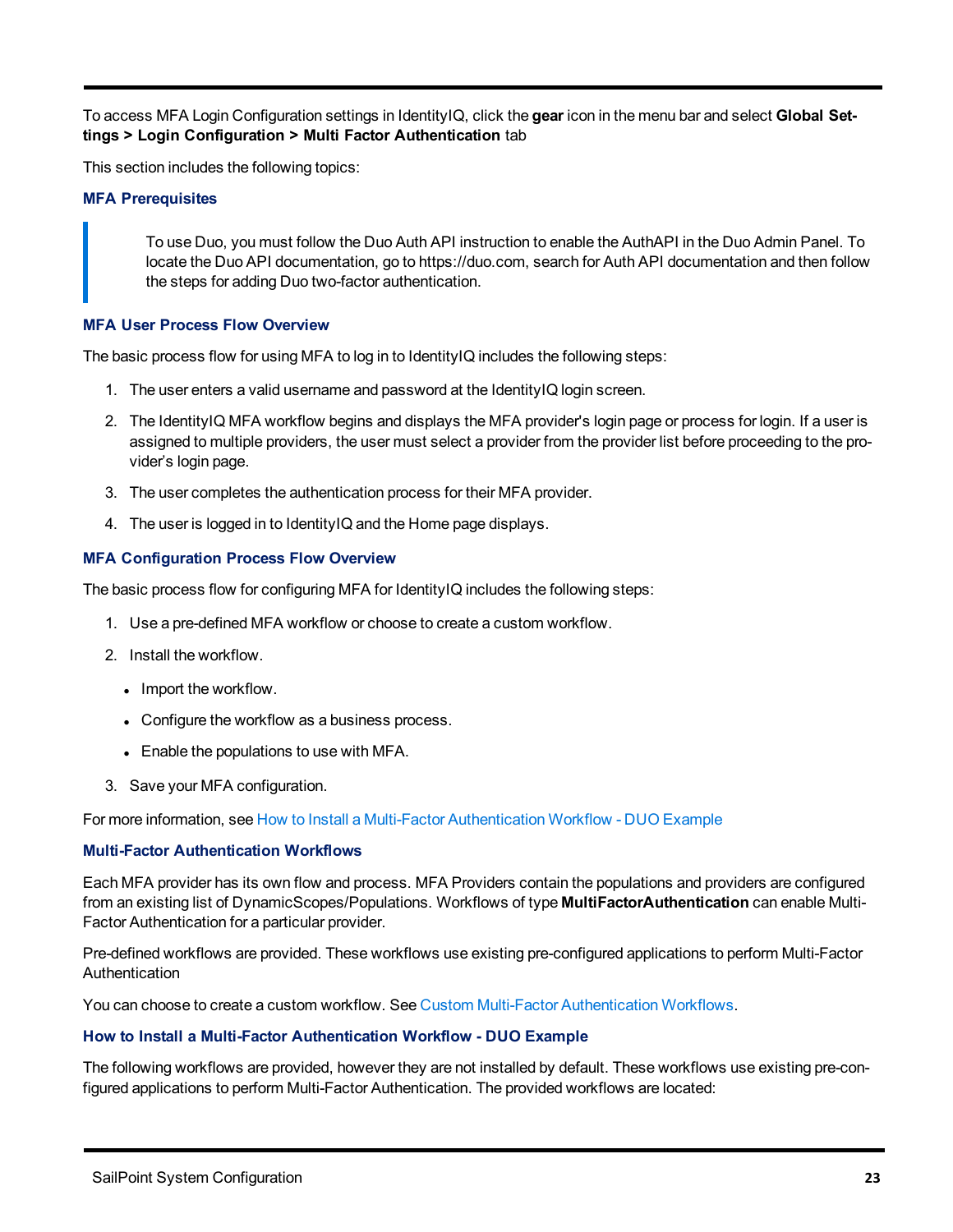- WEB-INF/config/workflow MultiFactor DUO.xml
- WEB-INF/config/workflow MultiFactor RSA.xml

The following instruction are specific to using DUO as your MFA application. You can use these instructions to install RSA by changing the DUO-specific items to RSA. As noted in the instructions, you do not need to add API authentication credentials for RSA.

- 1. Review any prerequisites. See MFA [Prerequisites](#page-28-1).
- 2. To import the workflow, you can use the **Import From File** function in the **Global Settings** menu or use the IdentityIQ console. To use the IdentityIQ console, open the console and use the following command:

import workflow\_MultiFactor\_DUO.xml

- 3. Configure the workflow as a business process:
	- a. Login to IdentityIQ using an administrator account and navigate to **Setup > Business Processes**.
	- b. Click the workflow named **MFA DUO**
	- c. Click **Process Variables**
	- d. Select a pre-configured application, of type **Duo**, for the field **Duo Application Name**. The workflow reads new properties added to the application used to authenticate with the Duo cloud Authentication service.
	- e. Click **Save**.
- 4. Use the following steps to add Duo authentication API credentials:

**These steps are not necessary for the MFA RSA workflow because RSA uses existing API credential information already configured in the RSA Application.**

- a. Navigate to **Applications > Application Definition**.
- b. Select the Application of type Duo you configured in the previous step.
- c. Click **Configuration**.
- d. Complete the **Admin API Credentials** section using the credentials you obtained from the Duo Admin Panel.

The first time you set up a Duo application, you must enter the Admin API information received from Duo. If you are modifying a previously configured Duo application, the Admin API credentials should already be configured.

- e. Click **Save**.
- 5. Next, enable a population of users that must use Multi-Factor Authentication to authenticate using the following steps:
	- a. Click the **gear** icon.
	- b. Navigate to **Global Settings >Quicklink Populations**.
	- c. Verify you have an existing population of users you want to authenticate using Multi-Factor Authentication.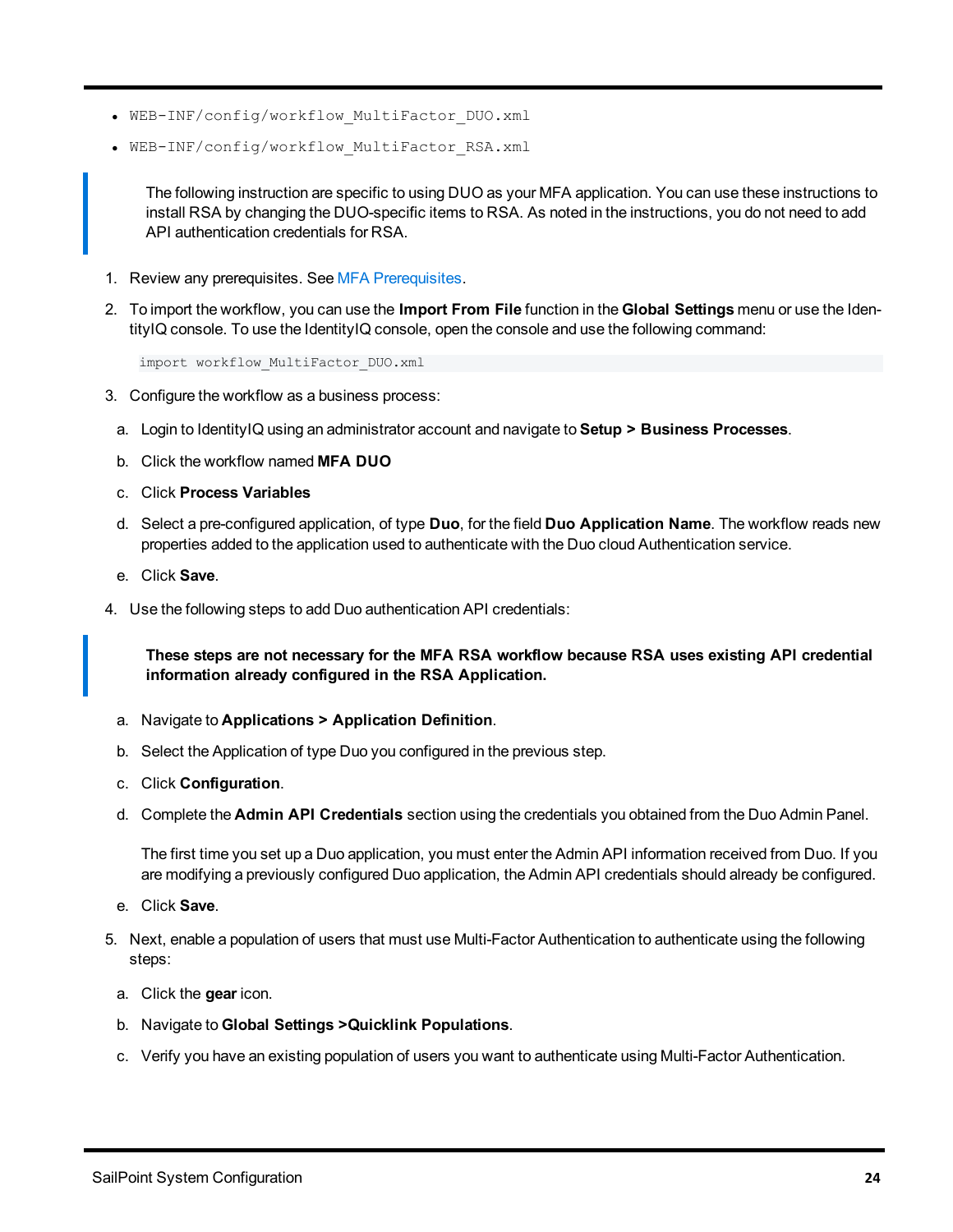- 6. The population you enabled can allow a user in the population to request access for other users. If you do not want a user have that capability, you can create a new QuickLink population. You must select **No one** in the section **who can members request for?** when you create the new QuickLink population. This configuration separates Request Access type Quicklink Populations from Multi-Factor Authentication Populations.
- 7. Next, associate the population to the Multi-Factor Authentication workflow using the following steps:
	- a. Click the **gear** icon and navigate to **Global Settings > Login Configuration > MFA tab**.
	- b. Check the box for the MFA Workflow you want to enable.
	- c. Add any populations to the multi-select list you want to enable for this MFA workflow.
	- d. Click **Save**.

#### <span id="page-30-1"></span>**Custom Multi-Factor Authentication Workflows**

Implementors can create custom Multi-Factor authentication workflows. Any workflow of type **MultiFactorAuthentication** displays in the MFA Configuration page. If you choose to create a custom workflow, review the following information:

• Adding an error message to the workflow case using:

```
wfcase.addMessage(new Message(Type.Error, "An error has occurred that prevents
Multi-Factor Authentication"))
```
This adds an error to the workflow case and signals to the Multi-Factor framework the user should not be logged in.

<sup>l</sup> A workflow that was not marked **complete** will signal Multi-Factor authentication has failed. During normal workflow execution, if a workflow has not produced an error, the workflow is automatically marked complete.

#### <span id="page-30-0"></span>*SSO Configuration*

IdentityIQ supports two different options for single sign-on (SSO) configuration, rule-based and SAML. SSO streamlines the login process for users even further than pass-through authentication by enabling the user to bypass signing in to each system, once they have completed the initial sign-on to the authenticating application.

SSO Configuration has the following options:

- Enable Rule-Based Single Sign-On (SSO) uses rules for Single Sign-On and Validation
- Enable SAML Based Single Sign-On (SSO) uses Security Assertion Markup Language (SAML) as an authentication protocol

To access the IdentityIQ Login page directly when Single Sign-On is configured, use a supported browser and enter http://<iiq server>/spt/login.jsf?prompt=true.

IdentityIQ supports specifying both types of SSO in the same installation's login configuration. The order in which they are consulted during user authentication will be determined as follows:

- If an ssoAuthenticators attribute is specified in the SystemConfiguration object, it will specify the configured SSO options in a CSV list, and the options will be checked in the order they are specified
- . If that attribute is not present, SAML SSO will be used first and then rule-based SSO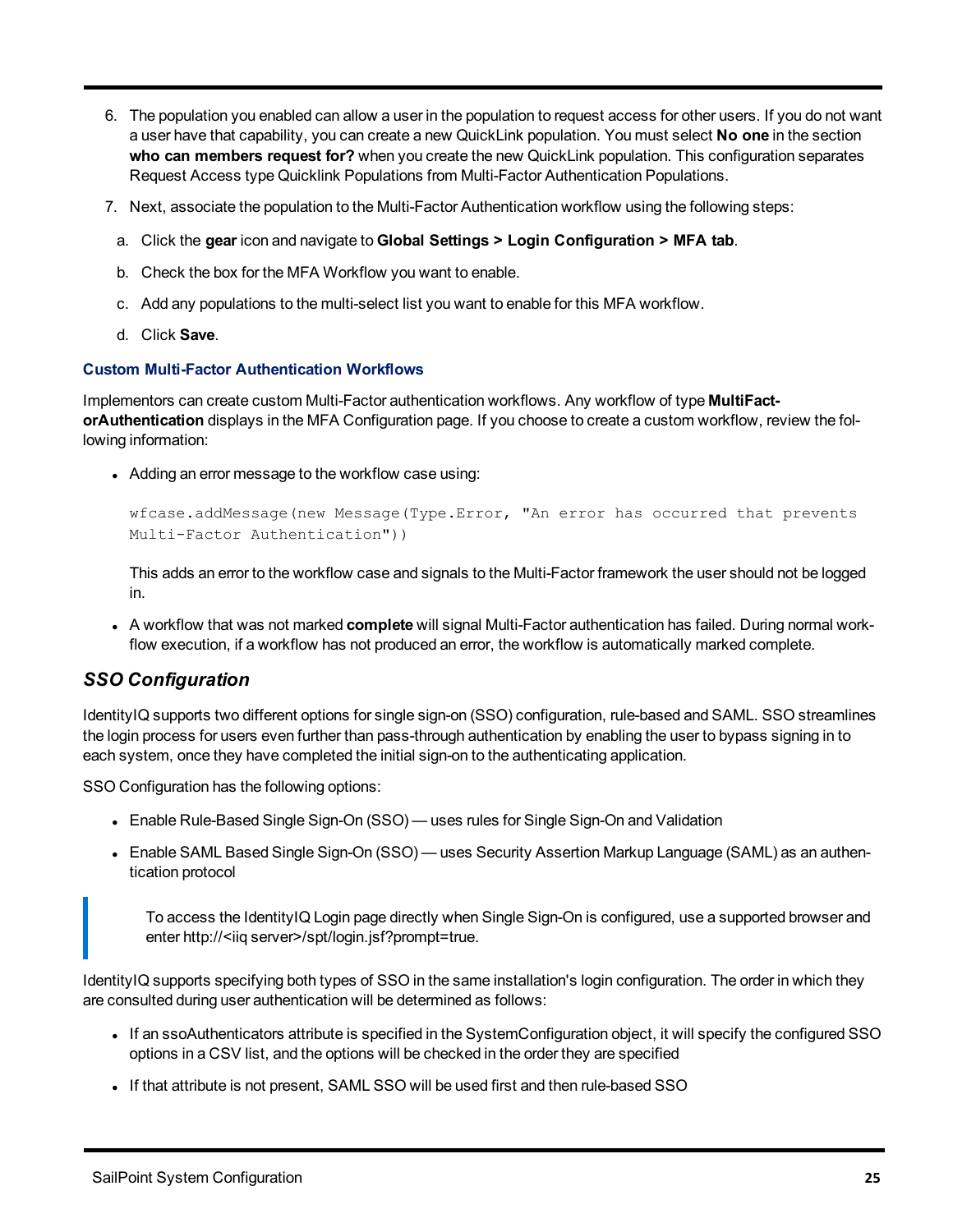#### **Rules-Based SSO**

In rule-based Single Sign-On (SSO) configurations, when the user accesses the IdentityIQ web application, the authentication source recognizes it as a secure resource, requires the user to authenticate to it (if the user has not already done so), and passes a "token", containing contextual information, in the HTTP header to IdentityIQ. The SSOAuthenticationRule validates that information and maps the user to the appropriate IdentityIQ Identity.

#### **SAML-Based SSO**

In SAML SSO, the authorization request can be initiated with the Service Provider (the application itself - IdentityIQ) or with the SSO authentication application (known as the Identity Provider). In either case, the Identity Provider handles authentication of the user and provides a signed XML <Response>, or Assertion. This response contains information that IdentityIQ can match to an identity to determine the user's proper authorization to IdentityIQ functionality.

IdentityIQ has the following SSO configuration areas:

- Identity Provider (IDP)
- Service Provider (SP)
- Identity ID / Issuer string that represents how each side (IDP or SP) refers to itself
- **n** Login URL (also known as the SSO Service or SSO Login URL) the URL on the IDP which understands SAML.
- Public X.509 Certificate the X509 certificate public key of the IDP.
- Assertion Consumer Service (ACS) URL on the SP which understands SAML

You can have an IDP EntityI D / Issuer and a Service Provider (SP) Entity ID / Issuer. Both IDs are very important for SAML 2.0 flows.

#### **SSO settings Rule Based SSO:**

#### *Single Sign-On Rule*

Specify the rule to use when authorizing users through and single sign-on system, such as SiteMinder.

Click the "..." icon to launch the Rule Editor to make changes to your rules if needed.

See [Using](#page-8-2) the Rule Editor.

#### *Single Sign-On Validation Rule*

Specify the rule to use to verify a single sign-on session to make sure a stale session is not actually a different user.

The rule type (SSOValidation) runs on every request. If the request is valid, it returns null. If it returns a string, that string is an indication of an error and is used in the error that is displayed in the logs. If the session is invalidated, the request is redirect to logoutUrl configured in web.xml.

This is designed to be used with the Single Sign-On Rule.

#### **SAML Based SSO: Identity Provider Settings**

#### *Entity ID / Issuer*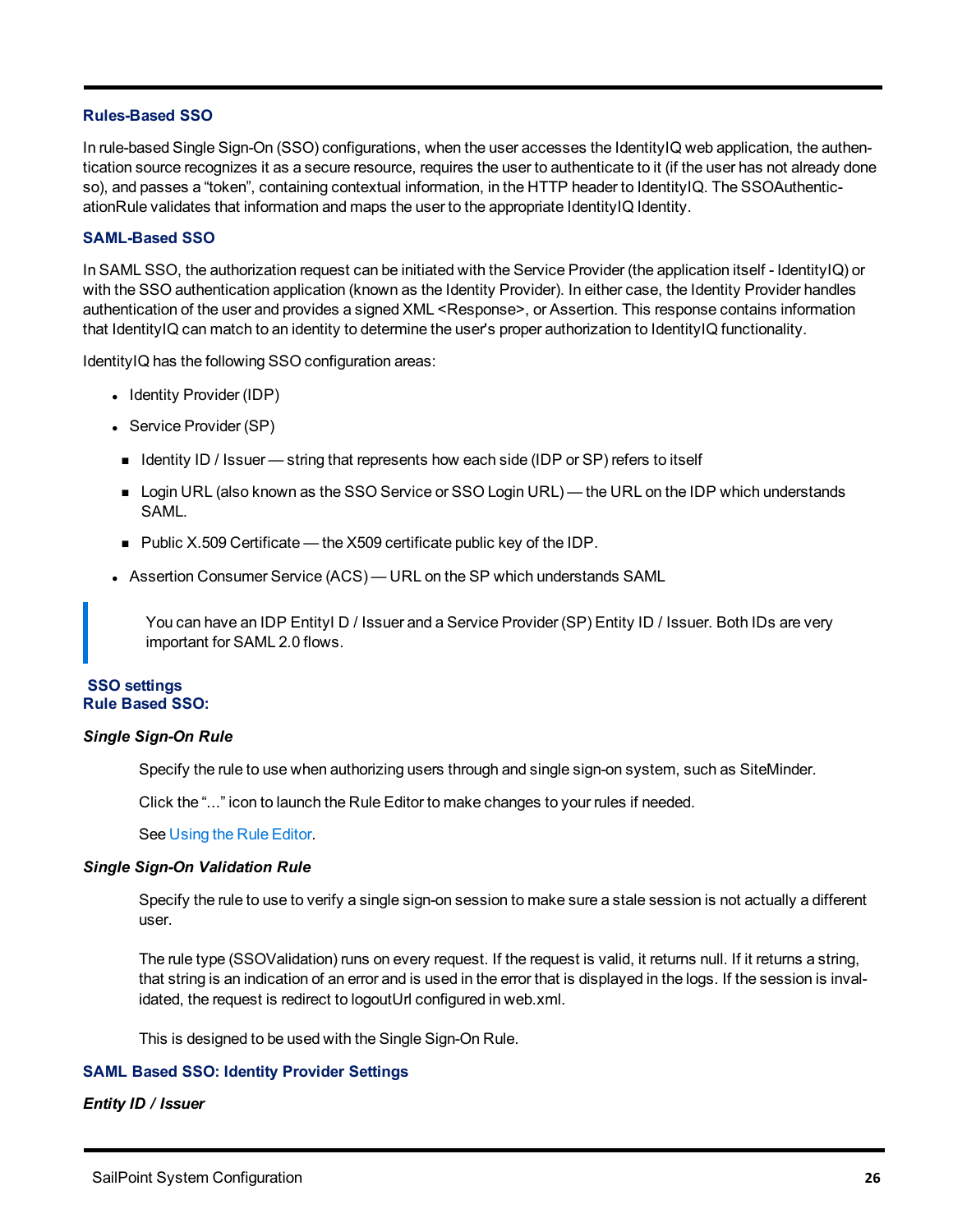If you use the standard https port for communication, the :your-port is not necessary.

Unique identifier defining the organization (IdentityIQ) to the IdP. This ID is usually the URL or domain name for the organization. For example, https://identityiq-server.your-domain.com:your-port/identityiq

#### *SSO Login URL*

If the Identity Provider Issuer is not set, the configuration default to Identity Provider Single Sign-On service URL.

#### IdP SAML SSO URL.

Specify the url of the IdP SSO service provider. You can configure IdentityIQ to interact with other Identity Providers (IdP)s. You can obtain this address from your IdP.

#### *Public X.509 Certificate*

The Encrypted string containing the public key.

This entry should include the header -----BEGIN CERTIFICATE----- and footer -----END CERTIFICATE-----

#### *Identity Provider Issuer URL*

Specify the Unique Identifier that defines the IdP to IdentityIQ. This identifier is often in the form of a url but does not have to be.

The Identity Provider Issuer URL field is only necessary if the SAML response does not contain an Issuer value that does not match the leading characters of the Identities Provider SSO Server URL field. For example,

#### Identity Provider SSO Server URL =

https://idp.your-domain.com/SSOApp/SSOLogin

#### SAML Response Issuer field =

https://idp.your-domain.com/SSOApp

#### **SAML Based SSO: Service Provider Settings**

#### *SAML Response URL (Assertion Consumer Service)*

Specify the IdentityIQ url where the SAML is to be accepted. For example, https://identityiqserver.your-domain.com:your-port/identityiq/ home.jsf

#### *Binding Method*

Select **HTTP POST** or **HTTP Redirect** for the communications scheme.

#### *NameId Format*

Select the name format from the list. The IdP provides the formats listed in drop-down box.

#### *SAML Correlation Rule*

Select a rule to use to match a SailPoint identity with IdP results.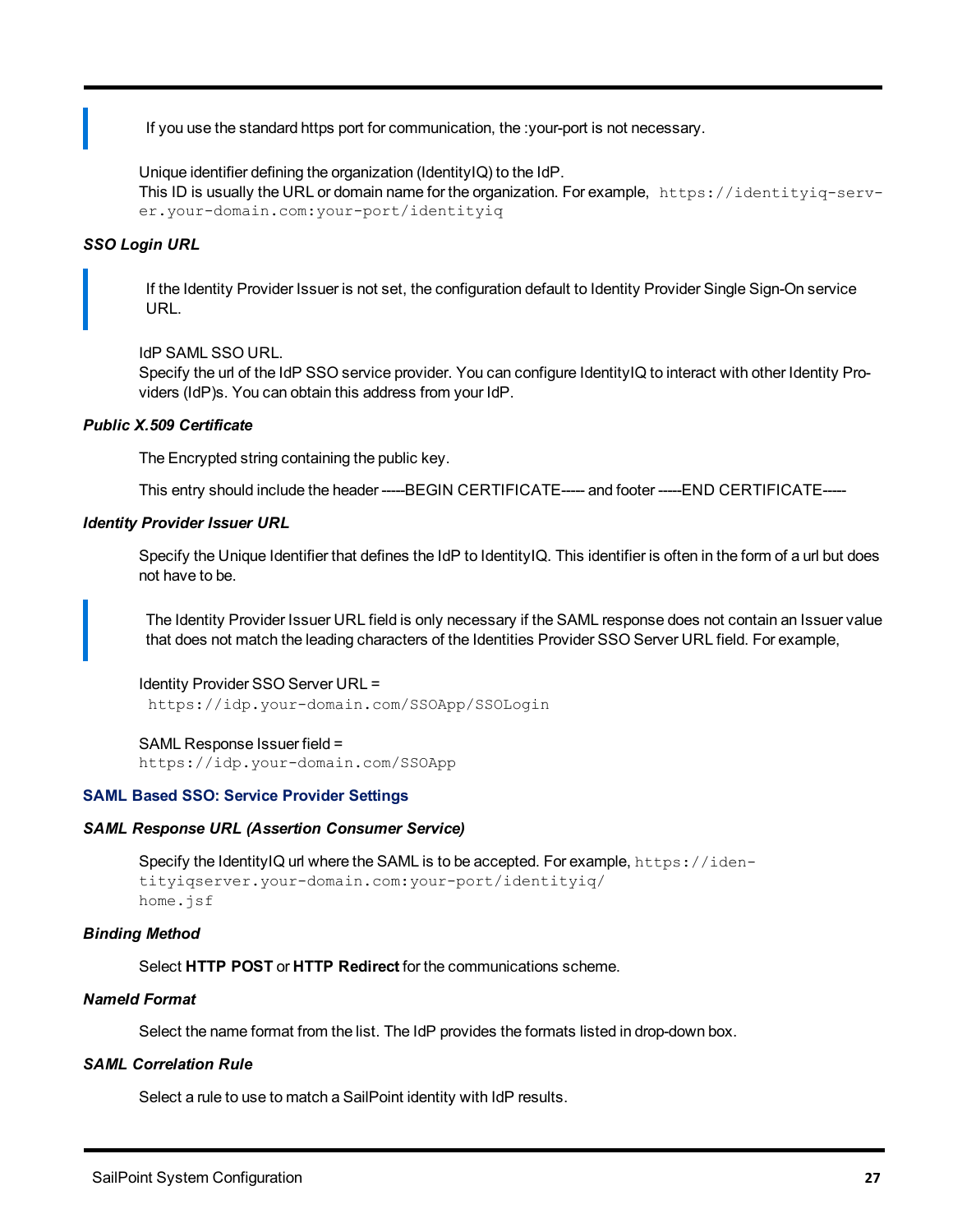See the latest version of the IdentityNow SAML Integration to IdentityIQ on Compass for information on the latest rule.

#### <span id="page-33-0"></span>**Identity Mappings**

The Identity Mappings feature is where you configure the identities that are managed by IdentityIQ. This is where you specify the applications and application attributes from which the identity data is derived.

Use the Identity Attributes page to view and edit the identity attributes information for your configuration. These attributes are used throughout the product for certifications, searches, and to collect and correlate identity data from applications.

IdentityIQ also supports the use of Robotic Process Automation (RPA) or bot identities. A bot is an application that can perform automated tasks, especially simple, repetitive tasks such as requesting access and managing identities. See Robotic Process Automation (Bot) Identities for more information.

The Identity Attributes page lists any attributes that have been configured in your system, and shows the primary source mapping and any advanced options that have been configured for each attribute. For details on how to edit and further configure identity attributes, see Edit Identity [Attributes](#page-34-0) Page.

#### *Attribute*

The Attribute column shows the display name of the identity attribute, which is derived from the attribute and its associated application in the Primary Source Mapping column. The following attributes are required by IdentityIQ to perform correctly:

- $\cdot$  ID
- manager
- email
- firstname
- lastname

**Manager** and **role** are system attributes that are configured for grouping. However, you can use any identity attribute or grouping by defining it as a group factory in the Advanced Options.

#### *Primary Source Mapping*

The Primary Source Mapping column lists the first of the the application/attribute pairs from which employee attributes are derived. If the required data is unavailable on this primary source, the collection process continues down the list of configured sources until the information is found.

Set up the list of sources on the Edit Identity Attributes page.

Setting the same application and attribute as the source and target for an identity attribute creates circular references.

Identity attributes with circular references between sources and targets can cause values to be continually changed on every attribute synchronization. This can be problematic when a transformation rule modifies a value without first checking the identity attribute value has already been transformed.

#### *Advanced Options*

The **Advanced Options** column shows some of the main options that are enabled for this attribute. Additional Advanced Options can be configured in the Edit Identity [Attributes](#page-34-0) Page.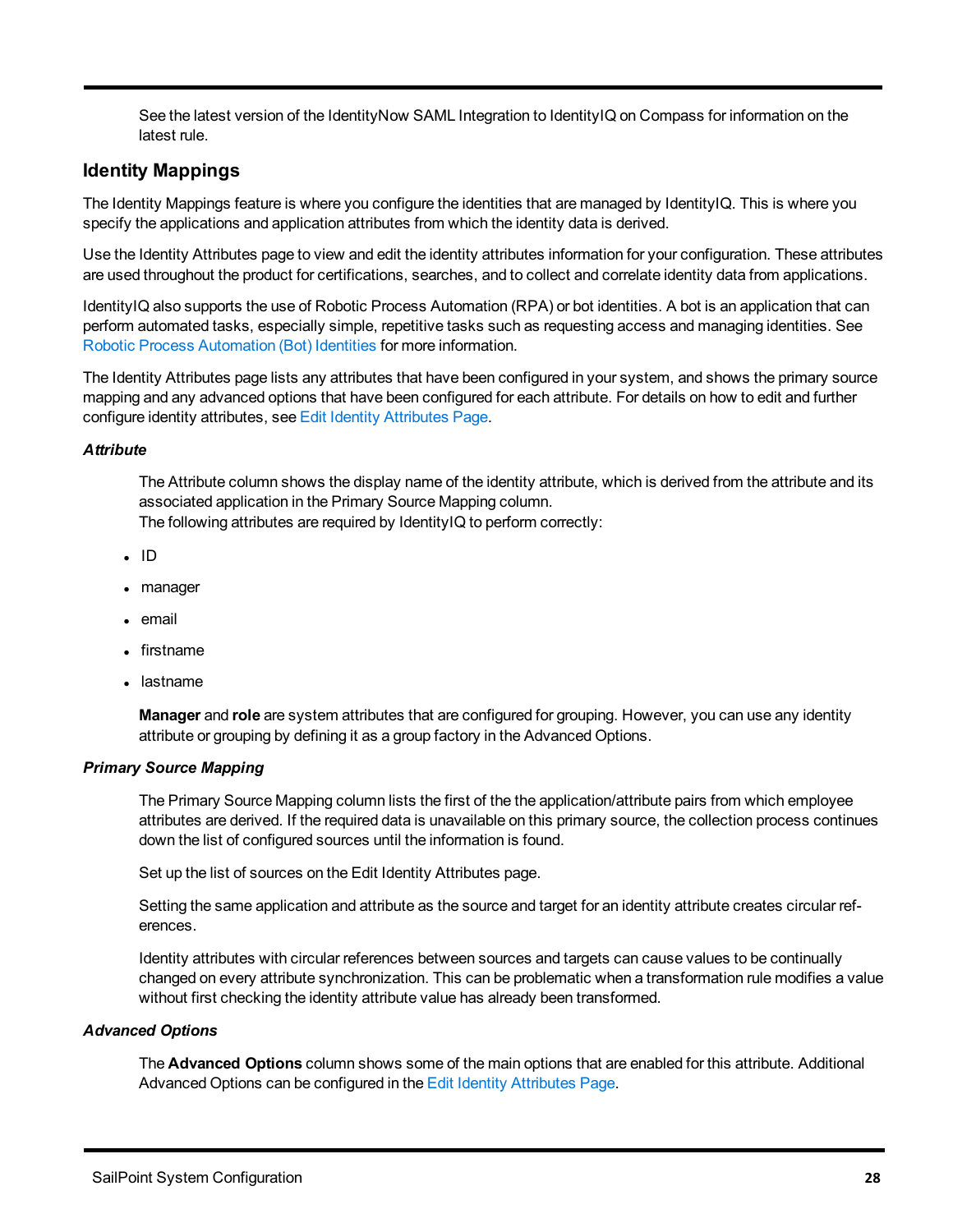**Editable** — the attribute can be edited.

**Group Factory** — the attribute can be used to create groups that are used for analytical purpose throughout IdentityIQ.

**Searchable** — the attributes that are available for filtering in identity searches.

To add a new identity attributed, click **Add New Attribute**. For details on how to set up new identity attributes, see [How](#page-36-0) to Add or Edit Identity [Attributes](#page-36-0) and the Edit Identity [Attributes](#page-34-0) Page.

To delete identity attributes, right-click the attribute and select **Delete**.

Deleting an identity attribute also deletes any group factories that reference it. Review the group factory information in the Confirm Deletion of Attribute dialog before clicking Yes.

#### **For additional information:**

- Edit Identity [Attributes](#page-34-0) Page
- How to Add or Edit Identity [Attributes](#page-36-0)

#### <span id="page-34-0"></span>*Edit Identity Attributes Page*

Use the Edit Identity Attribute page to create and edit identity attributes including the display name, advanced options and source mapping.

The maximum number of searchable attributes you can create is defined during the application installation and con-figuration process and controlled from the System Setup pages. The default number is ten (10). See [Create](#page-41-0) Icons to Represent [Specialized](#page-41-0) Account Attributes.

To support the governance of bots, IdentityIQ has three standard attributes in the identity object that enable you to do things like run a focused certification on just bots.

The attributes are:

- <sup>l</sup> **Type**: an attribute to define the type of identity. The standard values for this attribute are:
	- Employee
	- Contractor
	- External / Partner
	- $\cdot$  RPA / Bots
	- Service Account

However, you can define your own types in addition to these 5, via editing XML in debug

- **Version:** an attribute to indicate what version of software the bot is using. This attribute is intended to be used only for bots.
- **Administrator:** the owner, certifier, of the bot. This is used instead of manager for bots throughout IdentityIQ.

The Edit Identity Attribute page contains the following information: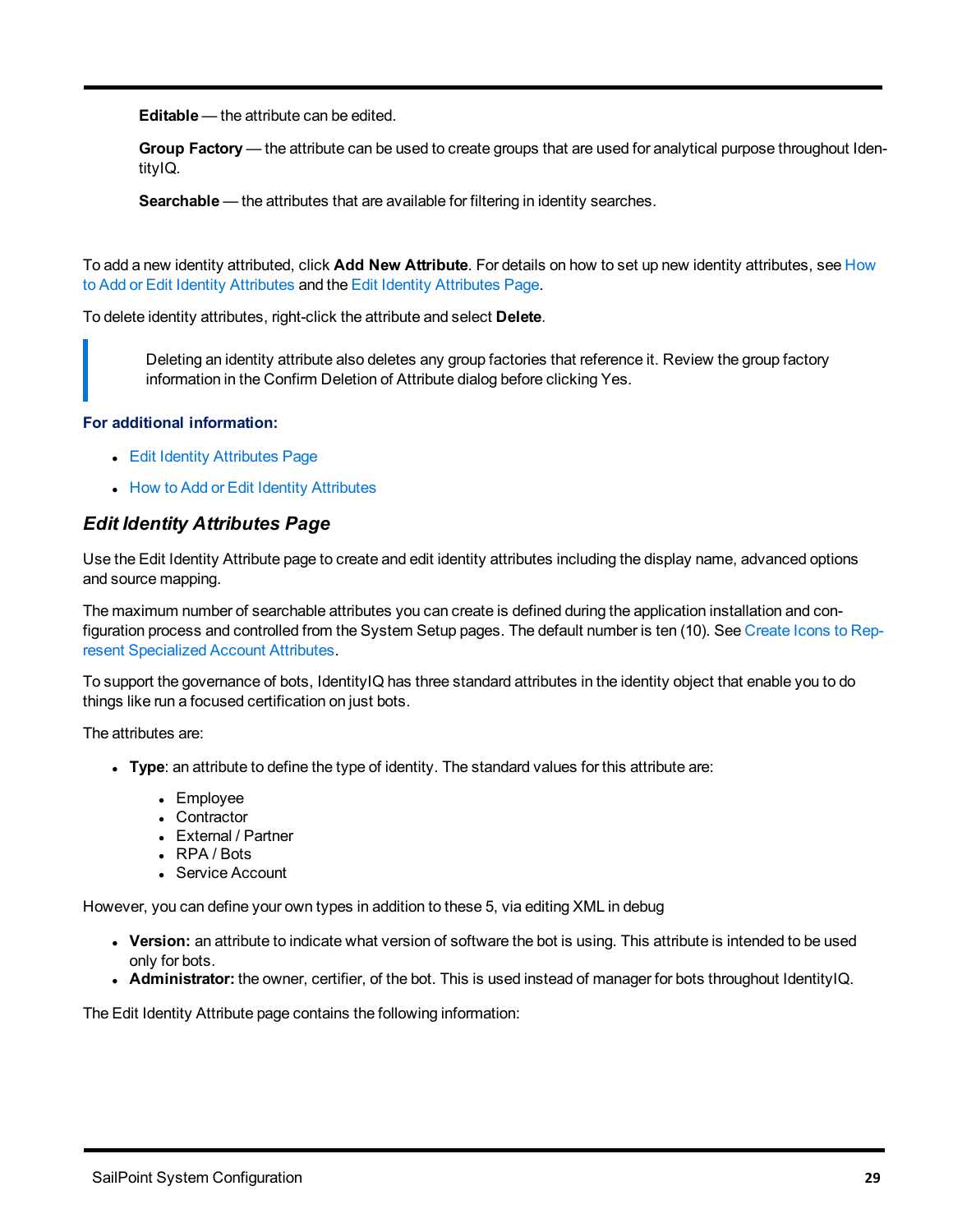| <b>Field</b>               | <b>Description</b>                                                                                                                                                                                                                                                                                                                                                                                      |  |  |  |
|----------------------------|---------------------------------------------------------------------------------------------------------------------------------------------------------------------------------------------------------------------------------------------------------------------------------------------------------------------------------------------------------------------------------------------------------|--|--|--|
| <b>Identity Attribute:</b> |                                                                                                                                                                                                                                                                                                                                                                                                         |  |  |  |
| <b>Attribute Name</b>      | The name of the attribute as it is used throughout IdentityIQ. For<br>example, this the name used to identify this attribute in rules.                                                                                                                                                                                                                                                                  |  |  |  |
| <b>Display Name</b>        | The Identity IQ user assigned name.                                                                                                                                                                                                                                                                                                                                                                     |  |  |  |
| <b>Advanced Options:</b>   |                                                                                                                                                                                                                                                                                                                                                                                                         |  |  |  |
| <b>Attribute Type</b>      | Select from the following attribute types:<br>String - creates a text-editable field.<br>Identity - creates a drop-down list from which you choose an<br>existing identity.                                                                                                                                                                                                                             |  |  |  |
| <b>Edit Mode</b>           | Enable editing of this attribute from the Identity pages.<br>Read Only - this attribute cannot be edited from the Identities<br>pages.<br><b>Permanent</b> — changes made on the identities pages are not<br>overwritten by refresh tasks.<br>Temporary - changes made on the edit identities pages are<br>overwritten when an aggregation task brings over a new<br>(changed) value for the attribute. |  |  |  |
| Searchable                 | Enable this attribute for use in searches and filtering through<br>IdentityIQ.                                                                                                                                                                                                                                                                                                                          |  |  |  |
| Multi-Valued               | Specify attributes for which multiple values might be returned<br>during aggregation.<br>Attributes flagged as multi-valued are stored as a list. Even<br>objects that have a single value for a multi-value attribute are<br>stored as a single-item list.<br>Multi-valued attributes are used for queries throughout the<br>product.                                                                  |  |  |  |
| Group Factory              | Enable this attribute for use in creating groups used for analytical<br>purpose throughout IdentityIQ.                                                                                                                                                                                                                                                                                                  |  |  |  |
| Value Change Rule          | Specify a rule to run every time a change is detected on this<br>attribute during the aggregation process. For example, a rule can<br>be written to send change notifications, request change approval<br>or launch a certification.<br>Click the "" icon to launch the Rule Editor to make changes to<br>your rules if needed.<br>See Using the Rule Editor                                            |  |  |  |
| Value Change Workflow      | Specify a business process to run every time a change is detec-<br>ted on this attribute during the aggregation process. For<br>example, a business process can be written to send change noti-<br>fications, request change approval or launch a certification.                                                                                                                                        |  |  |  |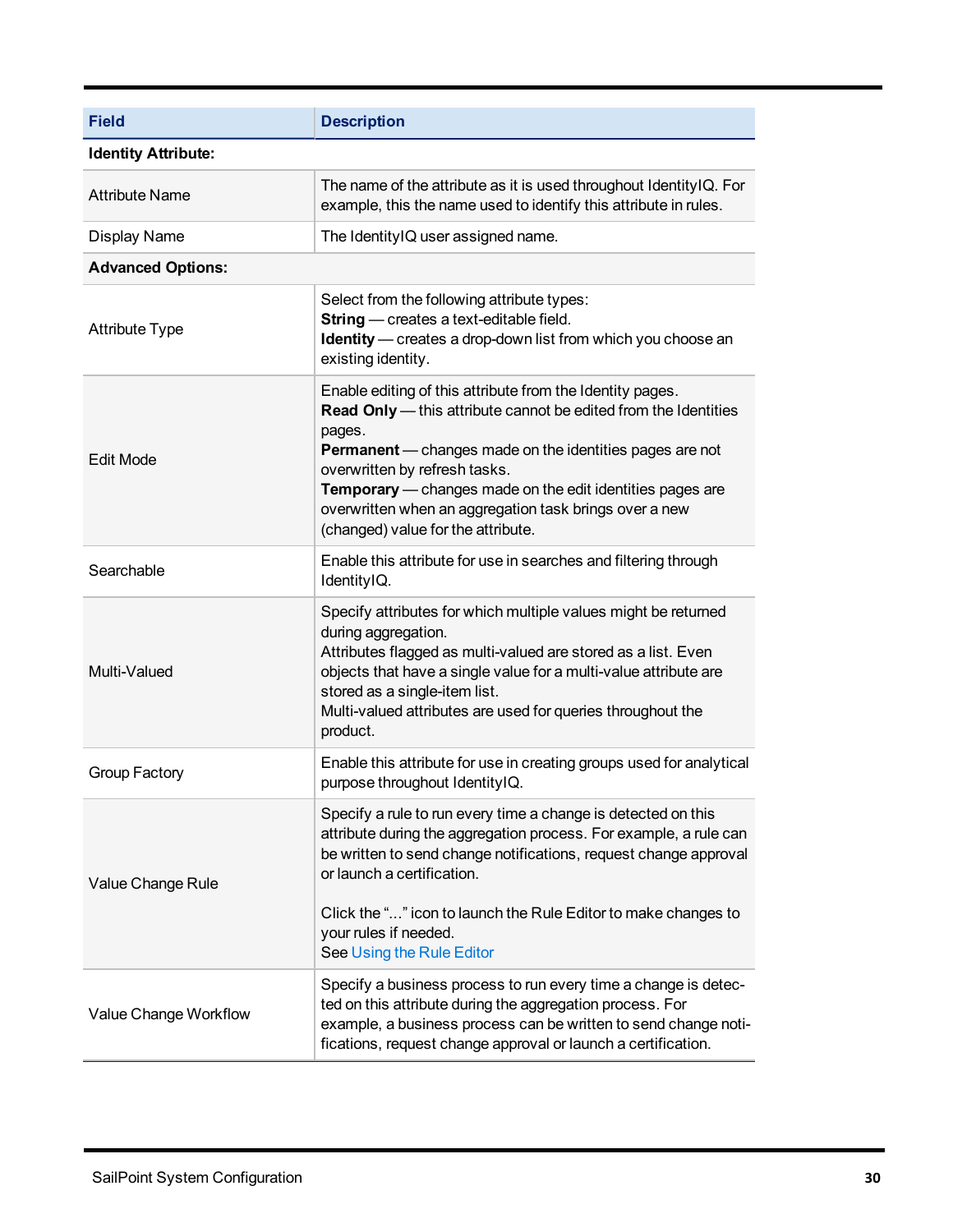| <b>Field</b>       | <b>Description</b>                                                     |
|--------------------|------------------------------------------------------------------------|
| Sync with Workflow | To use a business process handling for attribute syn-<br>chronization. |

If you set the source and target mapping to the same application/attribute pair, it creates circular references and where the values continuously change with every attribute synchronization.

# **Source Mappings:**

The list of application/attribute pairs from which employee attributes are derived. If the required data is unavailable on the primary source, the collection process continues down the list of configured sources until the information is found.

# **Target Mappings (Only available for Identity attribute types):**

When creating or editing an Identity attribute, use the Target Attribute options to define targets that the basis for attribute synchronization. Click **Add Target** to display the Add a target to the AttributeName attribute dialog, and complete all of the information.

#### **How to Add or Edit Identity Attributes**

When mapping to a named column, specify the name to match the .hbm.xml property name, not the database column name. With camel case, the database column name is translated to lower case with underscore separators. For example, costCenter in the Hibernate mapping file becomes cost center in the database.

Begin by clicking **Add New Attribute** or clicking an existing attribute to display the Edit Identity Attribute page.

Enter or change the **Attribute Name** and an intuitive **Display Name**.

You cannot define an extended attribute with the same name as any existing identity attribute.

Changing an attribute name might cause attributes that were previously aggregated to no longer be recognized.

#### **Advanced Options**

Advanced options are optional. The Advanced Options you can set are described on the Edit Identity [Attributes](#page-34-0) Page.

#### **Source Mappings**

Click **Add Source** to display the Add a source dialog, then specify a source for the new attribute. You can use more than one source for the attribute.

#### **Map directly to an attribute on an application.**

For Application Attributes you have the option to also make this source a target for attribute synchronization. If there are multiple source applications on which a user might have accounts, you would likely want to push the most authoritative value to the rest of the accounts.

# 1. Select **Application Attribute**.

- 2. Select an application from the **Application** drop-down list.
- 3. Select an attribute from the **Attribute** drop-down list.
- 4. Click **Add**.

# **Map to an application rule.**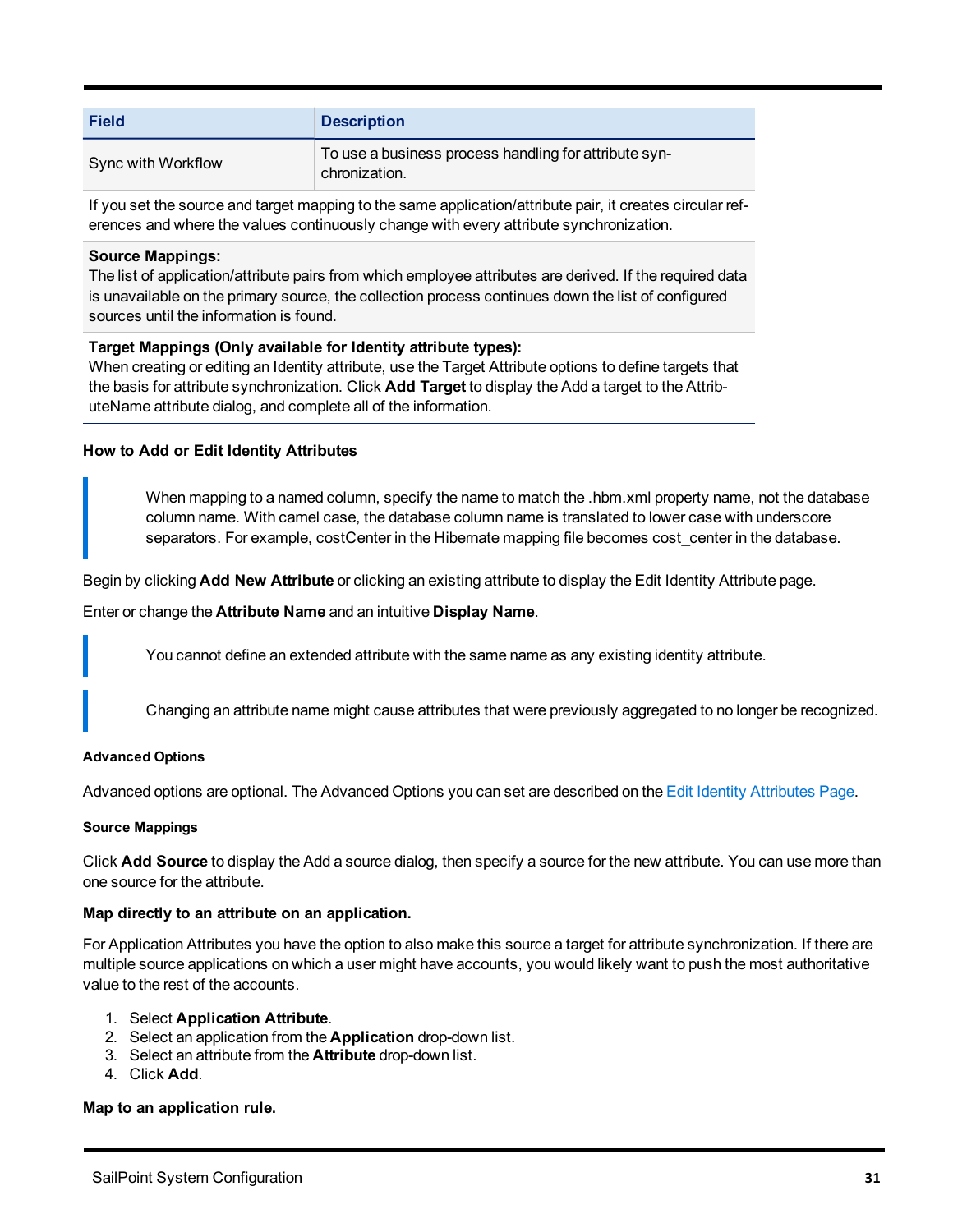This rule only applies to the application specified.

- 1. Select **Application Rule**.
- 2. Select an application from the **Application** drop-down list.
- 3. Select a rule from the **Rule** drop-down list.
- 4. Click **Add**.

# **Map to a global rule.**

This rule applies to all applications that contain this attribute.

- 1. Select **Global rule (all apps)**.
- 2. Select a rule from the **Rule** drop-down list.
- 3. Click **Add**.

When you have added your sources for the attribute, use the arrows to the right of the sources list to arrange the search order for the attribute sources. When aggregation tasks are run, they search the source at the top of the list, or the primary source, first and then work down the list.

# **Target Mappings**

For Identity attribute types only, add targets for attribute synchronization

- 1. Select **Add Target** to display the Add a target to the attribute dialog.
- 2. Select the application to receive the value.
- 3. Select the attribute to receive the value.
- 4. **Optional:** Select a transformation rule to transform the value before it is set on the destination.
- 5. **Optional:** Select Provision All Accounts to provision all of the identities accounts on the targeted application. If you disable this option you are asked to select the accounts to provision manually.

Click **Save** to create the new attribute and return to the Identity Attribute page.

# **Account Mappings**

Extended attribute names must be unique. Extended attributes cannot share a name with any other attribute in any other application schema.

Use the Account Mapping page to setup and map specialized accounts. Specialized accounts can be any accounts that justify special handling throughout your enterprise. For example privileged accounts such as Root, Administrator, or Super User, and service accounts that access a specific service or function on an application. Any attribute extended on this page is available for searching on the Identity Search page.

You can assign icons to extended attributes to highlight these accounts in certifications and the detailed identity pages. See Create Icons to Represent [Specialized](#page-41-0) Account Attributes.

Specialized account attributes can be modeled to handle any concept using simple one-to-one mapping and rules. This section describes two of the most common scenarios.

Use the Account Attributes page to view the extended account attribute information for your configuration. Use this page to set up specialized account attributes such as Privileged and Service, and any other extended attributes for use in certifications and searches.

# **The Account Attributes page contains the following information:**

# *Attribute*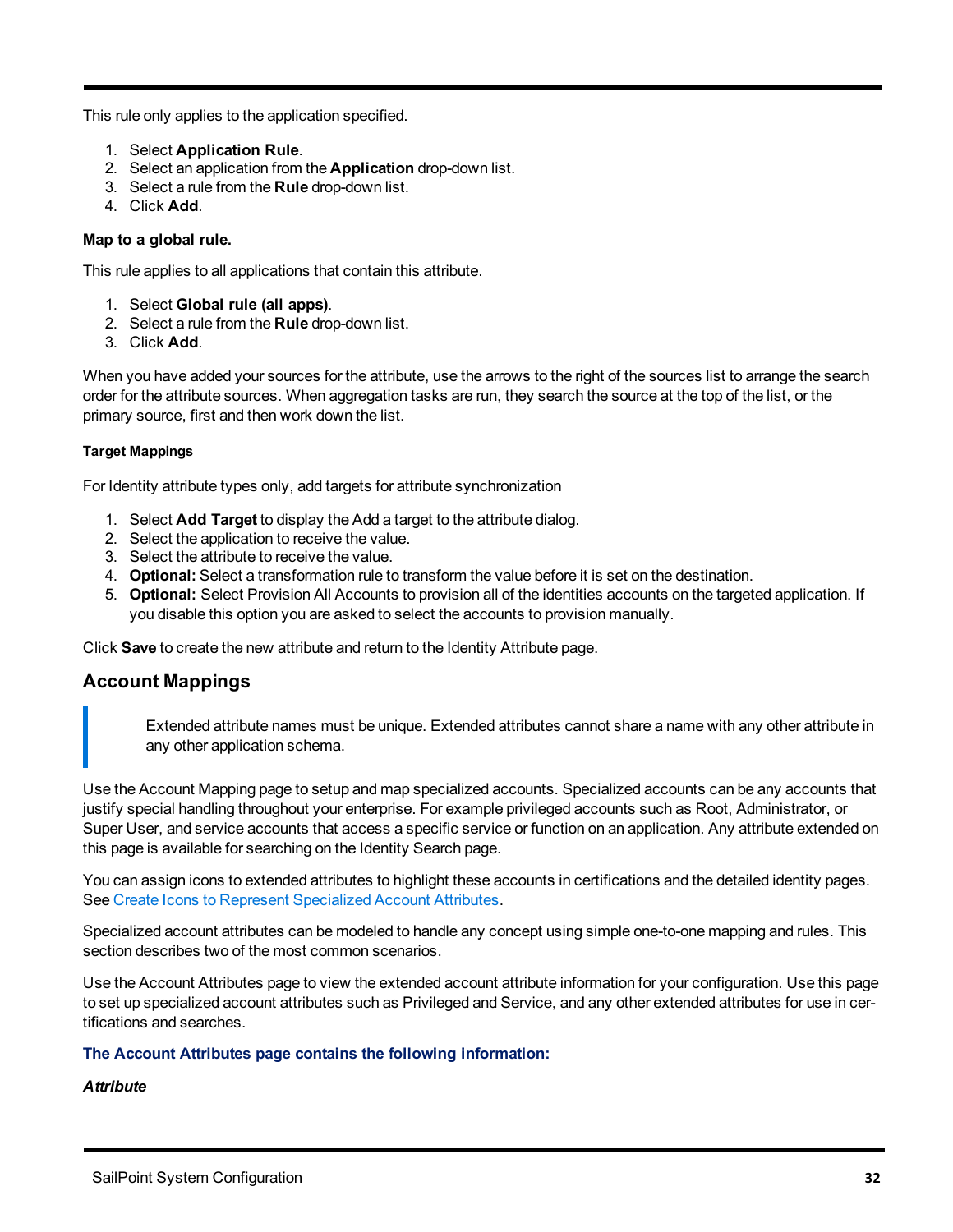The display name of an account attribute derived from the attribute and its associated application in the Primary Source Mapping column.

# *Primary Source Mapping*

The first of the list of attribute/application pairs or rules from which account attributes are derived. If the required data is unavailable on this primary source, the collection process continues down the list of configured sources until the information is found.

Set up the list of sources on the Edit Account Attribute page.

To work with the attributes and sources, see Edit Account [Attributes](#page-38-0) Page.

To delete account attributes, right-click the attribute and select **Delete**.

To edit account attributes, right-click the attribute and select **Edit**.

# **Additional Information:**

- Edit Account [Attributes](#page-38-0) Page
- **How to Add or Edit Account [Attributes](#page-39-0)**

# <span id="page-38-0"></span>*Edit Account Attributes Page*

Use the Edit Account Attribute page to create and edit account attributes including the display name, attribute type and source mapping. You can also use this page to create specialized account attributes. See Create Icons to [Represent](#page-41-0) [Specialized](#page-41-0) Account Attributes.

The maximum number of searchable attributes that can be created is defined during the installation and configuration pro-cess. By default you can set five searchable account attributes. See [System](#page-6-0) Setup.

# **The Edit Account Attribute page contains the following information: Account Attribute:**

#### *Attribute Name*

The name of the attribute as it appears in the application.

Changing an attribute name might cause attributes that were previously aggregated to no longer be recognized.

#### *Display Name*

The IdentityIQ user assigned name for use throughout IdentityIQ.

# **Advanced Options:**

#### *Edit Mode*

Enable editing of this attribute.

**Read Only** — this attribute cannot be edited. **Permanent** — changes made to this attribute manually are not overwritten by refresh tasks. **Temporary** — changes made to this attribute manually are overwritten by the first refresh task that detects a value different than the original value.

For example, if the original value is A and it is manually changed to B, the value is not overwritten by a refresh task until the newly aggregated value is not A. When an aggregation detects a value that is not A, it refreshes the manually-changed value and the value is updated with each subsequent refresh.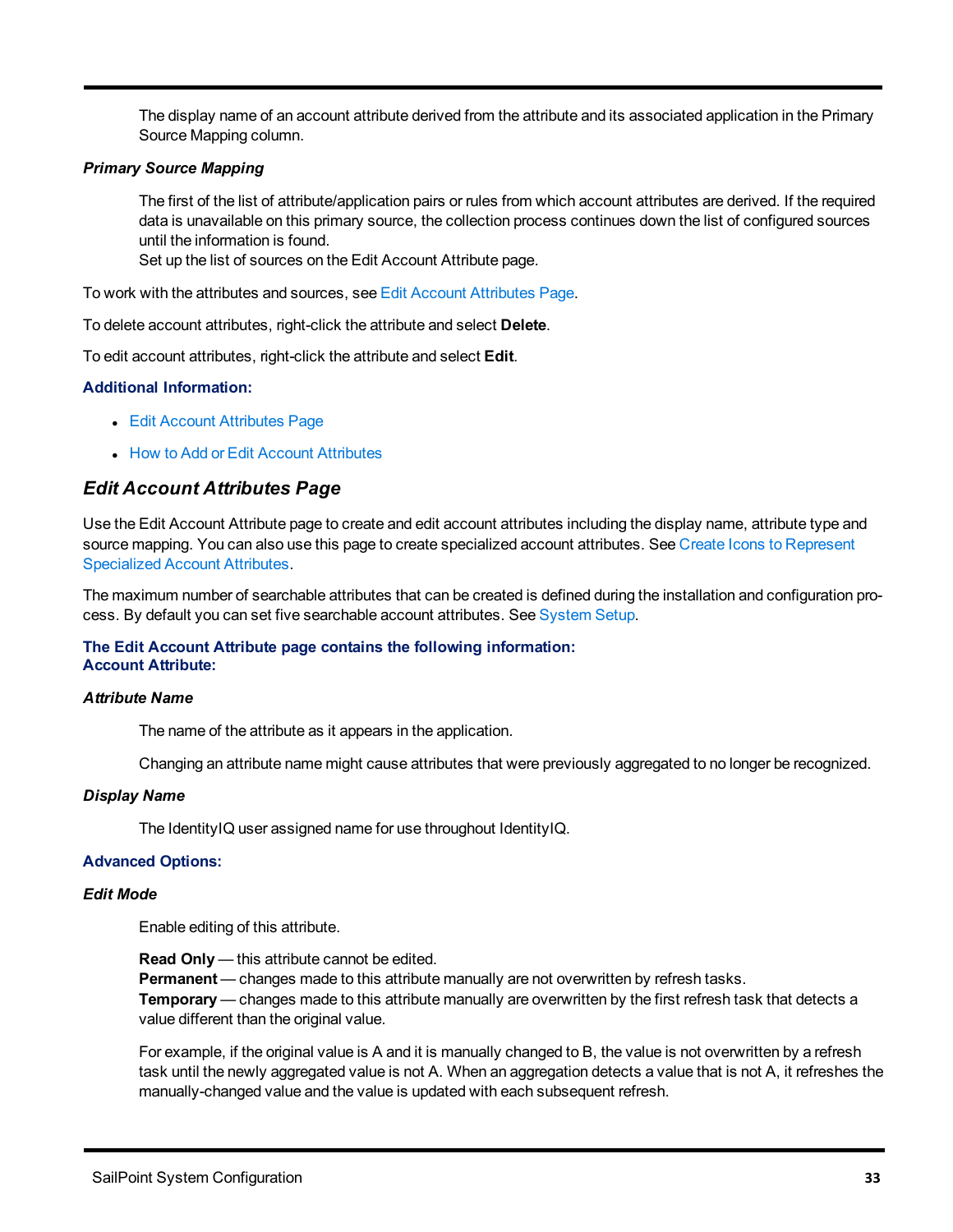# *Attribute Type*

The attribute type to be linked, for example string, boolean or date.

#### *Searchable*

Account attributes are existing link values and are always searchable. This field is displayed as selected and read only so that identity and account attribute configuration pages are consistent in appearance.

#### *Multi-Valued*

Specify attributes for which multiple values might be returned during aggregation. Attributes flagged as multi-valued are stored as a list. Even objects that have a single value for a multi-value attribute are stored as a single-item list. Multi-valued attributes are used for queries throughout the product.

#### **Source Mappings:**

The list of attribute/application pairs or rules from which account attributes are derived. If the required data is unavailable on this primary source, the collection process continues down the list of configured sources until the information is found. This feature is unlikely to be used for Account Attribute mapping.

#### <span id="page-39-0"></span>See How to Add or Edit Account [Attributes](#page-39-0)

# **How to Add or Edit Account Attributes**

When mapping to a named column, specify the name to match the .hbm.xml property name, not the database column name. With camel case the database column name is translated to lower case with underscore separators. For example, costCenter in the Hibernate mapping file becomes cost\_center in the database.

- 1. Click **Add New Attribute** or click an existing attribute to display the Edit Account Attribute page.
- 2. Enter or change the attribute name and an intuitive display name.

You cannot define an extended attribute with the same name as any application attribute that is provided by a connector.

- 3. Edit the Advance Options as required.
- 4. Click **Add Source** to display the Add a source dialog and specify a source for the new attribute.
	- a. Map directly to an attribute on an application .
		- i. Select **Application Attribute**.
		- ii. Select an application from the **Application** drop-down list.
		- iii. Select an attribute from the **Attribute** drop-down list.
	- b. Map to an application rule. This rule only applies to the application specified.
		- i. Select **Application Rule**.
		- ii. Select an application from the **Application** drop-down list.
		- iii. Select a rule from the **Rule** drop-down list.
	- c. Map to a global rule. This rule applies to all applications that contain this attribute.
		- i. Select **Global rule (all applications)**.
		- ii. Select a rule from the **Rule** drop-down list.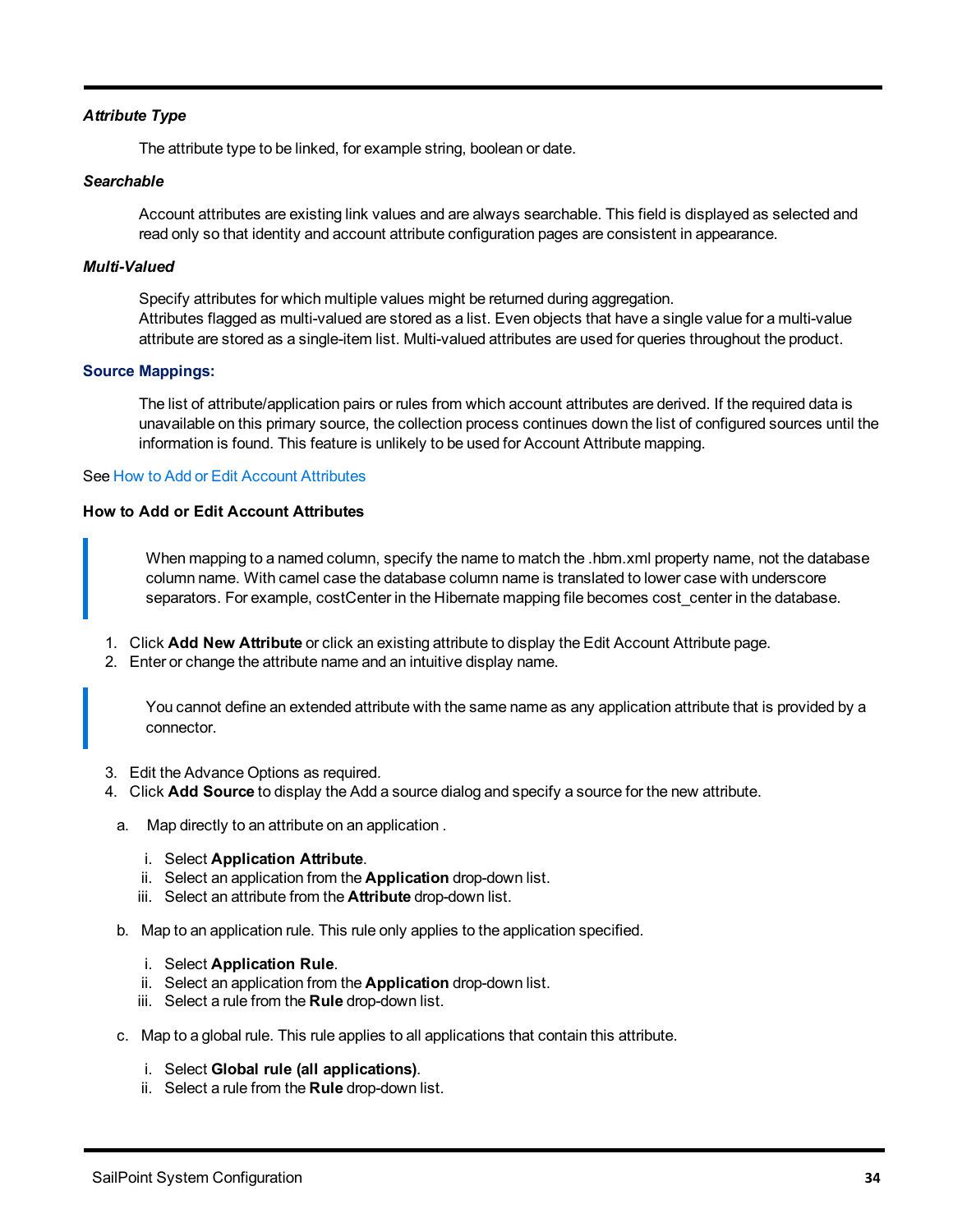- 5. Click **Add** to add the new source.
- 6. Use the arrows to the right of the sources list to rearrange the search order for the attribute sources. When aggregation tasks are run they search the source at the top of the list, or the primary source, first and then work down the list.
- 7. Click **Save** to create the new attribute and return to the Account Attribute page.

# **Account Attributes**

# **Create a Service Account Using Simple Mapping**

In this example, if IdentityIQ finds an attribute named Service that has a value of true on the application DB Application it is marked as a service account. For this case the database connector has already provided an attribute value to reflect the service state, so a simple mapping is all that is required.

After configuring these attributes you must re-aggregate or refresh the identity cubes to set the values.

To configure the mapping:

- 1. Access the Account Attributes page. Select the System Setup tab and select **Account Mappings** from the table.
- 2. Click **Add New Attribute** to display the Edit Account Attribute page.
- 3. Specify the following values:
	- **Attribute Name** service
	- **Display Name** Service Account
	- <sup>l</sup> **Edit Mode** Read Only
	- **Attribute Type** boolean
	- **Searchable** Read Only
	- **Multi-Valued** this is not a multi-valued attribute so do not select this field.
- 4. Click **Add Source Mapping** to display the Add a source to the attribute dialog.
- 5. Map the attribute:
	- a. Select **Application Attribute**.
	- b. Select **DB Application** from the Application drop-down list.
	- c. Select **Service** from the Attribute drop-down list.
- 6. Click **Add**.

# **Create a Privileged Account Using a Rule**

In this example, if IdentityIQ finds an account that is a member of the group **Domain Admins** on any AD application, that account should be marked as a privileged account.

1. Write the rule to define the logic.

This rule checks each account on every AD application and looks for the Domain Admins group. If the Domain Admins group is found, the rule returns true, and the account is considered privileged.

# **Example rule:**

```
<Rule language="beanshell" name="Example privileged promotion rule"
       type="LinkAttribute">
    <Source>
       <![CDATA[
```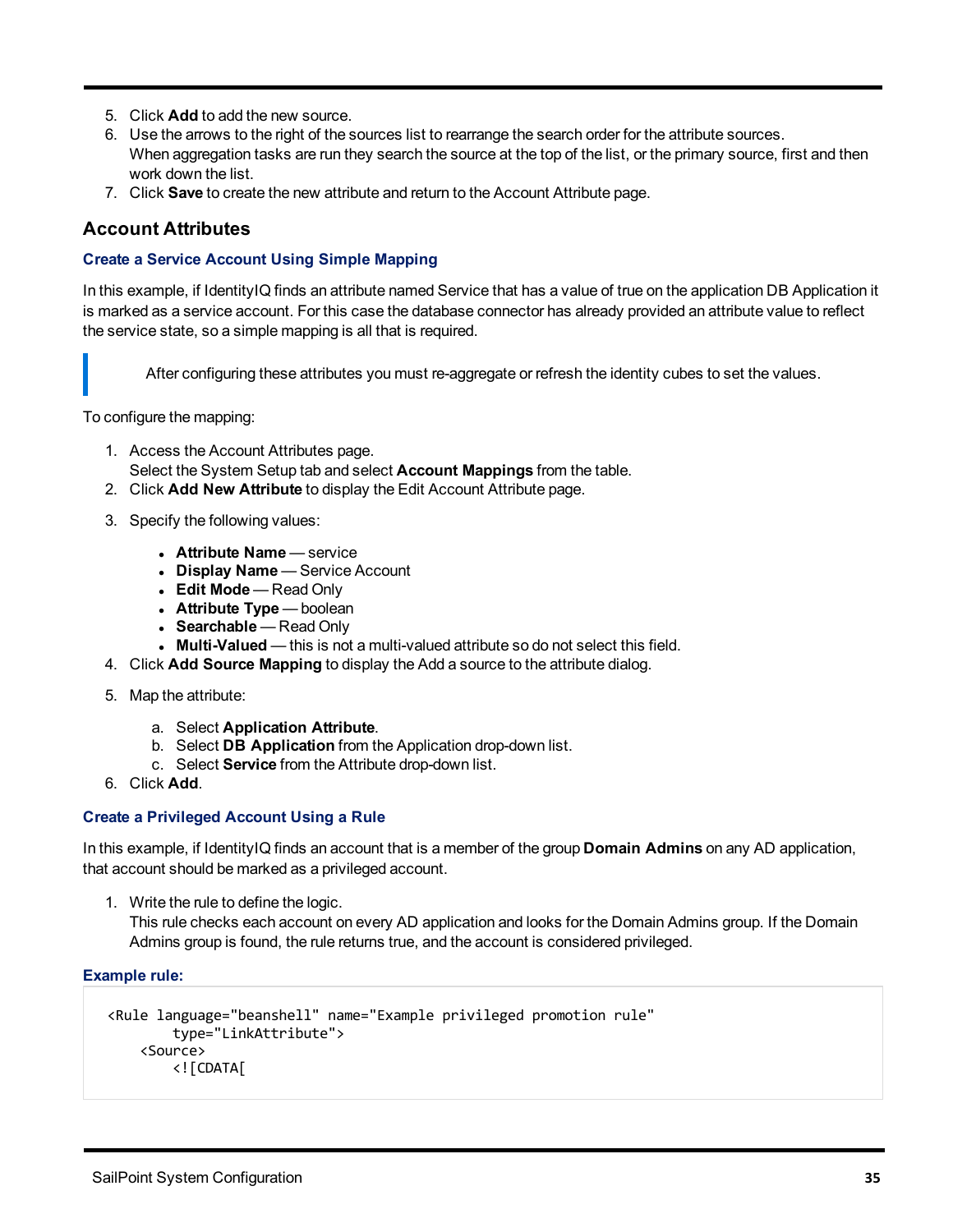```
Boolean privileged = null; 
            If ( link.getApplication().getName().contains("AD") ) { 
                privileged = new Boolean(false);
                List groups = (List)link.getAttribute("memberOf");
                if ( groups != null ) {
                    for ( String group : groups ) {
                        if ( ( group != null ) &&
    ( group.startsWith("cn=Domain Admins") ) ) {
   privileged = new Boolean(true);
}
    }
    }
    )
    return privileged;
    ]]>
   </Source>
</Rule>
```
- 1. Access the Account Attributes page. Go to the Global Settings and select **Account Mappings**.
- 2. Click **Add New Attribute** to display the Edit Account Attribute page.
- 3. Specify the following values:
	- **Attribute Name** service
	- **Display Name** Service Account
	- <sup>l</sup> **Edit Mode** Read Only
	- **Attribute Type** boolean
	- **Searchable** Read Only
	- **Multi-Valued** this is not a multi-valued attribute so do not select this field.
- 4. Click **Add Source** to display the Add a source to the attribute dialog.
- 5. Map the attribute:

Select **Global Rule (all applications)**.

Select **Example privileged promotion rule** from the Application drop-down list.

6. Click **Save**.

# <span id="page-41-0"></span>**Create Icons to Represent Specialized Account Attributes**

Assign icons to extended attributes to highlight these accounts in certifications and the detailed identity pages. To assign icons you must modify the UIConfig file and add AccountIconConfig entries for any value that should be recognized.

The following example references the attributes defined in this section.

```
<ImportAction name='merge'>
   <UIConfig name='UIConfig'>
        <Attributes>
            <Map>
                <entry key='accountIconConfig'>
                    <value>
                        <List>
                            <!—This indicates that when we are displaying accounts and we see
                                    the value "true" for the extended account attribute named 
                                    privileged we should display the icon listed in the "source"
```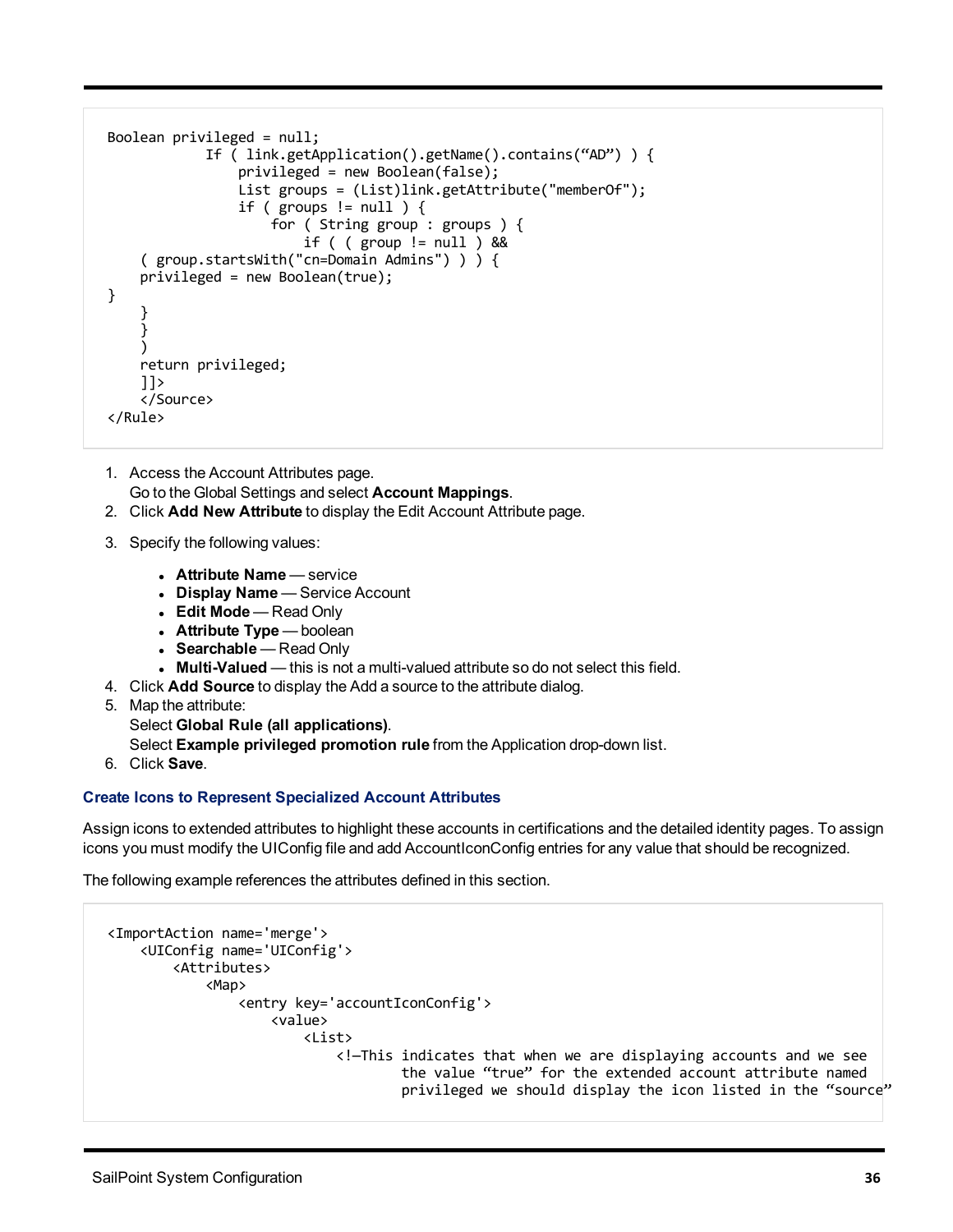```
attribute. The title will be used in hover-over help.
                                ->
                            <AccountIconConfig attribute="privileged"
                                         value="true"
                                         source="/images/icons/privilege_16.png"
                                         title="This is a privileged account"/>
                            <!—This indicates that when we are displaying accounts and we see 
                                    the value "true" for the extended account attribute named 
                                    service we should display the icon listed in the "source" 
                                    attribute. The title will be used in hover-over help.
                                ->
                            <AccountIconConfig attribute="service"
                                        value="true"
                                         source="/images/icons/service.png"
                                         title="This is a service account"/>
                        </List>
                    </value>
                </entry>
            </Map>
        </Attributes>
   </UIConfig>
</ImportAction>
```
Use the IdentityIQ console to import the modifications.

# **Application Attributes**

Use the Edit Application Configuration page to define extended application attributes not provided by the application connectors during aggregation. These extended attributes are displayed on the Attributes tab of the Application Configuration page below the connection attributes provided by the connector. Because the additional attributes are stored with those provided by the connector, if you define an extended attribute with a name that matches any connector attribute, the values of the extended attribute overwrite the values of the connector attribute.

You can use these extended attributes inside rules and custom reports and queries.

# **The Edit Application Configuration page contains the following information:**

# *Name*

The display name of the application attribute assigned when it was added.

# *Category*

The category defined when the attribute was created. If no category was defined this column is blank.

# *Description*

A short description of the extended application attribute.

Click **New Attribute** to add additional attributes to the applications.

To edit or delete an existing attribute from the list, right-click the attribute and select the corresponding option from the menu. If you are deleting an attribute you must confirm the deletion in the pop-up dialog.

# **Additional Information:**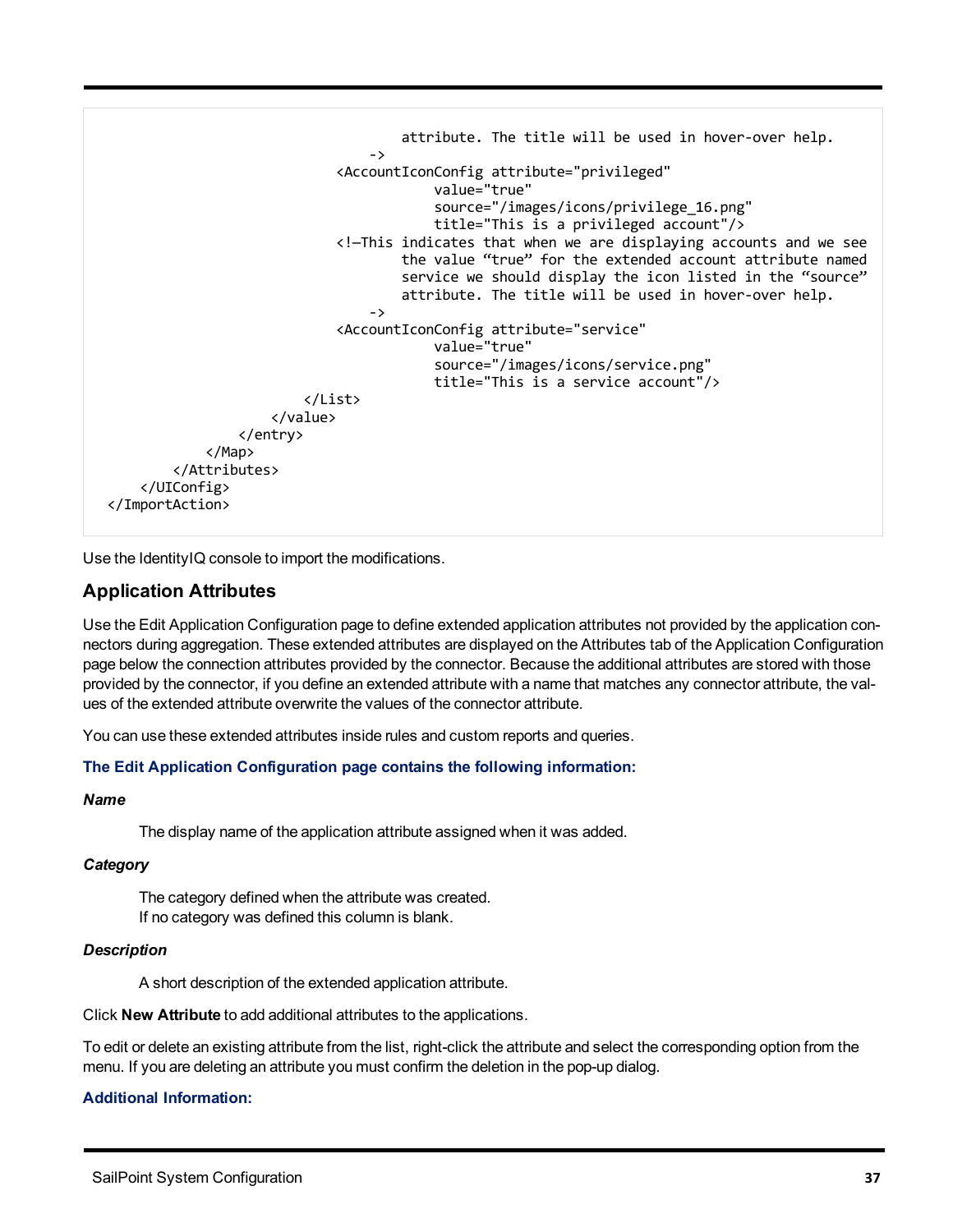# Edit Extended [Attributes](#page-43-0)

# <span id="page-43-0"></span>How to Add or Edit Extended [Attributes](#page-44-0)

# *Edit Extended Attributes*

Use the Edit Extended Attribute page to create and edit additional application attributes including the display name, attribute type and description.

The fields displayed on the Edit Extended Attribute page are dependent on the attribute type selected.

# **The Edit Extended Attribute page contains the following information:**

# *Attribute Name*

The name of the attribute as it appears in the application.

Changing an attribute name might cause attributes that were previously aggregated to no longer be recognized.

# *Display Name*

The IdentityIQ user assigned name for use throughout IdentityIQ.

# *Type*

The attribute type to be linked, for example string, boolean, date, rule, or identity.

# *Description*

A brief description of the application attribute.

# *Category Name*

An optional category used to separate the attributes into categories on the Application Configuration page. Enter a category name or select an existing one from the drop-down list.

# *Searchable*

Enable this application attribute for use in searches throughout the product.

# *Editable*

Enable editing of this attribute from other pages in the product.

# *Required*

For String type attributes only. Required attributes must have a value before you can save an application.

# *Allowed Values*

For String type attributes only.

Enter the values that are allowed for this attribute. The values entered in this list are used to populate the dropdown value list on the Application Configuration page.

# *Default Value*

Enter a default value for the attribute or select a value from the drop-down list, depending on the attribute type you are working with.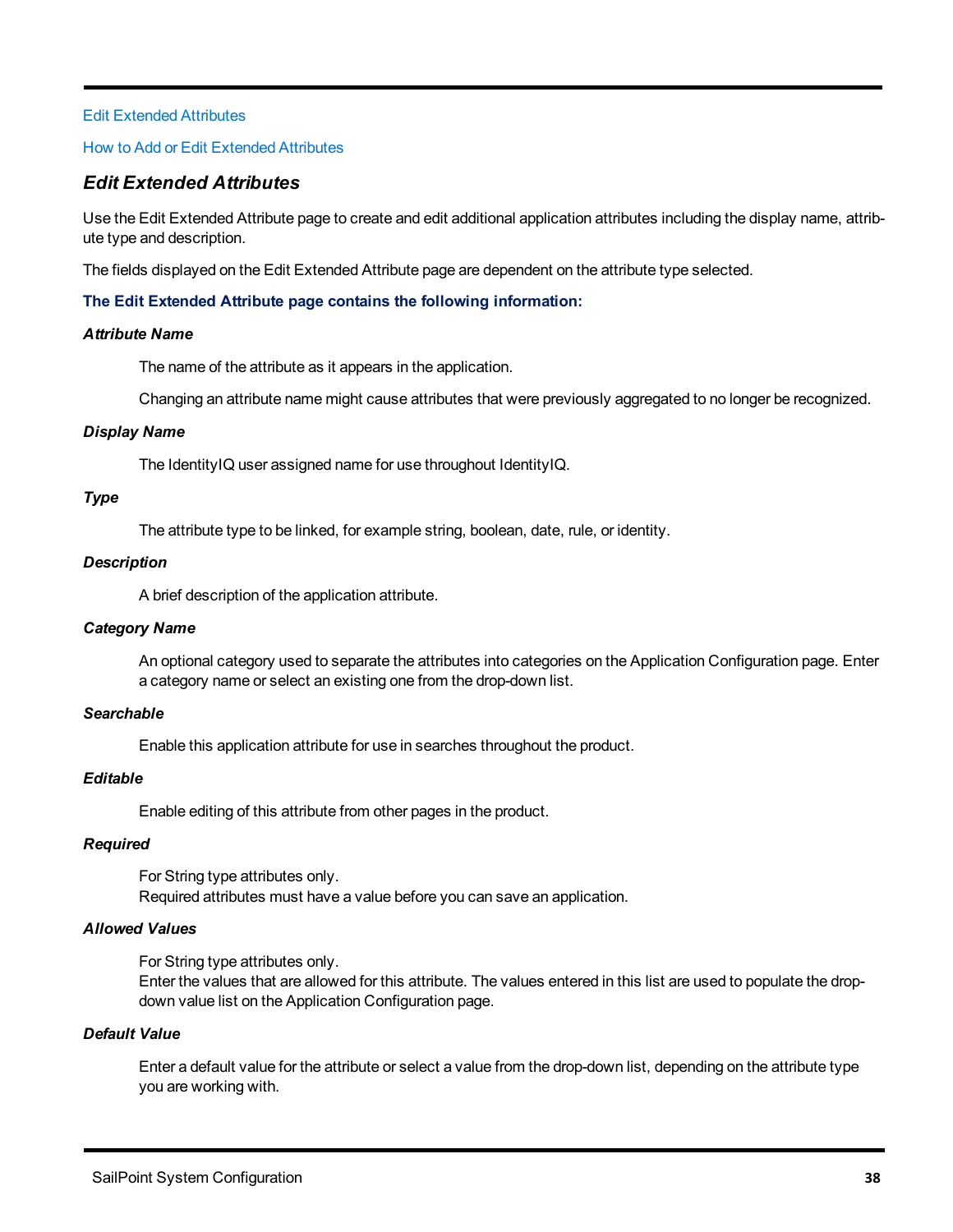#### <span id="page-44-0"></span>How to Add or Edit Extended [Attributes](#page-44-0)

#### **How to Add or Edit Extended Attributes**

When mapping to a named column, specify the name to match the .hbm.xml property name, not the database column name. With camel case the database column name is translated to lower case with underscore separators. For example, costCenter in the Hibernate mapping file becomes cost center in the database.

- 1. Click **New Attribute** or click an existing attribute to display the Edit Extended Attribute page.
- 2. Enter or change the attribute name and an intuitive display name.

You cannot define an extended attribute with the same name as any application attribute that is provided by a connector.

If you define an extended attribute with the same name as an application attribute, the value of the extended attribute overwrites the value of the connector attribute.

- 3. Select the attribute type from the drop-down list, String, Integer, Boolean, Date, Rule, or Identity.
- 4. Optional Settings:
	- **.** Optional: Enter a description of the additional attribute.
	- Optional: Select a category for the attribute.
	- **Optional:** Activate the Searchable option to enable this attribute for searching throughout the product.
	- **Optional:** Activate the Editable option to enable this attribute for editing from other pages within the product.
	- **.** Optional: Mark the attribute as required. For string type attributes only.
	- **.** Optional: Enter allowed values for the attribute. For string type attributes only.
	- **Optional:** Specify a default value.
- 5. Click **Save** to save your changes and return to the Edit Application Configuration page.

# **Entitlement Catalog Attributes**

Use the Edit Entitlement Catalog Configuration page to define custom extended entitlement attributes. The extended attributes are displayed with the rest of the entitlement information throughout the product. An example of a extended entitlement attribute might be Time Zone.

# **The Edit Entitlement Catalog Configuration page contains the following information:**

#### *Name*

The display name of the extended entitlement attribute assigned when it was added.

#### *Category Name*

The category defined when the attribute was created. If no category was defined this column is blank.

# *Description*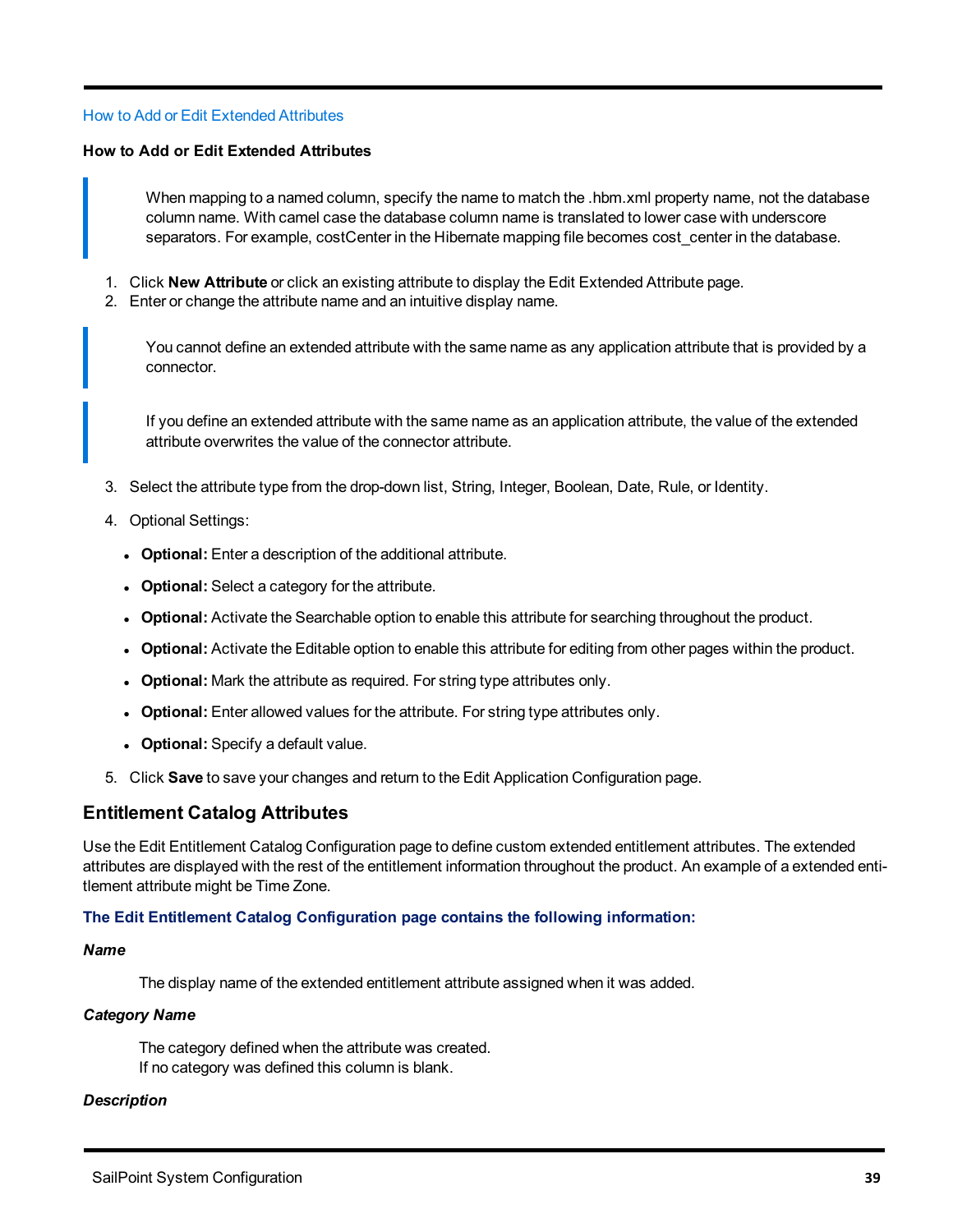A short description of the extended entitlement attribute.

Click **New Attribute** to add additional extended entitlement attributes.

To edit or delete an existing attribute or type from the list, right-click the item and select the corresponding option from the menu. If you are deleting, you must confirm the deletion in the pop-up dialog.

# **Additional Information:**

Edit Extended [Entitlement](#page-45-0) Attributes

<span id="page-45-0"></span>How to Add or Edit Extended [Entitlement](#page-46-0) Attributes

# *Edit Extended Entitlement Attributes*

Use the Edit Extended Attribute page to create and edit additional role attributes including the display name, attribute type and description.

# **The Edit Extended Attribute page contains the following information:**

#### *Attribute Name*

The name of the attribute as it appears in the application.

Changing an attribute name might cause attributes that were previously aggregated to no longer be recognized.

#### *Display Name*

The name for use throughout the product.

#### *Type*

The attribute type to be linked, for example string, boolean, date, rule, or identity.

# *Description*

A brief description of the entitlement attribute.

# *Category Name*

An optional category used to separate the attributes into categories on the Application Configuration page. Enter a category name or select an existing one from the drop-down list.

# *Searchable*

Enable this entitlement attribute for use in queries.

# *Editable*

Enable editing of this attribute from other pages in the product.

# *Required*

For String type attributes only.

Required attributes must have a value before you can save an entitlement.

# *Allowed Values*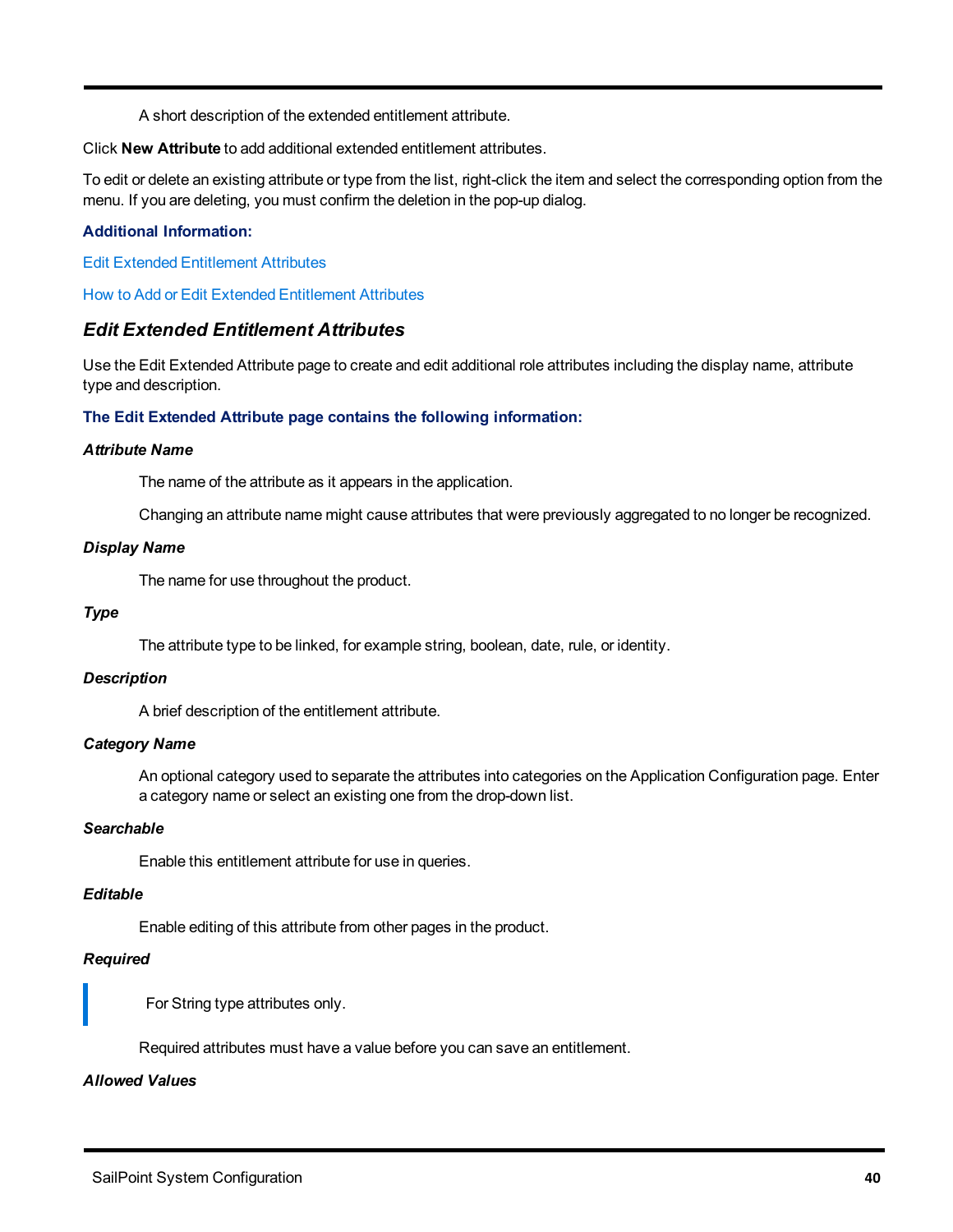For String type attributes only.

Enter the values that are allowed for this attribute. The values entered in this list are used to populate the dropdown value list on the Roles page.

# *Default Value*

Enter a default value for the attribute or select a value from the drop-down list, depending on the attribute type you are working with.

# <span id="page-46-0"></span>**How to Add or Edit Extended Entitlement Attributes**

When mapping to a named column, specify the name to match the .hbm.xml property name, not the database column name. With camel case the database column name is translated to lower case with underscore separators. For example, costCenter in the Hibernate mapping file becomes cost center in the database.

- 1. Click **New Attribute** or click an existing attribute to display the Edit Extended Attribute page.
- 2. Enter or change the attribute name and an intuitive display name.
- 3. You cannot define an extended attribute with the same name as any application attribute that is provided by a connector.
- 4. Select the attribute type from the drop-down list, String, Integer, Boolean, Date, Rule, or Identity.
- 5. Optional Selections:
	- **.** Optional: Enter a description of the additional attribute.
	- **.** Optional: Select a category for the attribute.
	- **Optional:** Activate the Searchable option to enable this attribute for searching throughout the product.
	- **Optional:** Activate the Editable option to enable this attribute for editing from other pages within the product.
	- Optional: Mark the attribute as required. For string type attributes only.
	- **.** Optional: Enter allowed values for the attribute. For string type attributes only.
	- **Optional:** Specify a default value.
- 6. Click **Save** to save your changes and return to the Edit Entitlement Catalog Configuration page.

# **Quicklink Populations**

Quicklinks are tasked-based links to frequently-used areas of IdentityIQ. Quicklinks are displayed as cards on the IdentityIQ Home page and as links in the Quicklink Menu, which is available throughout the product.

Use the Quicklinks Populations page to associate quicklinks, that are created and imported into IdentityIQ by your administrators, with quicklink populations, sometimes referred to as dynamic scopes.

Quicklink populations grant access to specific areas of IdentityIQ to predetermined populations of users. These populations can be defined based on capabilities, identity attributes, work groups, or by selecting individual identities.

One predefined population, Everyone, is in the list by default. If you have purchased IdentityIQ Lifecycle Manager you also see Help Desk, Manager, and Self Service in the Populations list.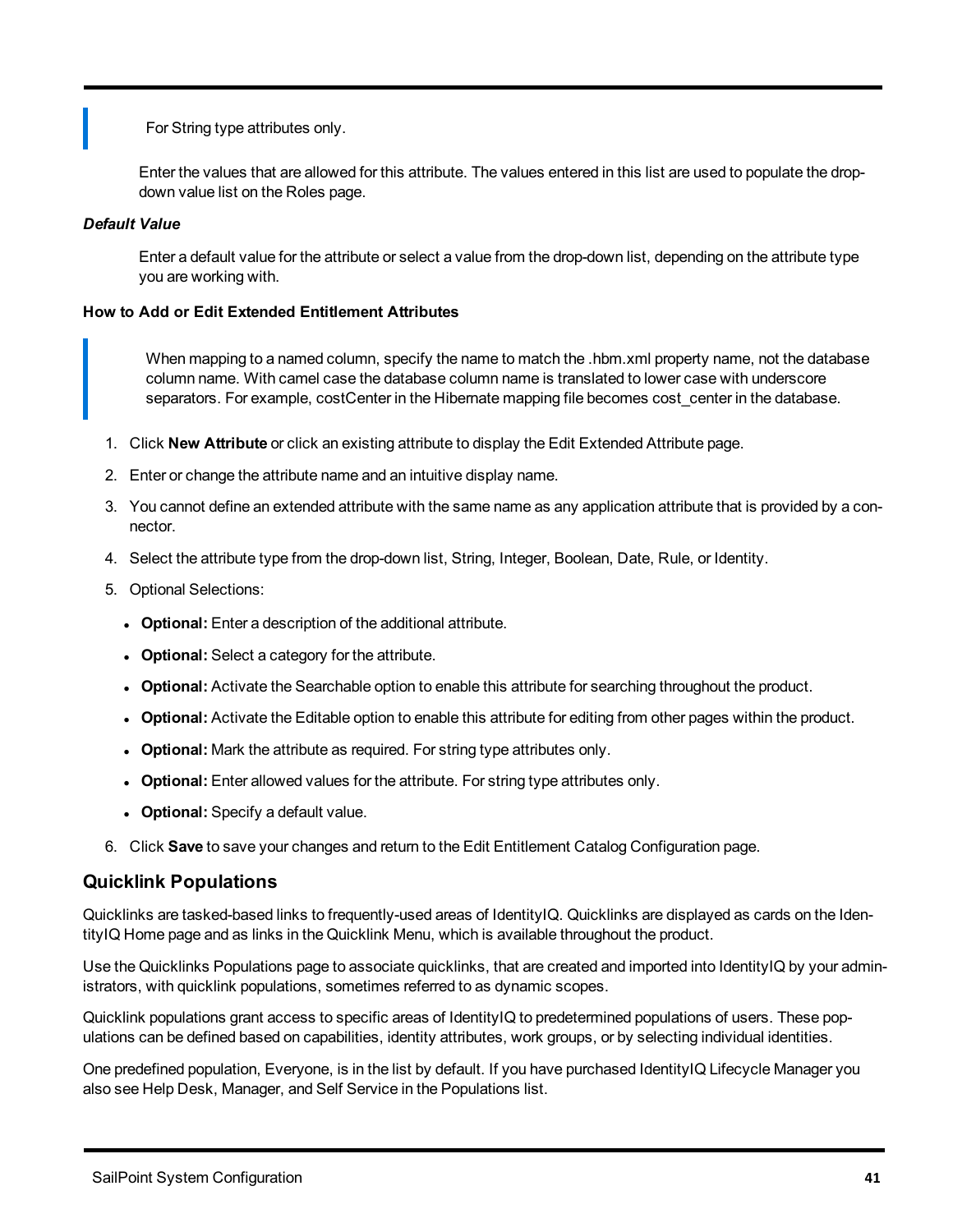Select a population from the list or click **New** to open the Configuration and Quicklinks tabs.

# *The Configuration tab contains the following:*

# **Details**

# *Name*

Name of the population.

# *Description*

Description of the population.

# **Membership**

# *Membership Rule*

Select a membership rule to define the population.

**None** — only the identities specified in the **Included Identities** list are in the population.

**All** — include all identities in the population.

**Match List** — only identities whose criteria match that specified in the list. Add identity attributes, application attributes and application permissions. Customize further by creating attribute groups to which this assignment rule applies.

If Is Null is selected, the associated value text box is disabled. When the is null match is processed, the term matches users on the chosen application who have a null value for that attribute/permission.

**Filter** — a custom database query.

**Script** — a custom script.

**Rule** — select an existing rule from the drop-down list.

Click **Edit Rule** to launch the Rule Editor. See Using the Rule [Editor](#page-8-0).

**Population** — select an existing population.

# *Included Identities*

Manually select identities to include in the population.

# *Excluded Identities*

Manually select identities that should not be included in the population. For example, Administrator.

# **Who can members request for?**

Identities for whom the members of this population can make access requests.

# *Everyone*

Can create access request for anyone.

# *Specific Users*

Can only create access requests for identities based on the selected criteria. Use the drop down list to specify if they must match all of the criteria or just any of the criteria.

# *Share attributes with the requester*

Can make requests for identities that share the attributes specified.

# *Report to the requester*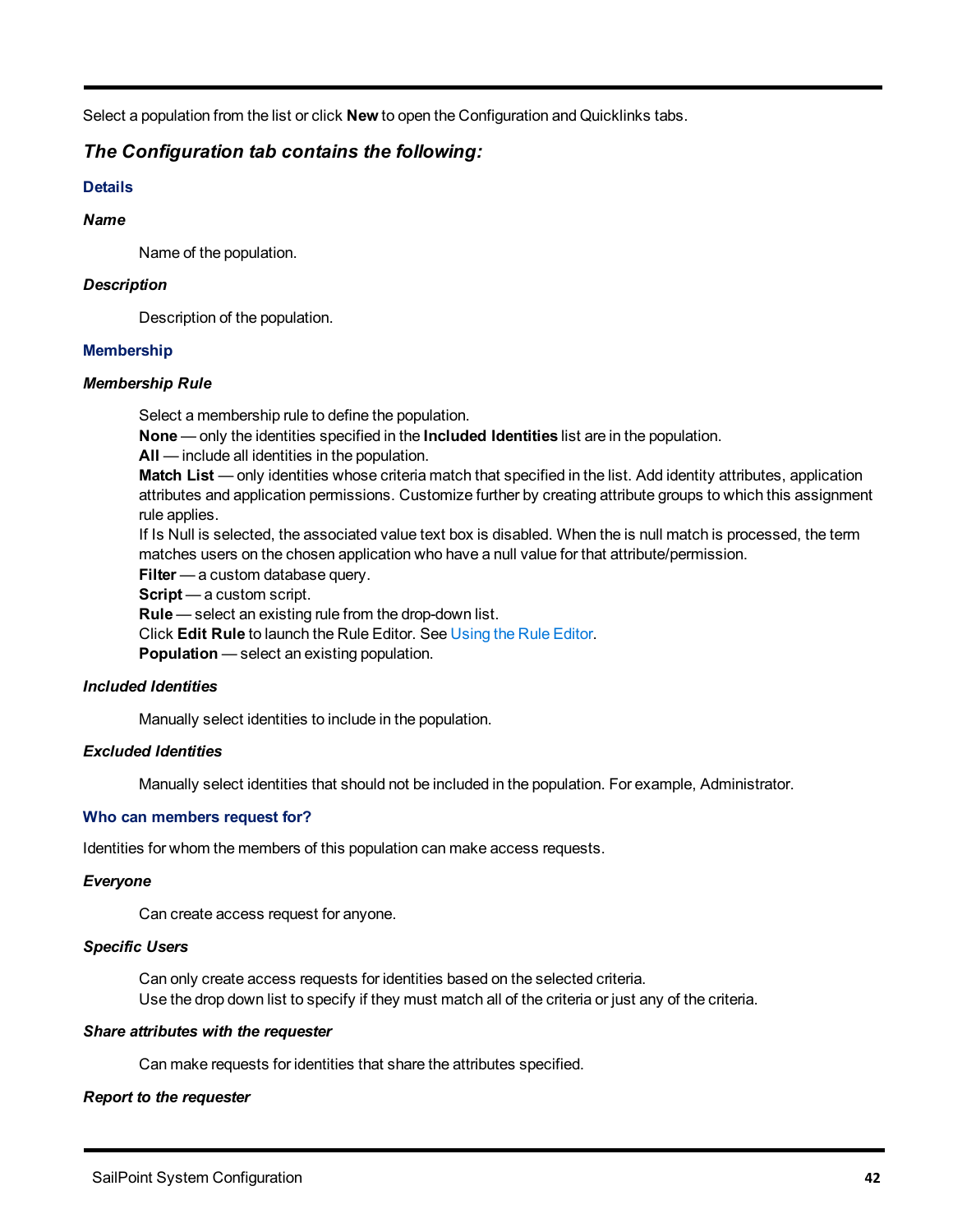Enable managers to make requests for their subordinates.

Specify if this applies to direct reports or all subordinates. If all subordinates, specify a **Maximum Hierarchical Depth**.

# *Match custom criteria*

The filter is the context of the identity object and is parsed as a Velocity template with a parameter called requester.spa For example for an identity whose manager's name is the same as the manager's name for the requester:

manger.name == "\$requester.manager.name"

# *Ignore scoping*

Disregard IdentityIQ scopes when determining for whom request can be made.

# **What can members request?**

Click **Edit Rule** to launch the Rule Editor for any of the following. See [Using](#page-8-0) the Rule Editor.

# *Roles*

Select a rule that defines the set of roles that this population can request.

# *Applications*

Select a rule that defines the set of applications from which this population can request entitlements.

# *Entitlements*

Select a rule that defines the set of entitlements that this population can request.

# **What can members remove?**

Click **Edit Rule** to launch the Rule Editor for any of the following. See [Using](#page-8-0) the Rule Editor.

# *Roles*

Select a rule that defines the set of roles that this population can remove.

# *Applications*

Select a rule that defines the set of applications from which this population can remove entitlements.

# *Entitlements*

Select a rule that defines the set of entitlements that this population can remove.

# *Sync with Request*

The selections from **What members can request** is copied to **What members can remove**.

# <span id="page-48-0"></span>The [Quicklinks](#page-48-0) Tab

# *The Quicklinks Tab*

This tab contains all of the quicklinks that are available in your environment.

You cannot add quicklinks within IdentityIQ. The **New** button opens the Configuration tab to create a new population.

# *Enabled*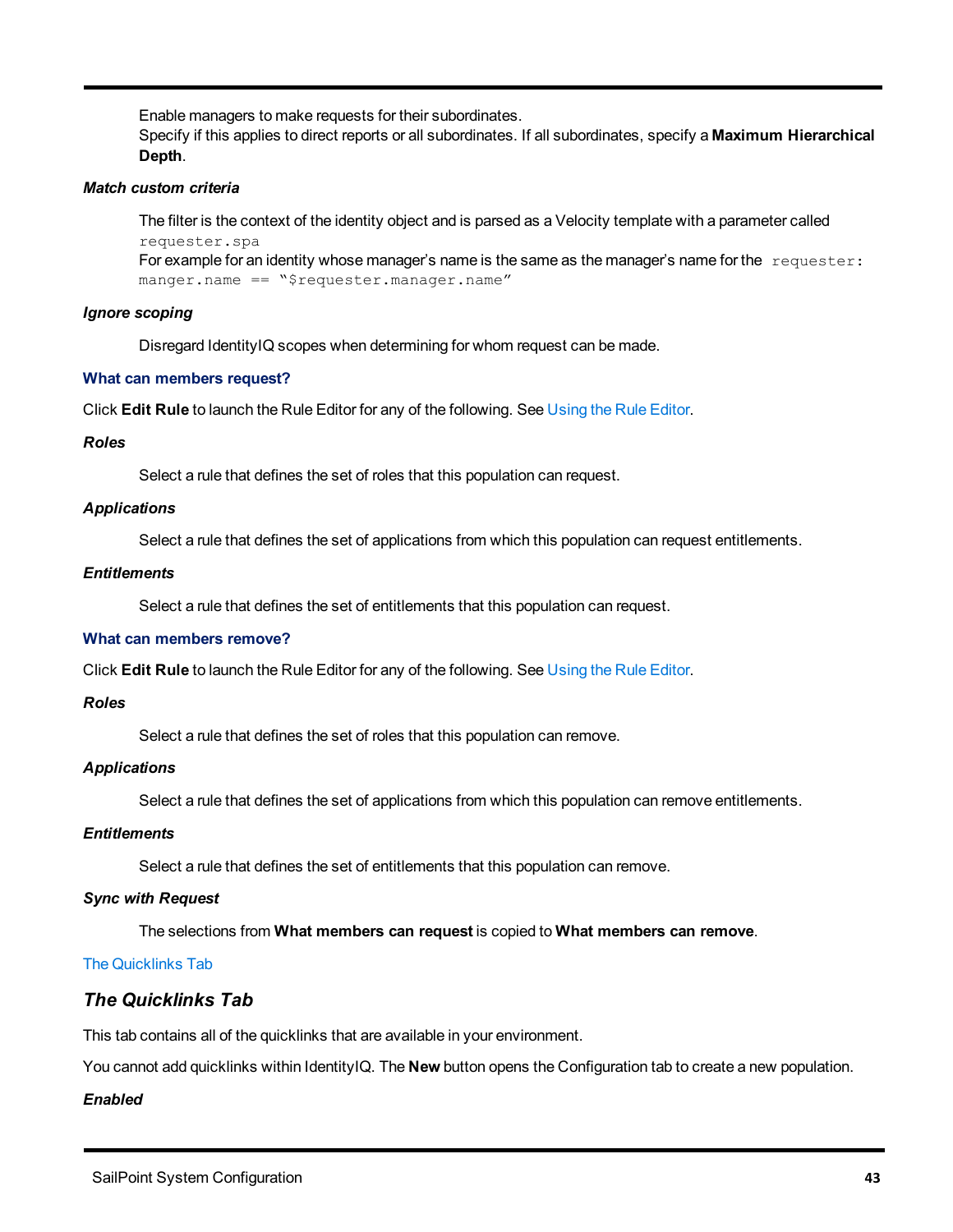Specify which quicklinks to associate with this population.

# *Name*

Name of the quicklink as it appears on cards on the IdentityIQ Home page and as links in the Quicklink Menu.

# *Description*

Description of the quicklink.

# *Category*

The category in which this quicklink displays in the Quicklink Menu.

# *Options*

When available, use **Configure** to specify quicklink settings.

# **Forms**

Form Editors are used for configuring forms for Workflows, Role Provisioning Policies, and Application Provisioning Policies in IdentityIQ. Forms are referred in two ways, Centralized Forms and Reference Forms.

# **Centralized Forms**

Centralized Form location is a single location within the system, where an Administrator would be able to view all the forms. All of the forms can be created, edited, managed, and maintained as one object.

The Forms page displays all the standalone forms. The form grid displays Workflow, Role and Application types of forms.

# **Create and Edit Forms**

To create a new form, click the **Create Form** button. On the **Create New Form** window, select one of the following type of the form to be created:

- Application Provisioning Policy Form
- Role Provisioning Policy Form
- Workflow Form

On saving the newly created forms, the form grid would be updated.

To edit an existing form, click the **Edit** button provided next to each form in the grid to display the Form Editor page.

# **Search Forms**

Forms are searched by their names. To search the required form, enter any name word of the Form Name. The search results is displayed by refreshing the list to display the searched form.

# **Reference Forms**

Reference Forms provide a means to create a single form that can be reused and referenced as standalone forms for Application Provisioning Policy Form, Role Provisioning Policy Form, and Workflow Form.

# **Create Forms**

To create a new policy form, click **Add Policy** under the Provisioning Policies tab to display the Forms window. Click **Create Policy Form** to display the Provisioning Policy Editor page.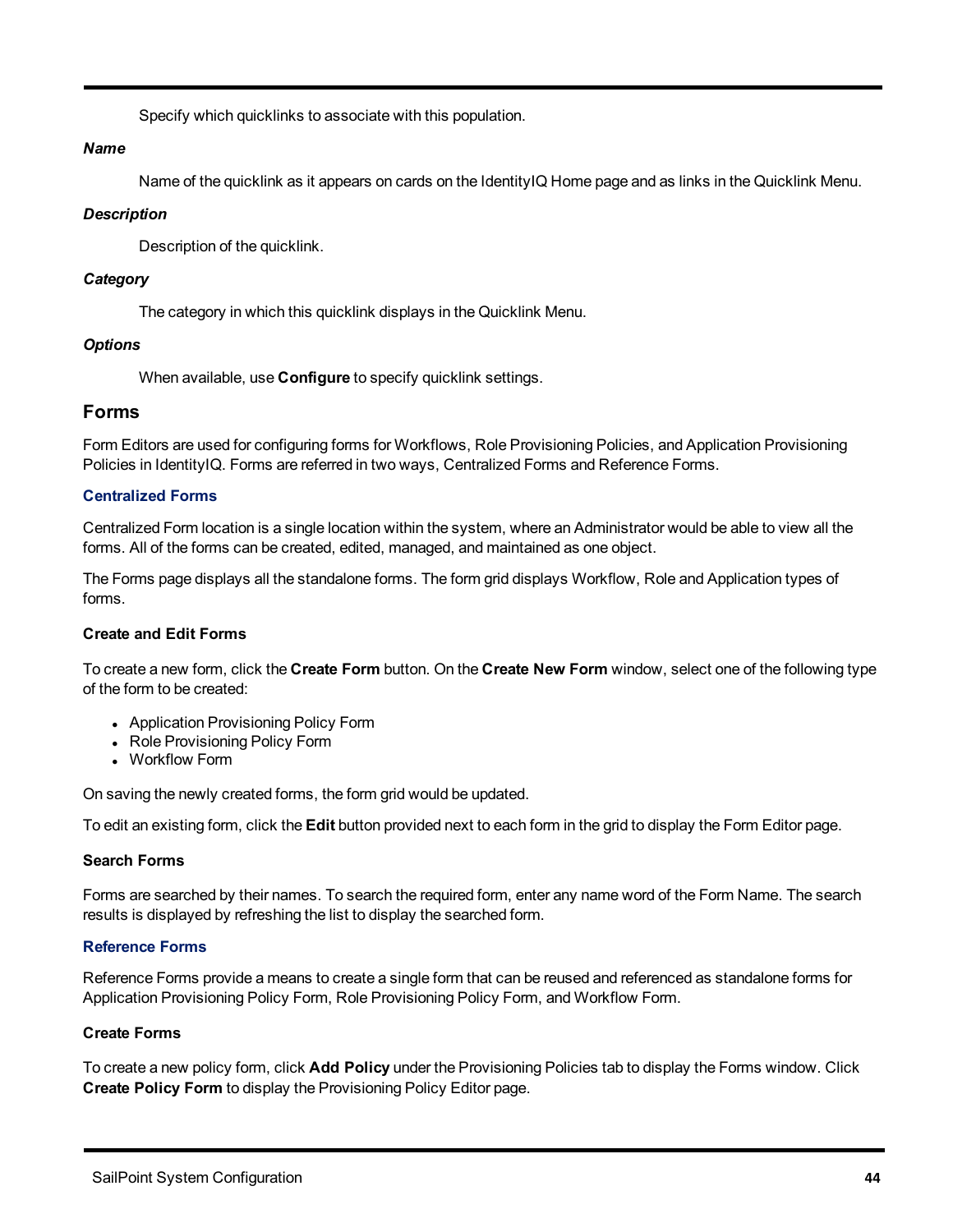On saving the newly created policy, the provisioning policies are updated.

# **Referencing Forms**

The Existing Forms lists only contain the reference forms of the type associated with the policy type you are viewing, application, role, or workflow. If you are not seeing forms in the list, ensure that the forms you are looking for have the correct type set on the Global Settings -> Forms page.

Form referencing is done by using the form name. To reference a form, click **Add Policy** under the Account Provisioning Policies tab to display the Forms window. Click **Reference Policy Form** to display the list of application provisioning policy forms from the central location on the Existing Forms page.

# **Edit Reference Forms**

Click the policy name to display an option to **Create a Form** or **Change Reference Policy Form** button to edit an existing reference form.

- <sup>l</sup> Click **Create Policy Form** to display the Provisioning Policy Editor page. On saving the newly created policy, the reference provisioning policies are removed and policy is updated with newly created form.
- <sup>l</sup> Click **Change Reference Policy Form** to display a list of application provisioning forms.

# **Role Configuration**

Use the Edit Role Configuration page to define custom extended role attributes and role types. The extended attributes are displayed with the rest of the role information throughout the product. An example of a extended role attribute might be role status. Role type is used to configure roles to perform different functions within your business model. For example, type might be used to control inheritance or automatic assignment of roles.

The Edit Role Configuration page contains the following information:

# **Role Attributes:**

# *Name*

The display name of the role attribute assigned when it was added.

# *Category*

The category defined when the attribute was created. If no category was defined this column is blank.

# *Description*

A short description of the role attribute.

# **Role Types:**

# *Name*

The display name of the role type.

# *Description*

A short description of the role type.

Click **New Attribute** to add additional role attributes. See Edit Extended Role [Attributes.](#page-51-0)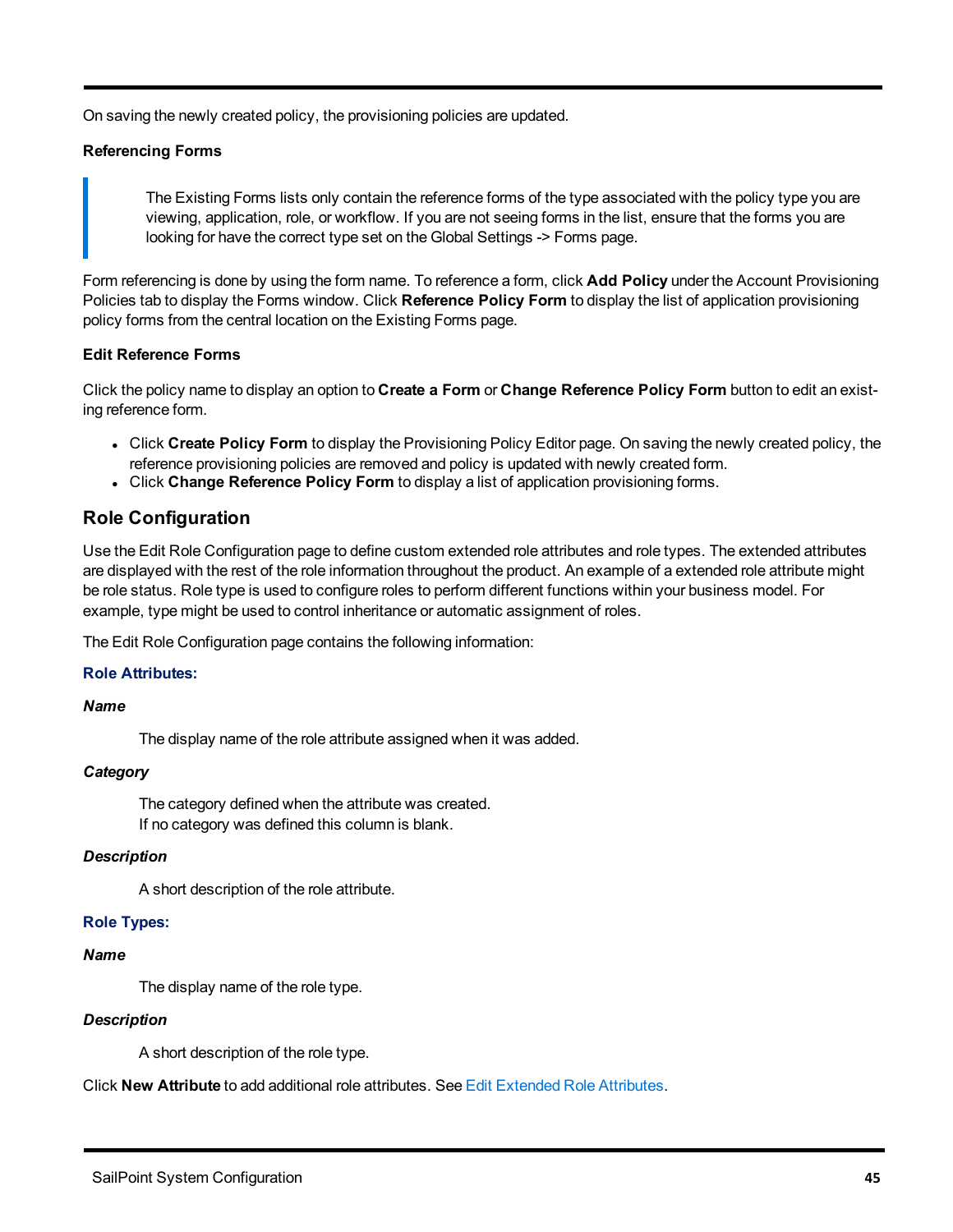Click **New Type** to add or edit a role type. See Edit Role [Types](#page-52-0).

To edit or delete an existing attribute or type from the list, right-click the item and select the corresponding option from the menu. If you are deleting, you must confirm the deletion in the pop-up dialog.

# <span id="page-51-0"></span>*Edit Extended Role Attributes*

Use the Edit Extended Attribute page to create and edit additional role attributes including the display name, attribute type and description.

# **The Edit Extended Attribute page contains the following information:**

# *Attribute Name*

Changing an attribute name might cause attributes that were previously aggregated to no longer be recognized.

The name of the attribute as it appears in the application.

# *Display Name*

The name for use throughout the product.

# *Type*

The attribute type to be linked, for example string, boolean, date, rule, or identity.

# *Description*

A brief description of the role attribute.

# *Category Name*

An optional category used to separate the attributes into categories on the Application Configuration page. Enter a category name or select an existing one from the drop-down list.

# *Searchable*

Enable this role attribute for use in queries.

# *Editable*

Enable editing of this attribute from other pages in the product.

# *Required*

For String type attributes only. Required attributes must have a value before you can save a role.

# *Allowed Values*

For String type attributes only.

Enter the values that are allowed for this attribute. The values entered in this list are used to populate the dropdown value list on the Roles page.

# *Default Value*

Enter a default value for the attribute or select a value from the drop-down list, depending on the attribute type you are working with.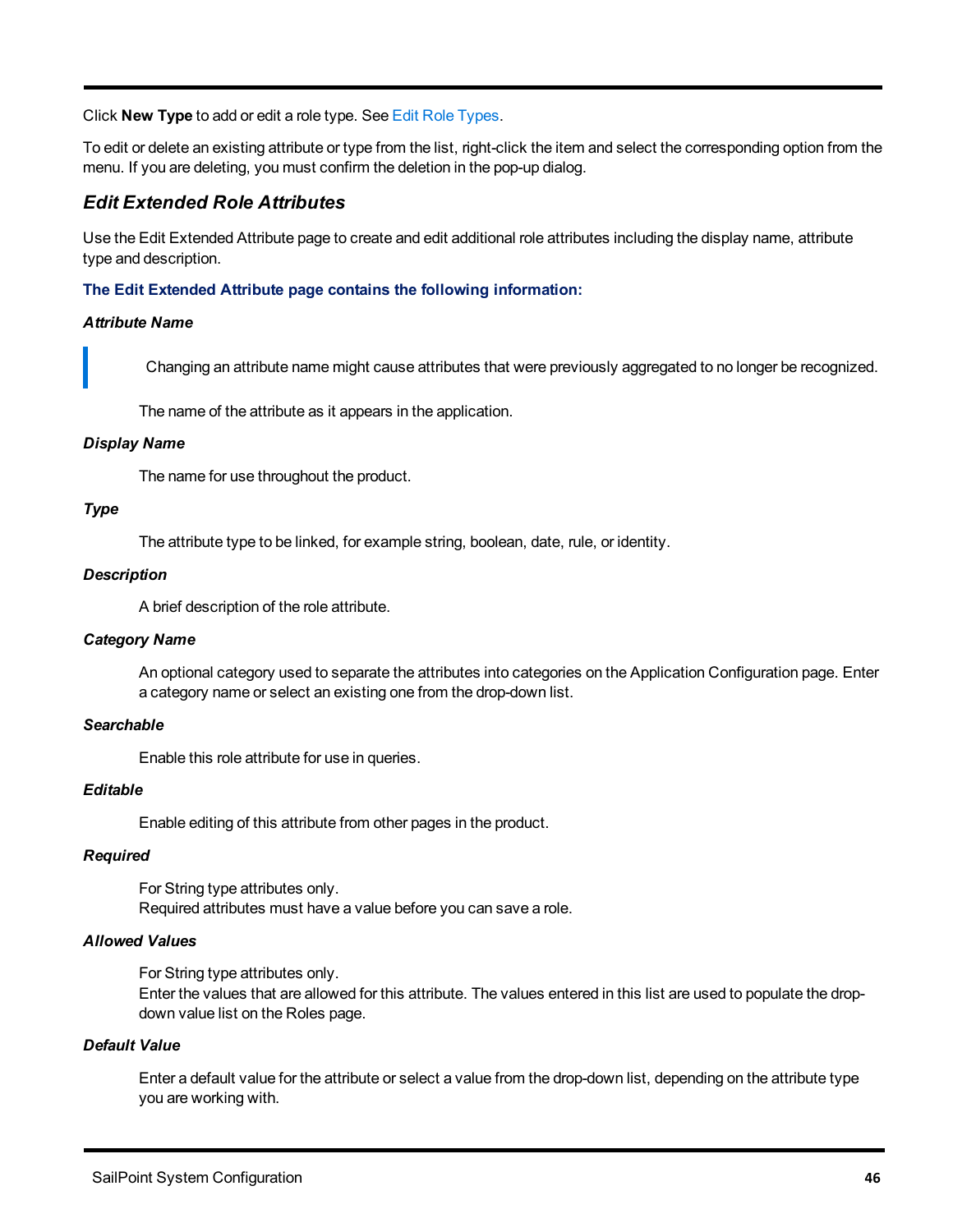# <span id="page-52-1"></span>How to Add or Edit Extended [Attributes](#page-52-1)

#### **How to Add or Edit Extended Attributes**

- 1. Click **New Attribute** or click an existing attribute to display the Edit Extended Attribute page.
- 2. Enter or change the attribute name and an intuitive display name.
- 3. You cannot define an extended attribute with the same name as any application attribute that is provided by a connector.
- 4. Select the attribute type from the drop-down list, String, Integer, Boolean, Date, Rule, or Identity.
- 5. Optional Steps:
	- **Optional:** Enter a description of the additional attribute.
	- **Optional:** Select a category for the attribute.
	- **Optional:** Activate the Searchable option to enable this attribute for searching throughout the product.
	- **Optional:** Activate the Editable option to enable this attribute for editing from other pages within the product.
	- **.** Optional: Mark the attribute as required. For string type attributes only.
	- **.** Optional: Enter allowed values for the attribute. For string type attributes only.
	- **Optional:** Specify a default value.
- 6. Click **Save** to save your changes and return to the Edit Role Configuration page.

# <span id="page-52-0"></span>*Edit Role Types*

Use the Edit Role Type Definition page to create and edit types to use with roles. Role type is used to configure roles to perform different functions within your business model. For example, type might be used to control inheritance or automatic assignment of roles.

Role modeling also uses the concept of permission to enable you to grant users permission to specific roles without assigning them the role or incorporating it in their role hierarchy. For example, while a non-IT user with a business-type role might need access to the entitlements contained within an IT-type role, they probably do not need to have that role assigned to them or included as part of their hierarchal role structure.

# **The Edit Role Type Definition page contains the following information:**

# *Type Name*

The name of the role type.

# *Display Name*

The display name of the role type used throughout the product.

# *Description*

A brief description of the role type.

# *Icon Path*

The path to the iconic representation of this role type. See How to Add or Edit Role [Types](#page-54-0)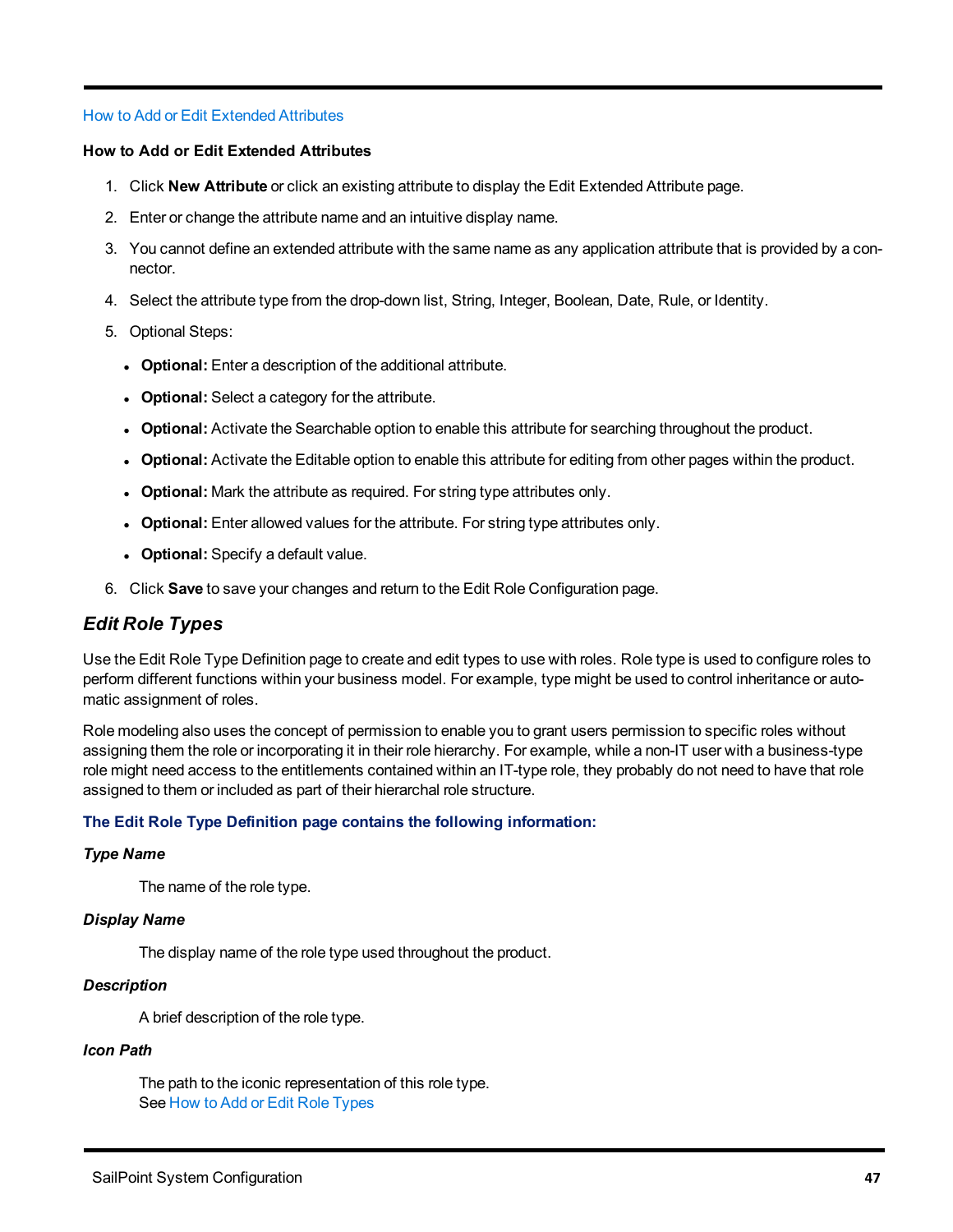# *Disallow inheritance of other roles*

Do not allow roles of this type to inherit other defined roles.

#### *Disallow other roles from inheriting this role*

Do no allow roles of this type to be inherited.

#### *No automatic detection with profiles*

Do not automatically detect and assign this role to identities during aggregation and correlation.

#### *No automatic detection with profiles unless assigned*

Do not automatically detect and assign a role during aggregation and correlation unless it is required or permitted by an identity's assigned roles.

#### *No entitlement profiles*

Do not enable the direct assignment of profiles to this role type. For example, a roles used to create hierarchy in your business model might only gain access to entitlement profiles through permitted IT roles.

#### *No automatic assignment with rule*

Do not allow a rule to automatically assign roles of this type to identities.

#### *No assignment rule*

Do not display the Assignment Rule panel in the Role Modeler for rules of this type.

# *No manual assignment*

Do not allow roles of this type to be assigned manually from the Identities User Rights tab.

# *No permitted roles list*

Do not display the Permitted Roles panel in the Role Modeler for rules of this type.

# *Disallow this role from being on a permitted roles list*

Do not display roles of this type on the select list of the Permitted Roles panel of any other role.

#### *No required roles list*

Do not display the Required Roles panel in the Role Modeler for rules of this type.

# *Disallow this role from being on a required roles list*

Do not display roles of this type on the select list of the Required Roles panel of any other role.

# *Disallow Granting of IdentityIQ User Rights*

Do not allow the granting of IdentityIQ capabilities or scopes based on role assignment. If this option is selected, the Granted IdentityIQ User Rights table is not displayed on the Role Editor page.

#### How to Add or Edit Role [Types](#page-54-0)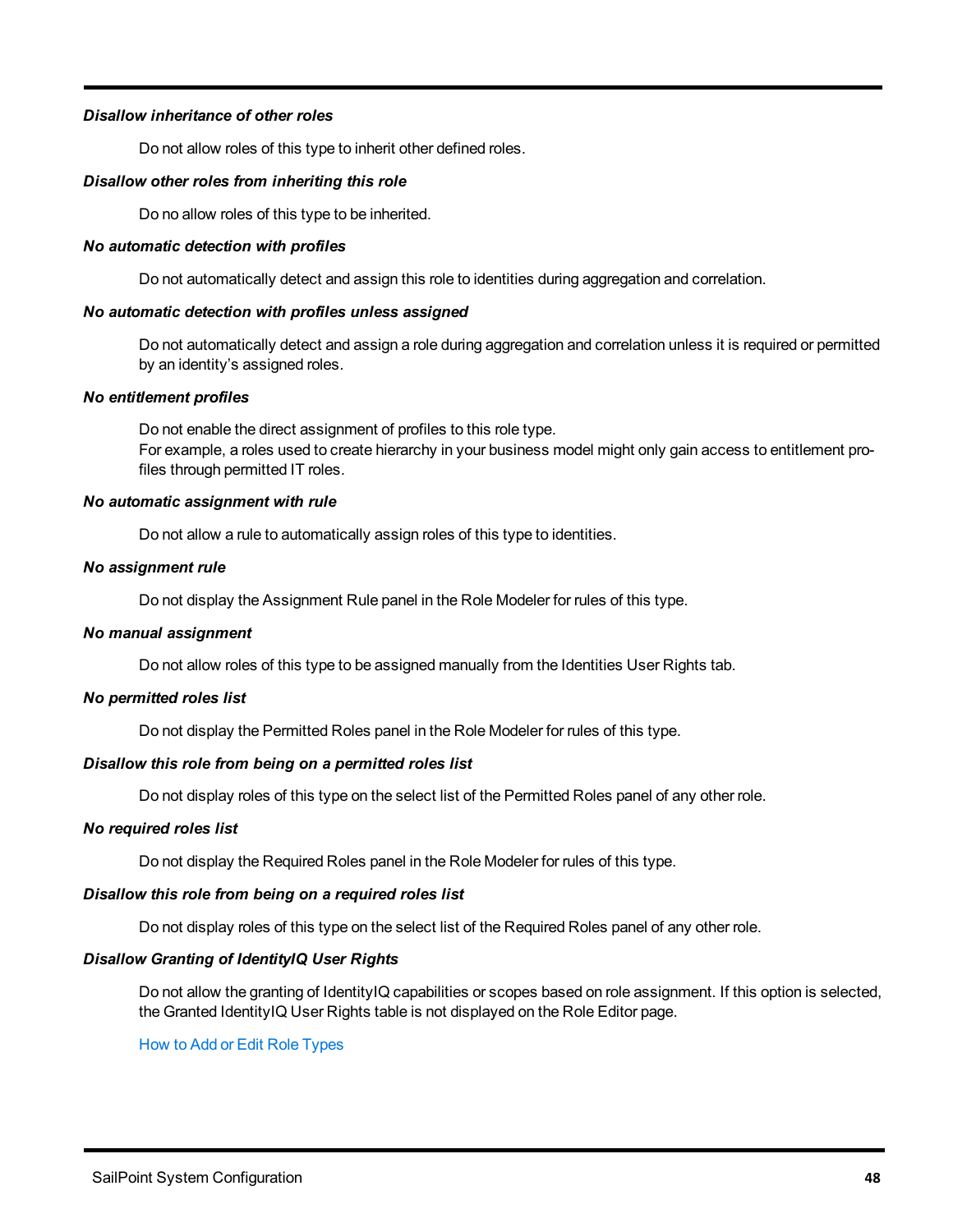# <span id="page-54-0"></span>**How to Add or Edit Role Types**

- 1. Click **New Type** or click an existing type to display the Edit Role Type Definition page.
- 2. Enter or change the name and display name.
- 3. Enter an icon path to link to the iconic image associated with roles of this type in the Role Modeler.

# **To assign an icon to a role type, do the following:**

a. Add two icon images to *iiq home/images/icons folder of your IdentityIQ installation, one for the role and* one for the role as it is undergoing analysis or approval. For example:

```
.itIcon {
background-image: url("../images/icons/modeler_application_16.png")
!important;
background-repeat: no-repeat;
```

```
.itIconPendingbusiness process {
background-image: url("../images/icons/
modeler application approval 16.png") !important;
background-repeat: no-repeat;
```
- b. Reference the images from the  $\text{iiq-custom}$ .css file in the  $\text{iiq home}/\text{css}$  directory.
- 3. **Optional:** Select configuration options for the role type.
- 4. Click **Save** to save your changes and return to the Edit Role Configuration page.

# **Scopes**

Scope is used to determine the objects to which a user has access. If scoping is active, identities can only see objects that they created or that are within the scopes they control. IdentityIQ capabilities control the components within the product to which a user has access. Scope controls access to the individual objects within those components. For example, a user might be able to access the Identity Search page, however, the Application and Role drop-down lists only display application and roles that are contained within a scope they control.

Scope is referred to in two ways, Controlled Scope and Assigned Scope. Assigned scope is the scope assigned to an identity or object manually, automatically, or through aggregation and correlation. Controlled scopes refer to the scopes to which an identity has access. You can only see objects that are within your controlled scopes, that you created, or possibly that have no scope assigned. Controlled scope is hierarchical. If you control a parent scope, you control any child scopes contained within.

Use the Configure Scoping page to create new scopes, edit existing scopes, and configure scoping for your enterprise.

If you manually create scopes they should be associated with existing identity attributes or be defined in a scope correlation rule.

# **Create and Edit Scopes**

To create a new scope, right-click **Scopes** and select **New** to display the Create Scope page. Enter the scope name and click **Create** to return to the Scope page. Use the Scope Correlation Rule to correlate identities with the correct scopes.

To edit an existing scope, right-click the scope and select **Edit** to display the Edit Scope page. You can only edit the display name.

Drag and drop existing scopes to create a scope hierarchy.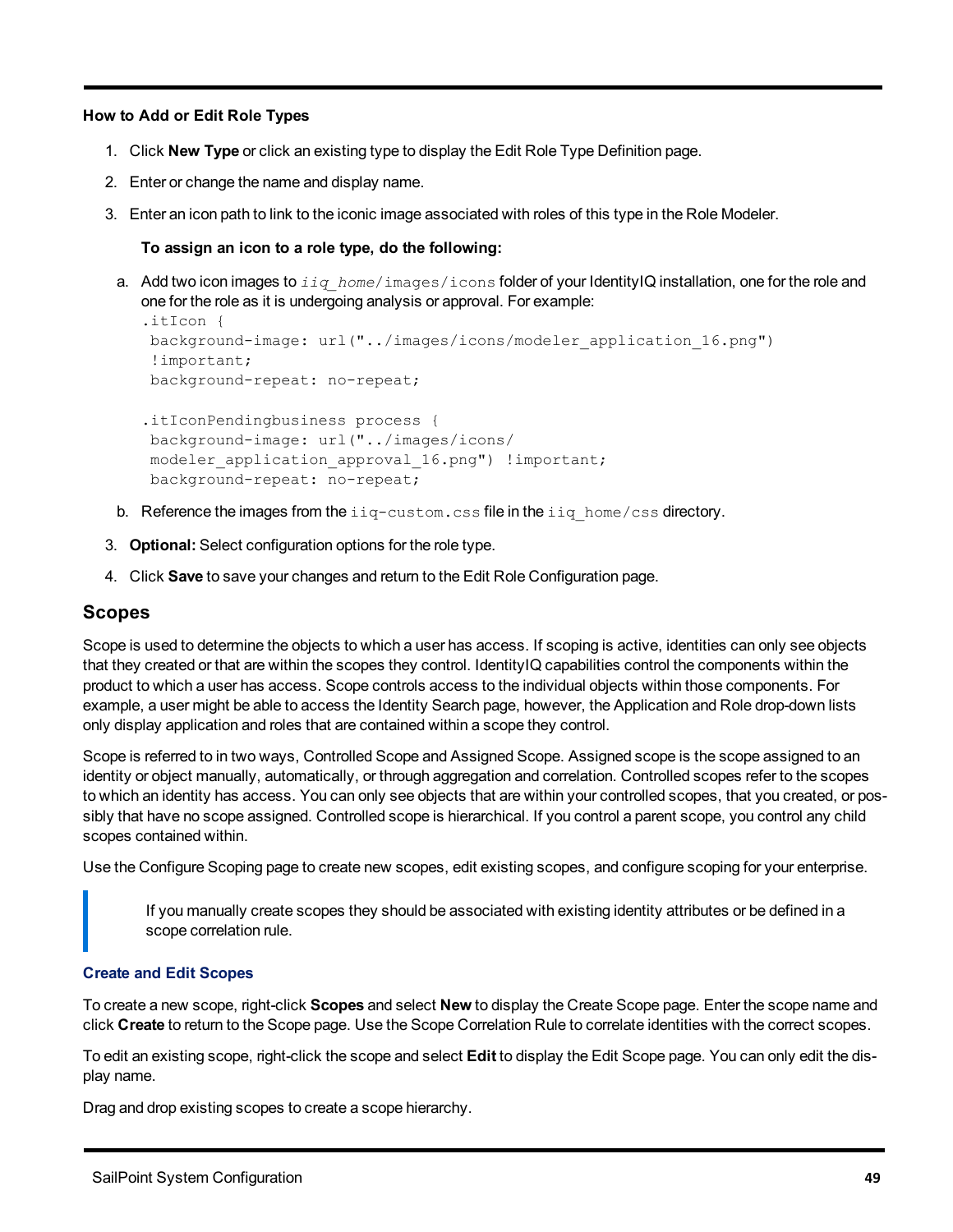# **Delete Scopes**

To delete a scope, right-click the scope and select **Delete** to display the Delete Scope page. The Delete Scope page contains the following:

#### *Assigned Scope Replacement*

Reassign objects to a different scope upon deletion.

#### *Authorized Scope Replacement*

Assign an authorized scope to replace the one to be deleted.

#### *Delete Child Scopes*

Delete all child scopes in the scope hierarchy.

# **Configure Scoping**

Use the Configure Scoping page to configure scope assignment and correlation. The Configure Scoping page contains the following:

You must run an identity refresh task with the refresh scope option enabled before scope configuration changes are visible.

# **Enable Scoping**

Note: De-selecting this option is useful in troubleshooting performance issues.

When checked, scoping mechanisms are enabled. Scopes do not take effect until this is enabled, even if the scopes are already defined and assigned.

#### **Scope Identity Attribute**

Select an identity attribute from the drop-down list to use for scoping.

A scope is created for each value of the selected attribute aggregated during the identity refresh task. This attribute is used to correlate identities to assigned scope.

#### **Scope Correlation Rule**

Select a rule to use to correlated scopes and identities during aggregation and refresh task. If a scope is not found that correlates to the value returned by an attribute, one is created.

Scope correlation rules enable more flexibility in scope assignment than specifying a single identity attribute.

Click the **...** icon to launch the Rule Editor to make changes to your rules if needed.

See [Using](#page-8-0) the Rule Editor

#### **Scope Selection Rule**

Select a selection rule to use if the identity attribute or scope correlation rule return more then one value for the assigned scope of an identity.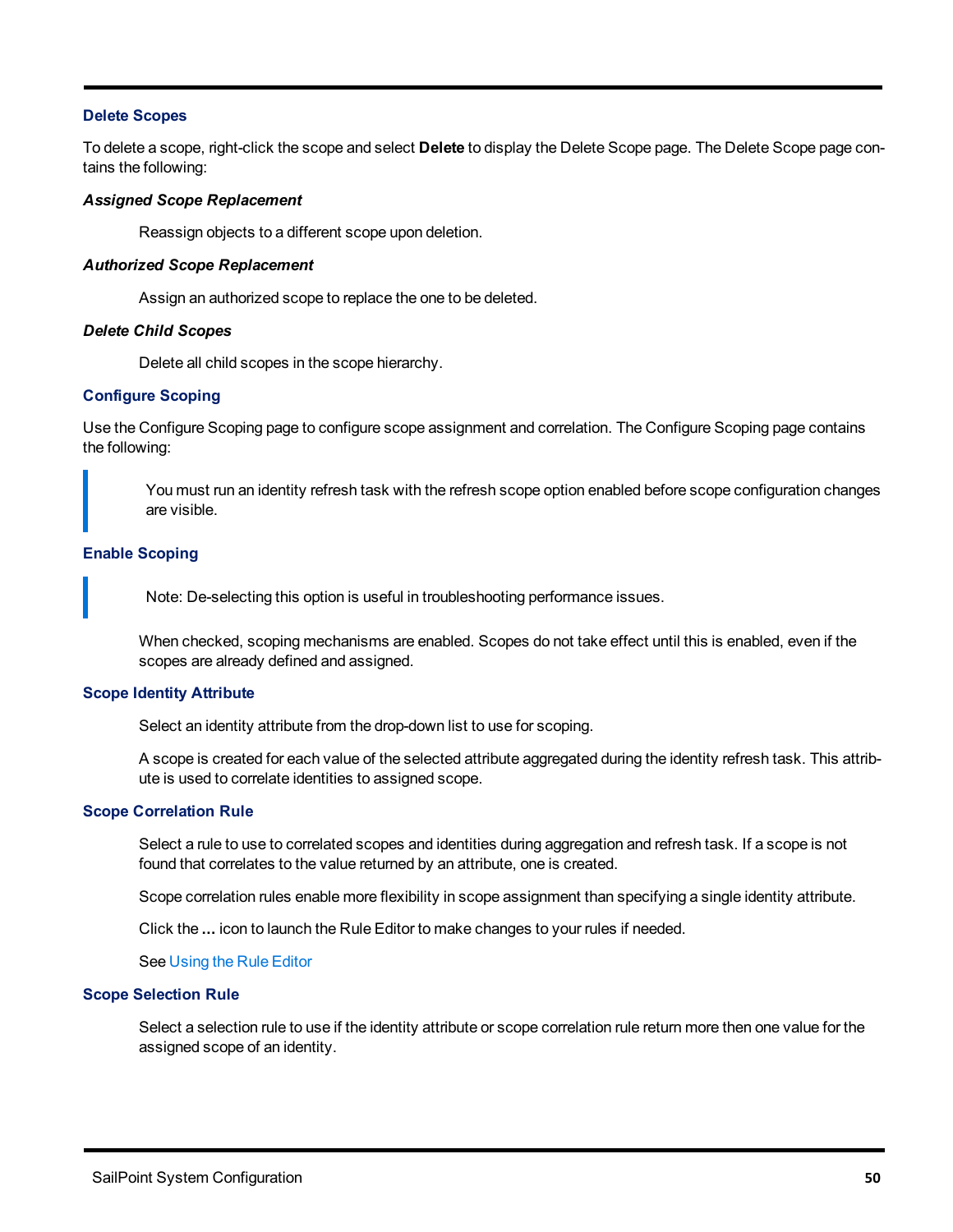For example, if department is specified as the scope identity attribute and the identity aggregation task returns more then on value for department for an identity, this rule determines which value to use as the assigned scope.

Click the **...** icon to launch the Rule Editor to make changes to your rules if needed.

#### See [Using](#page-8-0) the Rule Editor

# **Unsloped Objects Globally Accessible**

When selected, all objects that do not have an assigned scope are available to all users. When cleared, all objects that do not have an assigned scope are only available to system administrators.

# **Identity Controls Assigned Scope**

When selected, identities automatically control the scope to which they are assigned.

# **Time Periods**

Use the Configure Time Periods page to specify the time periods used for activity searching. Setting time periods for your enterprise enables you to track who is accessing your sensitive applications and when they are accessing it. Access at unusual times can indicate a security issue that requires investigation. Time periods include things such as office hours, holidays, and weekends. Because each time period is set individually, you can customize the setting to meet the needs of your enterprise.

The following are the available time periods:

- Date ranges a range of specific dates that define things such as fiscal quarters.
- Time ranges a range of hours, or times, that define office hours and non-office hours.
- $\bullet$  Date lists a list of dates that define enterprise holidays.
- Day lists a list of days that define week days and weekends.

To edit a time period, click a time period in the Time Periods column to access the Configure Time Period page and make the required changes.

# **Configure Time Period**

The configuration options on the Configure Time Period page are based on the type of time period to be edited.

# **Date Ranges:**

For date ranges, specify the Begins on and Ends on dates for the time period to be defined. For these date ranges you can enter dates manually of click the... icon and select a date from the calendar.

# **Time Ranges:**

For time ranges, specify the starting at and ending at times. Time ranges are used to define working and non-working hours.

# **Date Lists:**

Use the date list to specify a list of holidays, or regularly schedule dates on which your enterprise business would not normally conduct business. This list does not include weekends. Weekends are defined separately from a day list. You can enter dates manually of click the "..." icon and select a date from the calendar. Use the Add and Delete buttons to add or remove dates from the list.

# **Day Lists:**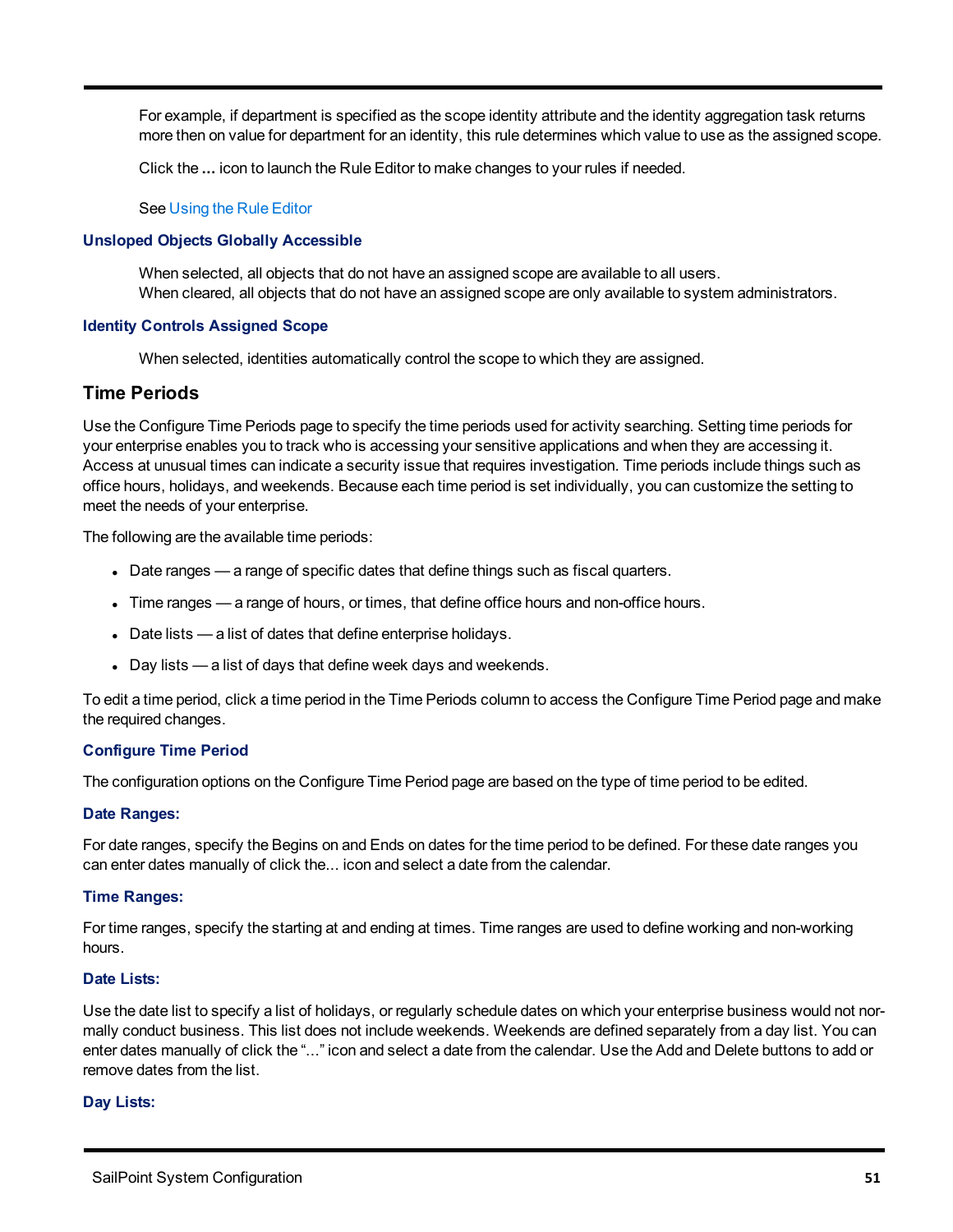Use the day lists to specify week days from weekend days. Select the correct days using the selection boxes on the right of the table and deselect, or DE-activate, the days that should not be included.

# **Audit Configuration**

Use the Audit Configuration page to specify the actions that are collected for audit logs. Since collecting event information and storing it in the audit logs affects performance, a system administrator must specify the actions that are audited. Before any data is collected by the audit logs for use in an audit search, IdentityIQ must be configured for auditing.

The Audit Configuration page contains the following types of actions:

- General Actions typical action performed while using IdentityIQ. For example, running a task and signing off on a certification are general actions.
- Link Attribute Changes changes made to any assigned link attributes.
- Identity Attribute Changes changes to assigned roles, capabilities, authorized scopes, and controlled scopes, and changes to the password. This list might also include extended identity attributes.
- Class Actions action taken on the underlying classes used to configure the way in which IdentityIQ operates. For example, editing a role, creating a policy, specifying the default email template, and adding attachments are class actions.
- SCIM Resource Actions action taken on any SCIM resource, for example, create, read, update, and delete.

# **Electronic Signatures**

Electronic signatures provide proof of a decision. Use the Electronic Signatures page to set the meaning or text that is displayed to the end user when they perform an electronic signature.

Electronic Signatures have legal implications. They need to explicitly state each action and consequence to ensure end users understand what they are signing.

# **Electronic Signature Meanings**

The Electronic Signature Meanings page displays a table of configured meanings. Click **New Meaning** to open the New Electronic Signature Meaning window. Input the Name, Display Name, and Meaning then click **Save**.

# **API Authentication**

IdentityIQ supports the use of OAuth 2.0 (client credentials) as a token-based protocol for API authentication. Use this feature to create and manage OAuth clients that you use with the IdentityIQ API.

You set up a proxy user that connects on behalf of the user to avoid exposing sensitive user data. In order for the proxy user to have correct rights to make API calls, you must assign capabilities to that proxy user.

# **OAuth Client Management Page**

The OAuth Client Management page has the following tabs and options:

- OAuth Client Management tab displays a list of the current OAuth clients.
	- Create Button creates an OAuth client that has a proxy user with an associated secret.
	- Secret Details icon displays the secret for the an OAuth client.
	- Actions icons Edit, Delete, Regenerate Secret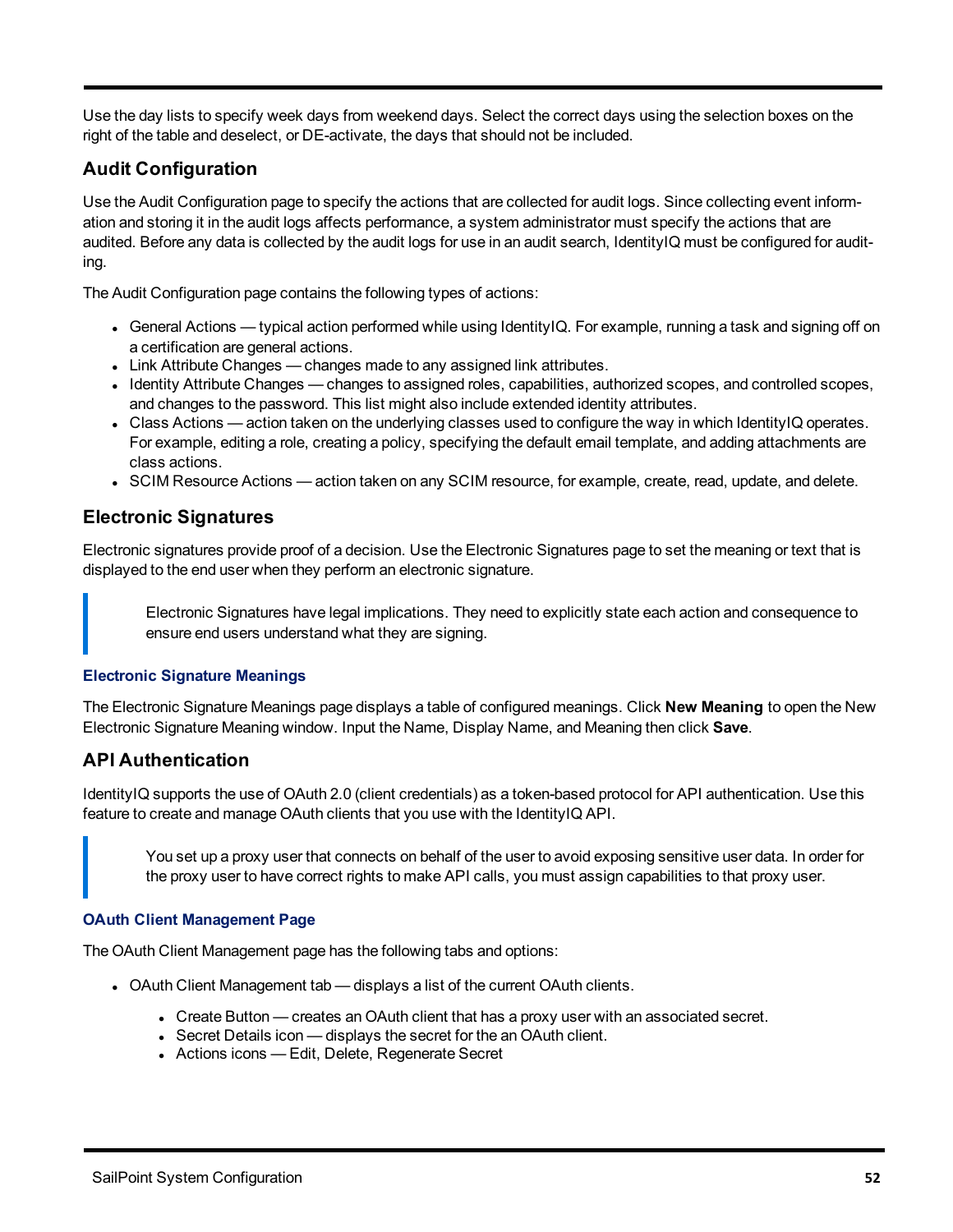- General Settings tab
	- Access Token Expiration In Seconds

# **How To Create An OAuth Client**

- 1. From the top menu, navigate to the **Gear icon > Global Settings > API Authentication**.
- 2. On the OAuth Client Management tab, click **Create**.
- 3. In the OAuth Client dialog enter a unique name for **Client Name** and then enter a user name or select a user from the drop-down list for the **Proxy User**.
- 4. Click **Save** to save your new OAuth client.

After your create an OAuth client, you can use it with the associated secret to log in and access the token for that proxy user.

# **AI Services Configuration**

This link is only present if you have purchased the AI Services product.

Use the AI Services Configuration page to connect IdentityIQ to the AI Services product.

# **Connection Information for AI Services:**

# *AI Services Hostname*

The host name of the AI Services recommendation API

# *Client ID*

OAuth client ID for the AI Services recommendation API

# *Client Secret*

OAuth client secret for the AI Services recommendation API

# **Advanced:**

# *Read Timeout*

The number of seconds IdentityIQ attempts to read recommendations from IdentityIQA before reporting a failure

# *Connect Timeout*

The number of seconds IdentityIQ attempts to connect to IdentityIQA before reporting a failure

Use **Test Connection** to ensure the connection information is accurate and operating.

# **File Access Manager Configuration**

IdentityIQ can integrate with File Access Manager to bring key data governance features to the IdentityIQ business user. A Data Governance menu in IdentityIQ provides direct access to the File Access Manager website, and dashboard widgets provide the context needed to make informed access decisions.

You can also use the File Access Manager Configuration settings to configure correlation logic for mapping File Access Manager objects to IdentityIQ identities.

# **To install and configure the File Access Manager integration:**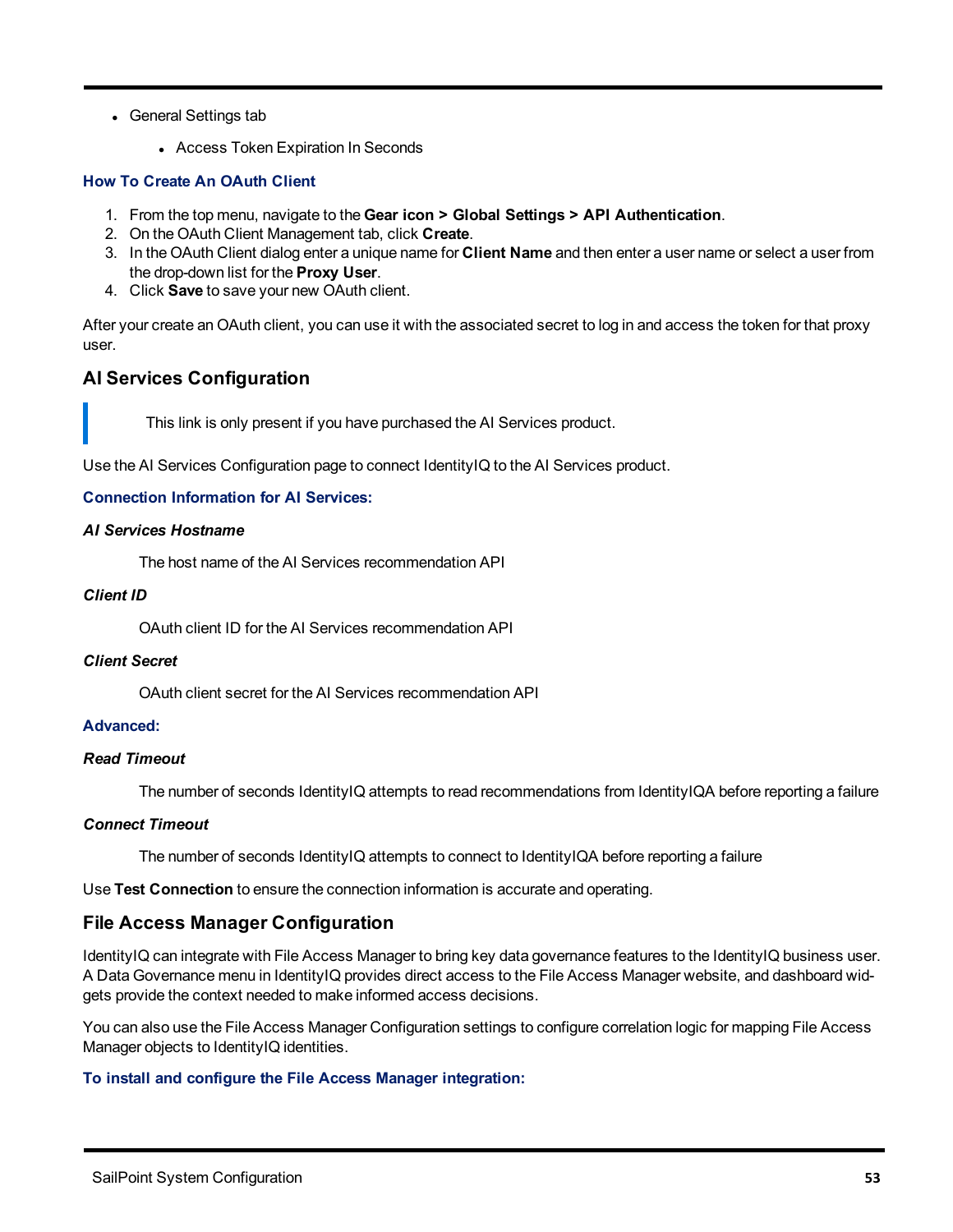- 1. Import the init-fam.xml file into IdentityIQ, using the iiq console or the **gear menu > Global Settings > Import From File** page.
- 2. Click the **gear menu > Global Settings > File Access Manager Configuration.**

#### **Connection Information for File Access Manager:**

#### *File Access Manager Hostname*

The host name of the File Access Manager server. This is the host where the File Access Manager website is installed.

#### *Basic / OAuth*

Choose your method of authenticating with the File Access Manager website. **Basic** uses a username and password. **OAuth** uses a client ID and client secret.

Basic authentication can be used for identities that are configured in the File Access Manager Administrative Client as having the API User privilege.

OAuth credentials can be retrieved from the File Manager website, through the S**ettings > General > API Authorization** menu.

#### *Username*

For Basic authentication, enter the username for an identity that has the API User privilege in File Access Manager.

# *Password*

For Basic authentication, enter the password for an identity that has the API User privilege in File Access Manager.

# *Client ID*

For OAuth authentication, enter the OAuth client ID for File Access Manager

# *Client Secret*

For OAuth authentication, enter the OAuth client secret for File Access Manager

# **Correlation Information for File Access Manager:**

#### *SCIM Correlation Rule*

If the correlation logic in your configured applications does not meet your needs for correlating File Access Manager groups and accounts to IdentityIQ groups, you can use a custom rule to manage correlation. The rule must have a rule type of Correlation in order to appear in this drop-down.

# *SCIM Correlation Applications*

Select the application(s) to use for correlating File Access Manager objects to IdentityIQ identities. Selecting an application here means that the correlation logic defined for the application will determine how File Access Manager objects are correlated to identities.

Use **Test Connection** to verify that the connection information is accurate and functional.

# **Data Governance Menu**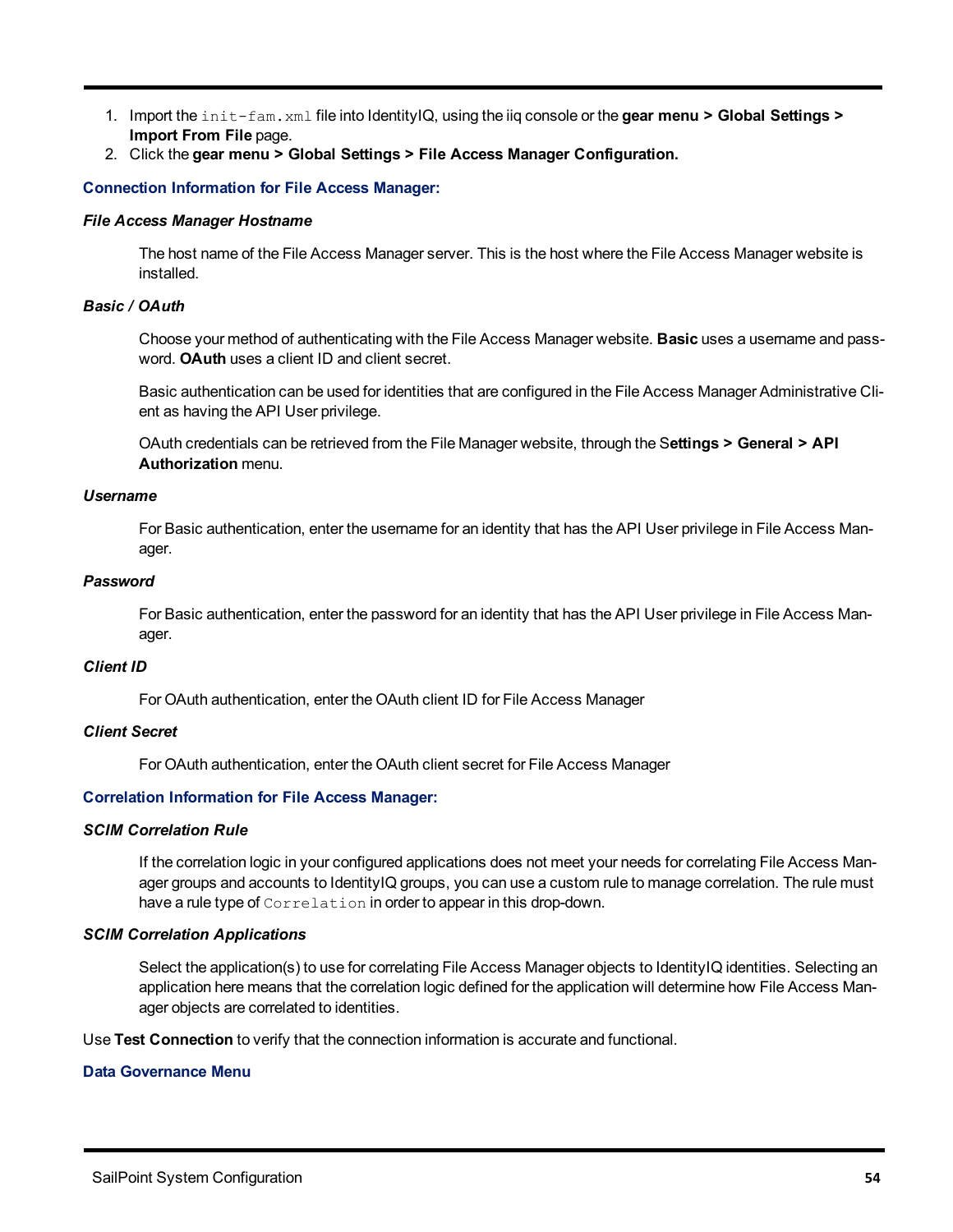Once the File Access Manager integration is configured, a Data Governance menu is available in IdentityIQ. The Data Governance menu provides direct access to features in the File Access Manager website.

The Data Governance menu is available only to users who have the IdentityIQ FAM Administrator capability, or any capability that includes the ViewFAMNavigationMenu SPright.

For more information about Data Governance in File Access Manager, refer to the IdentityIQ File Access Manager documentation.

# **Dashboard Widgets**

Once the File Access Manager integration is configured, widgets that show data about Sensitive Data Exposure and Sensitive Resources Missing Owners are available on the IdentityIQ home page.

The widgets display read-only information about sensitive data that is monitored in File Access Manager. Each widget shows counts for resources, and an overall compliance score. The compliance score is color-coded to indicate risk, 0-5 is considered high risk, 5.1-7.5 medium risk, and 7.6-10 low risk.

The widgets do not provide direct access to the File Access Manager website; in other words, users cannot click the widgets for more detailed information, or to access the File Access Manager website.

These widgets are available to users who have the IdentityIQ FAM Administrator capability, or any capability that includes the ViewFAMAdminWidgets SPright.

Users can click **Edit** on the home page to add, remove, or move these widgets.

For more information about Sensitive Data Exposure and Data Ownership in File Access Manager, refer to the IdentityIQ File Access Manager documentation.

# **Import From File**

Use the Import From File page to import files into IdentityIQ. For example, use this page to import custom rules or scoring pages.

Imported files might not be immediately available. Some file contents might require an application restart.

Any include directives in the import file include files from the application server file system and not that of the client browser.

Use the Browse button to navigate to a file or enter the path manually and click **Import** to begin the download process.

Select **No role events generated for role propagation** to avoid event generation during role propagation.

When the import is complete the results are displayed on the Import from File Results page. Click **Import Another File** to go back to the Import from File page, or **Done** to return to the System Setup page.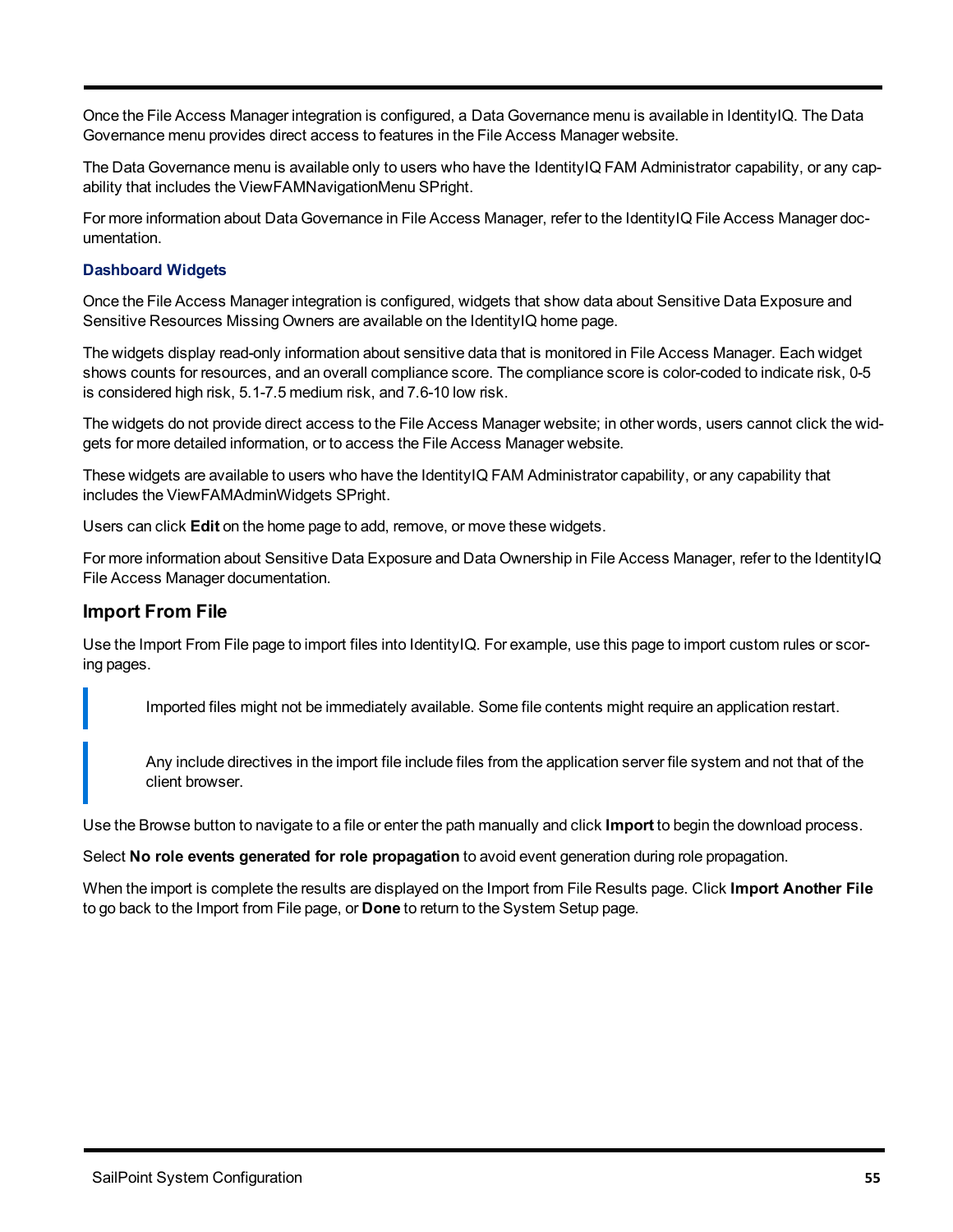# **Compliance Manager**

Most of the fields on this page enable you to configure default settings that a user can change on certifications they are reviewing or scheduling. Those fields that behave differently are described as such.

From the Navigation bar, click the gear icon and then select **Compliance Manager**. Use the Compliance Manager page to configure control and default settings for certifications.

- [Lifecycle](#page-61-0)
- [Behavior](#page-62-0)
- [Decisions](#page-64-0)
- Bulk [Actions](#page-65-0)
- [Certification](#page-65-1) Contents
- Email [Templates](#page-66-0)

# <span id="page-61-0"></span>**Lifecycle**

#### **Notify Users of Revocations**

Select to enable email notifications to users that have items revoked.

#### **Certification Escalation Rule**

Select a rule from the drop-down list as the default rule that the system uses when an access review is escalated.

#### **When Exceptions Expire**

Select the action performed on a mitigation when it expires

#### **Active Period Duration**

Input the number of units and unit type (hours, days, weeks or months) to use as the default active period duration.

#### **Enable Challenge Period**

Select to enable default challenge period and its default duration. The challenge period enables users to challenge requests from certifiers to remove access privileges.

#### **Enable Revocation Period**

Select to enable the default revocation period and its default duration. The revocation period places a limit on the amount of time a revoker has to act on a revocation request before that request work item is escalated.

If the revocation period is disabled, the certification is not scanned for completed revocations and revocation status might not be accurately reflected throughout the product.

#### **Default Revoker**

Select the user to whom all bulk remediation requests are to be sent. Bulk revocation requests are made during the certification process. You can select an item from the **Select Bulk**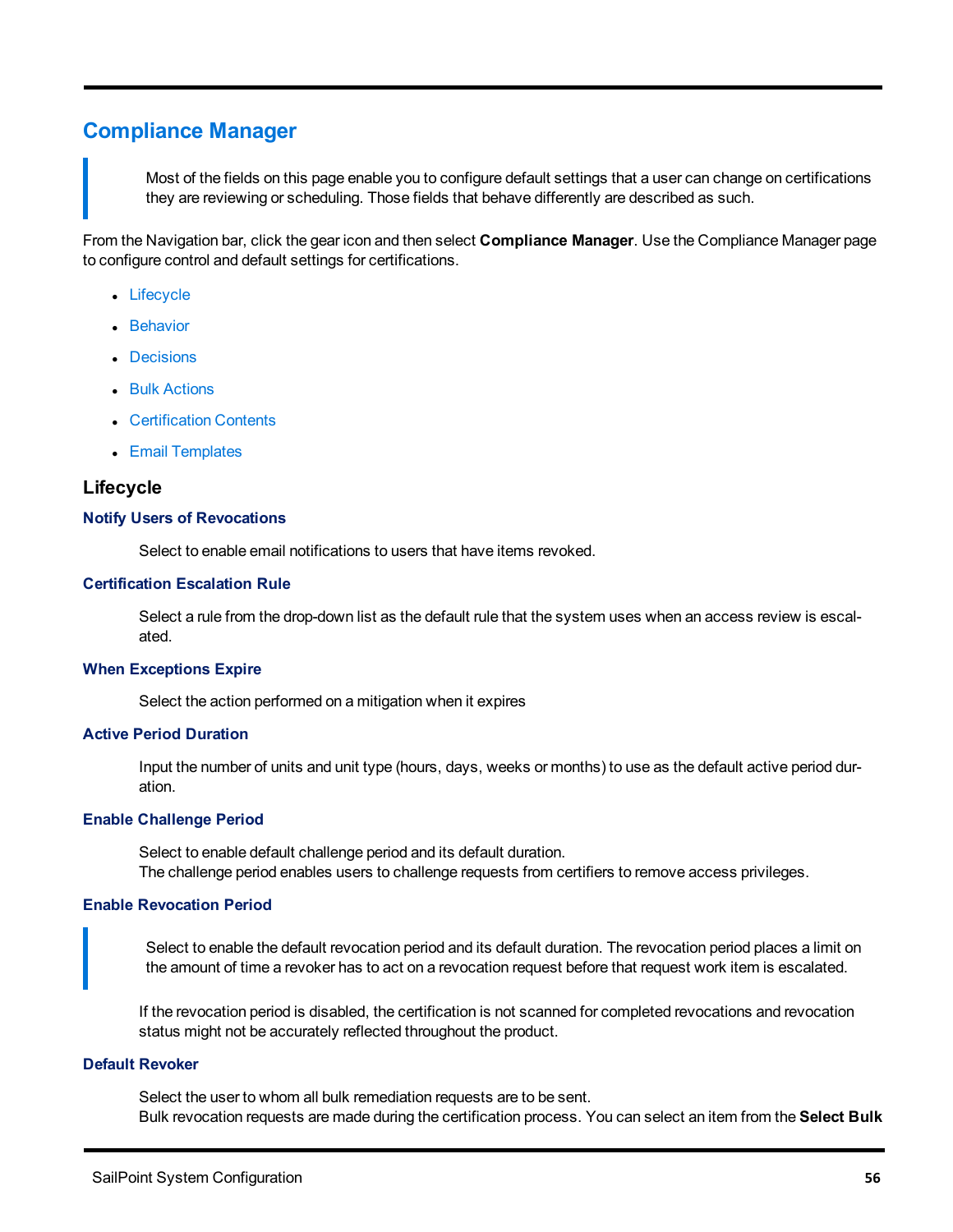**Action** drop-down list on the Certification Report worksheet view or click **Revoke All** on the Certifications Decision tab.

If this field is left blank, the remediator is specified as part of the request process.

#### **Enable Automatic Closing**

Specifies that the remediation period should be enabled, during which IdentityIQ periodically scans users to determine whether the requested remediations have been carried out. Use the following options to configure the details of this process.

**Time After Certification Expiration** — Select the amount of time following this access review expiration date that IdentityIQ should wait before attempting to automatically close it.

**Closing Rule** — Select the rule that IdentityIQ runs at the beginning of the automatic closing process.

**Action Taken On Undecided Items** — The action that IdentityIQ assigns to any undecided items when automatically closing this access review. Choose from Approve, Revoke, or Allow Exception.

**Comments** — Input the comments that IdentityIQ adds to any undecided items when automatically closing this access review.

**Signer** — Select the identity who signs off on automatically closed access reviews. This setting is only configurable at the system setup level. Individuals who are scheduling certifications cannot define the signer.

# <span id="page-62-0"></span>**Behavior**

#### **Require Bulk Certification Confirmation**

Select to prompt user for confirmation on bulk access reviews.

#### **Selection Count Requiring Bulk Revoke Confirmation**

Input the number of selected items which require additional confirmation for bulk revocations.

#### **Prompt for Sign Off**

Select to display a pop-up window when an access review is complete and ready for sign off.

#### **Require Electronic Signature**

Select to require that, by default, all certifications require an electronic signature.

# **Require Subordinate Completion**

Require that, by default, all subordinate access reviews be completed before the parent access review can be completed.

# **Auto Sign Off When Nothing to Certify**

Automatically sign off the certification when assignee has nothing to certify.

#### **Suppress Notification When Nothing to Certify**

Suppress notification of certification when assignee has nothing to certify.

#### **Require Reassignment Completion**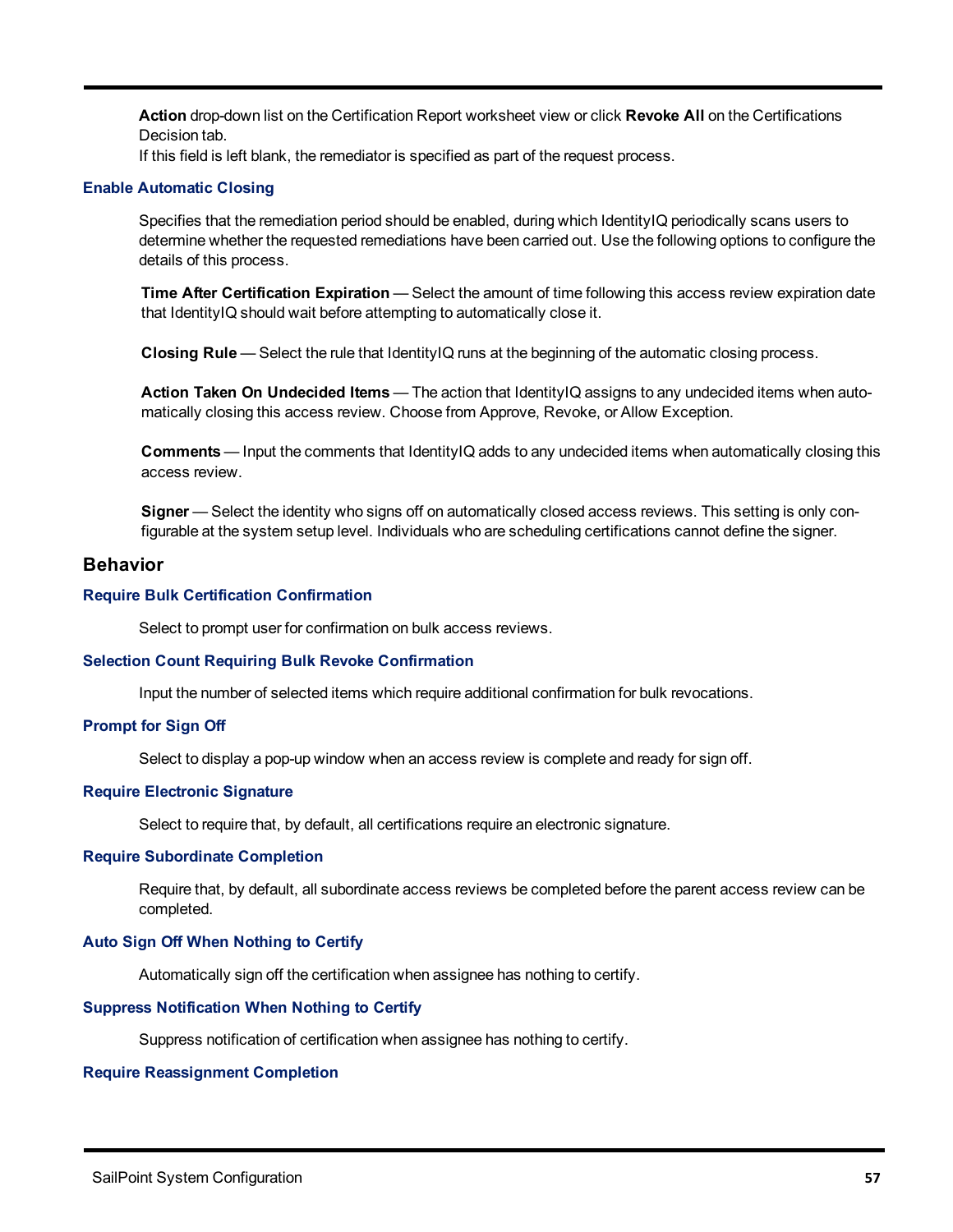Require that, by default, all reassigned access review items be completed before the parent access review can be completed.

#### **Return Reassignments to Original Access Review**

Specify that, by default, the content of reassigned access reviews be returned to the parent access review upon sign off.

Use this option to ensure that the original content of an access review request is preserved for tracking and reporting purposes.

#### **Automatically Sign Off When All Items Are Reassigned**

This item is not available if the Required Reassignment Completion or the Return Reassignments to Original Access Review options are selected.

Specify that an access review be automatically signed off on when all items in that access review are reassigned.

#### **Require Comments for Approval**

Require that all certifiers enter comments for each item they approve in an access review request.

#### **Require Comments When Allowing Exceptions**

Require certifier to include comments when a certification decision is made.

#### **Require a review on delegated certification items**

Select to require that all access review approvers review the decision made on any user, role, entitlement, or policy violation that they delegated to another approver before they can complete the access review containing that delegation.

#### **Require delegated certification items to be completed**

Select to require that all items in a delegation work item have a decision associated with them before the work item can be marked as complete. This setting is only configurable at the system setup level. Individuals cannot change the value of this setting for a single certification.

# **Disable Delegation Forwarding**

Select to disallow the forwarding of a work item that a different user delegated.

#### **Allow Self Certification For**

Choose which users may self-certify - that is, be the certifier for their own access, either by forwarding or reassigning an access review: All certifiers, Certification and System Administrators, System Administrators only.

#### **Self Certification Violation Owner**

For users that are not allowed to self-certify, this is the identity or workgroup that will receive any items that would require a self-certification - that is, when the reviewer and the user whose access is under review are the same person. If a Self Certification Violation Owner is not specified, any items that require self-certification will be read-only to the reviewer.

#### **Limit Reassignments**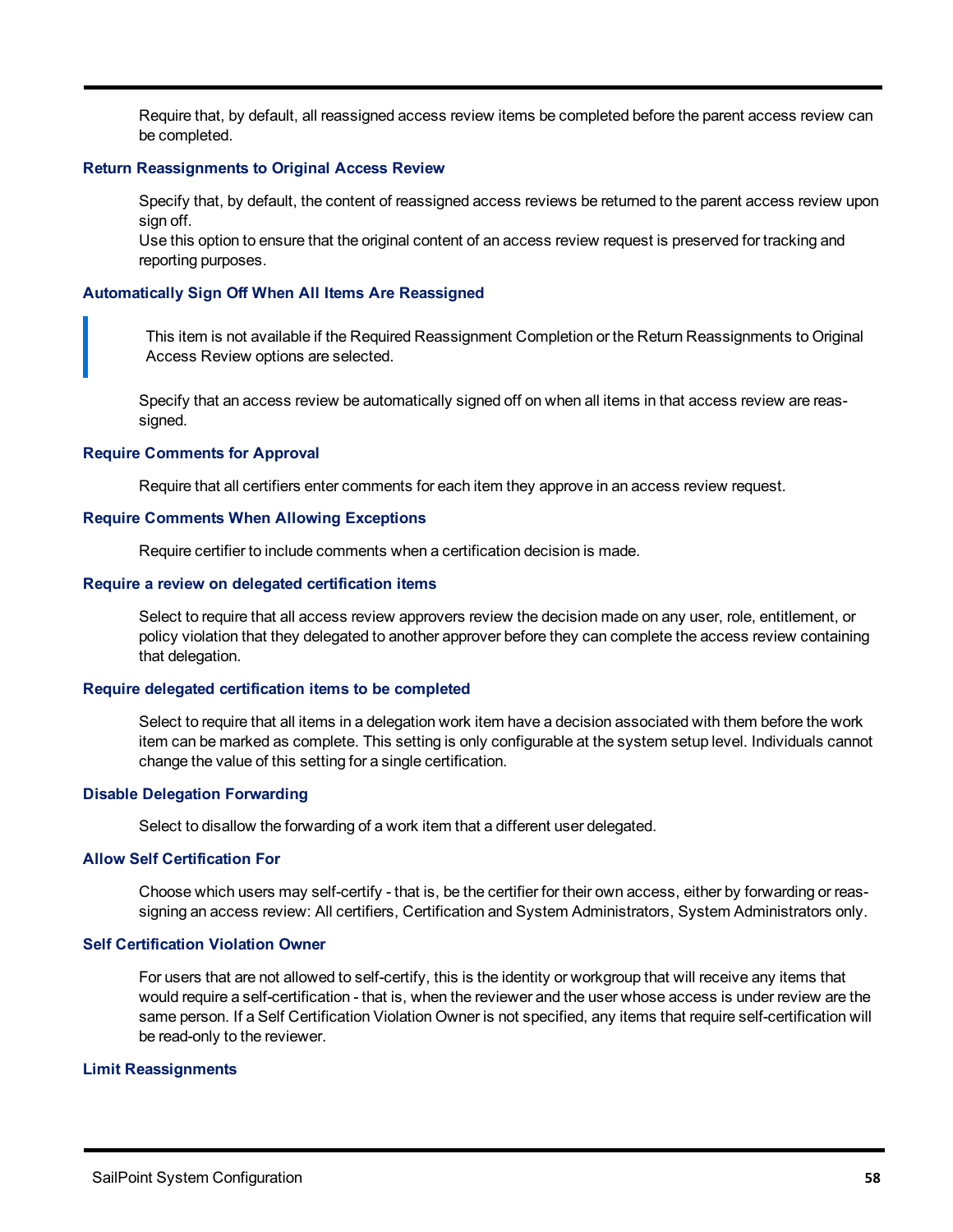The limit reassignment feature allows you to limit the number of times the users within the certification campaign can reassign a certificatation item.

#### **Reassignment Limit**

Certification is not forwarded or reassigned when the reassignment limit is reached.

Set the number of reassignments allowed.

#### **Show Classifications**

Set the global default to show classification data in certification access reviews. Classifications can be shown in Manager, Application Owner, Advanced, Role Membership, and Targeted certifications. This setting also determines whether classification information is shown in Separation of Duties (SOD) policy violations, in the dialog for correcting violations by revoking access.

# <span id="page-64-0"></span>**Decisions**

#### **Enable Provisioning Missing Role Requirements**

Enable the certifier to provision missing role requirements from within an access review.

# **Enable Line Item Delegation**

Enables certifiers to delegate individual access review items, such as a single role or entitlement, rather than the entire identity to be reviewed.

This option also enables the delegation of policy violations, either from inside an access certification or from the Manage -> Policy Violations page.

#### **Enable Account Approval**

Enable certifiers to bulk approve all accounts for a given entitlement.

# **Enable Account Revocation**

Allow users to bulk revoke all entitlements for a given account.

# **Enable Account Reassignment**

Enables a certifier to reassign an account and all of its associated entitlements.

#### **Enable Overriding Violation Remediator**

Enable certifiers to specify a remediator from the policy violation pop-up dialog even if there is a default remediator specified.

# **Enable Role Creation Requests from Certifications**

Activate this field to enable certifiers to request that new roles be created from the certification pages.This setting is only configurable at the system setup level. Individuals cannot change the value of this setting for a single certification.

Roles requested from the certification pages must be approved before they are available for use by the system. The assignment of role approval requests is controlled by a rule specified on the Configure System Settings Rules tab.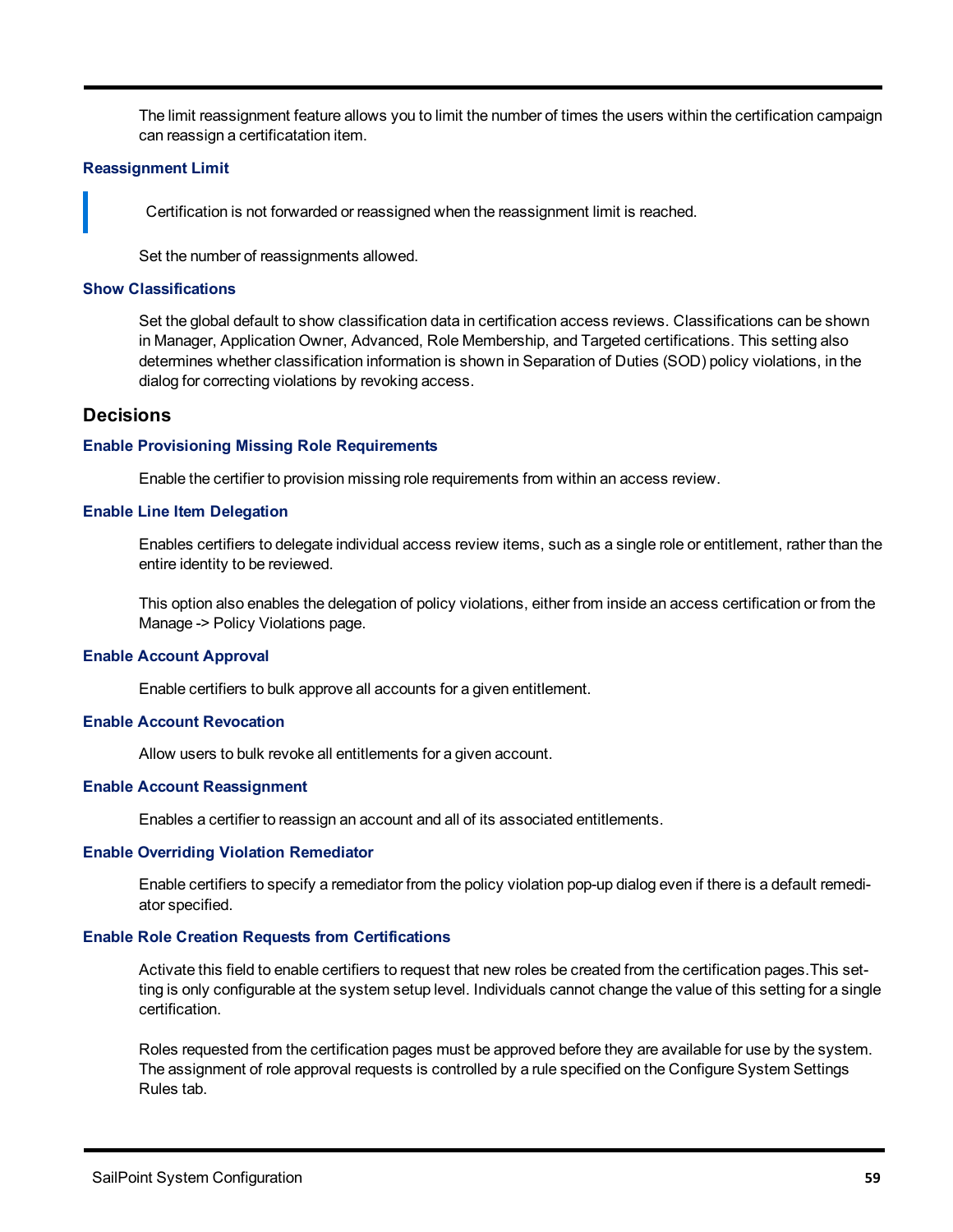# **Enable Identity Delegation**

Enable certifiers to delegate entire identities from a certification request.

#### **Enable Allow Exceptions (applies only to non-policy violation items)**

Enables certifiers to allow exceptions on access review items such as roles or entitlements, that are not policy violations. Allowing an exception means the user should not have access indefinitely, but can retain access for a specified period of time.

#### **Deprovision Items When Exception Expires (applies only to non-policy violation items)**

Enables automatic deprovisioning of access when the allowed exception period has expired. This setting applies only to items such as roles or entitlements, that are not policy violations.

#### **Enable Allow Exception Popup**

Enables certifiers to view the Allow Exception pop-up and manually set expiration dates.

#### **Default Duration for Exceptions**

Set the time period during which exceptions should be allowed. Input the number of units and unit type (hours, days, weeks or months) to use as the exception duration.

#### **Default Operation for Remediation Modifiable Attributes**

Set the default operation shown on the revocation dialog for remediation-modifiable attributes.

#### **Show Recommendations**

This option is only visible if you have purchased and activated the SailPoint AI Services product.

Enable recommendations from AI Services to display in access reviews.

#### **Automatically Approve Recommended Items**

This option is only visible if you have purchased and activated the SailPoint AI Services product.

Enable access review items to be automatically marked as approved by AI Services and move to the Access Certification Review tab for final approval.

# <span id="page-65-0"></span>**Bulk Actions**

Select the actions to enable from the Worksheet/Identity view and the Detail view. The actions include the following:

Enable Bulk Approve Enable Bulk Revocation Enable Bulk Allow Exceptions Enable Bulk Reassignment Enable Bulk Account Revocation Enable Bulk Clear Decisions

# <span id="page-65-1"></span>**Certification Contents**

# **Additional Entitlement Granularity**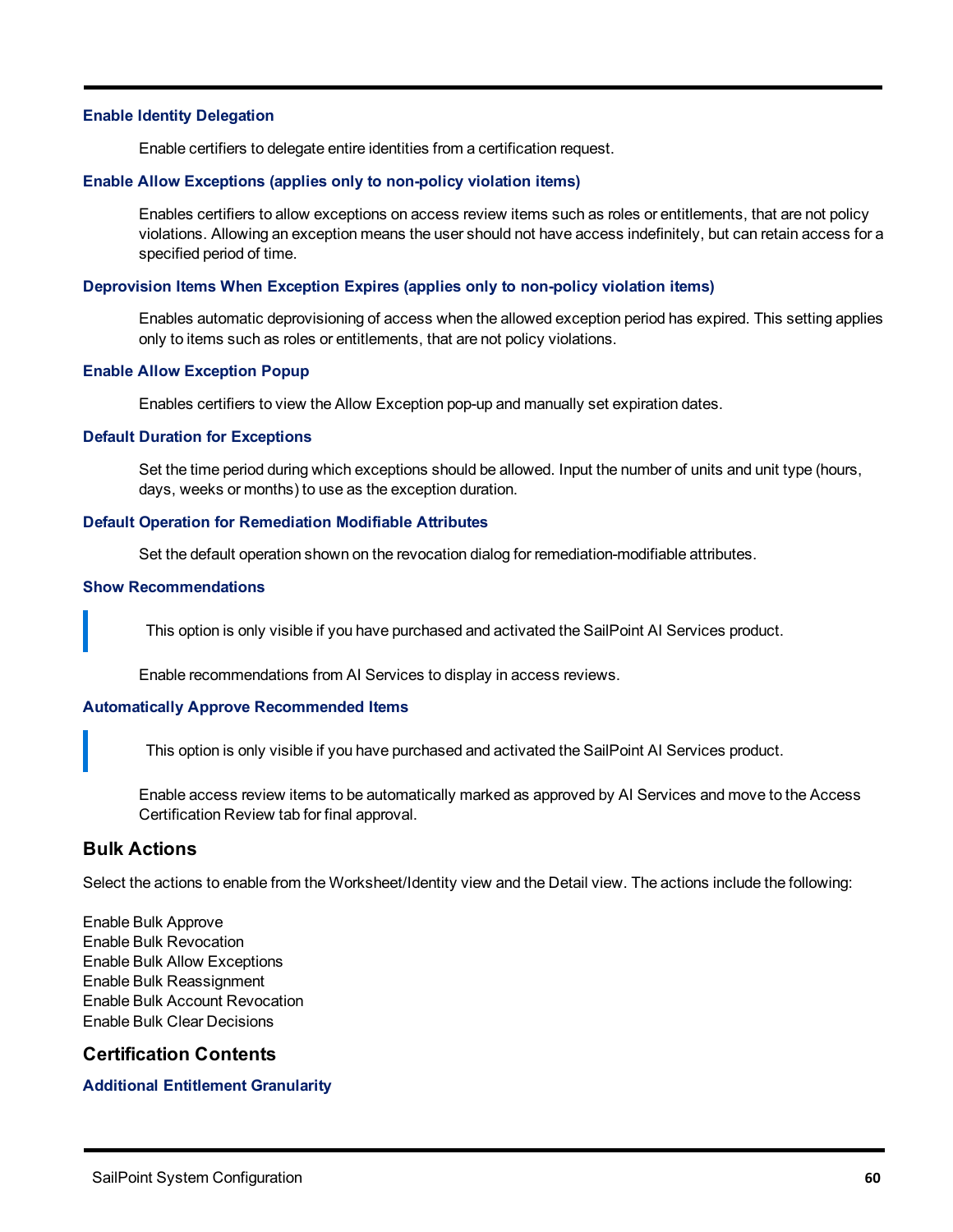The default granularity at which additional entitlements are listed in the access review. For example, if you select **Attribute/Permission**, each permission associated with each attribute is listed, and must be acted upon, separately.

# **Exclude Logical Tier Entitlements**

Exclude entitlements on tier application accounts from the access review. This only applies to logical applications. Tier applications are those application that make up a logical application.

# **Generate Certification(s)**

Specify whether, by default, access review requests should generate an access review request for the specified managers, or for the specified managers and all employees below them in the reporting hierarchy. If you select **For the specified manager(s) only**, the **Flatten Hierarchy** option is displayed. Select the **Flatten Hierarchy** option to include all of the employees that report directory to the selected managers and the employees that report to their subordinate managers on the access review request.

# <span id="page-66-0"></span>**Email Templates**

Much of the communication performed during the access review process is done through email notifications sent automatically by IdentityIQ as an access review proceeds through its life cycle. Use this section to specify the template to use for each certification-related notice.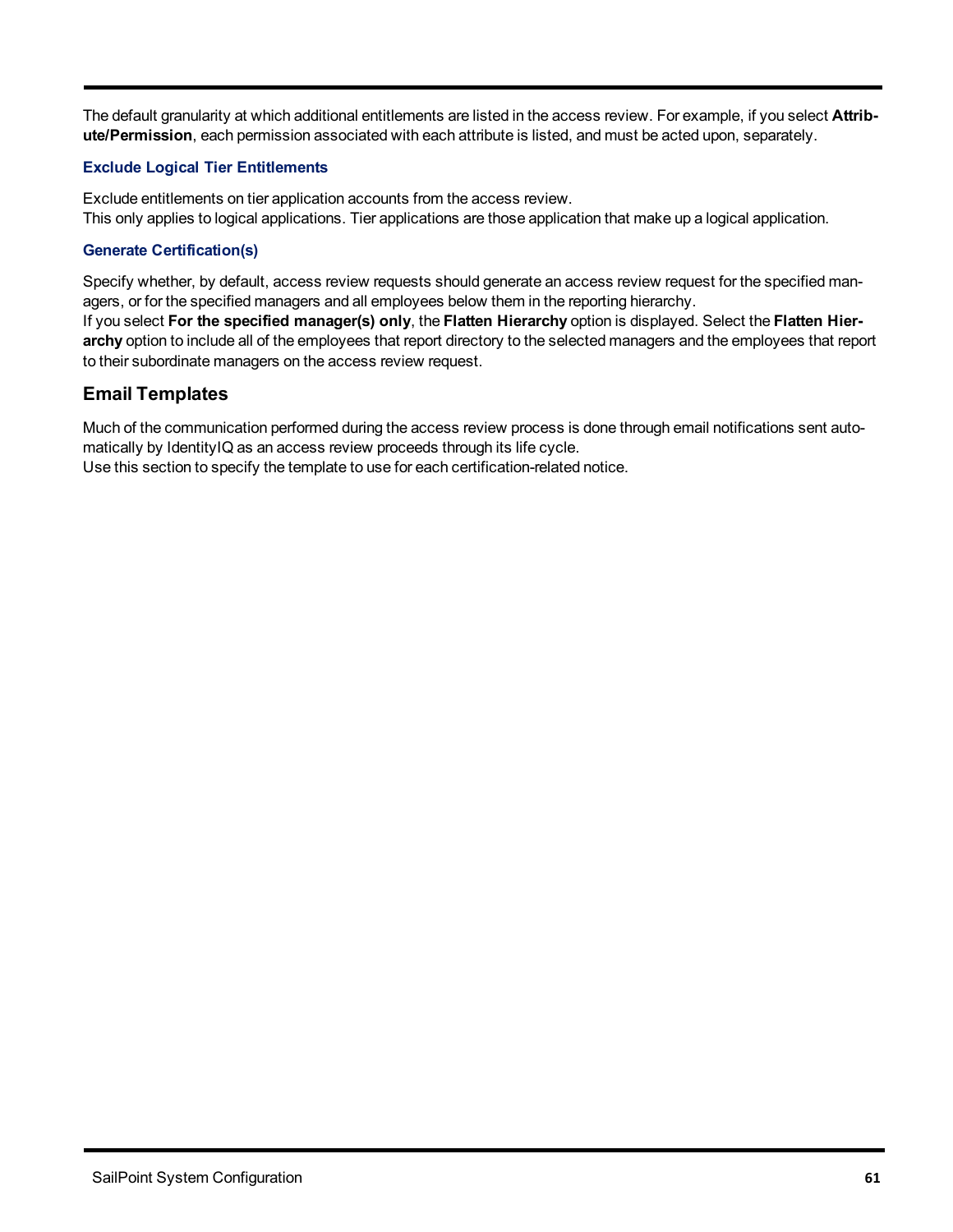# **Define Home Page Quicklinks**

Quicklinks are objects in IdentityIQ that enable you to place customized links on the IdentityIQ Home page and in the Quicklinks menu available on every page. Quicklinks are defined when IdentityIQ is deployed and are based on the needs of your enterprise. You can determine the behavior and availability of these links for different users. For example, IdentityIQ can be set up to limit access based on the user capabilities, rights, or workgroup membership.

Three objects control links. QuickLink objects define the links, the DynamicScope object controls who can view those links, and the QuickLinkOption object references the first two to create the Quicklinks within the product.

# **QuickLinkOption**

The **QuickLinkOption** object is created when a quicklink population, or DynamicScope object, is created on the Quicklink Populations page and associated with one or more **QuickLink** objects. The **QuickLinkObjects** objects do not control quicklink populations, nor the targets of the **QuickLink** objects, they are containers holding references to both.

```
<QuickLinkOptions allowSelf="true" created="1443970828183"
id="2c90900950335ce70150335e4797010e">
```
<DynamicScopeRef>

```
<Reference class="sailpoint.object.DynamicScope"
id="2c90900950335ce70150335e4783010c" name="Everyone"/>
```
</DynamicScopeRef>

<QuickLinkRef>

<Reference class="sailpoint.object.QuickLink" id="2c90900950335ce70150335e478a010d" name="Access Reviews"/>

</QuickLinkRef>

</QuickLinkOptions>

# **DynamicScope**

The DynamicScope object define groups of users, quicklink populations, based on capability, rights, indirect capabilities and rights granted by a workgroup, population, or any attribute of the identity. These objects are defined on the Quicklinks Populations page. Refer to the system administration documentation for more information.

DynamicScope objects are referenced by name or ID in a **QuickLinkOption** object. If the quicklink population applies to an identity, the Quicklink is visible to that identity. Only System Administrators can view Quicklinks with no scopes.

DynamicScope objects are used to define the population of people who can view and run the Quicklink. DynamicScope objects are not the group of identities or objects that the Quicklink interacts with after the link is clicked.

# **Examples**

The product ships with a DynamicScope that represents the **allowAll** option. The name of the DynamicScope is named **Everyone**. You can associate this option with any Quicklinks you want to enable the entire user population to view or use. The following **QuickLinkOptions** reference this DynamicScope by default: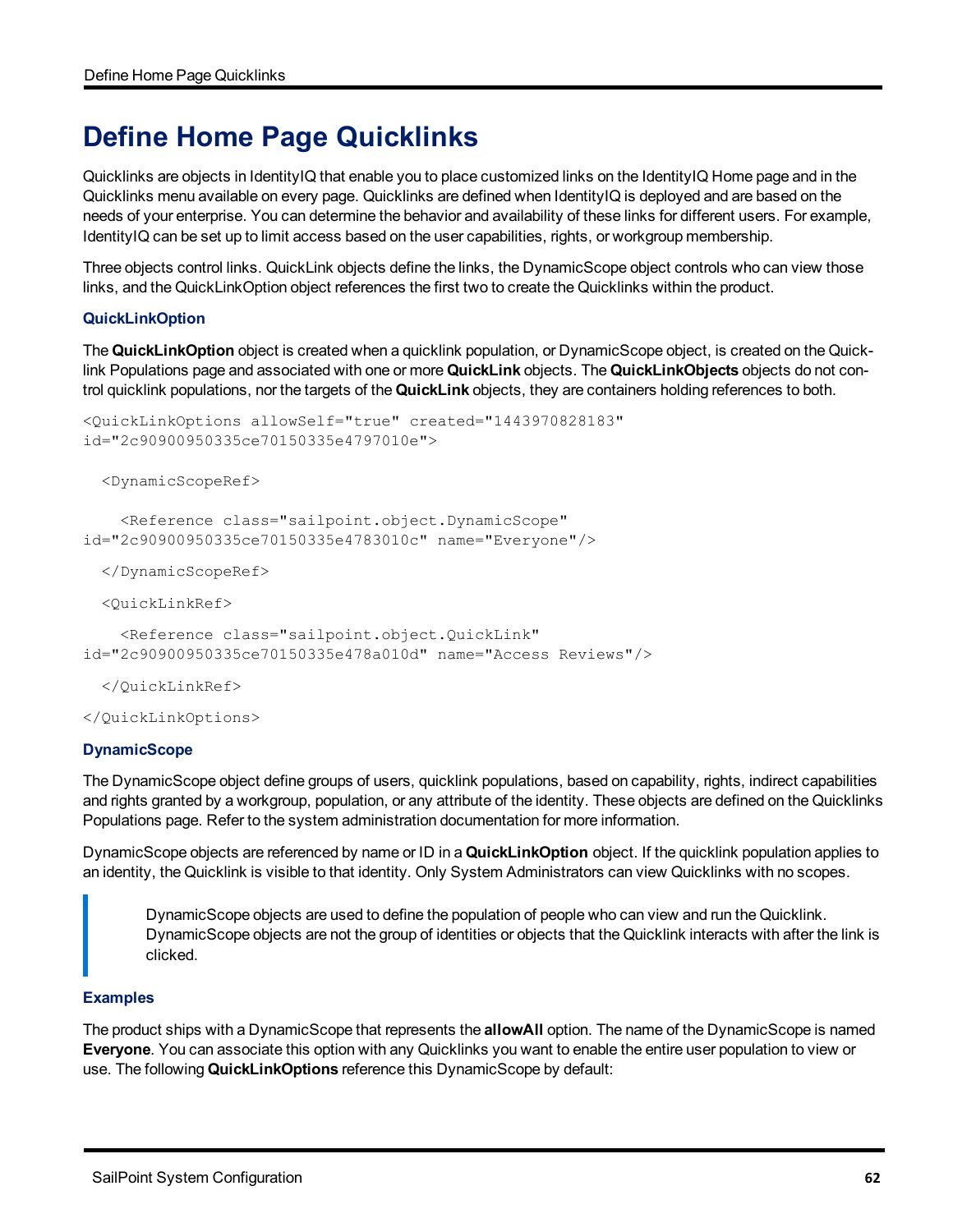- Access Reviews
- Approvals
- Signoffs
- Work Items
- Policy Violations

```
<DynamicScope allowAll="true" created="1443970828163"
id="2c90900950335ce70150335e4783010c" name="Everyone"/>
```
The following XML example of a DynamicScope restricts visibility to a specified Quicklink. Visibility is enabled for users in the IT department or who have the Help Desk Personnel capability. Visibility is also enabled for identities in the Inclusion list. Because Barbara.Wilson is in the Inclusions list, she can always see the Quicklink regardless of her capabilities or department.

```
<DynamicScope created="1443973952475" id="2c90900950335ed60150338df3db000a" name-
e="MyDynamicScope">
    <Description></Description>
    <Inclusions>
        <Reference class="iiq.object.Identity" id="2c90900950336e720150336f0797010d" name-
e="Barbara.Wilson"/>
    </Inclusions>
    <PopulationRequestAuthority allowAll="true"/>
    <Selector>
        <IdentitySelector>
            <MatchExpression>
                <MatchTerm name="capabilities" value="Help Desk Personel"/>
                 <MatchTerm name="Department" value="IT"/>
            </MatchExpression>
        </IdentitySelector>
    </Selector>
</DynamicScope>
```
By default, IdentityIQ assumes that any link defined as a top-level **QuickLink** object is for a non-Lifecycle Manager action which does not operate on a target identity, so no user selection options are presented.

# **EmailTemplate Nested Elements**

The components listed are generally expressed as nested elements due to their complexity and length.

# *<subject>*

Subject line for the email message

#### *<body>*

Body, or main content, of the email message

# *<signature>*

Hashmap of arguments to the email template

The signature for each template cannot be changed through the XML. Arguments to each template vary based on the associated system activity to which they apply. Properties and methods belonging to any object passed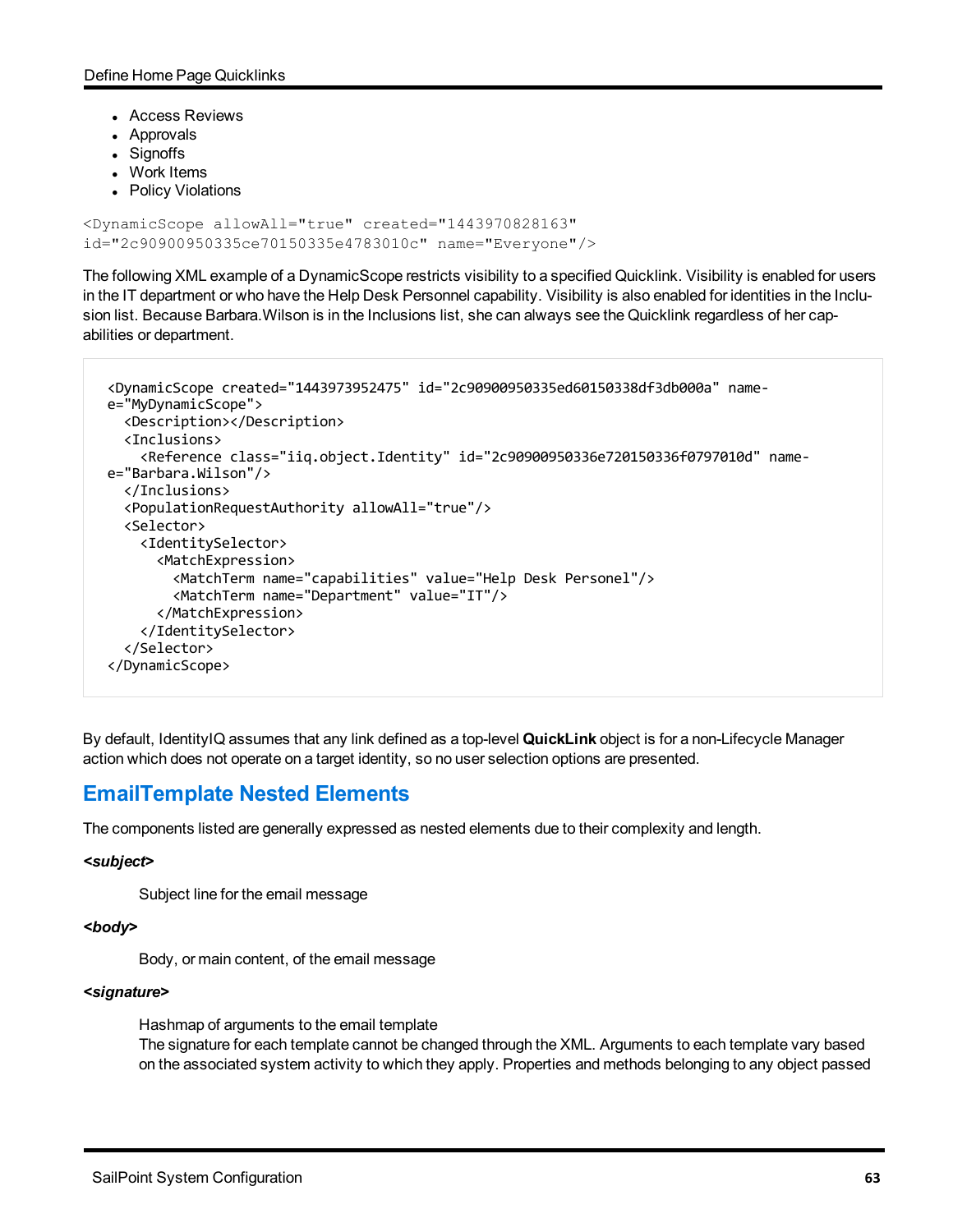# Define Home Page Quicklinks

as an argument are available to include in the message, but other objects that are not part of the template signature cannot be retrieved to use in the email message.

# *<Inputs>*

Nested element within Signature, signifying the input arguments to the template

# *<Argument>*

HTML cannot be passed into a template as an argument value. All HTML must be included as part of the base template.

Nested element within Signature and Inputs. This element names and specifies the type of each input argument to the template

# *<Description>*

Indicates descriptive information for the reader of the XML. Describes the element in which it is nested For example:

<Description> within <Argument> describes the argument usage. <Description> within the <EmailTemplate> describes the purpose and usage of the template

At the most basic level, the contents of these elements and attributes can be written as straight text values with no variable substitutions. However, the real flexibility and usefulness of these templates is found when custom text is substituted into the message body, subject, and other attributes. This substitution is managed by the Apache Velocity Engine.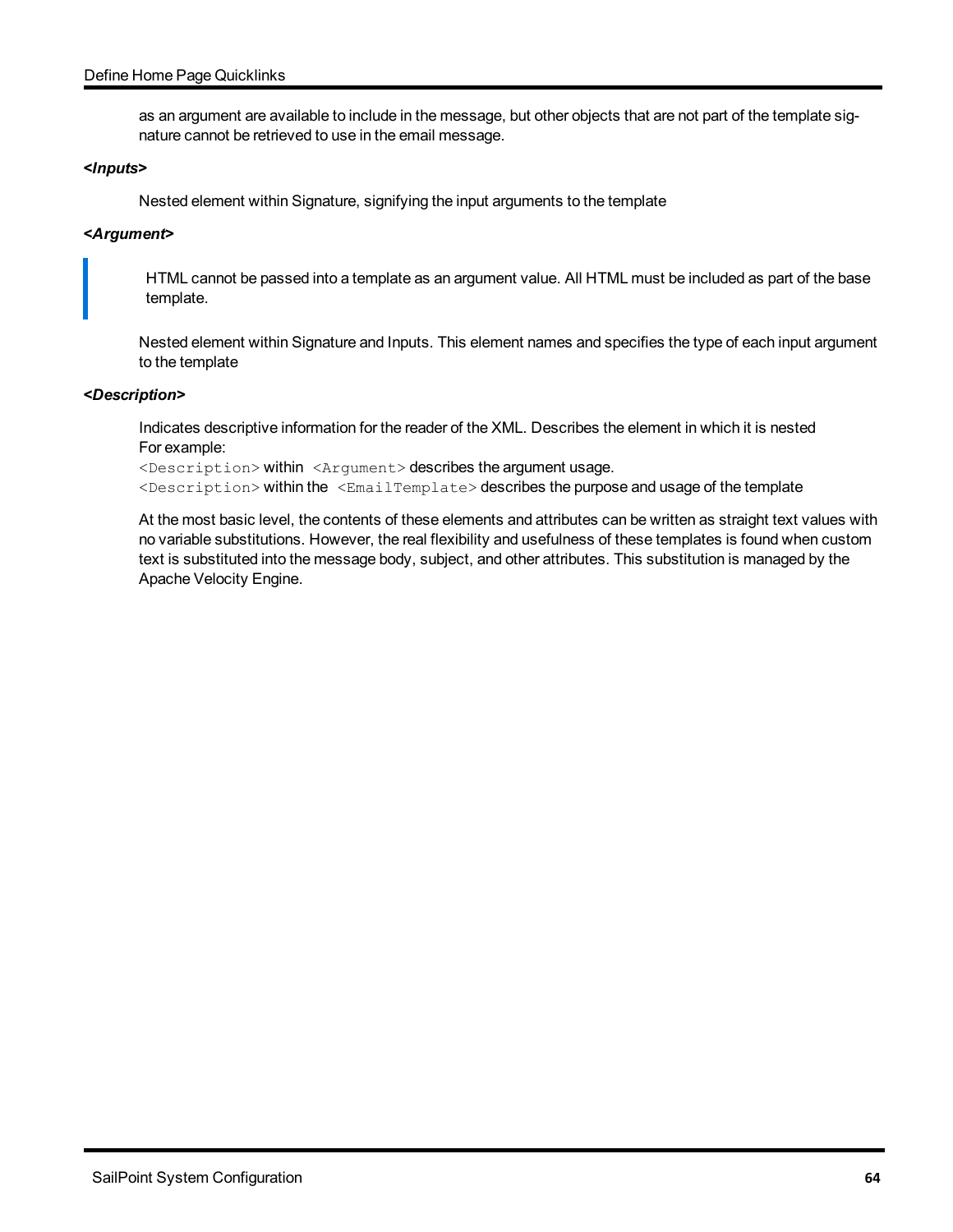# **IdentityIQ Email Templates**

Many events in IdentityIQ generate email notifications to notify users of actions required by them or actions taken that directly affects them. These email messages are created based on email templates. Basic templates are provided with the product to construct messages corresponding to each of the email-generating events, and these messages can be customized to meet your specific needs.

The default email templates should not be modified directly because they might be overwritten during the IdentityIQ release upgrade process.

To customize any of these templates, copy and rename the template using a unique name.

- 1. Copy and rename the template using a unique name.
- 2. Associate the customized template to the email-generating event through the IdentityIQ user interface or configuration XML. See Importing Email [Templates](#page-70-0) into IdentityIQ.

# **Accessing the Templates**

The default email templates that ship with the product are located in the following area:

- Directory *iiq installation directory*/WEB-INF/config directory
- where *iiq* installation directory is the location where you expanded the IdentityIQ installation media
- Files emailtemplates.xml and lcmemailtemplates.xml

A third file, named emailtemplatesSample.xml, contains additional example templates that are not loaded into IdentityIQ during the initial load process. These templates describe how to create HTML email messages. Any of the templates in these files can be cloned to create custom templates.

After the email templates are loaded into IdentityIQ, either during the initial load or using the console or user interface import option, the templates are stored as XML objects. The templates can be viewed or modified through the IdentityIQ Debug pages. The default templates should not be modified from here because the template are overwritten during any IdentityIQ version update. However, customized templates can be edited directly through the Debug pages, if the organization's source code control procedures allows.

<span id="page-70-0"></span>To view the list of email templates from the Debug pages, select **EmailTemplate** from the object list and click **List**. Select the desired template to view or edit its XML representation.

# **Importing Email Templates into IdentityIQ**

When email templates are edited outside of IdentityIQ, they must be imported into the system before they can be used for any notifications. Email templates can be imported through the IdentityIQ user interface or console.

To import a template through the user interface, navigate to the **Gear** icon **-> Global Settings -> IdentityIQ Configuration -> Import from File**. Click **Browse** to select the email template's XML file from the file system and click **Import**. IdentityIQ parses the XML during the import process and recognizes the file's contents as an EmailTemplate object. The import fails if the XML is invalid.

Import files can contain one or more EmailTemplate objects. However, if a file contains more than one object, the import methods expect the set of objects to be wrapped in  $a$   $\langle$ sailpoint $\rangle$  $\langle$ sailpoint $\rangle$ block.

To import the email template through the IdentityIQ console: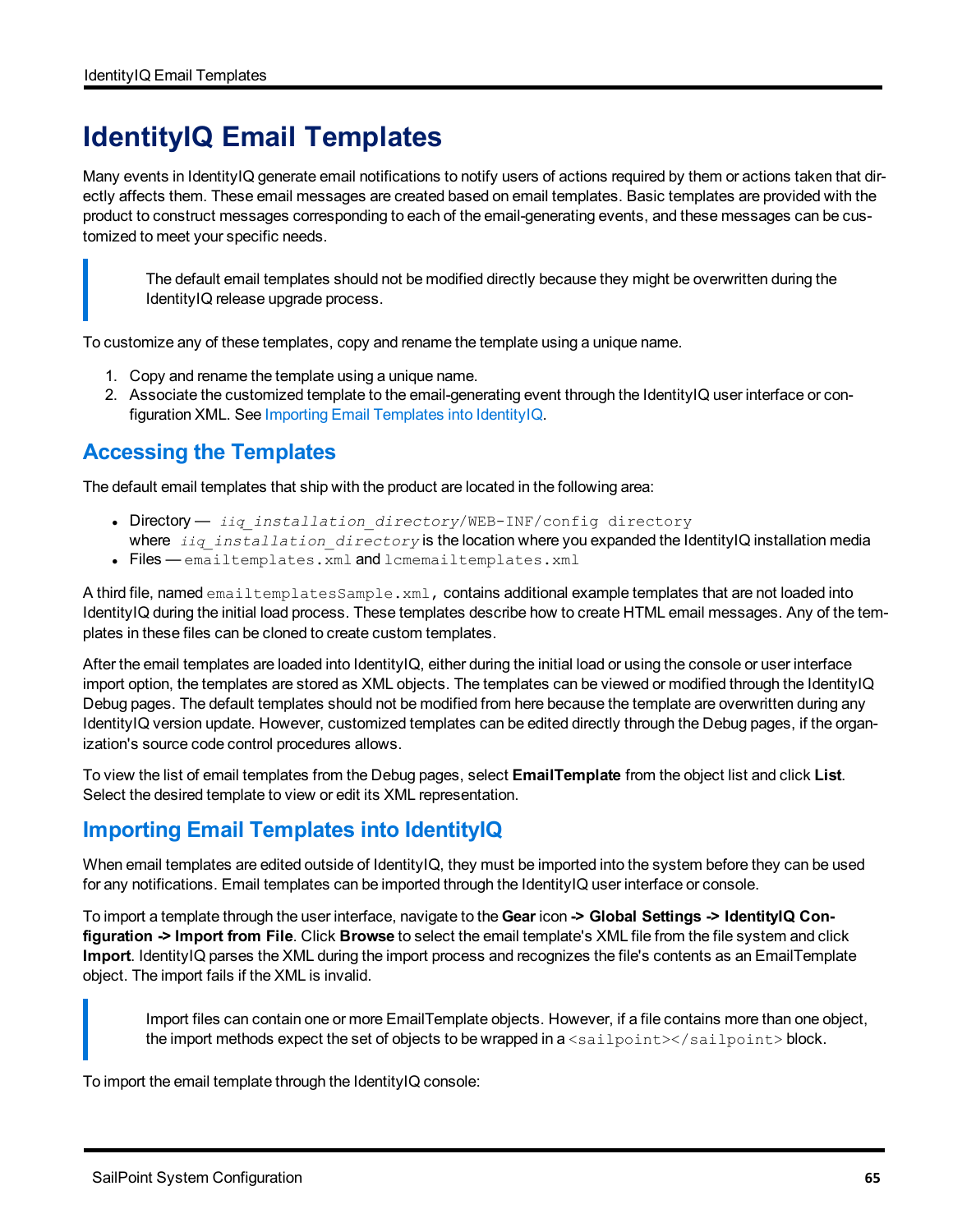- 1. Navigate to the IdentityIQ Installation/WEB-INF/bin directory.
- 2. Start the console and use the console import command to import the file. The import is successful only if the XML is valid. Any errors encountered are reported to the console.

# **Associating Templates with Events**

Email templates are associated to their respective email-generating events in several places in the IdentityIQ user interface and configuration XML. The information below shows the notification type, the default template name, and their association location. To use a custom template for any of these notifications, specify the custom template name in place of the default template in that notification configuration.

HTML cannot be passed into a template as an argument value. All HTML must be included as part of the base template.

Different email templates accept and use different arguments. The selection lists in the user interface for each notification lists all email templates, no matter what arguments they require. Because IdentityIQ provides a fixed set of arguments for each notification type, only templates whose arguments list matches the provided arguments work correctly to create a useful event notification. Refer to the default template XML to see the arguments (names and variable types) for each notification, and ensure that the selected template's argument list matches the default template's arguments.

# **Email Templates**

The following templates can be configured in the **Gear icon -> Global Settings ->IdentityIQ Configuration ->Mail Settings -> Email Templates** section

# *For reminder notices*

Work Item Reminder

# *For escalation notices*

Work Item Escalation

# *For work item comment notices*

Work Item Comment

# *For work item forwarding notices*

Work Item Forward

# *For policy violation notices*

Policy Violation

# *For task and report signoff notices*

Task Result Signoff

# *For work item assignment notices*

Work Item Assignment

# *For work item assignment removal notices*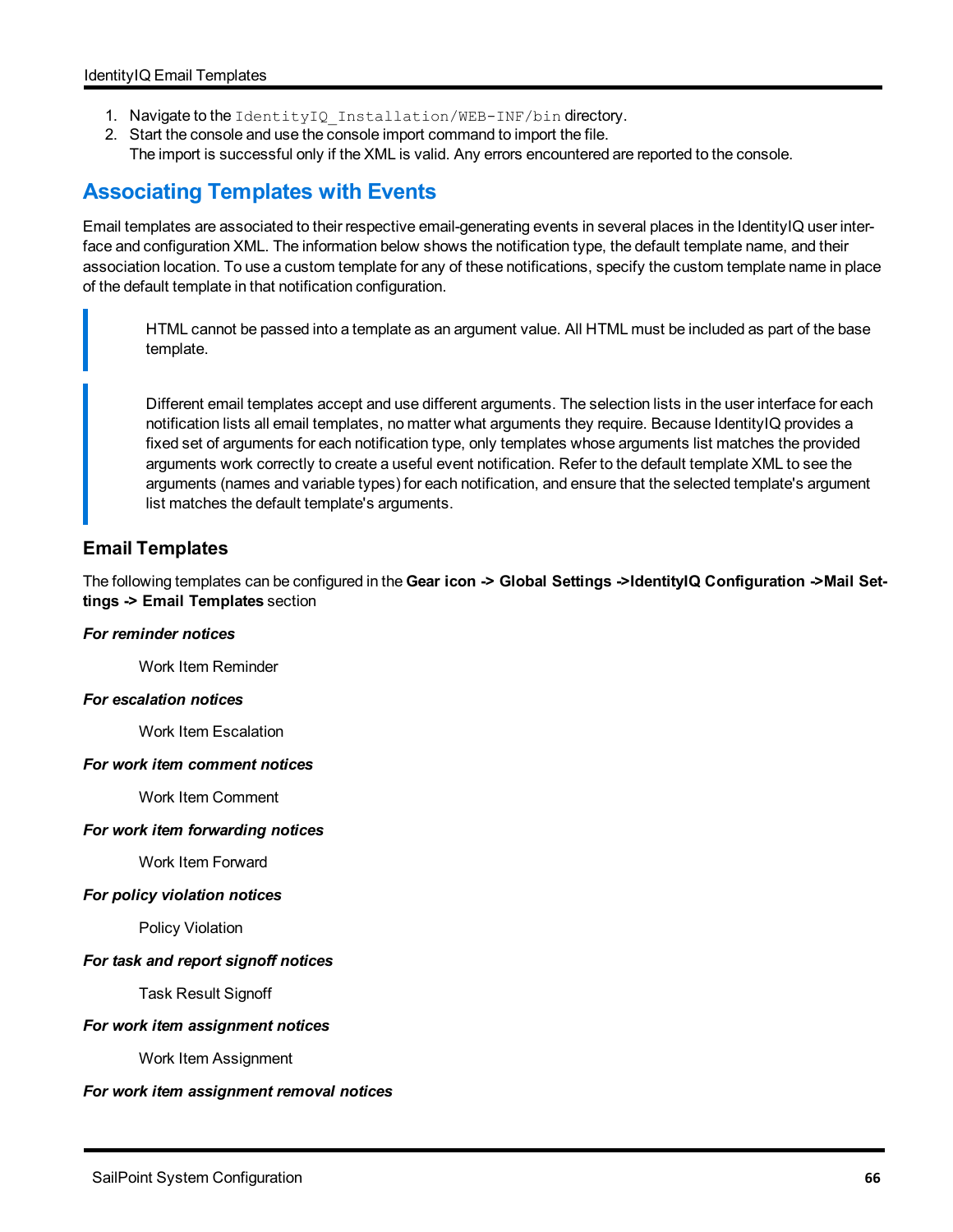Work Item Assignment Removal

### *For remediation item assignment notices*

Remediation Item Assignment

### *For remediation item assignment removal notices*

Remediation Item Assignment Removal

### *For task status email notice*

Task status

## **Notification Email Templates**

**When the challenge period is enabled, Challenge-related notification email templates can be overwritten for individual certifications on the Lifecycle page in each certification configuration.**

**Initial Notification and Bulk Reassignment notices can be overwritten for each certification on the Notifications page in each certification configuration.**

The following templates can be configured in the **Gear icon -> Global Settings ->IdentityIQ Configuration ->Mail Settings -> Email Templates** section

### *Initial Notification Email Template*

**Certification** 

### *Exceptions Expiration Notices*

Mitigation Expiration

#### *Bulk Reassignment Modification notices*

Bulk Reassignment

### *Challenge Period Start Notices to Challengers*

Challenge Period Start

### *Challenge Period End Notices to Certifiers*

Challenge Period End

### *Challenge Creation Notices to Challengers*

Challenge Creation Notification

### *Challenged Decision Notices to Certifiers*

Certification Decision Challenged Notification

### *Challenge Expiration Notices to Challengers*

Challenge Expiration

### *Challenge Decision Expiration Notices to Challengers and Certifiers*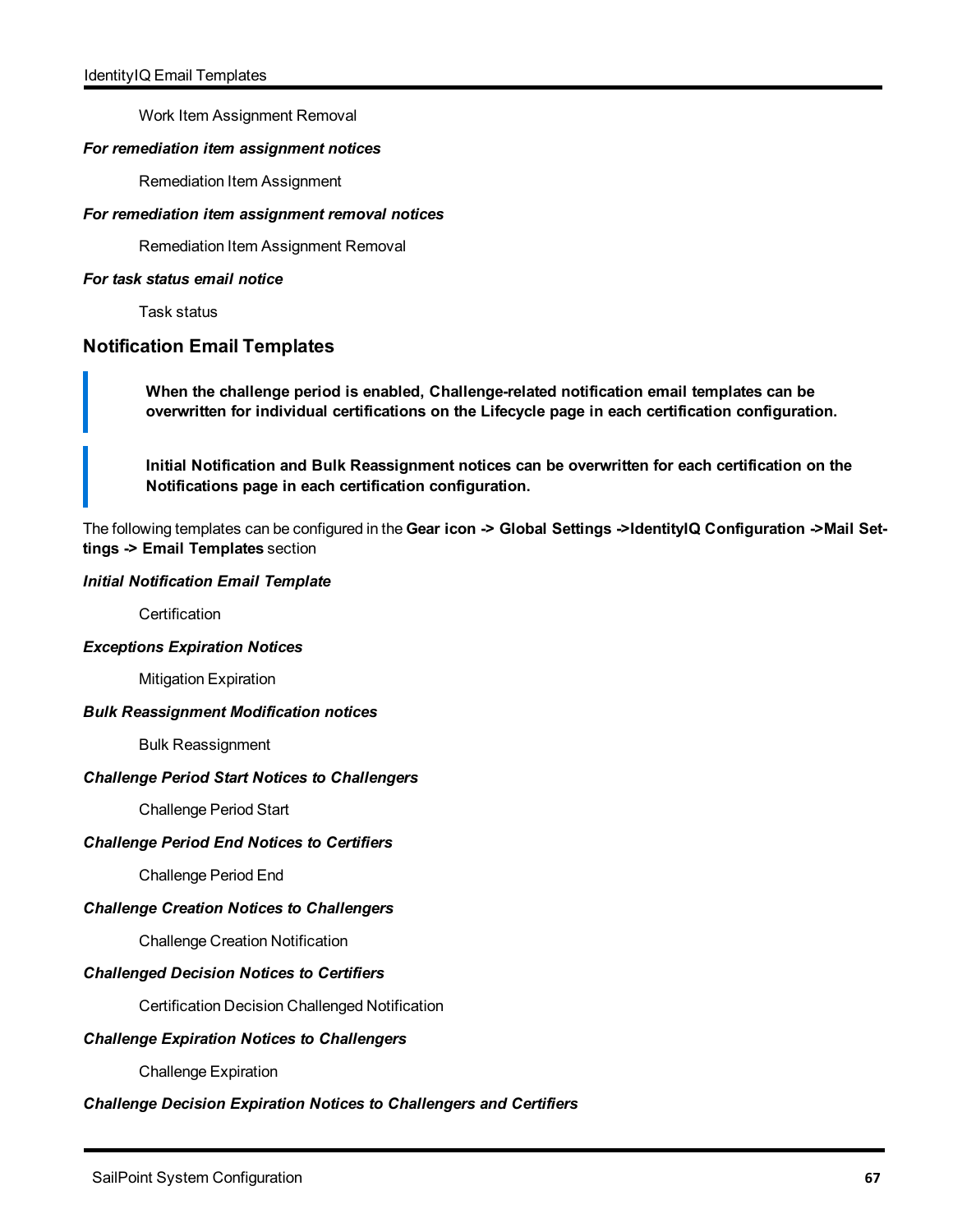Challenge Decision Expiration

## *Challenge Accepted Notices to Challengers*

Challenge Accepted

## *Challenge Rejected Notices to Challengers*

Challenge Rejected

### *Sign-off Approval Notices to Approvers*

Certification Sign-off Approval

## **Reminder or Escalation Email Templates**

These are set in the Notifications step in each certification configuration when the associated reminder or escalation option is enabled.

## *Reminder Email Template*

Work Item Reminder

### *Escalation Email Template*

Work Item Escalation

### *(Revocation) Reminder Email Template*

Work Item Reminder

## *(Revocation) Escalation Email Template*

Work Item Escalation

## **Report Signoff Email Template**

Because this is cumbersome, you might choose to edit the Default Report Template directly rather than cloning it. This customization must be reapplied after any IdentityIQ version upgrade, as it is overwritten during the upgrade process.

Not specified in the user interface. When a report is defined, its XML can be edited to add an emailTemplateId argument to change the email message template.

Configured in report specification if **iRequire Signoff** is selected when the report is defined.

## *Report signoff initial notification*

Task Result Signoff

### *Report signoff reminder notice*

No default in UI but argument list matches Work Item Reminder

### *Report signoff escalation notice*

No default in UI but argument list matches Work Item Escalation

## *Send PDF of report to someone*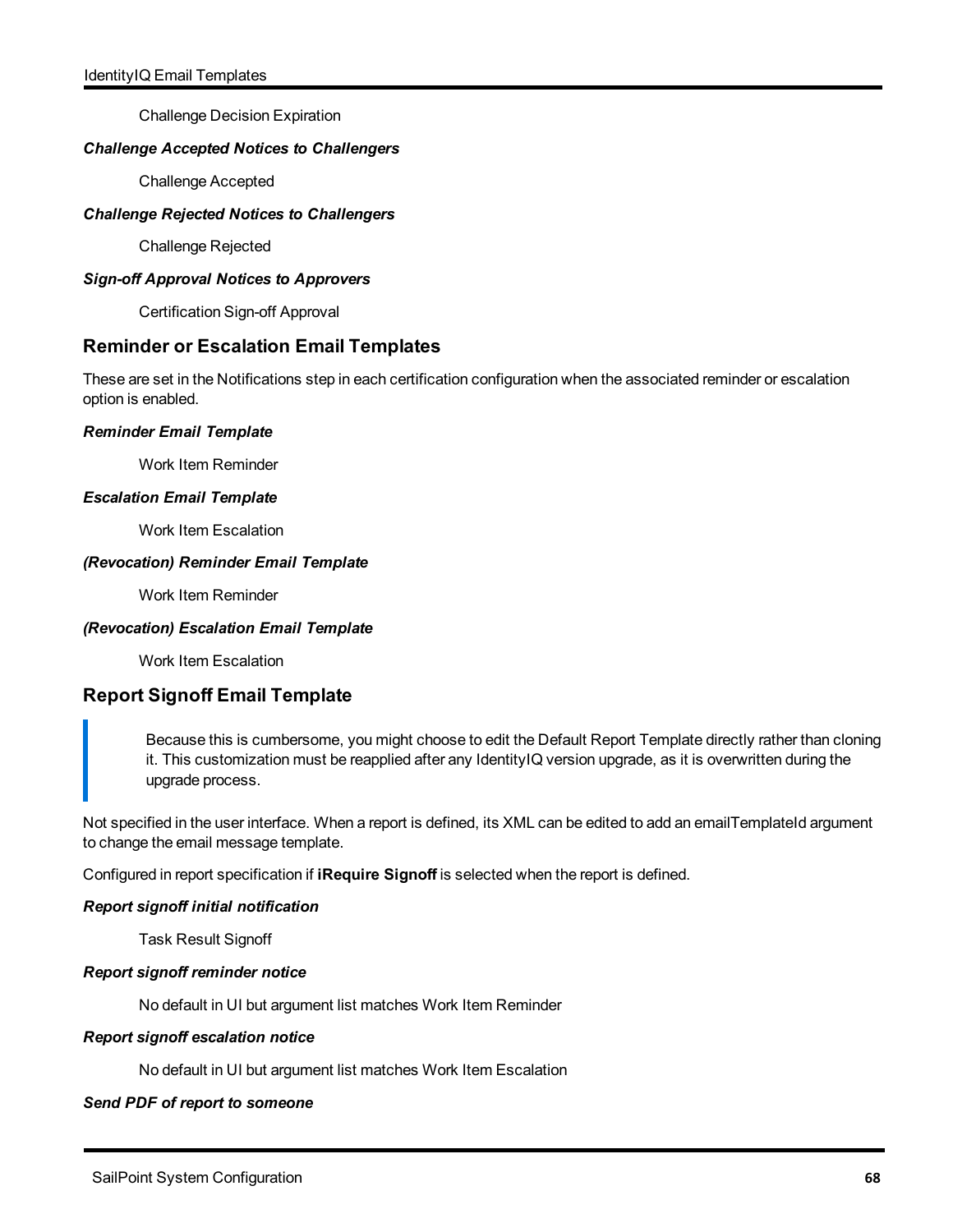Default Report Template

## **Workflow Email Templates**

Specified within workflow definitions in **Setup ->Business Processes** as a process variable, step argument, or work item configuration email notification template.

**For templates referenced from a workflow, all workflow variables, and all steps arguments and approval arguments defined for the step that invokes the email template are also available for use in the email message (subject, body, cc, etc.)**

## *Various: Process Variables and Step Arguments*

- LCM Requester Notification
- LCM Manager Notification
- LCM User Notification

## *Approval Work Item Configuration Email Notification Template*

LCM Identity Update Approval

## *The following workflows (including sub-processes) use these templates:*

- <sup>l</sup> **Identity Correlation**
- <sup>l</sup> **Do Manual Actions**
- <sup>l</sup> **Do Provisioning Forms**
- <sup>l</sup> **Assimilate Provisioning Form**
- <sup>l</sup> **Provisioning Approval Subprocess**
- <sup>l</sup> **Identity Request Notify**
- <sup>l</sup> **Identity Request Provision**
- <sup>l</sup> **LCM Create and Update**
- <sup>l</sup> **LCM Manage Passwords**
- <sup>l</sup> **LCM Provisioning**
- <sup>l</sup> **Lifecycle Event - Leaver**
- <sup>l</sup> **Lifecycle Event Reinstate**
- <sup>l</sup> **Role Modeler - Impact Analysis**
- <sup>l</sup> **Role Modeler - Owner Approval**
	- LCM Pending Manual Changes
	- LCM Password Change Notification
	- Pending Manual Changes
	- Account Selection Notification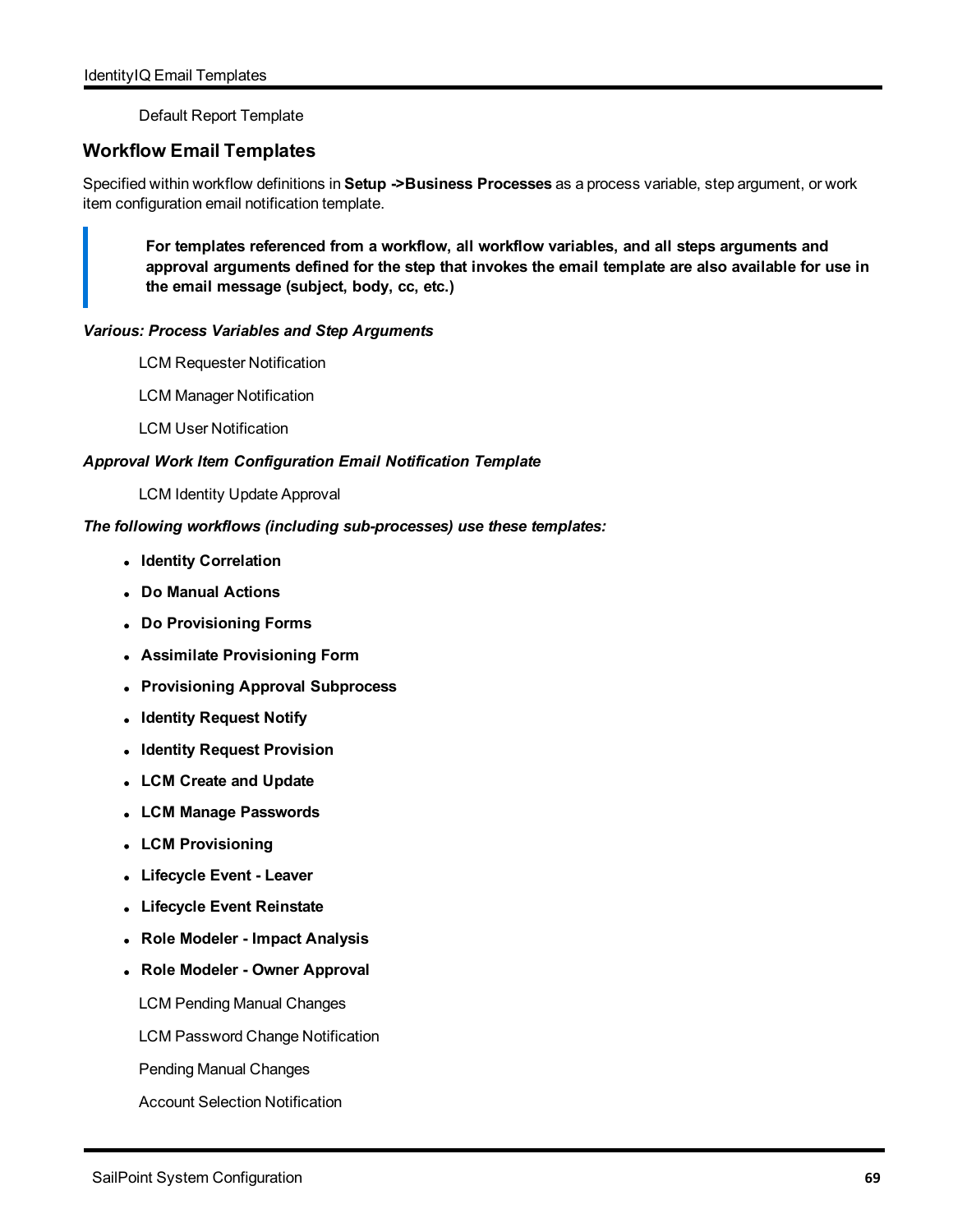Provisioning Form Notification

Role Modeler - Approval

Role Modeler - Impact Analysis Review

## **XML Email Templates**

Can not be configured through the user interface. Can only be edited through System Config XML

From IdentityIQ Debug Pages, click the **Gear icon -> Global Settings -> IdentityIQ Configuration** and search the XML for these email template names or key values

## *key=delegationEmailTemplate*

Delegation

### *key=delegationRevocationEmailTemplate*

Delegation Revocation

*key=delegationFinishedEmailTemplate*

Delegation Finished

### *key=remediationEmailTemplate*

Remediation Work Item

### *key=remediationNotificationEmailTemplate*

Remediation Notification

Sent when Notify Users of Revocations is selected in a certification configuration.

## *key= certificationReminderEmailTemplate*

Certification Reminder

Sent on demand from certification.

## *key= policyViolationDelegationEmailTemplate*

Policy Violation Delegation

## *key= AccountGroupPermissions. challengeGenerationEmailTemplate*

Account Group Challenge Creation Notification

Specialized form of the Challenge Creation Notification email

### *key= accessRequestReminderEmailTemplate*

Access Request Reminder

Sent on demand from the Access Requests page

### *key=openCertsEmailTemplate*

Open Certifications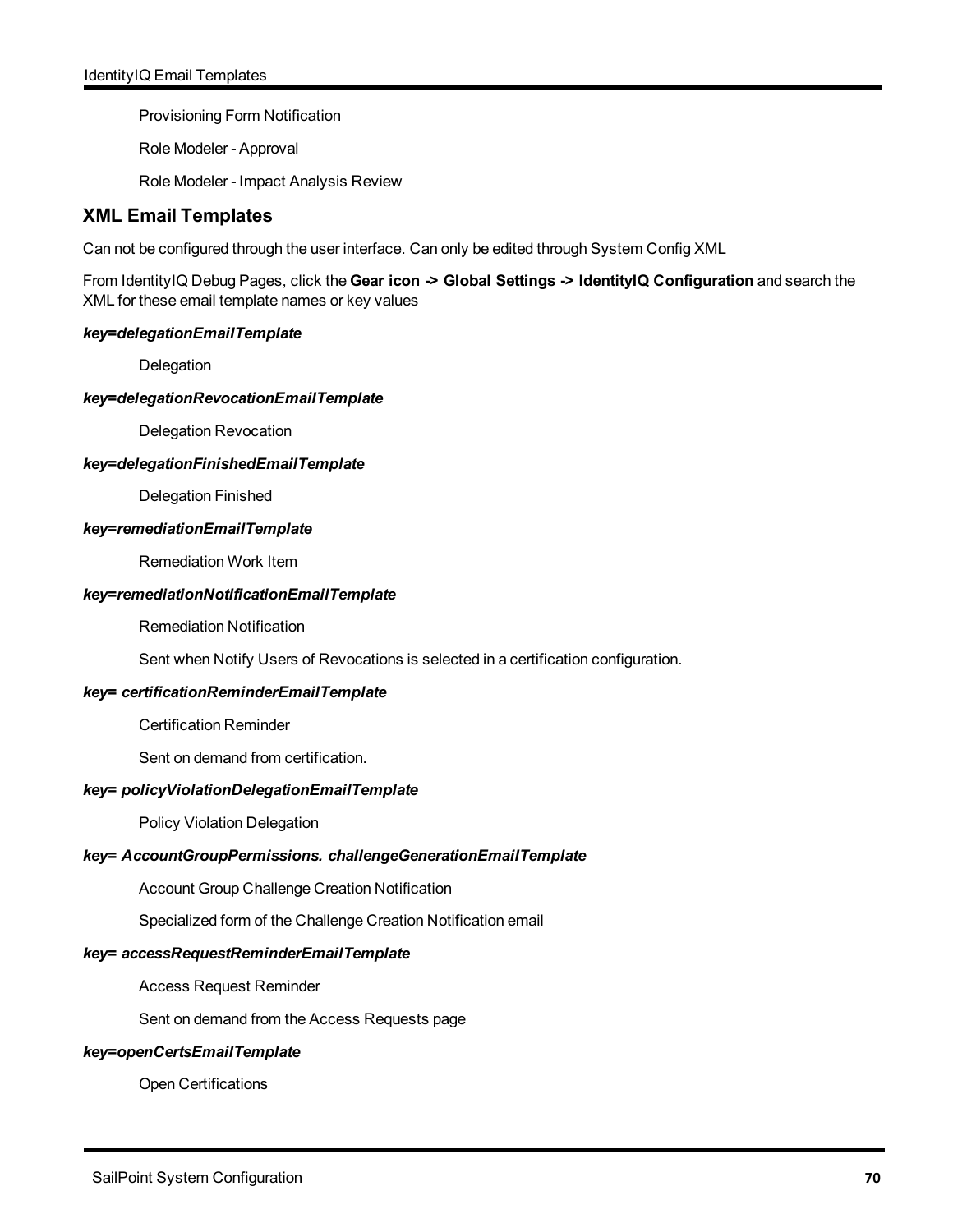## **Email Template XML**

The Email Template XML consists of an <EmailTemplate> element with a set of attributes and nested elements that specify the basic components of an email message, such as sender, subject, message body, etc.

These sections describe the attributes and nested elements.

[EmailTemplate](#page-76-0) Attributes

<span id="page-76-0"></span>[EmailTemplate](#page-68-0) Nested Elements

## **EmailTemplate Attributes**

The following lists the components that are generally expressed as attributes on the Email Template.

Example:

```
<EmailTemplate name="Work Item Reminder" cc="$identity.Manager.email" >
<From>administrator@XYZCorp.com</From>
<Body>
```
....

#### *name*

Short but descriptive name for template that uniquely identifies email template

#### *cc, bcc*

The to attribute is not specified in the email template because it is determined programmatically as the email is sent and would be overridden

Carbon Copy and Blind Carbon Copy recipients for the email

### *from*

Sender email address. If this entry is not specified in template, the default sender specified on the **Global Settings -> IdentityIQ Configuration** -> **Mail Settings -> Default From Address** is used.

## **Apache Velocity Engine**

IdentityIQ email templates are processed through an open-source engine called Apache Velocity. Velocity is a Javabased template engine that allows web page designers to reference methods defined in Java code. IdentityIQ email templates make use of the Velocity Template Language to dynamically specify the email messages' contents and generate custom email messages specific to the recipient, work item, and action involved.

The Velocity Template Language (VTL) is a fairly simple to use. Highlights are included below, and full documentation on the syntax is available in the Apache Velocity User Guide or Reference Guide.

**[References](#page-77-0)** 

Directives [\(Commands\)](#page-77-1)

VTL vs. [\\$\(variableName\)](#page-78-0) Notation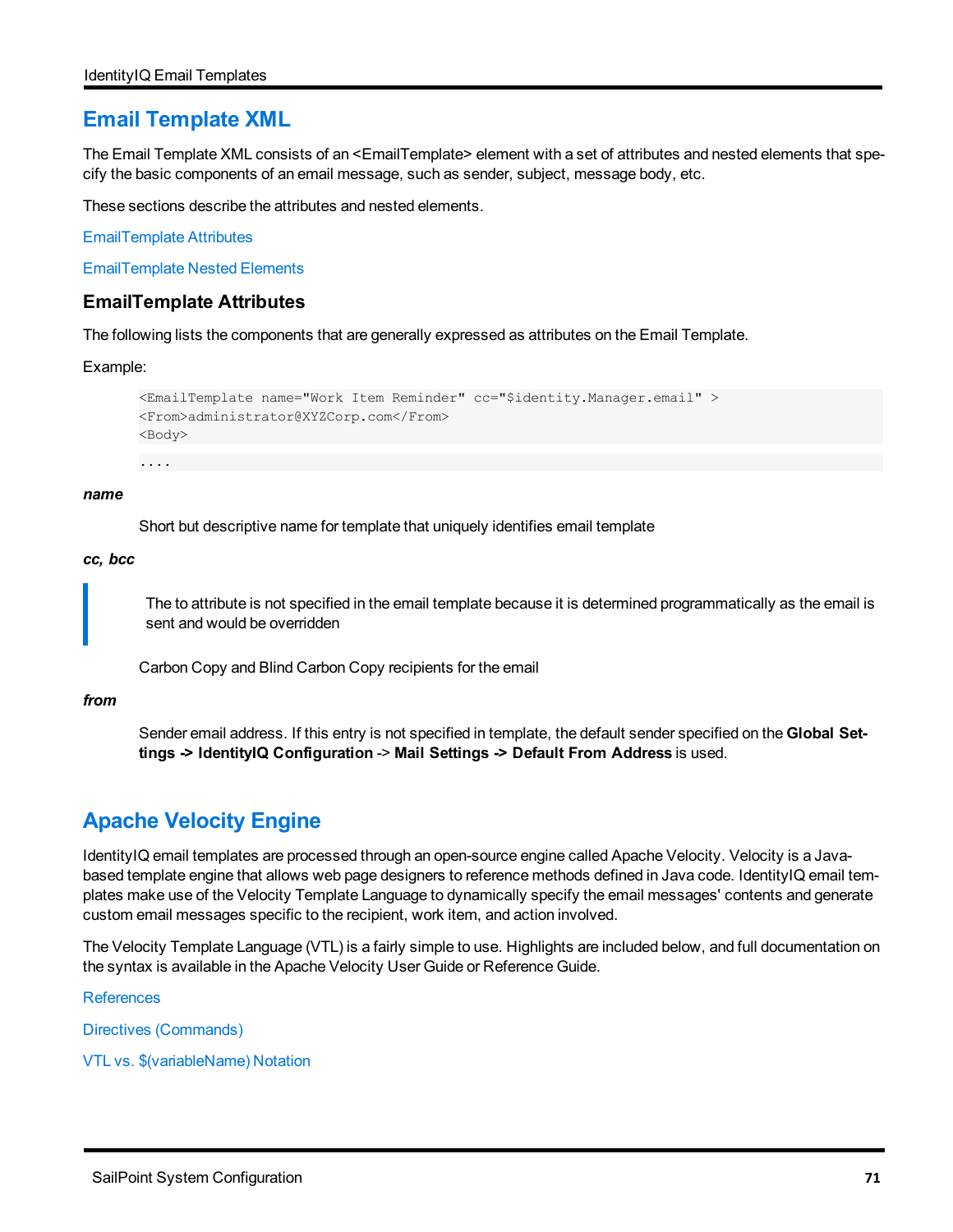## <span id="page-77-0"></span>**References**

As IdentityIQ prepares to send an email notification, the appropriate email template is loaded and its argument variables are passed into the VelocityContext where they can be accessed through VTL reference syntax. The contents of different variable types can be accessed through the syntax described in below.

### *Variables*

\$identityName\${identityName}\$!identityName

These three syntaxes are generally interchangeable in VTL. Shorthand notation (the first example) is the most commonly used, but each of the other two is required in special cases. Refer to the Velocity User Guide for more information.

### *Hash table values*

\$customer.Address

Returns the value corresponding to the Address key in a customer hash table

### *Object properties*

\$identity.DisplayName

Invokes the getDisplayName() method on the identity object

**Property notation resolves to the getter method corresponding to the property name, not to an instance variable.Nested object properties can also be retrieved with this notation. Example:**

**\$item.Certification.Name invokes the getName() method on the Certification object retrieved through the getCertification() method on the item object**

### *Object methods*

\$identity.getBundles(\$application)\$identity.hasRole(\$role,'true')

Used for all non-getter methods and for any methods that require arguments

## <span id="page-77-1"></span>**Directives (Commands)**

These are the key commands of the Velocity Template Language that are most frequently used in IdentityIQ email templates to dynamically determine the text that is printed in each email message.

### *#If… #elseif… #else… #end*

Conditional evaluation

#if(\$requester) requested by \$requester.displayableName. #{end}

#### *#foreach… #end*

Loop through a list of objects

```
#foreach ($attrReq in $acctReq.attributeRequests) Operation: $attrReq.operation
Attribute:$attrReq.name Value(s): $attrReq.value#end
```
*#set*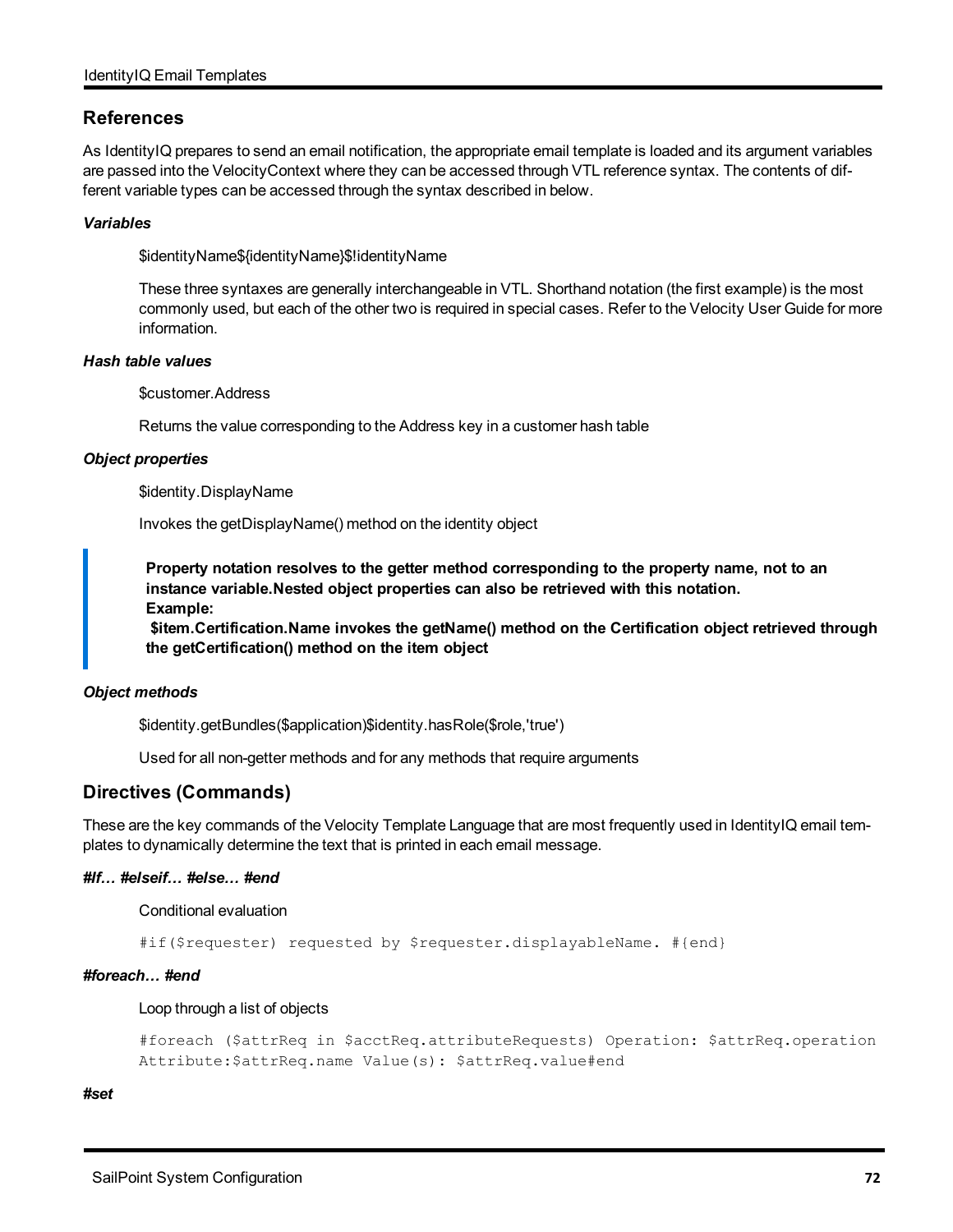Establish the value of a reference

#set (\$identityName = "John.Smith")#set (\$book.Title = "War and Peace")

Refer to the Velocity User Guide for additional information on the language, including the syntax for less commonly used directives.

## <span id="page-78-0"></span>**VTL vs. \$(variableName) Notation**

The VTL reference syntax must not be confused with the \$(variableName) notation used for variable referencing in other IdentityIQ XML objects, such as Workflows. Velocity does not recognize this syntax and is unable to parse text that uses it. When IdentityIQ detects this syntax in any element of an email template, that portion of the message is not passed to Velocity for rendering at all. Instead, its contents are rendered by a simpler mechanism that is capable of doing the variable substitution based on the template's arguments. However, none of the Velocity directives are interpreted. Any Velocity commands included in the same element with a variable that uses the \$(variableName) notation is treated as normal text and printed as-is in the final message.

## **Incorporating VTL in Email Template XML**

All input arguments in the template signature are automatically loaded into the VelocityContext and are therefore accessible through the VTL reference notation for inclusion in the message text. Additionally, Velocity commands (conditional statements, loops, etc.) can be used in determining the text to print in the messages. Excerpts from the default email templates in IdentityIQ are used as examples throughout the rest of this section to illustrate how reference variables and various command syntaxes can be used.

[Where](#page-78-1) to Use VTL

[Reference](#page-78-2) Variables

Conditional [Statements](#page-79-0)

[Method](#page-80-0) Calls

SPTools [Function](#page-81-0) Library

<span id="page-78-1"></span>[CDATA](#page-81-1) Blocks

## **Where to Use VTL**

The Velocity Template Language syntax can be specified in any attribute or element that is used to build the email message. Most commonly, this means the <Subject> and <Body> elements of the message, but the cc and bcc recipients (as well as the from email address) are often dynamically specified through reference variables as well.

## <span id="page-78-2"></span>**Reference Variables**

When a variable name is referenced within the text for any of the message elements, its value is substituted into the text in its place.

Example:

```
<Body>$certifierName has accepted the challenge for '$challengeItem' and will change the
decision.
</Body>
```
Variable substitution results in the email message content: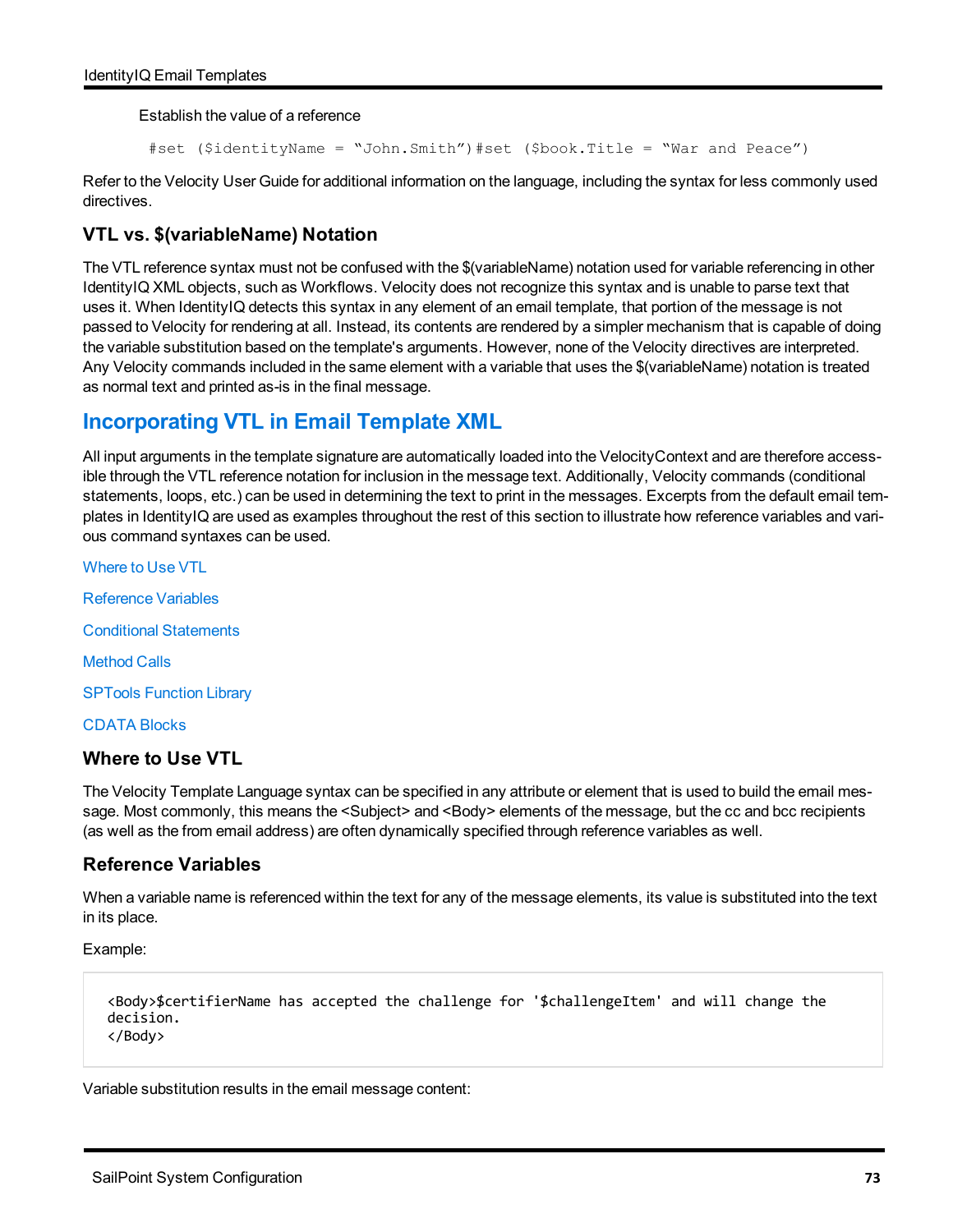**John Smith has accepted the challenge for 'Entitlements on Financials' and will change the decision.**Velocity can also access data values in fields within objects passed as arguments and replace the variable notation with those values. Consider the <subject> and <body> elements shown below. The argument list for this email template includes a Certification object (named certification) and an Identity object (named certifier).

<Subject>\$certification.name requires approval</Subject> <Body>\$certification.name was signed by \$certifier.displayableName and requires your approval. Login and view your work item inbox to complete this request. </Body>

To resolve these variable references, Velocity calls the getName() method on the certification object and the getDisplayableName() method on the certifier's identity object. When the substitutions are made, the final email message looks like this:

**Subject**: Manager Access Review for Catherine Simmons requires approval

Manager Access Review for Catherine Simmons was signed by Catherine Simmons and requires your approval.

Login and view your work item inbox to complete this request.

Any attribute or method on any of a template's input arguments can be accessed through the reference variables.

Extended attributes on IdentityIQ objects can be accessed through the attributes hash map or by providing the attribute name as an argument to the appropriate getter method. Identity extended attributes, for example, are accessible through the Identity's attributes hash map or through the getAttribute() method on the Identity object (e.g. \$certifier.attributes.region and \$certifier.getAttribute("region") both return the value in the "region" extended attribute).

The list of available methods for IdentityIQ objects (Identity, Certification, ProvisioningPlan, etc.) can be found in the SailPoint JavaDocs that ship with the IdentityIQ product. These can be viewed through a browser at URL: [IdentityIQ base URL]/doc/javadoc/.

## <span id="page-79-0"></span>**Conditional Statements**

Conditional statements can be used to determine whether text should be included in the message or to choose alternate wording based on attribute values.

Whole paragraphs can be included or omitted based on conditional tests.

```
#if ($remindersRemaining > 0)
This work item will escalate after $remindersRemaining more reminder(s).
#end
```
Additionally, parts of a paragraph or sentence can be suppressed or altered based on conditional evaluations. In this example, if \$requester is null, the portion of the text "requested by \$requester.displayableName, and" is suppressed.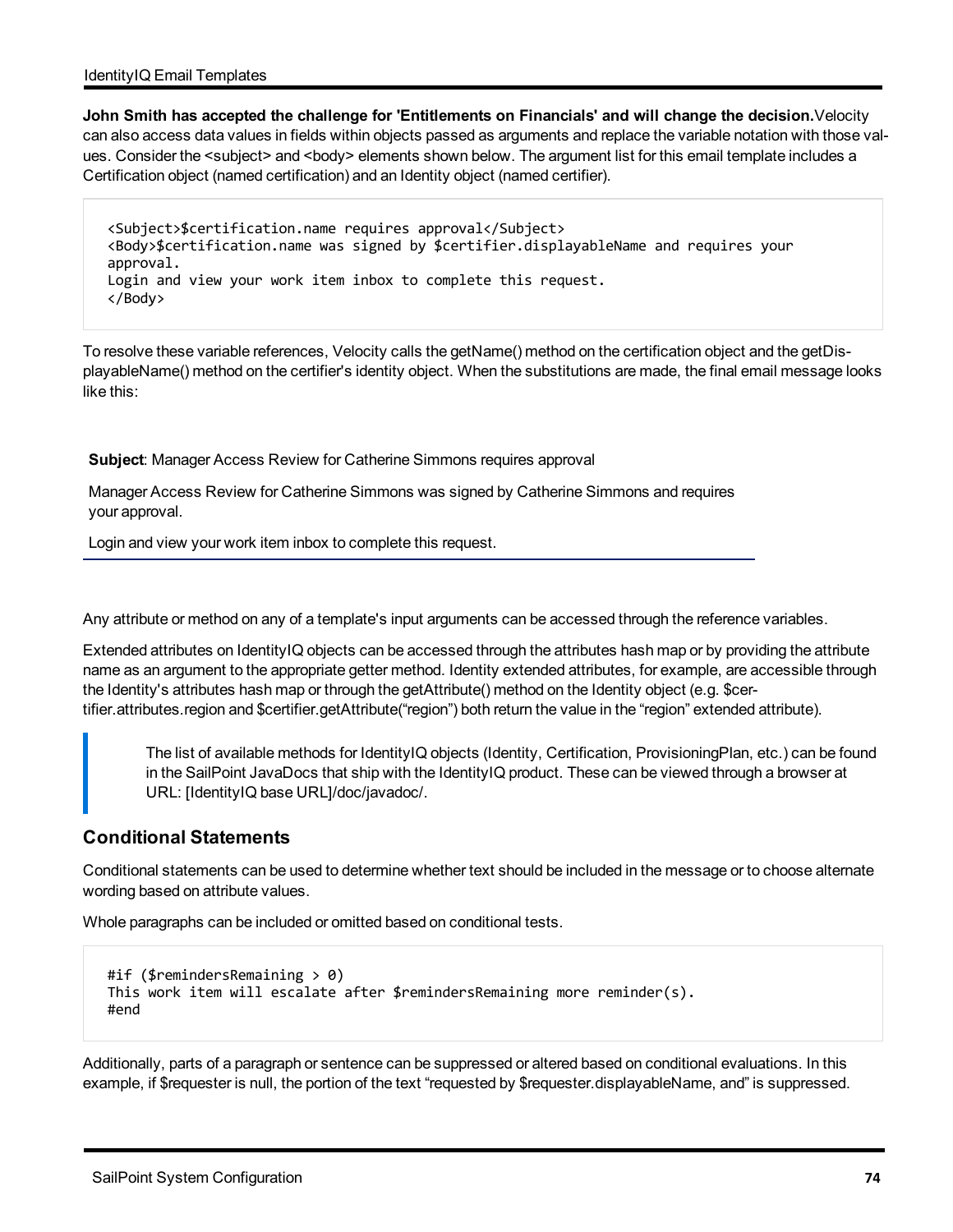Specifying the #if statement in-line with the rest of the text prevents extra line breaks in the middle of the sentence in the resulting email message.

```
<Body>This is your $ordinalNumReminders reminder that the work item $workItemName #if($re-
quester)requested by $requester.displayableName, and #{end}created on 
…
```
Attribute values can also be evaluated to determine which of multiple text selections to include in a message:

```
#if ( $launcher != $identityName ) 
$launcher requested the following password changes be made to your account(s).
#else
The following password changes were made to your account(s) at your request.
#end
```
## <span id="page-80-0"></span>**Method Calls**

Methods within object arguments can be accessed directly through the method reference syntax.

```
#if($expiration)
#if($expiration.getTime() > $nowDate.getTime())
is due on $spTools.formatDate($expiration,3,1).
#{else}
was due on $spTools.formatDate($expiration,3,1).
#{end}
#{else}
was due on $spTools.formatDate($oldDueDate, 3, 1).
#{end}
#if ( $item.level )
                       Priority: $item.level
#else
                       Priority: Normal
#end
```
This block checks to see if \$expiration is null. If it is not null, it prints "is due on…" or "was due on…" based on whether the expiration date/time is before or after the current date/time. If \$expiration is null, this is an older expired work Item so the message uses the \$oldDueDate field as work item due date in the message. It also checks to see if the priority was set in. If the \$item.level is null, the priority is set to Normal.

Throughout this example, the printed date/time is formatted with the spTools.formatDate() method. The spTools reference variable is discussed in the next section.

This example was altered from its original format in the default Work Item Reminder email template. In the template, this #if statement was specified in-line to prevent unwanted line breaks in the message. Line breaks have been inserted here for readability and should not be included in the message body unless they are desired in the resulting message text.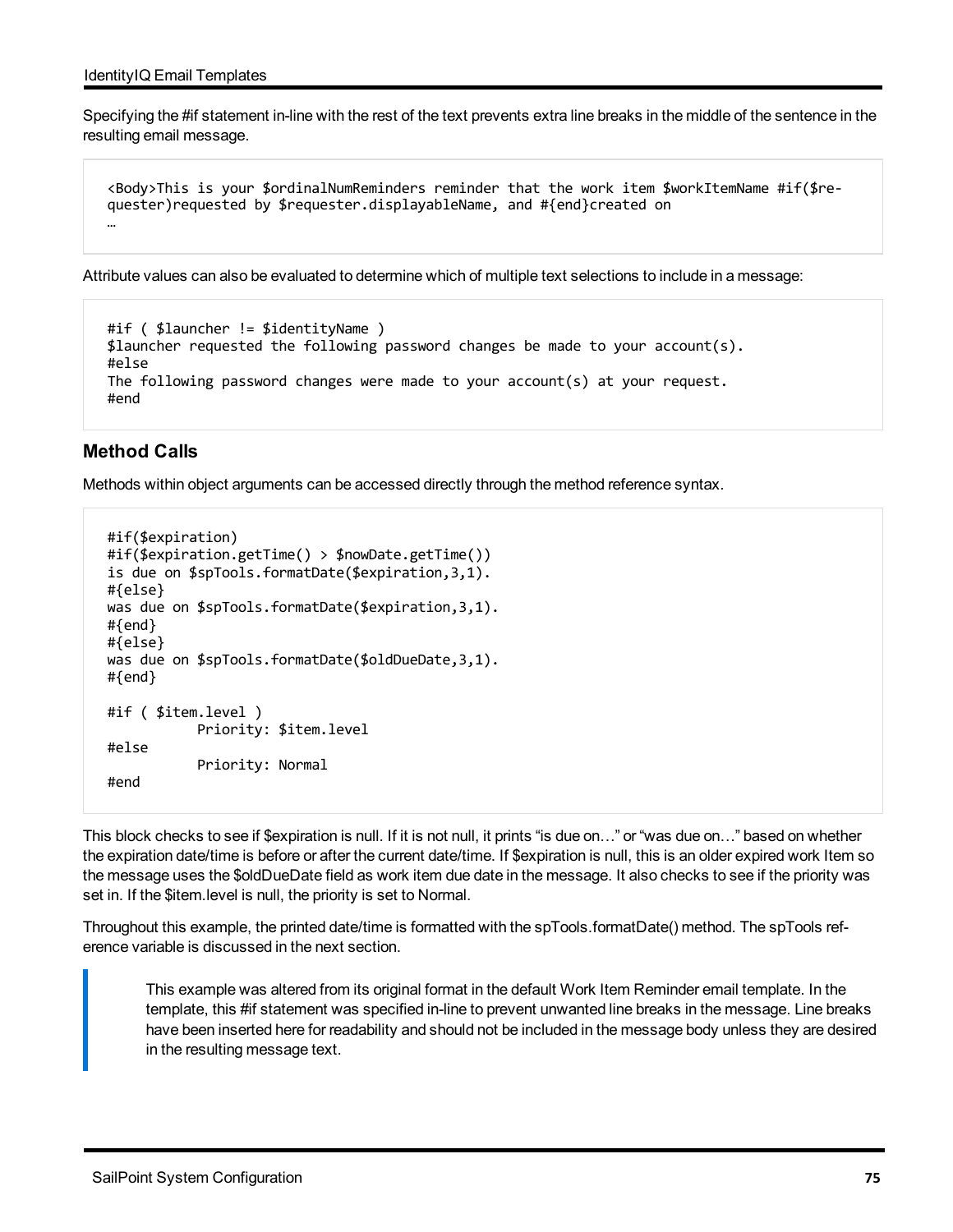## <span id="page-81-0"></span>**SPTools Function Library**

Immediately before any template is submitted for evaluation by the Velocity engine, the spTools argument is added to the VelocityContext so the template can access its methods. SpTools is a function library that contains a few localization utility methods to help with message formatting -- primarily date formatting. The methods available within spTools are listed inbelow:

### *String formatDate(Object date)*

Formats the passed-in date object to a string representation using the IIQ default date and time styles (both the java.util.dateformat SHORT formats), formatted per the norms of the server's default locale and timezone

### *String formatDate(Object date, Integer dateStyle, Integer timeStyle)*

Formats the passed-in date object to a string representation using the specified date and time styles, formatted per the norms of the server's default locale and timezone

## **NOTE: The styles are represented by constant values: SHORT = 3 MEDIUM = 2 LONG = 1 FULL = 0 dateStyle and timeStyle correspond to java.text.DateFormat constants. See the Sun Javadocs for details**

### *String formatDate(Object date, String formatString)*

Formats the date according to the specified formatString (uses the java.text.SimpleDateFormat method)

### *String getMessage(String key)*

Returns an internationalized message from the message catalog corresponding to the provided key

### *String escapeHtml( String string)*

Converts HTML special characters to their entity equivalents

```
Example:
escapeHtml('<div class="article">This is an article</div>')
```
Returns: <div class="article"&gt;This is an article&lt;/div&gt;

In the out-of-the-box email templates, the most commonly used method from this library is the formatDate() method that takes a date object and two integers as arguments:

\$spTools.formatDate(\$expiration,3,1)

After the reference shown above is resolved by Velocity, the date/time value in the expiration argument is printed in the email message in MM/dd/yy hh:mm:ssPM format (or the appropriate equivalent for the server's locale).

## <span id="page-81-1"></span>**CDATA Blocks**

When any component of the email message (body, subject, cc, etc.) contains characters that are illegal in XML text (e.g. characters like < and & that are interpreted by the parser as the start of an XML element or character entity, respectively),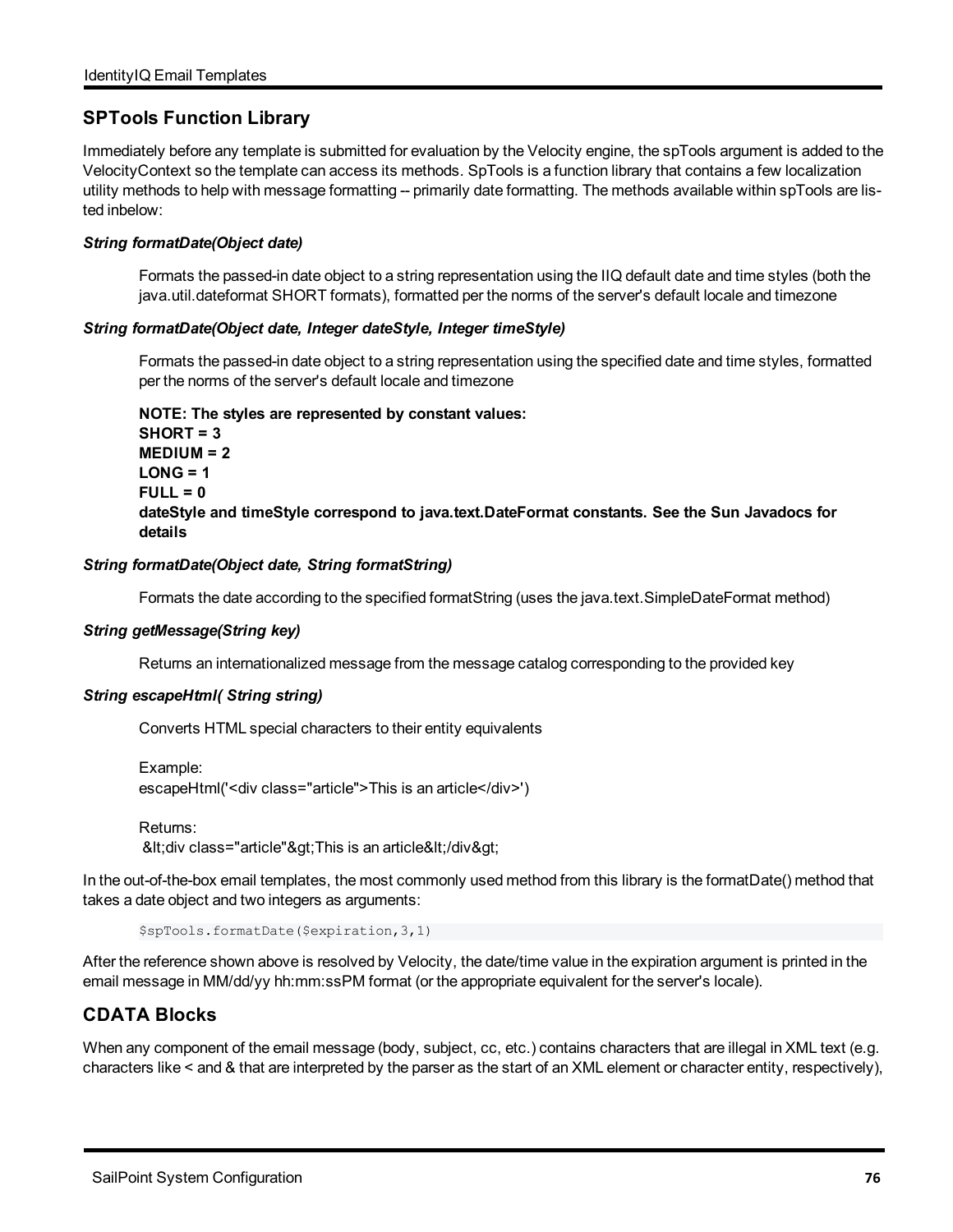the entire component must be expressed in a CDATA block to prevent it from being parsed. For example, any message body written as HTML must be contained within a CDATA section.

```
<Body><![CDATA[
<html>
<body style="background:#FFF;margin:0;padding:0;text-align:left;">
<p style="margin:20px 0 0;padding:0;color:#333;font:bold 10pt
Arial;line-height:15pt;">$!{workItem.owner.firstname},</p>
<p style="margin:0 0 20px;padding:0;color:#333;font:normal 10pt
Arial;line-height:15pt;">As part of our periodic compliance efforts, you are
responsible for certifying the access your employees have to enterprise applications.
\langle/p\rangle<p style="margin:0;padding:0;color:#333;font:normal 10pt Arial;line-height:15pt;">A
specific access certification is named <b>$!{workItemName}</b> has been created for
you, and is due on <strong>$spTools.formatDate(
$certification.expiration,3,3)</strong>. <a
href="http://localhost:8080/iiq/manage/certification/entityList.jsf?certificationId
=$!{certification.id}">Click here to get started on this task.</a></p>
</body>
</html>
]]> </Body>
```
The marked up text can then be passed to Velocity for variable substitution and can be rendered as an HTML email message.

## **Sending an Email from a Rule**

Some installations may require notifications to be sent based on events that are not covered by the automated system notifications. Rules can often be used to drive these notifications. The example below shows how to send an email from a rule.

```
<?xml version='1.0' encoding='UTF-8'?>
<!DOCTYPE sailpoint PUBLIC "sailpoint.dtd" "sailpoint.dtd">
<sailpoint>
<Rule language="beanshell" name="Test Email Sending" type="BuildMap">
    <Description>Debugging Tool - Sends a sample email out via the email server.</Description>
    <Signature returnType="Map">
        <Inputs>
            <Argument name="log">
                 <Description>
                     The log object associated with the SailPointContext.
                 </Description>
             </Argument>
             <Argument name="context">
                 <Description>
                     A sailpoint.api.SailPointContext object that can be used to query the database if
necessary.
                 </Description>
            </Argument>
        </Inputs>
      </Signature>
      <Source>
```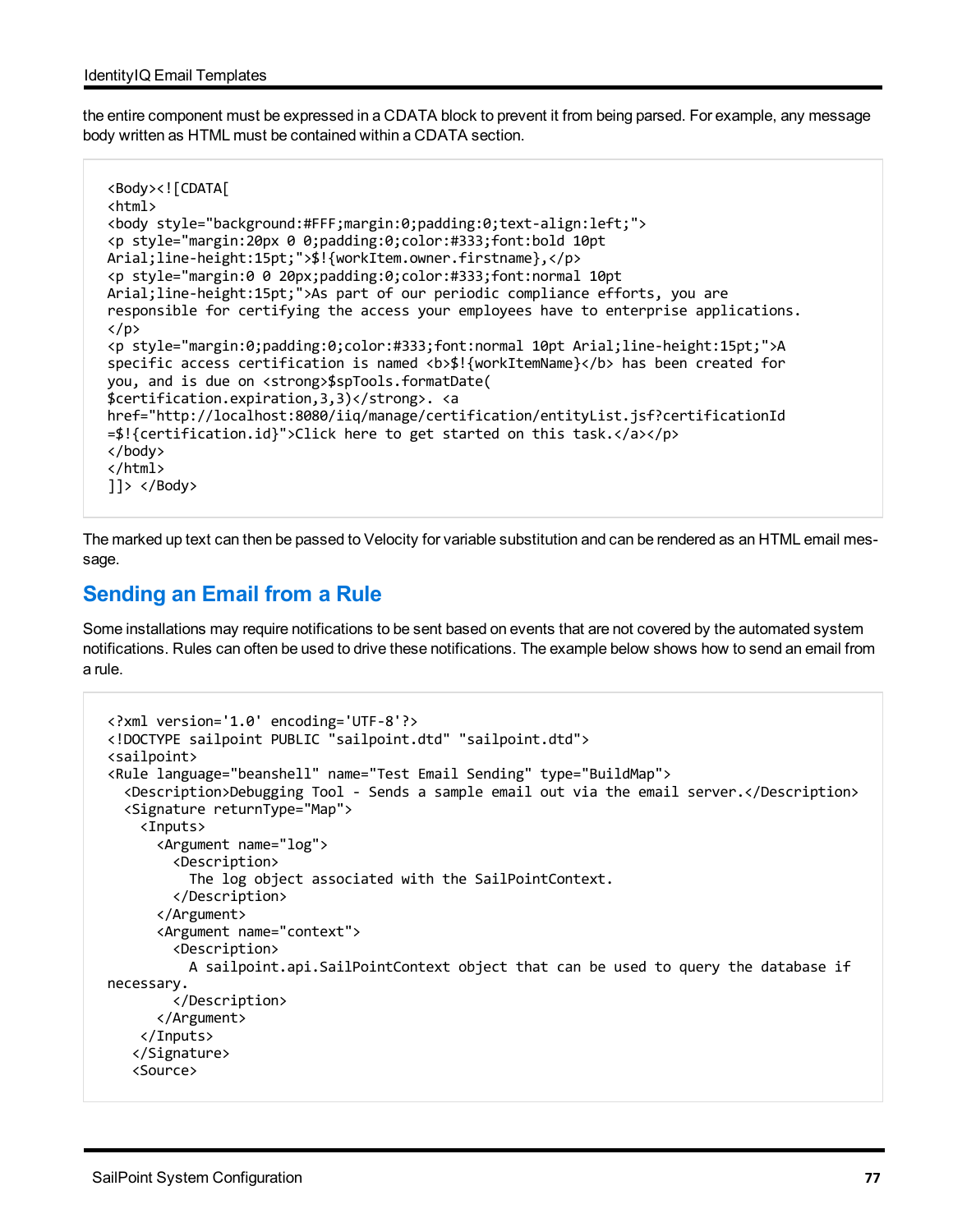```
       // Library inclusions for BeanShell
import sailpoint.api.*;
import sailpoint.object.*;
import sailpoint.tools.*;
import java.util.*;
import java.lang.*;
import java.text.*;
// Point this to the "To" email address
String emailDest = "adam.hampton@example.com";
// Specify the email template name in tplName
String tplName = "SailPoint - Test Email Sending";
EmailTemplate template = context.getObjectByName(EmailTemplate.class, tplName);
if (null == template) \{   log.error("ERROR: could not find email template [ " + tplName + "]");
      return;
}
template = (EmailTemplate) template.deepCopy(context);
if (null == template) \{   log.error("ERROR: failed to deepCopy template [ " + tplName + "]");
      return;
}
Map args = new HashMap();
// Add all args needed by the template like this
args.put("testField1", "This is a test of template parameters.");
EmailOptions ops = new EmailOptions(emailDest, args);
context.sendEmailNotification(template, ops);
return;
  </Source>
  </Rule>
</sailpoint>
```
The beanshell from this example rule can be used as a template for sending an email from any defined rule. Simply change the email template name, recipient, and template arguments to create the desired notification.

<span id="page-83-0"></span>Using a Rule to Test Templates and Email [Configuration](#page-83-0)

## **Using a Rule to Test Templates and Email Configuration**

This example rule can also be used to test the email server configuration or to test any email template. Complete these steps to use the rule for testing purposes:

To test email templates independently from the email server configuration without actually sending emails through the server, choose Email Notification Type: Redirect to File. This writes the email text to the specified file.

- 1. Set up an email server on **Gear icon -> Global Settings -> IdentityIQ Configuration -> Mail Settings**.
- 2. Edit an email template to contain the desired message and import it.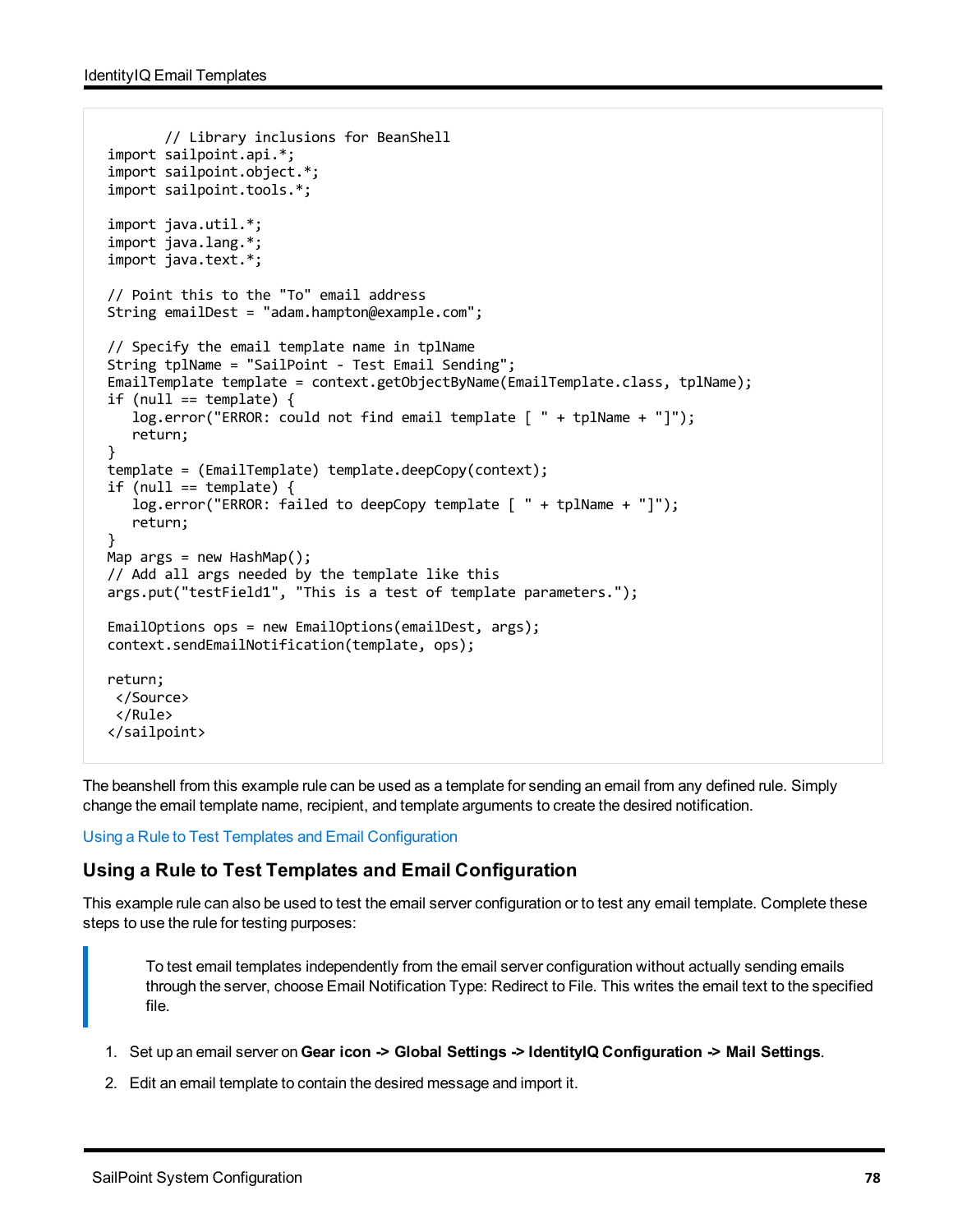- 3. Edit the "Test Email Sending" rule to include the desired "To" email address, email template, and arguments, and import the rule. (Rules are imported the same way as templates, as described in Importing Email Templates into IdentityIQ.)
- 4. Run the "Test Email Sending" rule from the IdentityIQ console to send the email.

```
> rule "Test Email Sending"
```
5. Examine the resultant email (either in the recipient's inbox or the redirect email file) to verify that the message appears as expected.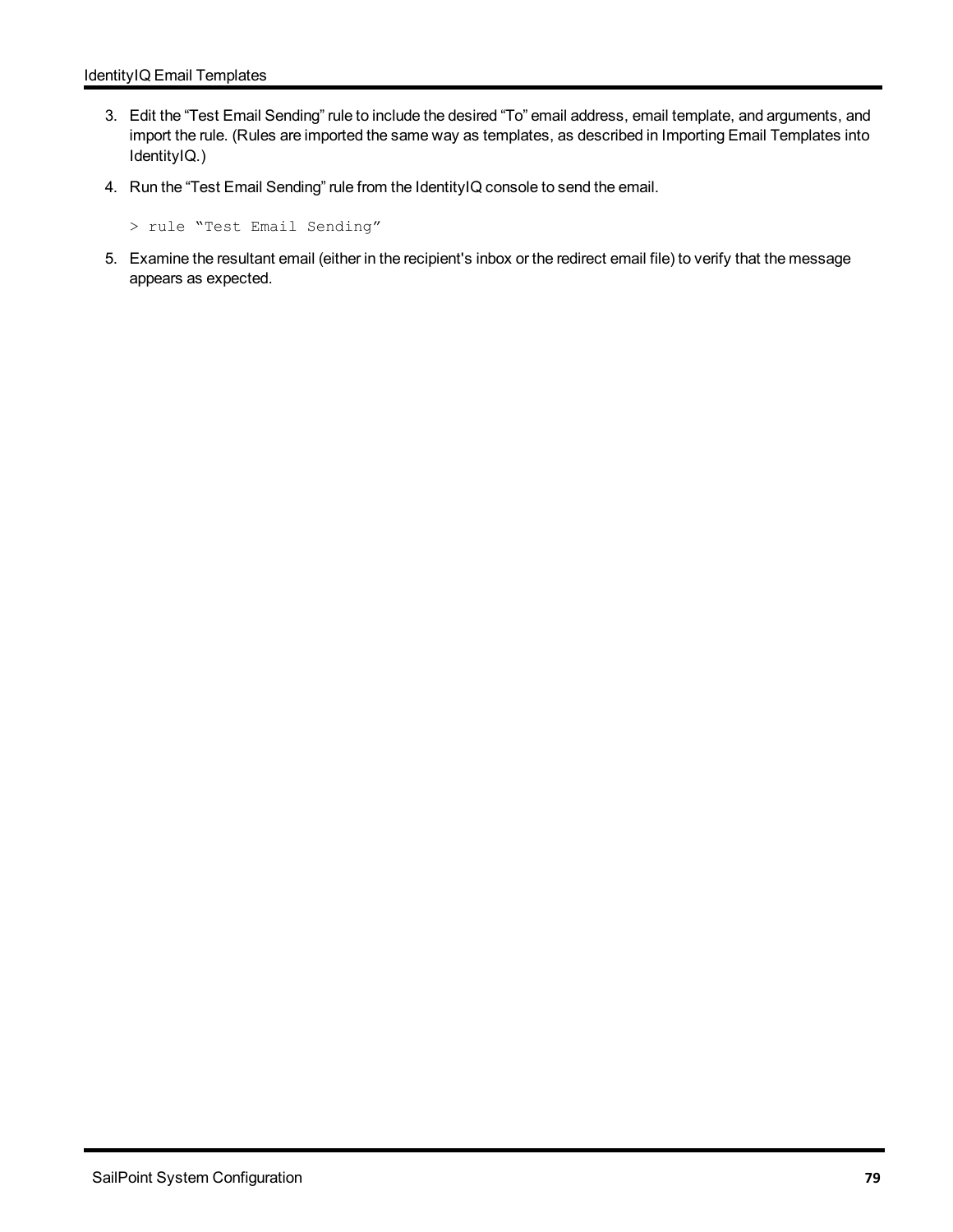# **Data Encryption**

Data encryptions is done using four basic concepts: the keystore, master password, encrypted data synchronization, and the keystore console.

- KeyStore the location where the encryption keys used by IdentityIQ are persisted.
- Master Password the entire keystore can be encrypted with an ascii password. This is the keystore or master password. You can change the keystore password using the keystore console command. Only one master password can exist. When the master password changes the entire keystore and master password file are re-encrypted and rewritten.
- Encryped Data Synchronization the process of re-encrypting existing data with the newest key in the keystore.
- Keystore Console the tool (spt keystore) used to manage the keystore and master password.

The keystore and master password are file based and secured by the file system. They are stored in two separate files. The files can be located in the IdentityIQ deployment directory or placed in an alternative directory during configuration. By default the files are stored in the following location:

```
keystorePassword = WEB-INF/classes/iiq.cfg
keystore = WEB-INF/classes/iiq.dat
```
An alternate keystore file location, password file, or just password in clear text can be specified in the  $\pm iq$ , properties file under these keys:

```
keyStore.file
keyStore.passwordFile
```
spt KeyStore Console [Commands](#page-85-0)

Encrypted Data [Synchronization](#page-86-0)

<span id="page-85-0"></span>Using [IdentityIQ](#page-87-0) KeyStore

## **spt KeyStore Console Commands**

The **iiq keystore** command is the interface to update the keystore and keystore password. A master password can to be entered into the console or generated when it is being updated.

The keyStore console supports the following commands:

### *use KeyStoreFilemasterFile*

If you do not call the use command, the changes are positioned in the configured paths.

Specify the keystore and master file to use when interacting with an alternate keystore.

The keyStoreFile argument in position 1 specifies the path to the file to be used when creating/updating the keystore. If this argument is not specified the command uses \$SPHOME/WEB-INF/classes/iiq.dat.

The master File argument in position 2 specifies the path and filename used to store the master file.

The **use** command gives you the ability to build the keystores outside your operating running environment and merge them in when scheduled.

*addKey [ -q ]*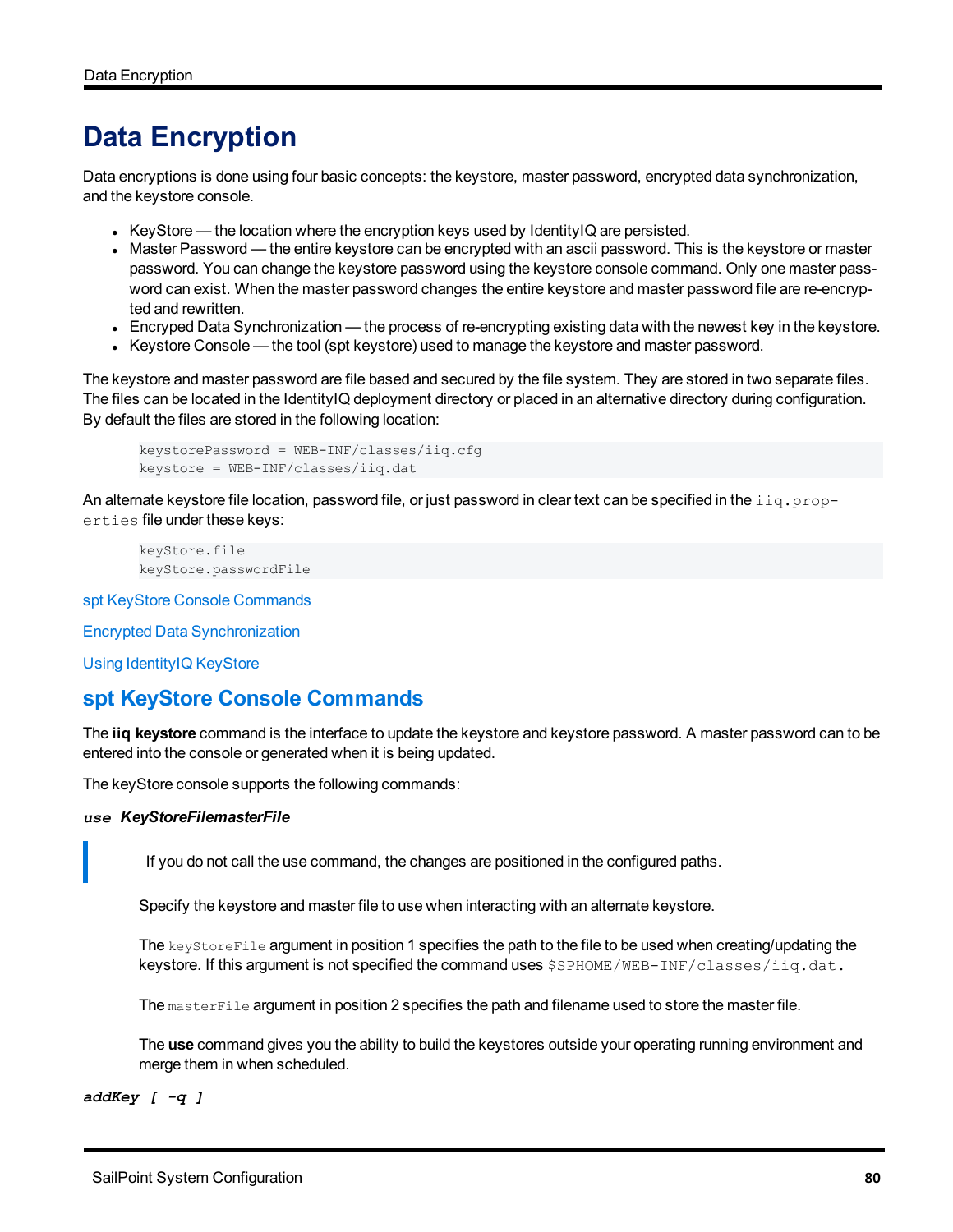If no argument is included, you are prompted for confirmation before the key is generated.

Generate a new encryption key, the key is securely generated and random.

 $-q$  as argument in position 1 generatesa new key without prompting for confirmation.

#### *list*

List the contents of the keystore.

### *master [newPasswordnewPasswordConfirmation]*

Passwords must be at least 8 characters.

Change the master password and re-encrypt the keystore using the new password.

If no argument is included, you are prompted for confirmation.

If newPassword and newPasswordConfirmation are in argument position 1 and 2, you are not prompted for confirmation.

 $-g$  is in argument position 1 a new password is generated without confirmation.

#### *about*

Specifies the two files that being modified.

## <span id="page-86-0"></span>**Encrypted Data Synchronization**

The Encrypted Data Synchronization task goes over the objects re-encrypting the values using the newest key.

The Encrypted Data Synchronization task is not enabled upon installation, you must create the task from the New Task drop-down menu.

The task encrypts the following attributes/types by default:

- Application secret configuration attributes
- User passwords
- Password history
- Users challenge questions
- Activity/Target source configurations
- Integration configuration password attributes

In cases such as integration configuration and unstructured target sources the task looks for encrypted values with the password in the name. You can also add a configuration attribute, IIQSecretAttributes, to either type names to define which attributes are targeted during a re-synchronization.

```
<entry key="IIQSecretAttributes">
<value>
\langleList\rangle<String>mySecret1</String>
<String>mySecret2</String>
<String>password</String>
```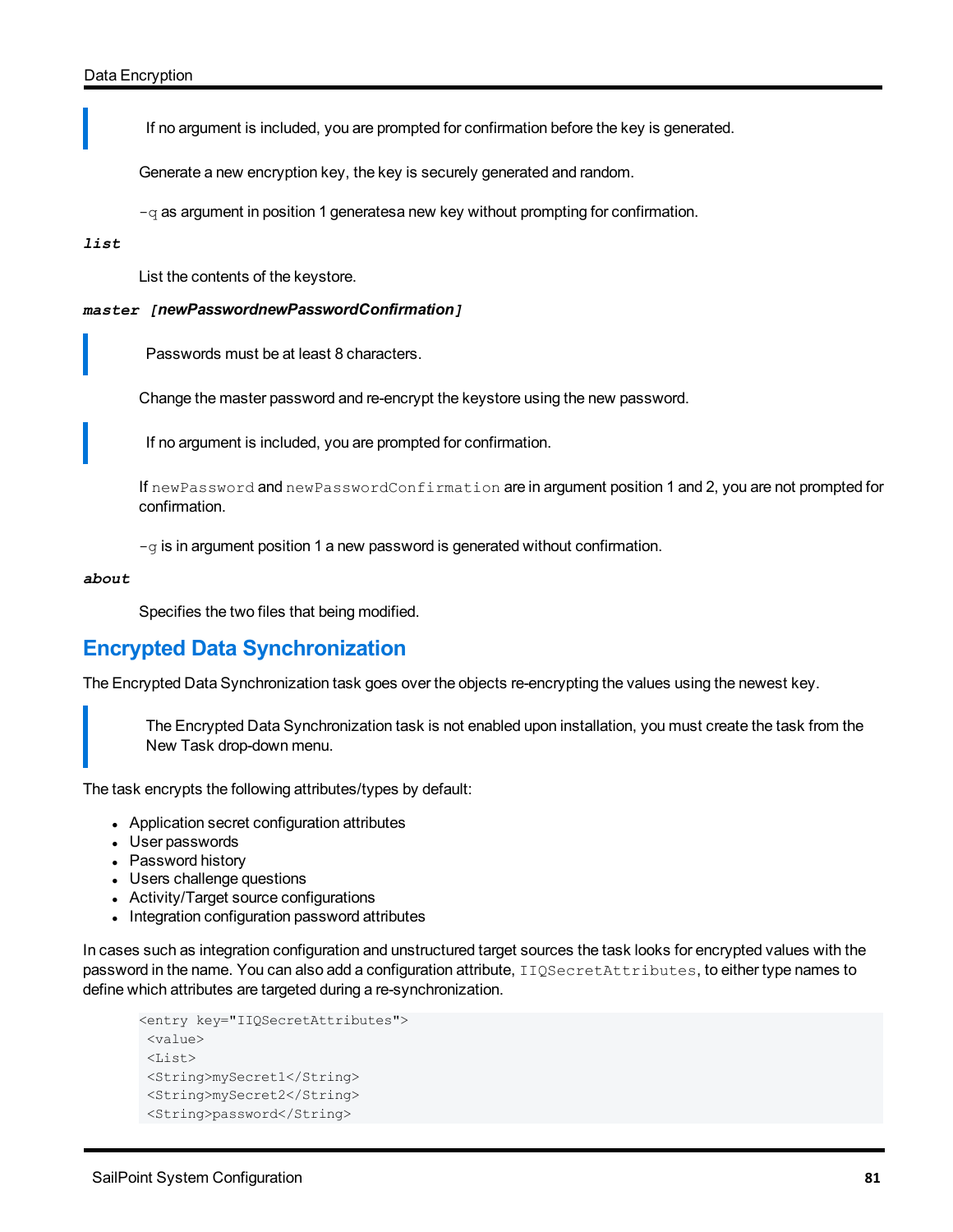```
\langle/List>
</value>
</entry>
```
The task enables you do disable the following three categories of objects:

- Applications which enabled application, activity and target source updates
- Identity
- Integration configuration

## <span id="page-87-0"></span>**Using IdentityIQ KeyStore**

Make sure to store copies of the iiq.dat and iiq.cfg files in a safe place. When you upgrade or reinstall IdentityIQ, the files are readily available to be restored.

Make sure that the file permissions are set to allow access only by the application server that runs IdentityIQ.

In a standard installation of IdentityIQ, passwords are all encrypted using the same encryption secret. Encrypted passwords used in one installation can be reused (decrypted) by any other installation ofIdentityIQ. The keystore feature enables the use of a site specific key. With the keystore feature enabled, a password used on one site cannot be decrypted on another site without having the site specific encryption keys.

**[Configuration](#page-87-1)** 

Key [Creation](#page-88-0)

[Re-Encrypt](#page-89-0) Passwords

<span id="page-87-1"></span>Using the Different [Encryption](#page-89-1) Keys

## **Configuration**

The keystore is stored in WEB-INF/classes/iiq.dat with an accompanying configuration file WEB-INF/classes/iiq.cfg.

The  $\text{iiq},\text{properties}$  file provides two options to specify an alternative location for  $\text{iiq}.$  dat and  $\text{iiq.cfg.}$  In the default iig.properties, these options (keyStore.file and keyStore.passwordFile) are commented out.

```
# IIQ Keystore and Master Password properties    
#  
# file location of the IIQ keystore  
# (override of the default $SPHOME/WEB-INF/classes/iiq.dat )  
#  
#keyStore.file = /example/path/filename  
# file location of the IIQ master password file  
# (override of the default $SPHOME/WEB-INF/classes/iiq.cfg )  
#  
#keyStore.passwordFile = /example/path/filename
```
To put the files in an alternative location, for example  $/etc/jdentityiq$ , enable and change these options as follows.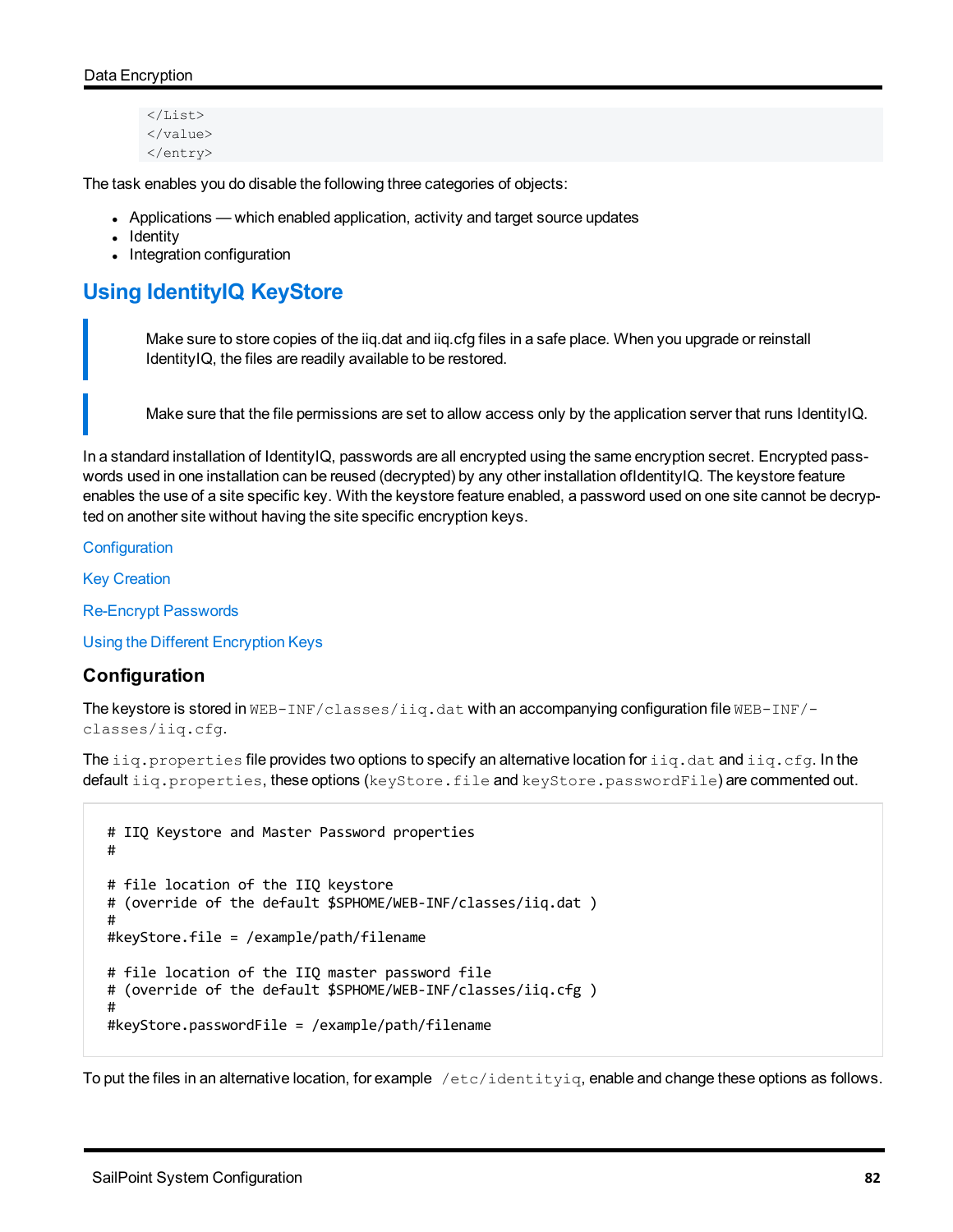You may need to modify your application server or Java sandbox security settings to allow access to the key files outside the application server installation directories.

```
# IIQ Keystore and Master Password properties    
#  
# file location of the IIQ keystore  
# (override of the default $SPHOME/WEB-INF/classes/iiq.dat )  
#  
  keyStore.file = /etc/access governance suite/iiq.dat  
# file location of the IIQ master password file  
# (override of the default $SPHOME/WEB-INF/classes/iiq.cfg )  
#  
  keyStore.passwordFile = /etc/access governance suite/iiq.cfg
```
## <span id="page-88-0"></span>**Key Creation**

To create or manage the keystore: navigate to the WEB-INF/bin folder and start the IdentityIQ KeyStore console with the **keystore** command:

1. Navigate to the WEB-INF/bin folder and start the IdentityIQ Keystore console with the keystore command.

iiq keystore

2. The console displays a prompt similar to the IdentityIQ console. Use the **help** to list all accepted KeyStore Console commands. For example, use the **addKey** command to create a new key and the **list** command to view the contents of the keystore.

```
> addKey
Generate a new encryption key (y/n)?
y
Generating a new encryption key for keystore
[/var/tomcat/webapps/identityiq/WEB-INF/classes/spt.dat].
New encrpytion key successfully saved to keystore.
All application servers must be restarted for changes to take effect.
>
```
If the keystore file does not exist, it is created and a new, randomly generated key is added.

3. The **list** command displays the newly created key:

```
> list
Listing contents for keystore
[/var/tomcat/webapps/iiq6/WEB-INF/classes/iiq.dat].
KeyAlias Algorithm Format Object
2 AES RAW javax.crypto.spec.SecretKeySpec@fffe81cd
>
```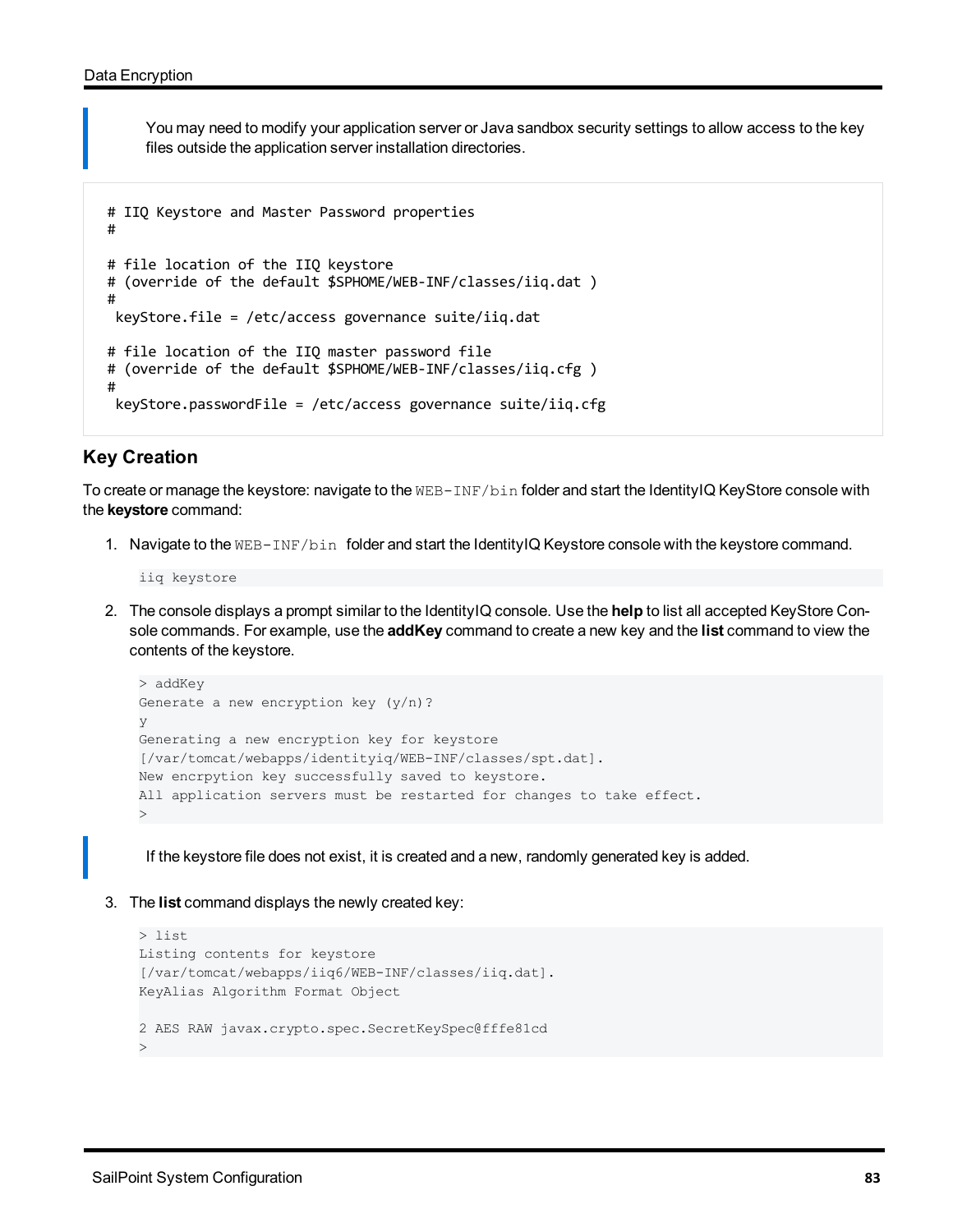- 4. Use the **exit** command to leave the console.
- 5. Restart your application server.
	- After you restart the application server, any newly set password is encrypted using the new encryption key. Without the files  $\text{sig.dat}$  and  $\text{sig.cfg}$ , passwords cannot be decrypted by IdentityIQ. If you run more than one instance of IdentityIQ, you must place the following files in the WEB-INF/classes folder of each instance, or in the location specified in  $\text{iiq}, \text{properties}.$

## <span id="page-89-0"></span>**Re-Encrypt Passwords**

The new encryption key is used for newly encrypted passwords. However, because existing passwords can also be decrypted using the default method on any system, you must re-encrypt existing passwords. Ro re-encrypt existing password, you must create a new Encrypted Data Synchronization Task in IdentityIQ.

- 1. From the Navigation menu bar, select **Intelligence -> Tasks**.
- 2. From the **New Task** drop-down list select **Encrypted Data Synchronization Task** from the drop-down list.
- 3. Enter a name for the new task.
- 4. OPTIONAL: If needed, you can exclude types such as applications, identities or integration configurations from processing.
- 5. **Save and Execute** to immediately run the task.

After the task has completed, all selected encrypted data is changed. A password encrypted with the default key is prefixed with 1. Items encrypted with the new encryption key are prefixed with 2 or another number if multiple encryption keys are stored.

For example, when you look up the Administrator's password in the console, the displays is similar to the following:

```
> search identity password where name admin
2:WpTZ2hmNaInTAJzeK9Swcw==
```
## <span id="page-89-1"></span>**Using the Different Encryption Keys**

After a new key is added to the keystore, the key is used as the default encryption key. Everything encrypted inside IdentityIQ then uses the new key. For example:

```
$ ./iiq console
> encrypt test
2:bt7YJA6iovzF5Uu6RIjueg==
>
```
There is one exception. The command **iiq encrypt**, continues to use the original default encryption key:

```
$ ./iiq encrypt test
1:8zJwAXqvK5/b92JbPXLLKw==
$
```
Although the syntax reported by the bare command does not indicates this, the command accepts an extra parameter to select the encryption key to use. For example:

iiq encrypt *string* [*key*]

The encrypt command in the iiq console does NOT accept this extra parameter.

The *key* is the number that displays in the list command and used as prefix for the keys.